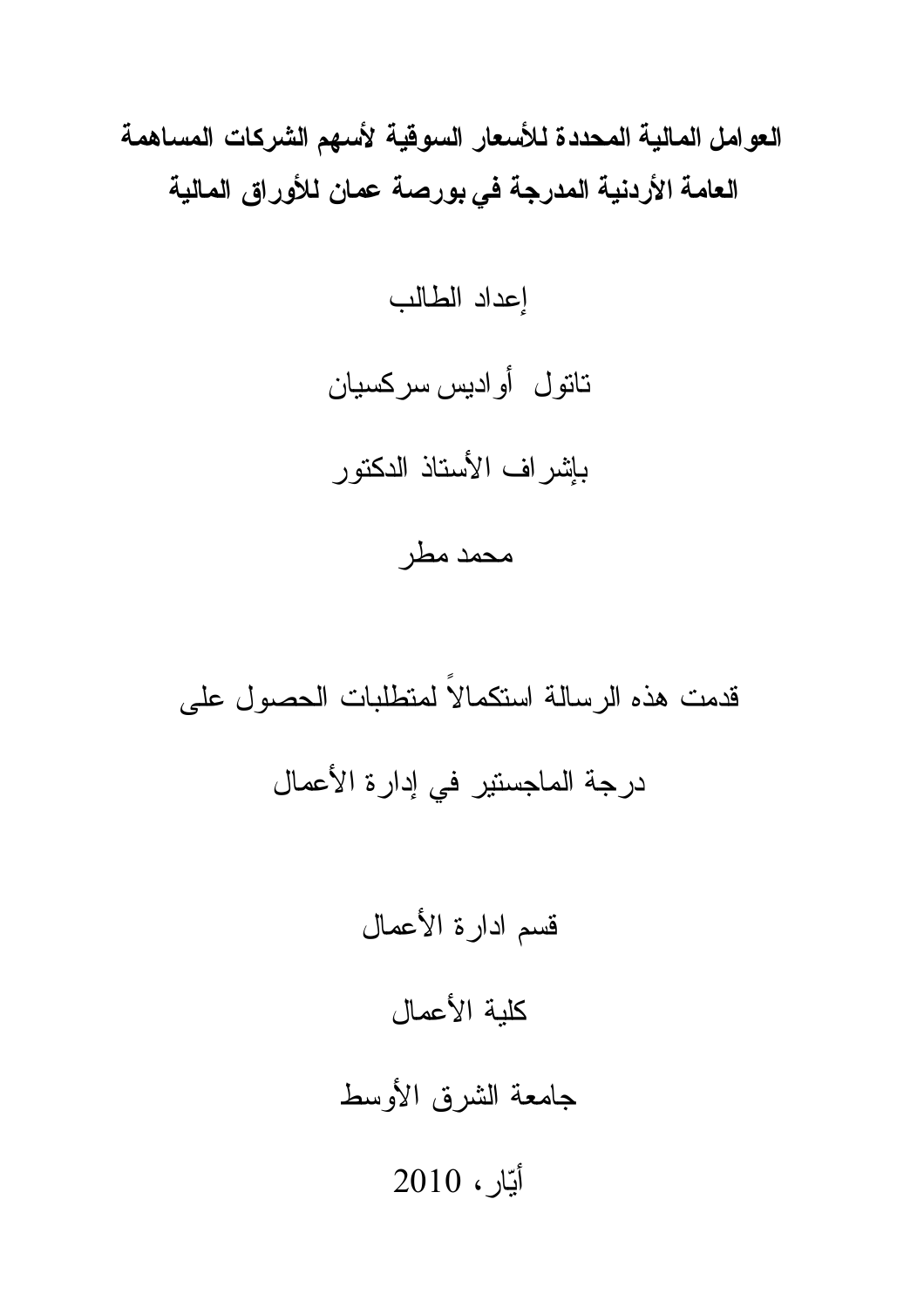### تفويض

أنا الموقع أدناه (ناتول أواديس سركسيان) أفوض جامعة الشرق الأوسط للدراسات العليا بنزويد نسخ من رسالتي ورقياً و الكترونياً للمكتبات، أو المنظمات، أو الهيئات و المؤسسات المعنية بالأبحاث و الدراسات العلمية عند طلبها.

الاسم: ناتول أواديس سركسيان

التاريخ: 23/5/2010

التوقيع: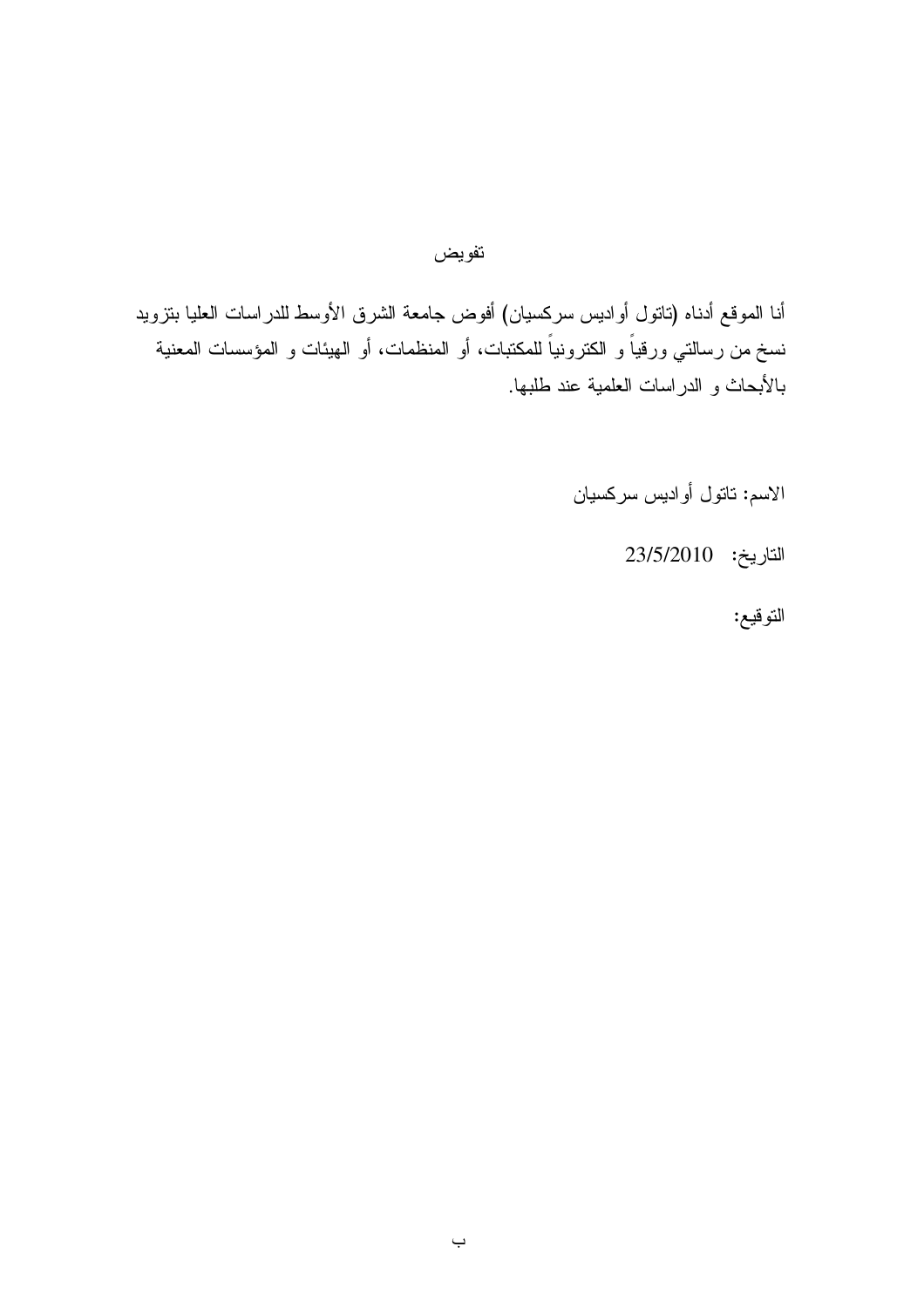# قرار لجنة المناقشة

نوقشت هذه الرسالة وعنوانها " ا<mark>لعوامل المالية المحددة للأسعار السوقية لأسهم الشركات</mark> المساهمة العامة الأردنية المدرجة في بورصة عمان للأوراق المالية".

وأجيزت بتاريخ: 23/5/2010

| التوقيع |        | أعضاء لجنة المناقشة            |
|---------|--------|--------------------------------|
|         | رئيساً | الأستاذ الدكتور: مدحت الطراونة |
|         | مشرفاً | الأستاذ الدكتور: محمد عطية مطر |
|         | عضواً  | الأستاذ الدكتور: محمود الوادي  |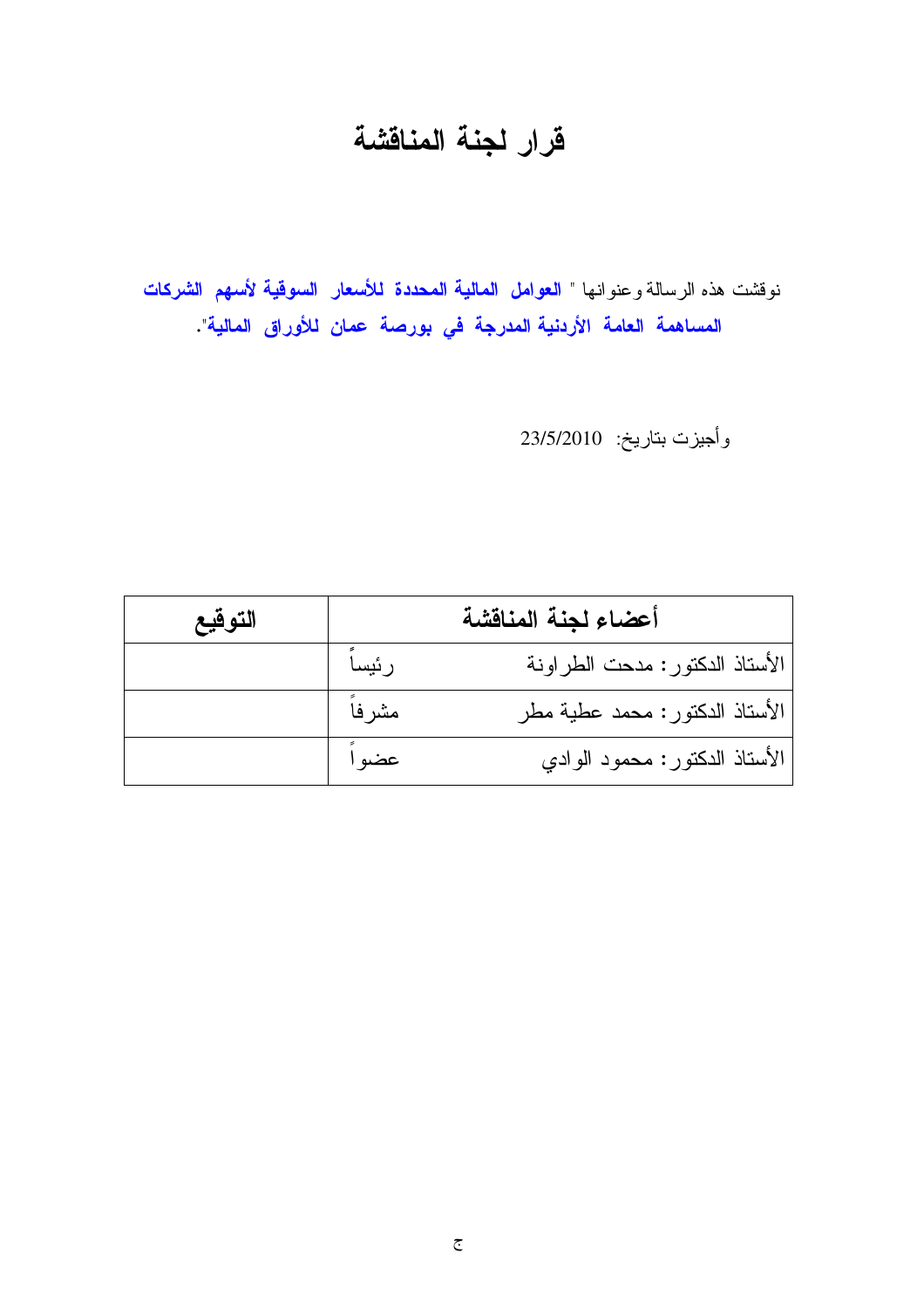## الشكر و التقدير

بعد الشكر لله عز و جل، أنقدم بجزيل الشكر الـي أسرة جامعة الشرق الأوسط للدراسات العليا عامة ممثلة بإداراتها وكافة أعضاء هيئة الندريس الكرام، للجهود الخيَّرة و المميَّزة المبذولة في إثراء طلابها بالعلم و المعرفة.

كما أتقدم بجزيل الشكر و العرفان الى مشرفى **الأستاذ الدكتور محمد مطر** لتكرمه مشكوراً بِالإِشْرِ اف على هذه الرسالة، ولسعة صدر ه، فكان لملاحظاته السديدة أعظم الأثر ً في اعدادها بشكلها و مضمونها الحاليين، جزاه الله كل خير.

و يسعدني أن أتوجه بخالص الشكر و الامتنان للأساتذة الأفاضل الذين تفضلوا بقبول مناقشة هذه الرسالة، متشرّفاً بمناقشتهم و راجياً المولى أن يوفقني للعمل بتوجيهاتهم، و نصحهم، وإرشادهم، و خبراتهم الواسعة لما بذلوه من جهد ندعيماً للجهد المتواضع الذي قدمته هذه الرسالة.

كما لا يفونتـي أن أنقدم بجزيل الشكر لكل من قدم يد المساعدة و العون و ساهم في إنجاز هذا العمل، فلهم منبي كل الشكر و المحبة و النقدير.

#### الباحث/ تاتو ل سر كسيان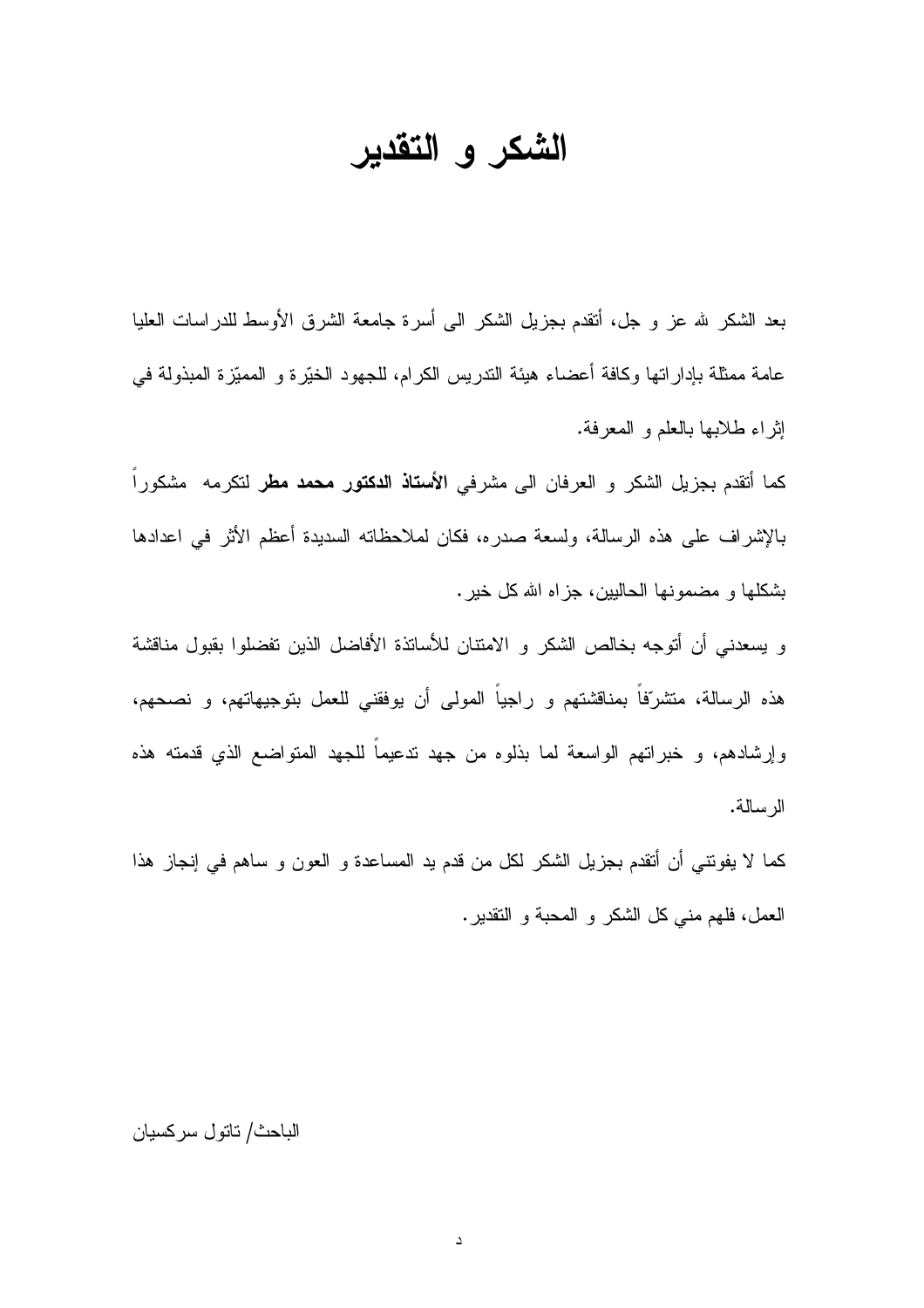## الاهداء

إلى أهل بيتي الأحباء إلى إخواني وأخواتي الأحباء إلى أصدقائي الأحباء إلى زملائي الأحباء

 $\bullet$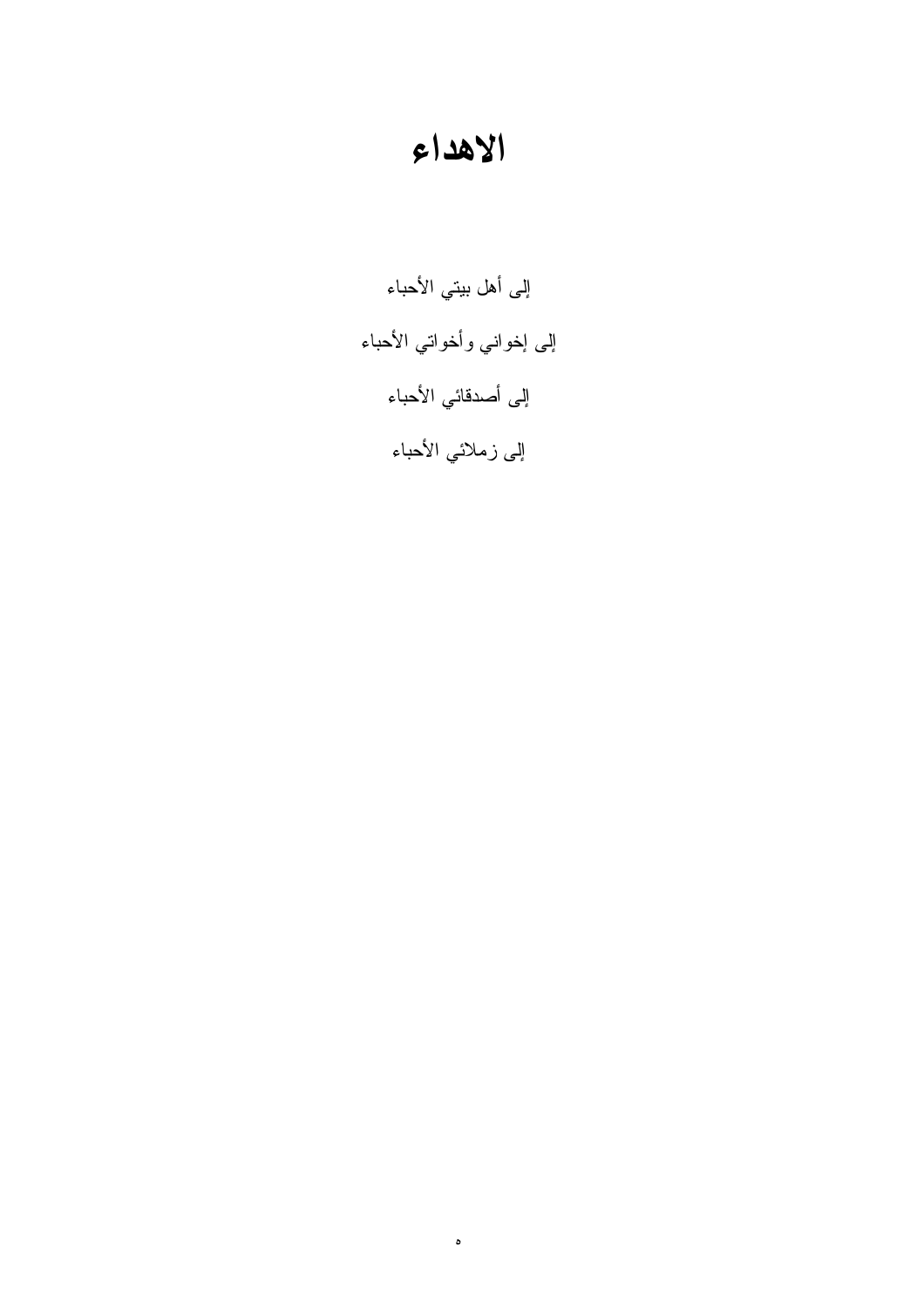فائمة المحتويات

| الصفحة                  | الموضوع                                                 |
|-------------------------|---------------------------------------------------------|
| پ                       | التفويض                                                 |
| $\overline{c}$          | قرار لجنة المناقشة                                      |
| د                       | الشكر                                                   |
| ٥                       | الاهداء                                                 |
| و                       | قائمة المحتويات                                         |
| $\overline{\mathsf{C}}$ | فائمة الجداول                                           |
| ي                       | قائمة الملحقات                                          |
| ك                       | الملخص باللغة العربية                                   |
| م                       | الملخص باللغة الإنجليزية                                |
|                         | الفصل الأول: الإطار العام للدراسة                       |
| $\mathbf{1}$            | 1-1 تمهيد                                               |
| $\mathbf{2}$            | 2-1 مشكلة الدراسة وأسئلتها                              |
| $\overline{2}$          | 3-1 فرضيات الدراسة                                      |
| 3                       | 4-1 أهداف الدراسة                                       |
| $\overline{\mathbf{4}}$ | 5-1 أهمية الدراسة                                       |
| 5                       | 6-1 المصطلحات الإجرائية                                 |
| 7                       | 7-1 حدود الدراسة                                        |
| 8                       | 8-1 محددات الدراسة                                      |
| 8                       | 9-1 نموذج الدراسة و متغيراتها                           |
| 9                       | الفصل الثاني: الإطار النظري والدراسات السابقة           |
| 9                       | 1-2 المقدمة                                             |
| 10                      | 2-2 العوامل التي تؤثر على أسعار الأسهم                  |
| 12                      | 2-3 بورصة الأوراق المالية– المفهوم والهيكلية            |
| 14                      | 2-4 بورصة عمان للأوراق المالية                          |
| 16                      | 2-5 أثر وتداعيات الأزمة المالية العالمية على بورصة عمان |
| 17                      | 2-6 الأسهم و تأثير التطورات الاقتصادية على قيمتها       |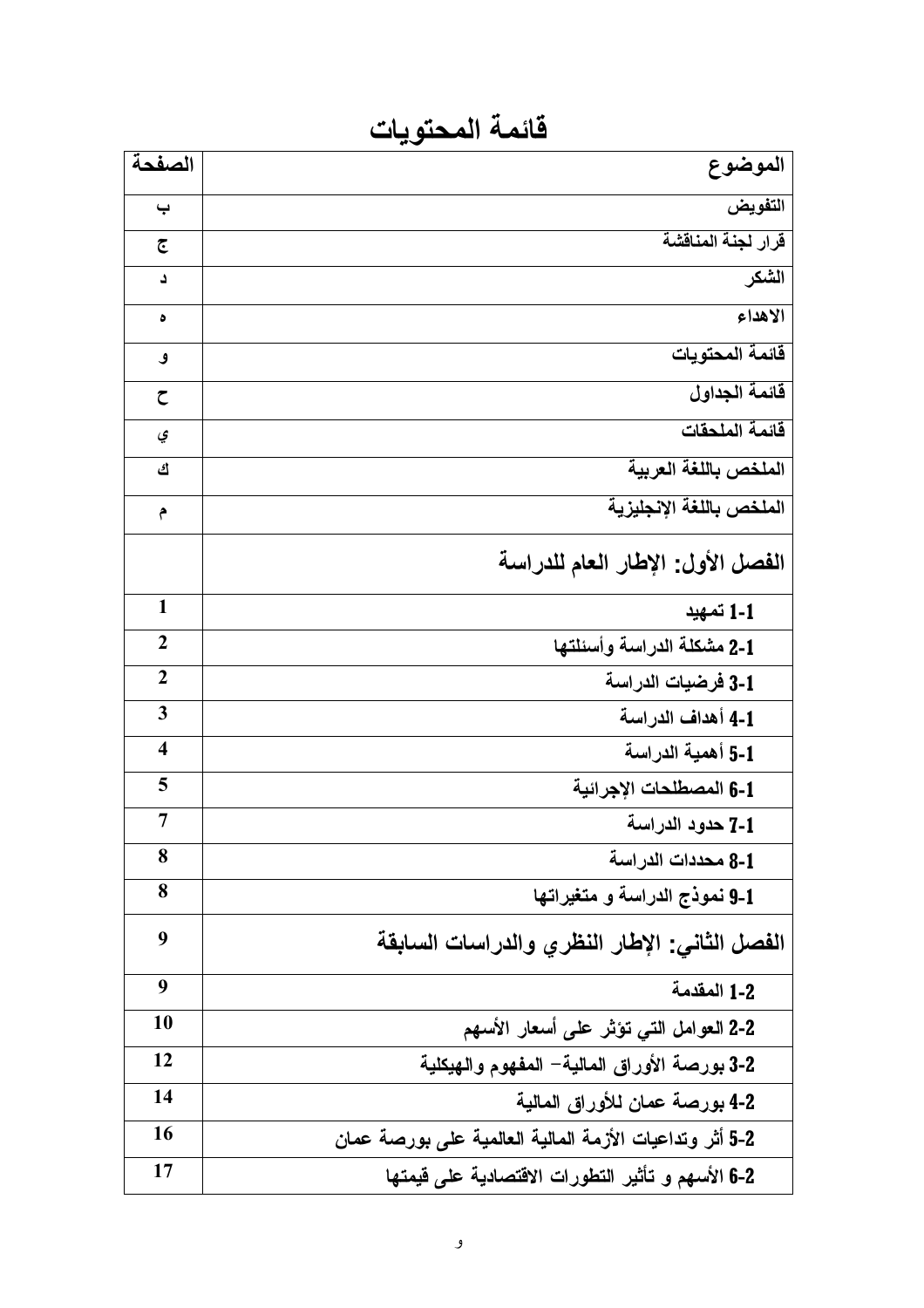| 19 | 2-7 المؤشرات المالية التي تؤثر على السعر السوقي للسهم |
|----|-------------------------------------------------------|
| 26 | 2-8 كفاءة السوق المالي                                |
| 28 | 2-9 الدراسات السابقة                                  |
| 42 | 2-10 ما يميّز هذه الدراسة                             |
| 43 | الفصل الثالث: الطريقة و الاجراءات                     |
| 43 | 1-3 المقدمة                                           |
| 43 | 2-3 مصادر الحصول على البيانات                         |
| 44 | 3-3 مجتمع الدراسة و وعينتها                           |
| 44 | 4-3 المعالجة الاحصائية للبيانات                       |
| 46 | الفصل الرابع: التحليل الإحصائى وإختبار الفرضيات       |
| 46 | 1-4 المقدمة                                           |
| 46 | 2-4 اختبار فرضيات الدراسة                             |
| 86 | الفصل الخامس: النتائج والتوصيات                       |
| 86 | 1-5 المقدمة                                           |
| 86 | 2-5 النتائج                                           |
| 90 | 3-5 التوصيات                                          |
| 91 | المراجع العربية                                       |
| 95 | المراجع الأجنبية                                      |
| 95 | المراجع الالكترونية                                   |
| 96 | الملحقات                                              |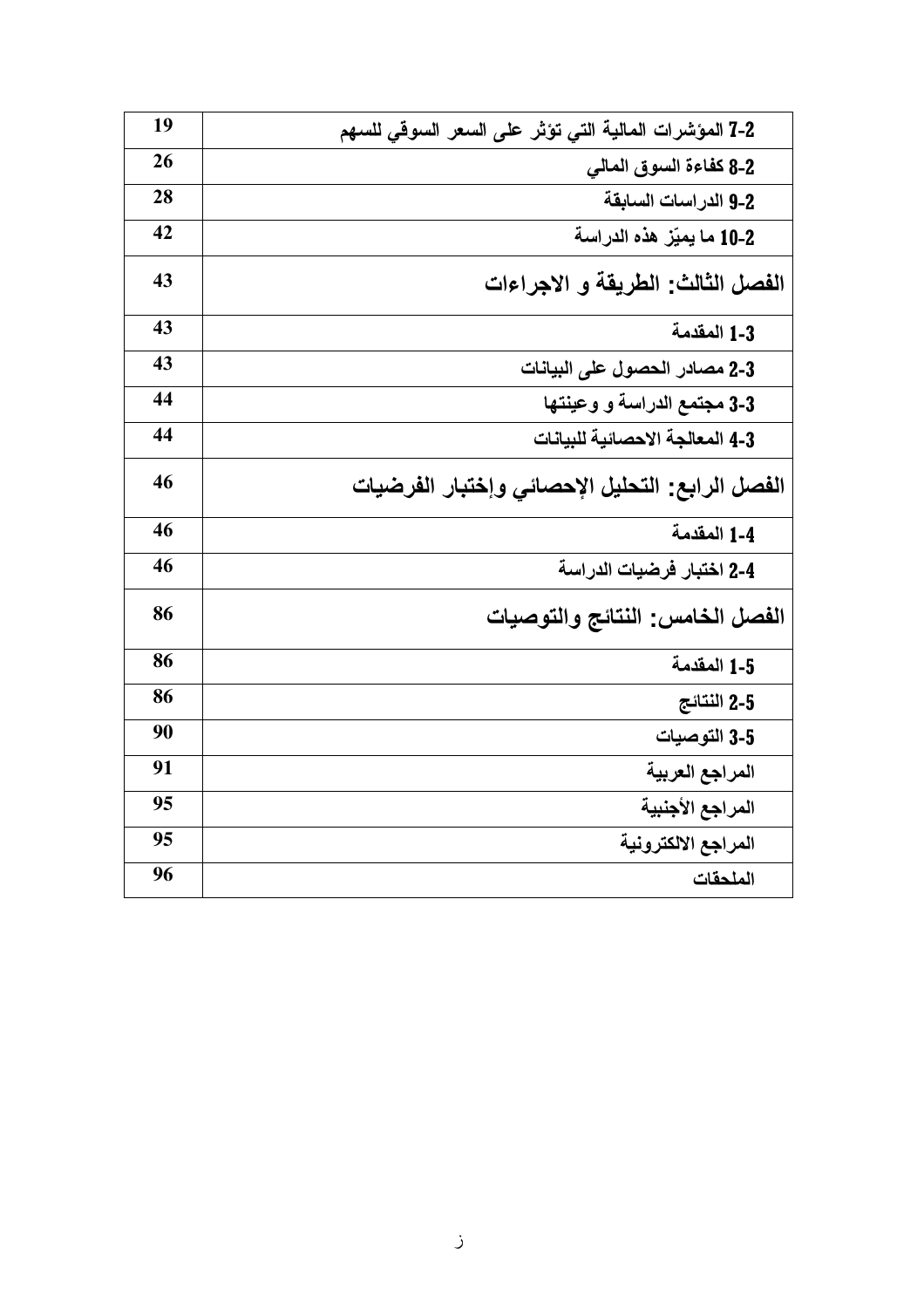قائمة الجداول

| الصفحة | اسم الجدول                                                                                                   | رقـــــم |
|--------|--------------------------------------------------------------------------------------------------------------|----------|
|        |                                                                                                              | الجدول   |
| 47     | تحليل الانحدار البسيط للعلاقة بين حصة السهم العادي من الأرباح EPS  وأسعار الأسهم لجميع القطاعات              | $1-4$    |
| 48     | تحليل الانحدار البسيط للعلاقة بين حصة السهم العادي من توزيعات الأرباح  DPS  وأسعار الأسهم لجميع              | $2 - 4$  |
|        | القطاعات                                                                                                     |          |
| 49     | تحليل الانحدار البسيط للعلاقة بين مضاعف السعر السوقي للسهم  PERوأسعار الأسهم لجميع القطاعات                  | $3 - 4$  |
| 50     | تحليل الانحدار البسيط للعلاقة بين العائد على حقوق الملكية ROE وأسعار الأسهم لجميع القطاعات                   | $4-4$    |
| 52     | تحليل الانحدار البسيط للعلاقة بين القيمة الدفترية للسهم BVPS و أسعار الأسهم لجميع القطاعات                   | $5-4$    |
| 53     | تحليل الانحدار البسيط للعلاقة بين القيمة الاقتصادية المضافة EVA وأسعار الأسهم لجميع القطاعات                 | $6-4$    |
| 54     | تحليل الانحدار المتعدد للعلاقة بين إدارة كل المتغيرات مجتمعة وأسعار الأسهم لجميع القطاعات                    | $7-4$    |
| 56     | تحليل الانحدار البسيط للعلاقة بين حصة السهم العادي من الأرباح EPS  وأسعار الأسهم للقطاع المالي               | $8 - 4$  |
| 57     | تحليل الانحدار البسيط للعلاقة بين حصنة السهم العادي من توزيعات الأرباح  DPS وأسعار الأسهم                    | $9 - 4$  |
|        | للقطاع المالي                                                                                                |          |
| 59     | تحليل الانحدار البسيط للعلاقة بين مضاعف السعر السوقي للسهم  PER و أسعار لأسهم للقطاع المالي                  | $10 - 4$ |
| 60     | تحليل الانحدار البسيط للعلاقة بين العائد على حقوق الملكية ROE و أسعار  الأسهم للقطاع المالي                  | $11 - 4$ |
| 61     | تحليل الانحدار البسيط للعلاقة بين القيمة الدفترية للسهم BVPS و أسعار  الأسهم للقطاع المالي                   | $12 - 4$ |
| 62     | تحليل الانحدار البسيط للعلاقة بين القيمة الاقتصادية المضافة EVA و أسعار الأسهم للقطاع المالي                 | $13 - 4$ |
| 64     | تحليل الانحدار المتعدد للعلاقة بين إدارة كل المتغيرات مجتمعة و أسعار الأسهم للقطاع المالي                    | $14-4$   |
| 66     | تحليل الانحدار البسيط للعلاقة بين حصـة السهم العادي من الأرباح EPS وأسعار الأسهم للقطاع الصناعي              | $15 - 4$ |
| 67     | تحليل الانحدار البسيط للعلاقة بين حصـة السهم العادي من توزيعات الأرباح  DPS  وأسعار الأسهم<br>للقطاع الصناعي | $16 - 4$ |
| 68     | تحليل الانحدار البسيط للعلاقة بين مضاعف السعر السوقي للسهم PER وأسعار لأسهم للقطاع الصناعي                   | $17-4$   |
| 70     | تحليل الانحدار البسيط للعلاقة بين العائد على حقوق الملكية ROE و أسعار  الأسهم للقطاع الصناعي                 | $18 - 4$ |
|        |                                                                                                              |          |
| 71     | تحليل الانحدار البسيط للعلاقة بين القيمة الدفترية للسهم BVPS و أسعار  الأسهم للقطاع الصناعي                  | $19-4$   |
| 72     | تحليل الانحدار البسيط للعلاقة بين القيمة الاقتصادية المضافة EVA و أسعار الأسهم للقطاع الصناعي                | $20 - 4$ |
| 74     | تحليل الانحدار المتعدد للعلاقة بين إدارة كل المتغيرات مجتمعة وأسعار الأسهم للقطاع الصناعي                    | $21 - 4$ |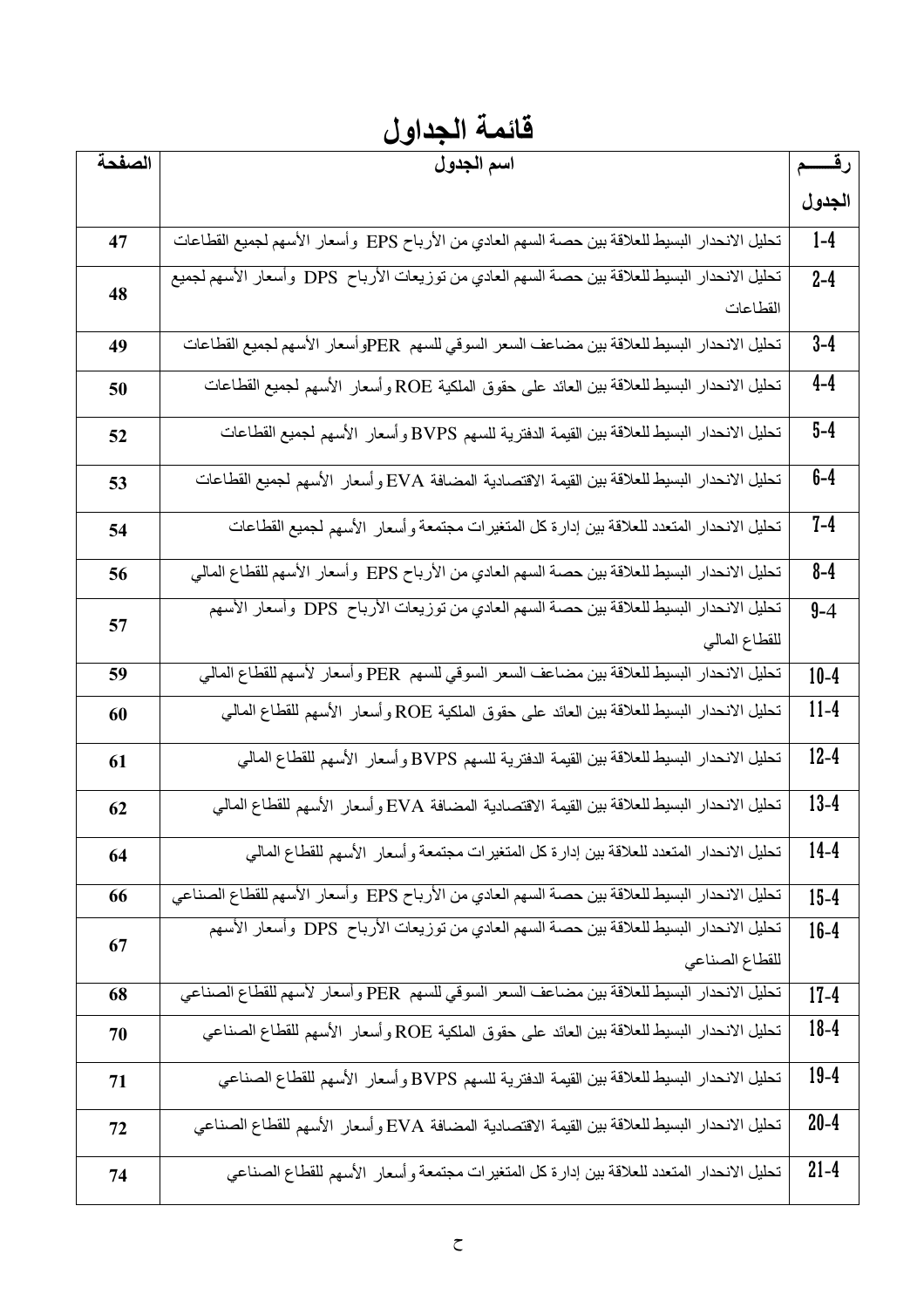| 76 | تحليل الانحدار البسيط للعلاقة بين حصة السهم العادي من الأرباح EPS وأسعار الأسهم لقطاع الخدمات   | $22 - 4$ |
|----|-------------------------------------------------------------------------------------------------|----------|
| 77 | تحليل الانحدار البسيط للعلاقة بين حصة السهم العادي من توزيعات الأرباح  DPS  وأسعار الأسهم لقطاع | $23-4$   |
|    | الخدمات                                                                                         |          |
| 78 | تحليل الانحدار البسيط للعلاقة بين مضاعف السعر السوقي للسهم PER وأسعار لأسهم لقطاع الخدمات       | $24-4$   |
| 80 | تحليل الانحدار البسيط للعلاقة بين العائد على حقوق الملكية ROE وأسعار الأسهم لقطاع الخدمات       | $25 - 4$ |
| 81 | تحليل الانحدار البسيط للعلاقة بين القيمة الدفترية للسهم BVPS وأسعار الأسهم لقطاع الخدمات        | $26 - 4$ |
| 82 | تحليل الانحدار البسيط للعلاقة بين القيمة الاقتصادية المضافة EVA وأسعار الأسهم لقطاع الخدمات     | $27-4$   |
| 84 | تحليل الانحدار المنعدد للعلاقة بين إدارة كل المنغيرات مجتمعة وأسعار الأسهم لقطاع الخدمات        | $28 - 4$ |
| 87 | ملخص لنتائج اختبار الفرضيات لجميع القطاعات                                                      | $29 - 5$ |
| 87 | ملخص لنتائج اختبار الفرضيات للقطاع المالي                                                       | $30 - 5$ |
| 88 | ملخص لنتائج اختبار الفرضيات للقطاع الصناعي                                                      | $31 - 5$ |
| 88 | ملخص لنتائج اختبار الفرضيات لقطاع الخدمات                                                       | $32 - 5$ |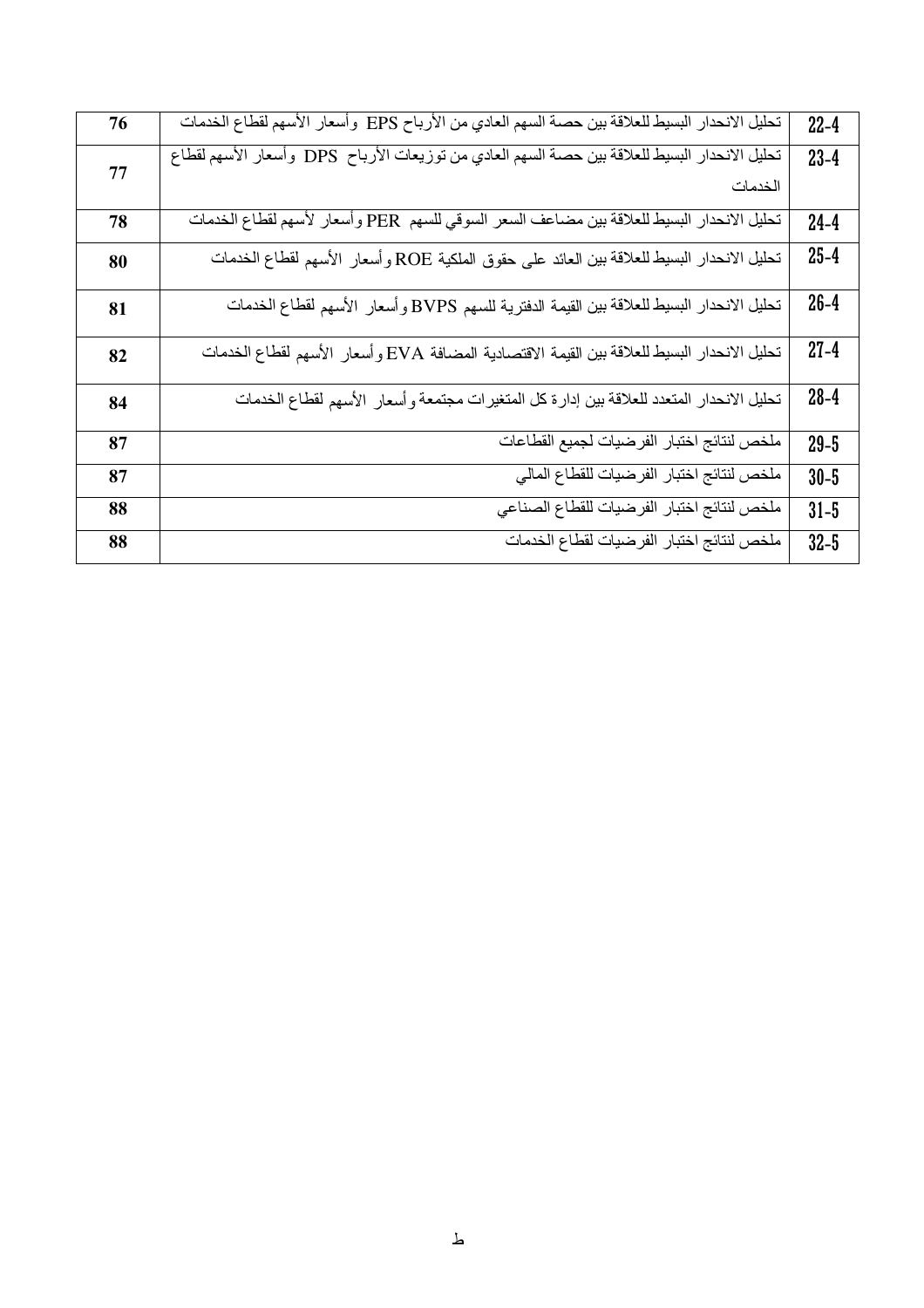## فائمة الملحقات

| الصفحة | المحتوى                                                                            | لرقم |
|--------|------------------------------------------------------------------------------------|------|
| 96     | دليل الاستثمار في بورصة عمان                                                       |      |
| 98     | بيانات الشركات (مال، خدمات، صناعة) 2003-2003                                       |      |
| 117    | عملية التحليل الاحصائي- مخرجات و نتائج تحليل البيانات المتعلقة بفرضيات<br>الدر اسة |      |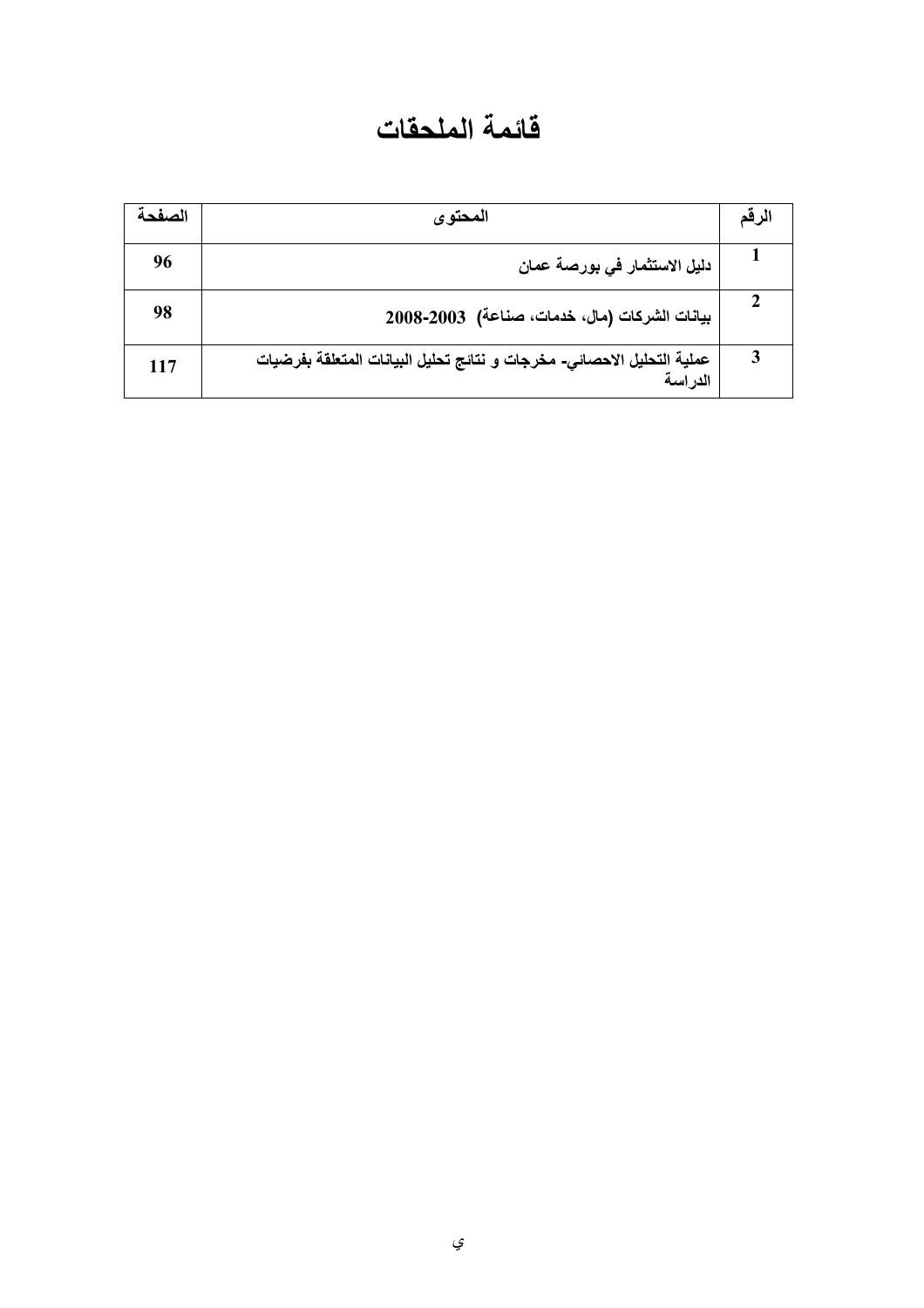### ملخص الدراسة

العوامل المالية المحددة للأسعار السوقية لأسهم الشركات المساهمة العامة الأردنية المدرجة في بورصة عمان للأوراق المالية

> إعداد الطالب : تاتول أواديس سركسيان بإشراف الأستاذ الدكتور: محمد مطر

هدفت الدراسة إلى الكشف عن العوامل المحددة لأسعار أسهم الشركات المساهمة العامة المدرجة في بورصة عمان للأوراق المالية، وإظهار أي العوامل منها أكثر تأثيراً على هذه الأسعار، وذلك وصولا إلى بناء أنموذج للتنبؤ بهذه الأسعار يمكن المتعاملين في البورصة الاسترشاد به عند اتخاذ قراراتهم الاستثمارية في الشراء والبيع.

لفد أجرى الباحث دراسة اختبارية تغطى البيانات المنشورة ل(76) شركة من الشركات المساهمة العامة الأردنية، حيث شكلت العينة حوالي (30%) من تلك الشركات المدرجة في بورصة عمان للأوراق المالية، وذلك في 31 كانون الأول, 2008. وتغطي نلك البيانات الفترة الزمنية من 2003 – 2008.

وقد كشفت الدراسة عن عدة نتائج من ضمنها وجود علاقة معنوية ذات دلالة إحصائية بين سعر السهم السوفي للشركة وكل من العوامل المالية EPS, DPS, BVPS, EVA, ROE وذلك لشركات القطاع الصناعي. كما بينت الدراسة عن عدم وجود علاقة معنوية ذات دلالة لِحصائية بين سعر السهم السوفي للشركة وأي من العوامل المالية EPS, DPS, ROE ,BVPS, EVA و PER وذلك بالنسبة لقطاع الخدمات. أما فيما بتعلق بالقطاع المالي، فقد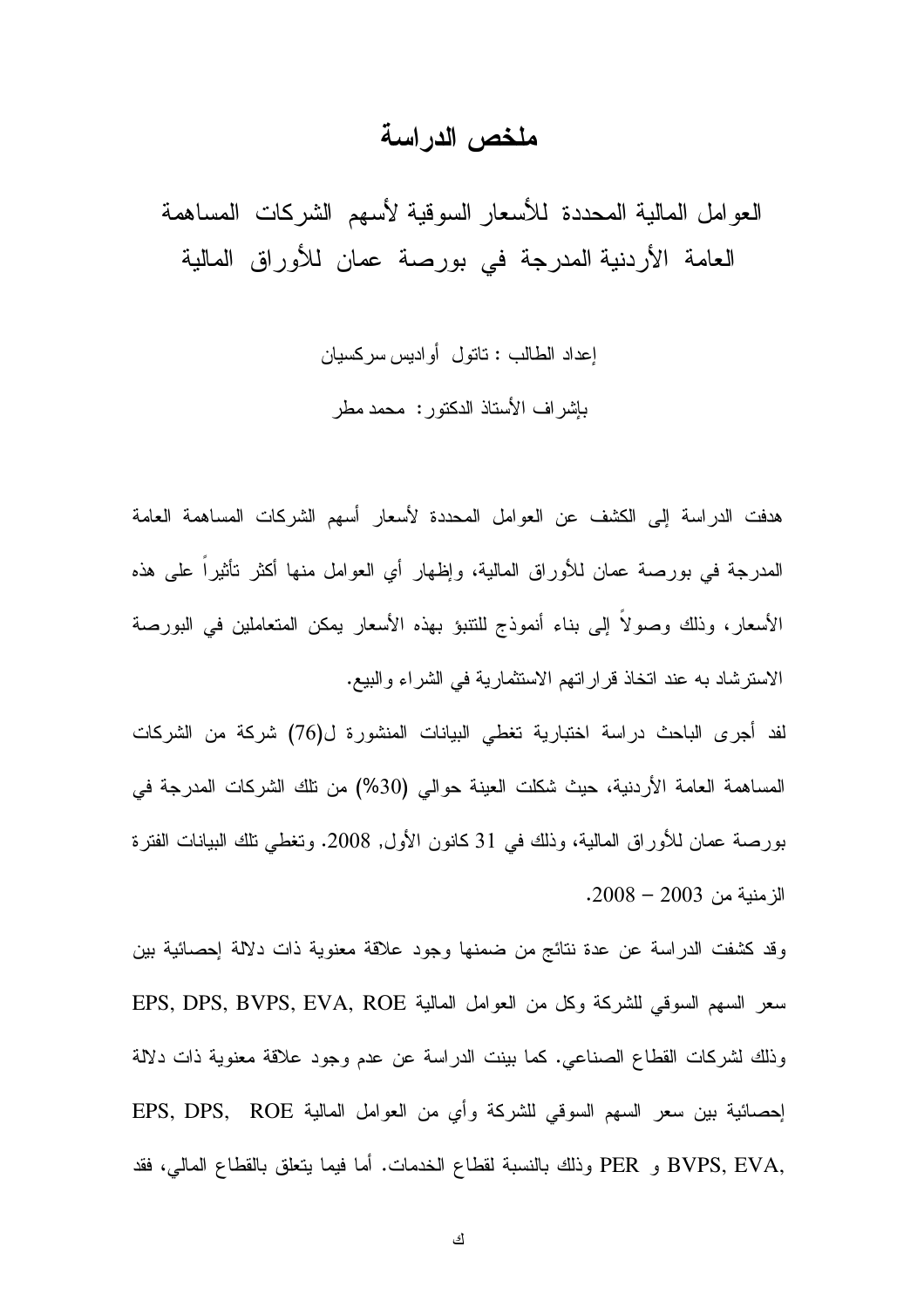أوضحت الدراسة وجود علاقة معنوية ذات دلالة إحصائية بين سعر السهم السوقي للشركة وكل من العوامل المالية EPS, DPS, BVPS, EVA، وعدم وجود علاقة معنوية ذات دلالة إحصائية بين كل من PER, ROE.

وقد استخدم الباحث أسلوبي الانحدار البسيط والانحدار المتعدد للكشف عن ارتباط العوامل المالية بسعر السهم السوقي للشركة، ونمكن من نطوير نماذج رياضية نمثل العلاقة بين هذه المتغير ات.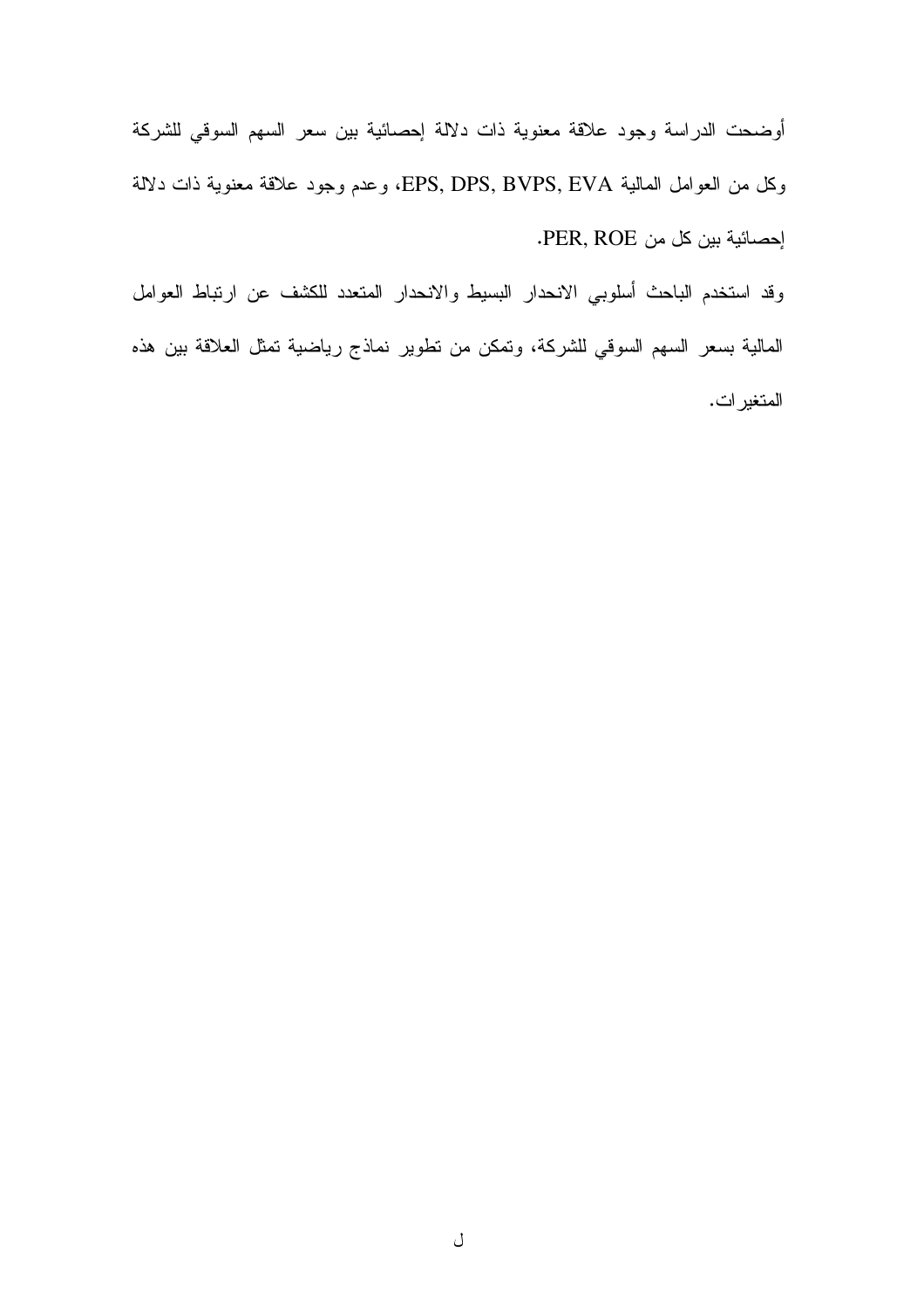### **ABSTRACT**

### The Financial Factors that Determine the Market Prices of Stocks of Jordanian Public Shareholding Companies Listed in Amman Stock Exchange

The purpose of the study was to identify the factors that determine the market prices of shareholding companies listed in Amman Stock Exchange. The study aimed also at showing which factors had the most impact on stock prices and formulated several mathematical models for predicting stock prices to help investors take their decisions when selling and buying stocks.

The researcher conducted an experimental study that was composed of a sample representing (30%) of the shareholders companies listed on Amman Stock Exchange, which included (76) companies in total, as of 31 December, 2008. The study covered the period (2003 – 2008).

The study made several conclusions including the existence of a significant statistical relationship between stock prices and the financial factors EPS, DPS, BVPS, EVA and ROE, for those companies included in the Industrial sector. The study also showed that for those companies in the services sector, there was no significant statistical relationship between stock prices and any of the financial factors EPS, DPS, PER, BVPS, EVA and ROE.. Furthermore, for those companies included in the Financial sector, the study showed a significant statistical relationship between stock prices and EPS, DPS, BVPS and EVA, and no statistical significance with PER and ROE.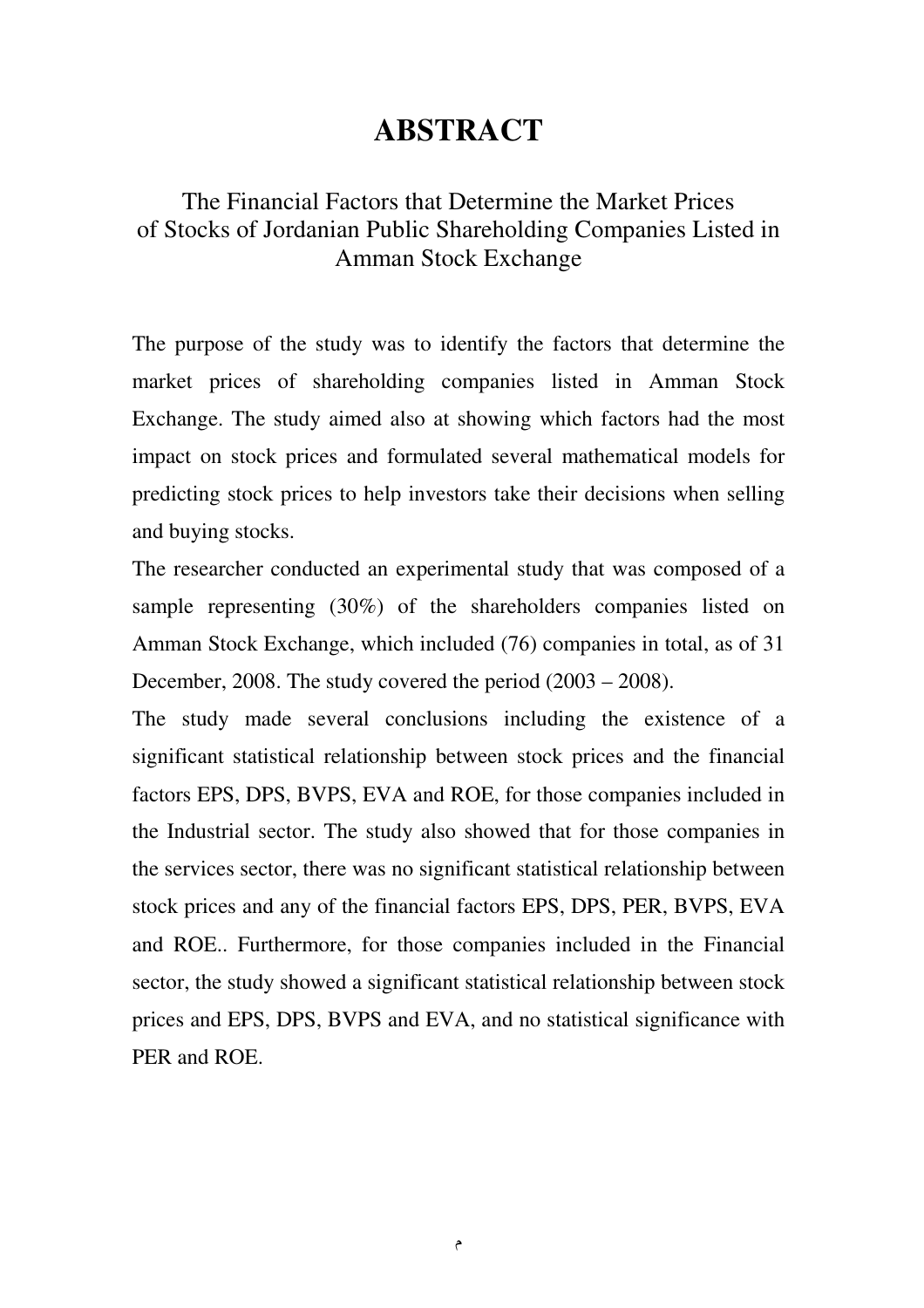### الفصل الأول

الإطار العام للدراسة

 $1 - 1$ تمهيد :

نلعب أسواق الأوراق المالية حالياً دوراً هاماً وبارزاً في دعم النقدم والنمو الاقتصاد*ي* لأي دولة. فهي تساهم في تجميع المدخرات ورؤوس الأموال وتوجيهها نحو الاستثمار في الأسهم والسندات وغيرها من الأدوات المالية وبالنالبي نحقيق الإستدامة للنمو الإقتصادي. وهي ليست فقط المكان الذي يتم التبادل فيه بالأو راق المالية المختلفة، بل إنها تمثل أيضـاً حلقة الوصل بين المدخرين والمستثمرين في نبادل الأموال بينهم والمشاركة بعنصر المخاطرة بينما نتم الندفقات النقدية نحو الإستمارات المالية المننوعة.

إن أسعار الأسهم في سوق الأوراق المالية نتغير يوميا نبعا للعرض والطلب. بل ويؤثر عليها عوامل متعددة ومتنوعة، داخلية وخارجية، مالية وغير مالية. فمنها على سبيل المثال الأوضاع الإقتصادية بشكل عام، أسعار الفائدة، والتضخم، وتوفر السيولة، والضرائب، ونوعية أعضاء مجلس الإدارة في الشركة المساهمة، وتوزيعات الأرباح، وغيرها كالإشاعات والتسريبات الداخلية للمعلومات. هذا بالإضافة بالطبع الى درجة كفاءة السوق المالي ونوعية وطبيعة الأليات التي تحكم عمليات النداول فيه.

وقد تكون تقلبات أسعار الأسهم في كثير من الأحيان خادعة للمستثمرين، أي أنها لا تعكس الصورة الحقيقية لأداء الشركات وبالتالي قد نؤدي الى تحميل المستثمرين خسائر غير متوقعة. ومن هنا فإن أية محاولة للكشف عن العوامل التي نساعد في نحديد أسعار الأسهم سوف نتيح للمستثمرين الفرصة لاتخاذ قرارات الشراء والبيع بشكل أفضل وتعطيهم ثقة أكبر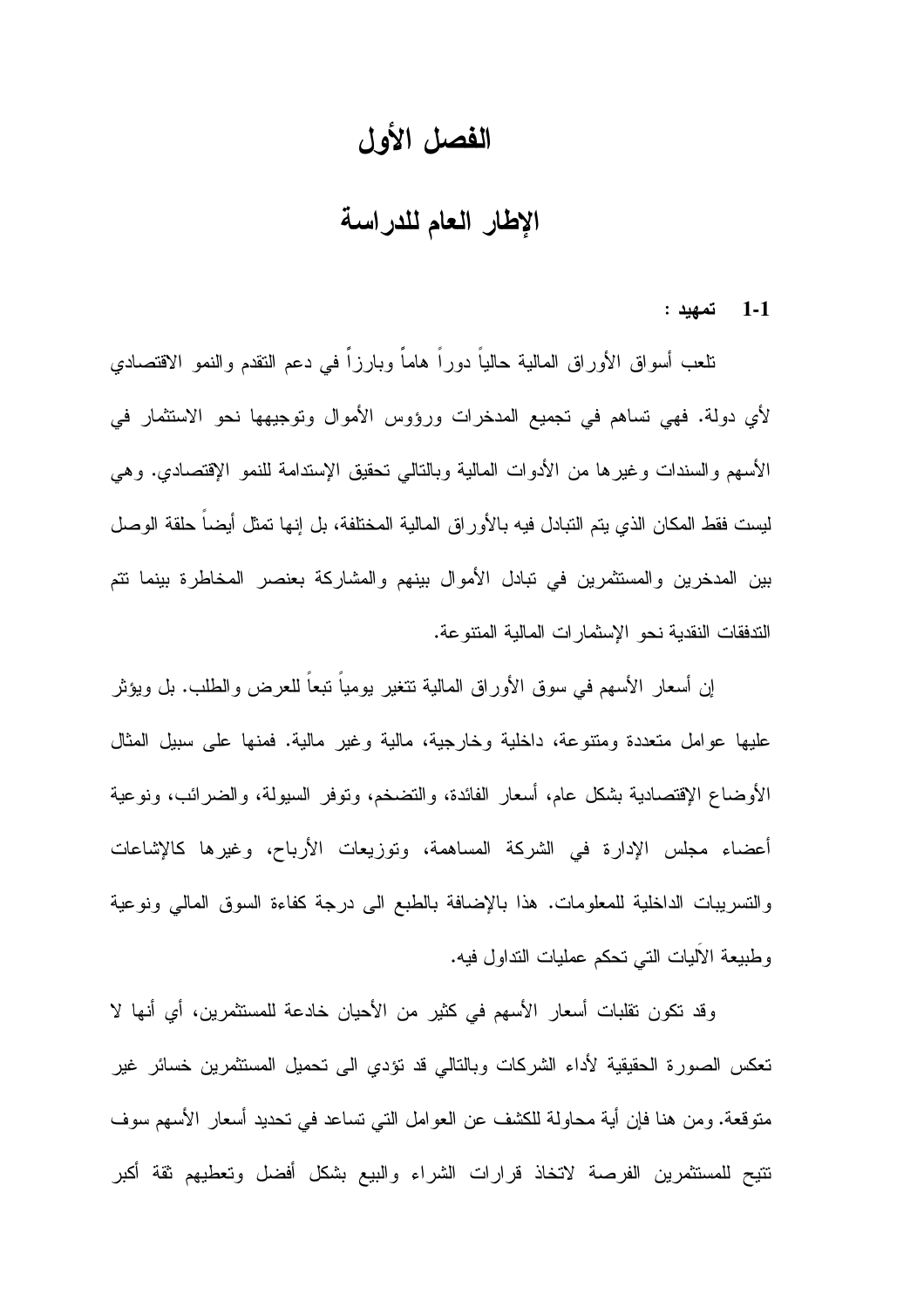للإستمرار بالاستثمار بالأوراق المالية. وفي هذه الدراسة سوف يتم إختيار بعض العوامل المالية وإختبار تأثيرها وتحديدها لأسعار أسهم الشركات المساهمة العامة المدرجة في بورصة عمان للأوراق المالية

#### 2-1 مشكلة الدراسة و أسئلتها:

إن أهمية الشركات المساهمة العامة في سوقٍ عمان المالي نزداد بوما بعد بوم. بالنالي يجب العمل على ان نبقى هذه الشركات فى ازدياد دائم وحجم نداول أسهمها فى نمو مستمرٍ ، كي تستطيع القيام بدورها المهم في استقطاب المستثمرين، الصغار والكبار، إذا ما وفرت لهؤلاء بعض الدلالات المالية التي تعينهم في اختيار الأسهم عند شراءها. وهنا تكمن مشكلة الدراسة في الكشف عن بعض العوامل المالية المحددة لأسعار أسهم هذه الشركات المدرجة في بورصة عمان للأوراق المالية. ويجدر الذكر هنا أن المؤشرات المالية التي ستختبرها الدراسة ليست هي الوحيدة التي لها تأثير على الأسعار السوقية للأسهم. وسيتم في هذا البحث الإجابة عن النساؤ لات التالية:

- هل هناك علاقة بين حصة السهم العادي من الأرباح EPS وأسعار الأسهم السوقية؟  $(1)$
- هل هناك علاقة بين حصة السهم العادي من نوزيعات الأرباح DPS وأسعار الأسهم  $(2)$ السوقية ؟
	- هل هناك علاقة بين مضاعف السعر السوقي للسهم PER وأسعار الأسهم السوقية ؟  $(3)$ 
		- هل هناك علاقة بين العائد على حقوق الملكية ROE وأسعار الأسهم السوقية ؟  $(4)$ 
			- هل هناك علاقة بين القيمة الدفترية للسهم BVPS و أسعار الأسهم السوفية ؟  $(5)$
		- هل هناك علاقة بين القيمة الاقتصادية المضافة EVA وأسعار الأسهم السوقية ؟  $(6)$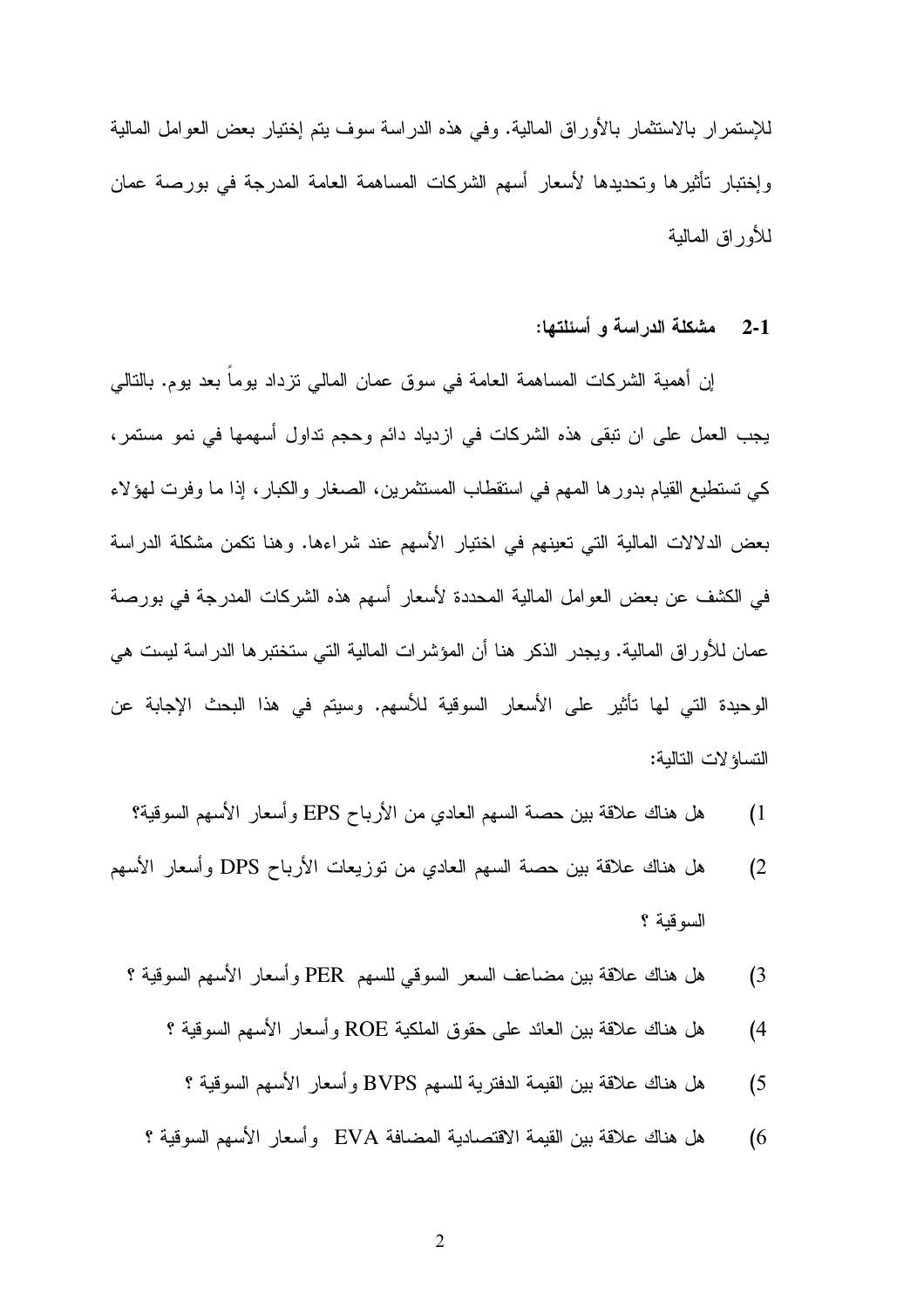### 3-1 فرضيات الدر اسة:

بناءً على التساؤ لات المطروحة في مشكلة الدر اسة، تقوم الدر اسة على الفرضيات العدمية التالية  $\alpha = < 0.05$ وْ ذَلَكَ بِمَسْتَوْعِ دِلالَّة (

- $\rm K_{1}$ لا نوجد علاقة ذات دلالة إحصائية بين حصـة السهم العادي للشركة من الأرباح :  $\rm HO_{1}$ (EPS) والسعر السوقي لهذا السهم.
- ن لا توجد علاقة ذات دلالة إحصائية بين حصة السهم العادي للشركة من  $\rm HO_2$ توزيعات الأرباح (DPS) والسعر السوقي لهذا السهم.
- ا لا توجد علاقة ذات دلالة إحصائية بين مضاعف السعر السوفي لسهم الشركة :  ${\rm HO_3}$ (PER) و السعر السوفي لهذا السهم.
- HO4 : لا توجد علاقة ذات دلالة إحصائية بين العائد على حقوق الملكية (ROE) للشركة وسعر سهمها السوقى.
- ا لا توجد علاقة ذات دلالة إحصائية بين القيمة الدفترية لسهم الشركة (BVPS) :  $\rm HO_{5}$ والسعر السوقى لهذا السهم.
- ا لا توجد علاقة ذات دلالة إحصائية بين القيمة الاقتصادية المضافة للشركة :  ${\rm HO}_6$ (EVA) وسعر سهمها السوفي.
	- 4-1 أهداف الدراسة:

نسعي الدراسة إلى نحقيق الأهداف التالية:

1– النعرف على بعض العوامل المالية المحددة لأسعار أسهم الشركات المساهمة العامة المدرجة في بورصـة عمـان للأوراق المـالية، وإظـهار أي الـعوامل منـها أكثر تأثيرا علـي هذه الأسعار .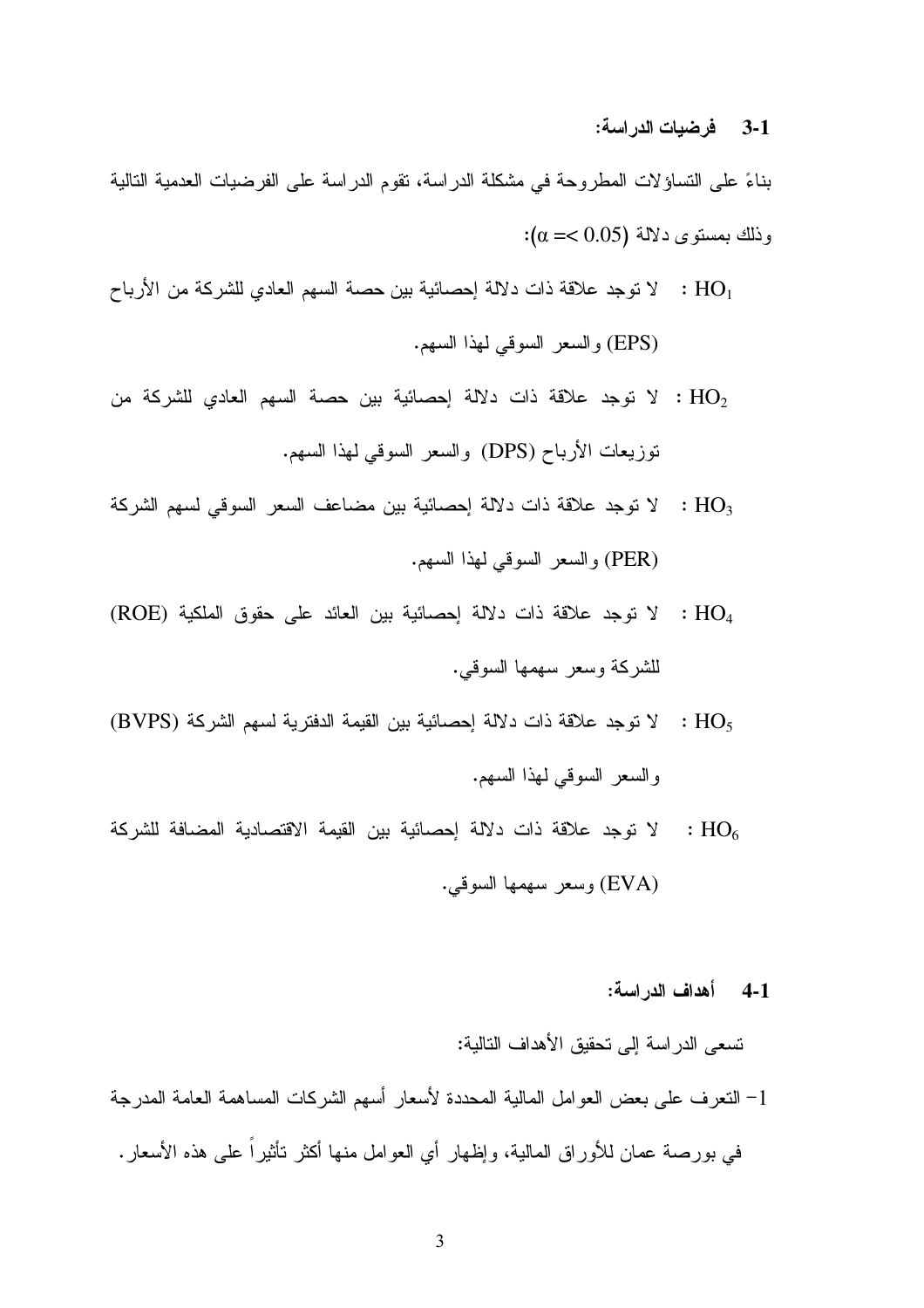## 2- وضع بعض العوامل المؤثرة أمام المستثمر لعلها نساعده في اتخاذ قرارات البيع وشراء الأسهم.

3– نطوير نموذج للتنبؤ بأسعار أسهم الشركات المساهمة العامة في القطاعات الاقتصادية المختلفة المدرجة في بورصة عمان للأوراق المالية مبني على المؤشرات المالية المستخلصة من البيانات المالية المنشورة لنلك الشركات.

### 5-1 أهمية الدراسة:

إن إجراء أية دراسة بما يتعلق ببورصة عمان للأوراق المالية لا بد وأن ينعكس إيجابا عليها وعلى المستثمرين، سواء الكبار منهم أو الصغار. فهناك الكثير من الغموض والمعوقات التبي تعترض تحسين كفاءة هذه السوق وتحتاج البحث فيها. فنتائج هذه الدراسة قد تساهم مثلا في الحد من التذبذب الحاد لأسعار الأسهم الذي نشهده بورصة عمان ونجنبها النعرض لهزات محتملة نتيجة لتحركات الأسعار بشكل لا يعكس حقيقة أداء الشركات المدرجة فيها. كما يمكن لهذه الدراسة أن تساعد المستثمرين في اتخاذ قرارات مدروسة عند الاستثمار بالأوراق المالية تجنبهم خسائر محتملة بل وتمكنهم من تحقيق الأرباح وبالتالي تعزيز الثقة ببورصة عمان للأور اق المالية.

ومن هنا نتبع أهمية هذه الدراسة من كونها ستحاول الكشف عن بعض العوامـــل المحــــددة لأسعار أسهم الشركات المساهمة العامة المدرجة في بورصة عمان لــــلأوراق الماليــــة، وذلـــك وصولاً إلى بناء نموذجَ للنتبوَ بهذه الأسعار يمكن للمتعاملين في البورصة الاسترشاد بــــه عنـــد اتخاذ قرار اتهم الاستثمارية في الشراء والبيع.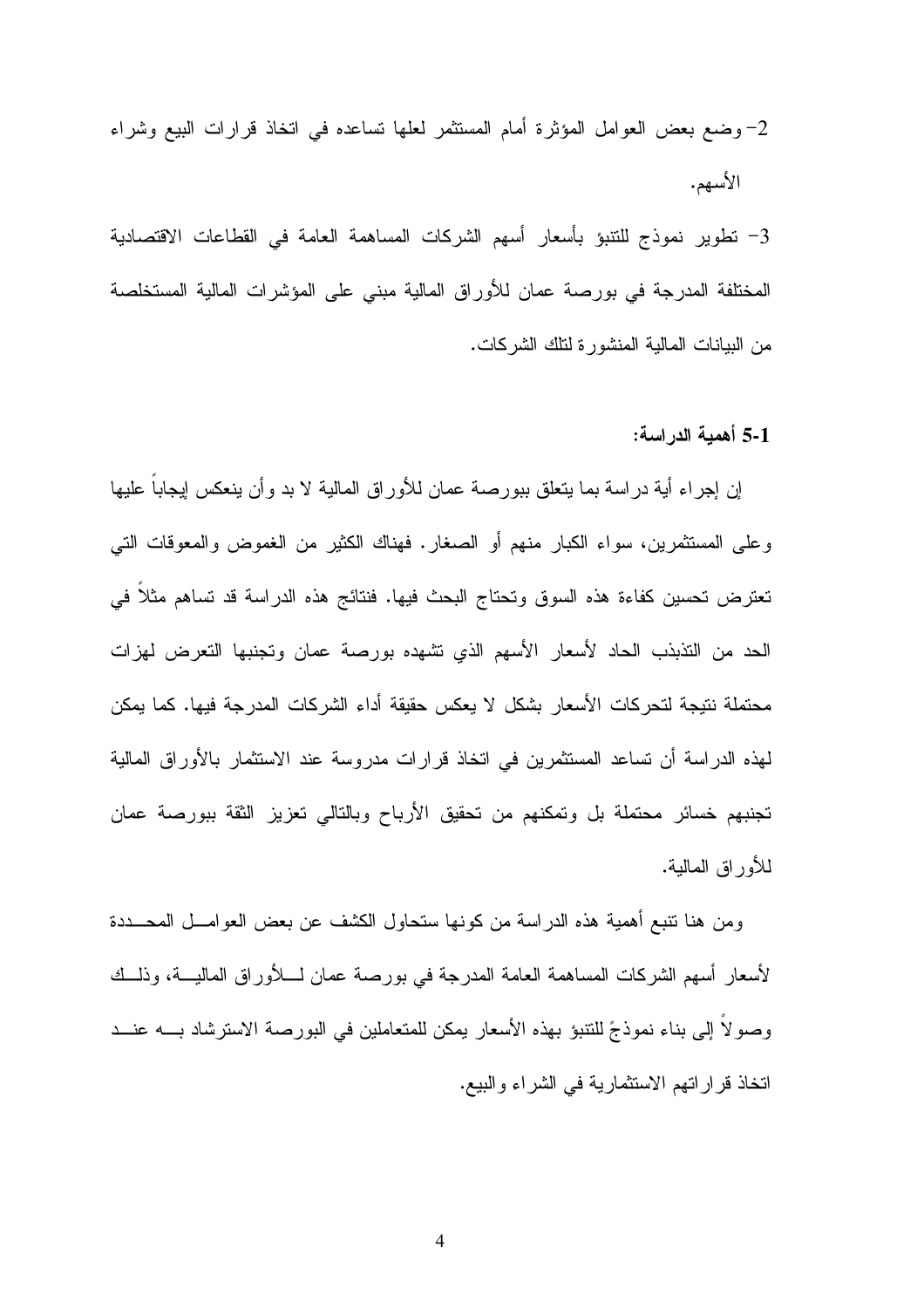### 6-1 المصطلحات الإجرائية:

هيئة الأوراق المالية

| هيئة الأوراق المالية وهي مؤســسة حكوميـــة    | (Securities Exchange Commission)  |
|-----------------------------------------------|-----------------------------------|
| رقابية هدفها نتظيم ونطوير سوق رأس المسال      |                                   |
| بما يكفل العدالة و الشفافية و حماية السوق من  |                                   |
| المخاطر و حماية حقـــوق المـــستثمرين فــــى  |                                   |
| الأوراق المالية.                              |                                   |
| بورصة عمان أو أي ســـوق لتـــداول الأوراق     | السوق (Market)                    |
| المالية مرخص من قبل الهيئة.                   |                                   |
| السوق التبي يتم من خلالها بيع الأوراق المالية | السوق الأولية (Primary Market)    |
| المصدرة لأول مرة و التي تسهم في زيادة التكوين |                                   |
| الر أسمالي.                                   |                                   |
| السوق النبي يتم من خلالها النعامل بـــالأوراق | السوق الثانوية (Secondary Market) |
| المالبسة وفقسا لأحكسام القسوانين والأنظمسة    |                                   |
| و النعليمات المعمول بها.                      |                                   |
|                                               |                                   |
| أوراق مالية نمثل حق ملكية ونحمل قيمة اسمية    | الأسهم (Stocks)                   |
| محددة.                                        |                                   |
| الشخص الذي بمارس شراء الأوراق المالية         | الوسيط المالي (Broker)            |
| وببعها لحساب الغير .                          |                                   |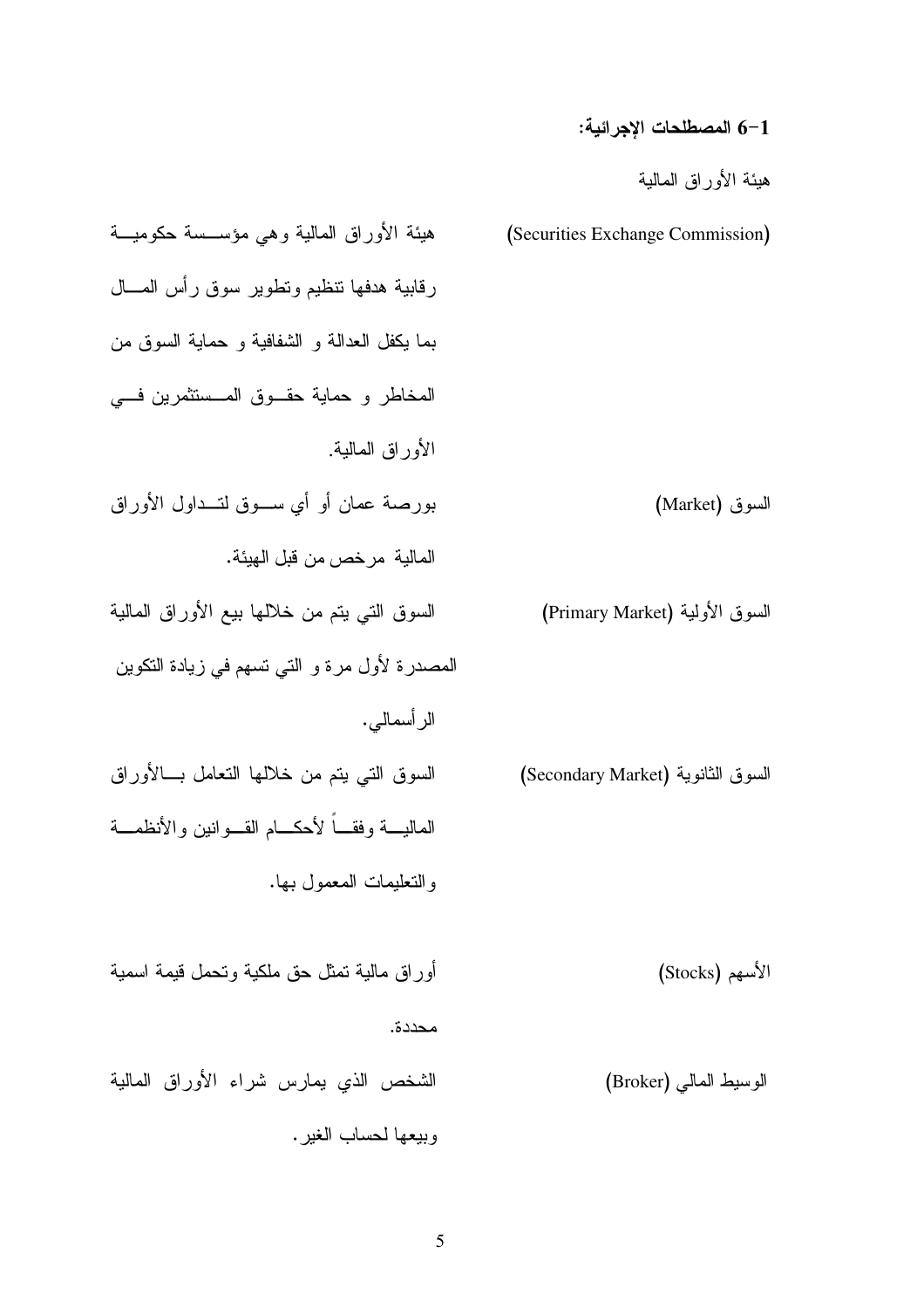| ے ہمـ | L       |
|-------|---------|
|       | ملاً له |
|       |         |
|       |         |
|       |         |

6

المرات أو السنوات التي يمكن من خلالها السهم السنوية عائد السهم العادي وهو من المؤشرات Earnings per Share (EPS) النسب النبي نعرف بنسب السوق المالبي نسب السوق المالي إذ نمثل ما يحصل عليه حامل السهم العادي من الأرباح الموزعة في نهاية العام القيمة الدفترية للسهم وهذه النسبة من نسب Book Value per Share (BVPS) السوق المالي وتعبر عن مقدار النمو المتحقق في حقوق المساهمين في الشركة منذ نأسيسها

للقيمة الاقتصادية المضافة وهي من المؤشرات Economic Value Added (EVA) الحديثة التي تستخدم في تقييم أداء الشركات و ذلك إما بدبلاً للمؤشر ات المالبة التقلبدبة أو مكملا لما.

مضاعف سعر السهم السوفي ويعبر عن عدد Price Earnings Ratio (PER) تغطية القيمة السوقية للسهم من خلال ربحية

المستخدمة في التحليل المالي وينتمي لحزمة

توزيعات السهم العادي من الأرباح وهي من  $\hspace{1em}$  Dividends per Share (DPS)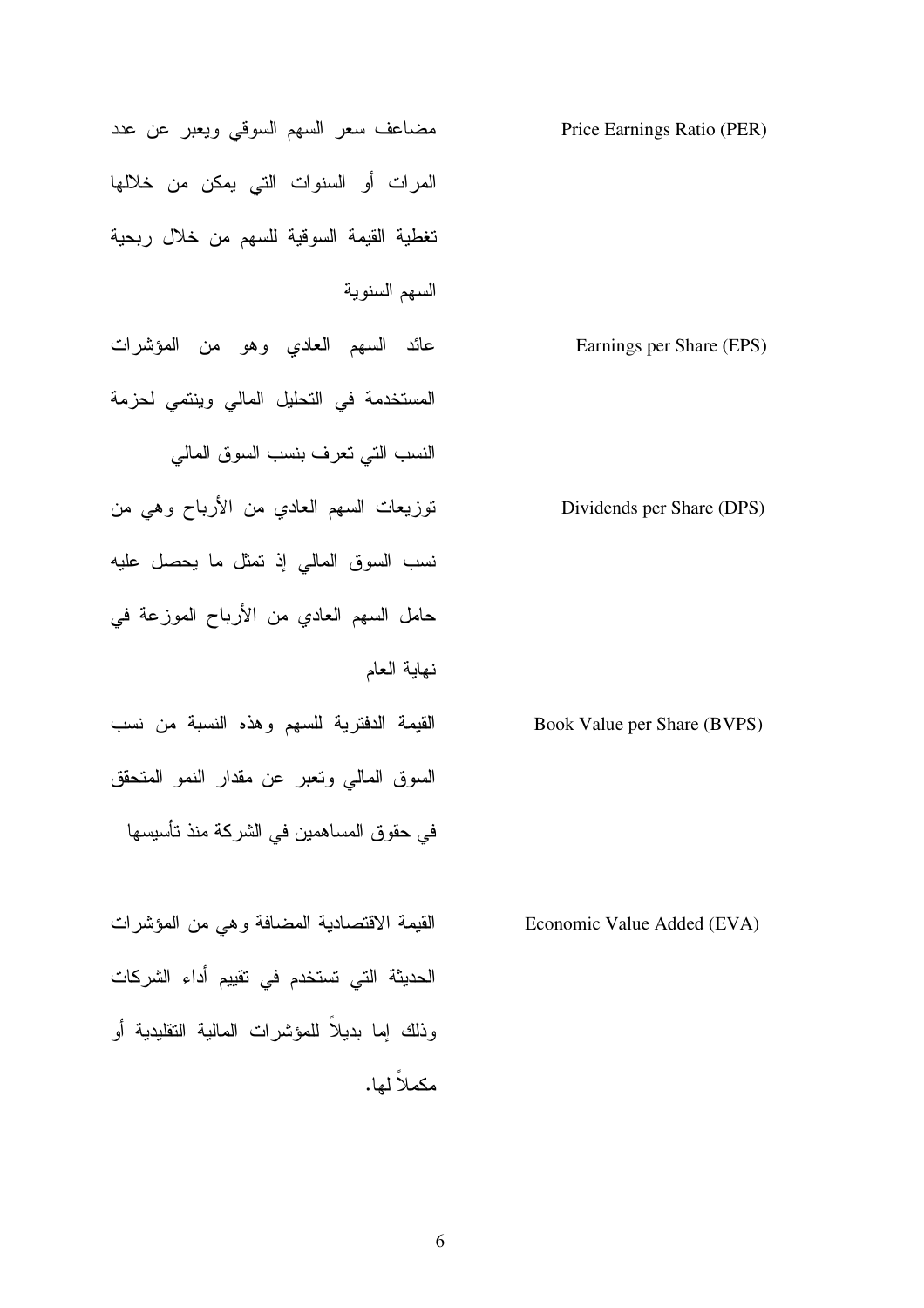العائد على حقوق الملكية وهذه النسبة من نسب الربحية إذ تقيس العائد المتحقق للمساهمين من أمو البهم المستثمر ة في الشركة

(هيئة الأوراق المالية)

7-1 حدود الدراسة:

Return on Equity (ROE)

لا بد لأي باحث من مو اجهة مشاكل ومحددات معينة من شأنها أن تعيق كفاءة الانجاز ، وبالتالي تعيق عملية الوصول الى جمع النتائج المستهدفة، و من بين هذه المحددات:

- حد مكاني، حيث أن نطاق مجتمع البحث سوف ينحصر في الشركات المساهمة العامــــة  $-1$ المدرجة في بورصة عمان للأوراق المالية وعددها (248) شركة كما في نهاية العسام 2008، حيث تم البدء بإجراء هذه الدراسة في صيف عام 2009.
- حد زماني، حيث أن الباحث سيقوم بدراسة بعض العوامل المالية المحددة لأسعار الأسهم  $-2$ وهي: حصة السهم العادي من الأرباح EPS، وحصة السهم العـــادي مـــن توزيعـــات الأرباح DPS، ومضاعف السعر السوقي للسهم PER، والعائد على حقــوق الملكيـــة ROE والقيمـــة الدفتريــــة للـــسهم BVPS والقيمـــة الاقتـــصادية المـــضافة EVA، والمستخلصة من البيانات المالية المنشورة للشركات المشمولة بالدراسة والتسى تغطسي الفترة الزمنية بين 2003– 2008، وما تخلل هذه الفترة من أحداث أثرّت على بورصة عمان.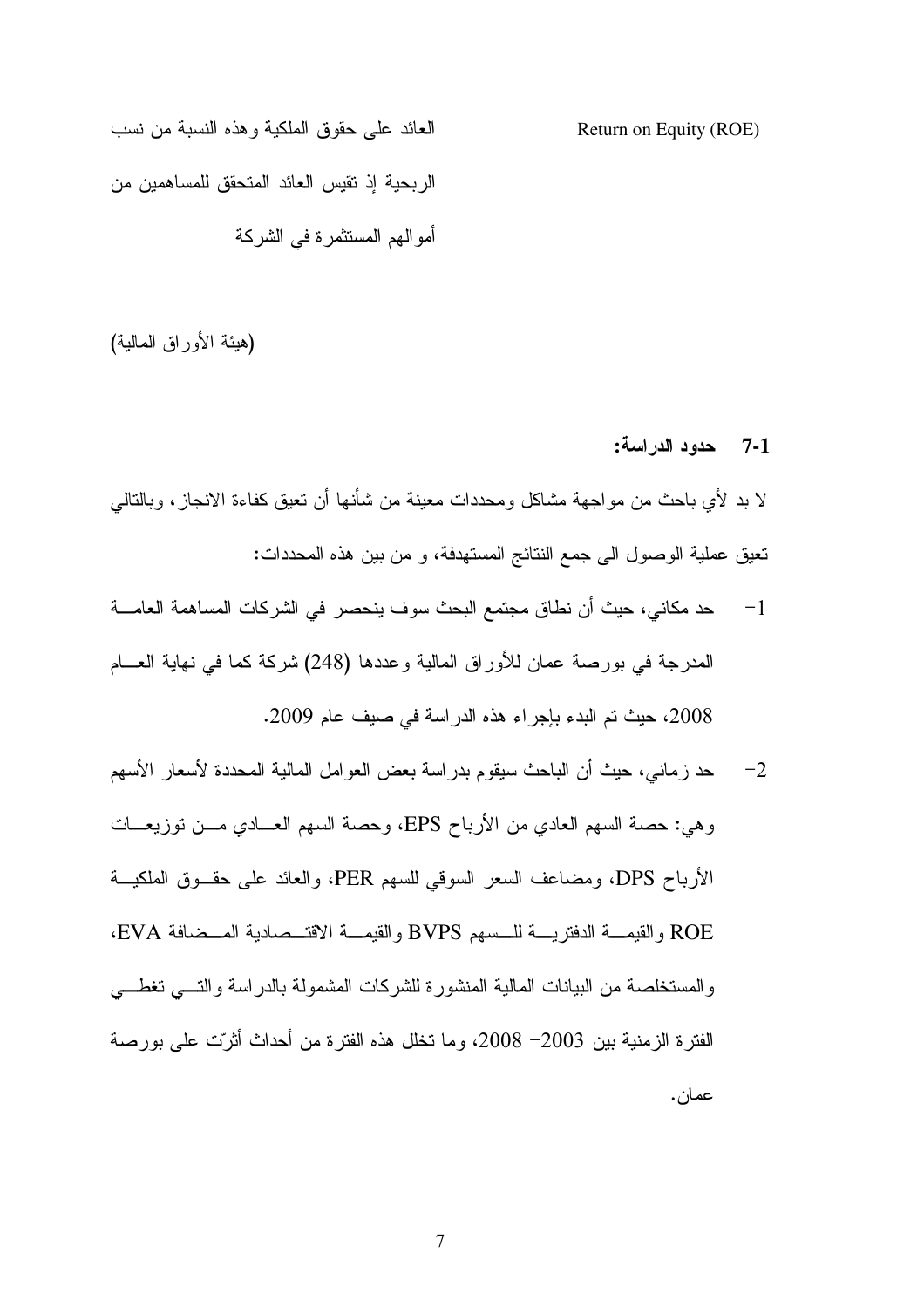3– اعتماد الدراسة من حيث جمع المعلومات بشكل رئيس على النقارير والنشرات الصادرة عن بورصة عمان أو مركز إيداع الأوراق المالية.

8-1 محددات الدراسة:

اقتصر هذا البحث على دراسة العوامل المالية المؤثرة على أسعار الأســـهم فـــى بورصــــة عمان، ولم يتعرض للعوامل الأخرى غير المالية والتبي نؤثر على أســـعارها، كالمعلومـــات الوصفية التي لا تفصح عنها البيانات المالية المنشورة ذات العلاقة بالشركة مصدرة الأسهم. كما لم نتعرض الدراسة لعوامل أخرى غير معلنة، مثل الإشاعات والتسريبات والمعلومـــات الخاصة التي تقتصر معرفتها على بعض الأشخاص المطلعين في الشركة ذات العلاقة.

> 9-1 أنموذج الدراسة ومتغيراتها نتحدد متغيرات الدراسة بالأنموذج النالبي وهو من نصميم الباحث: المتغبر ات المستقلة

(مؤشرات السوق المؤثرة على أسعار الأسهم)

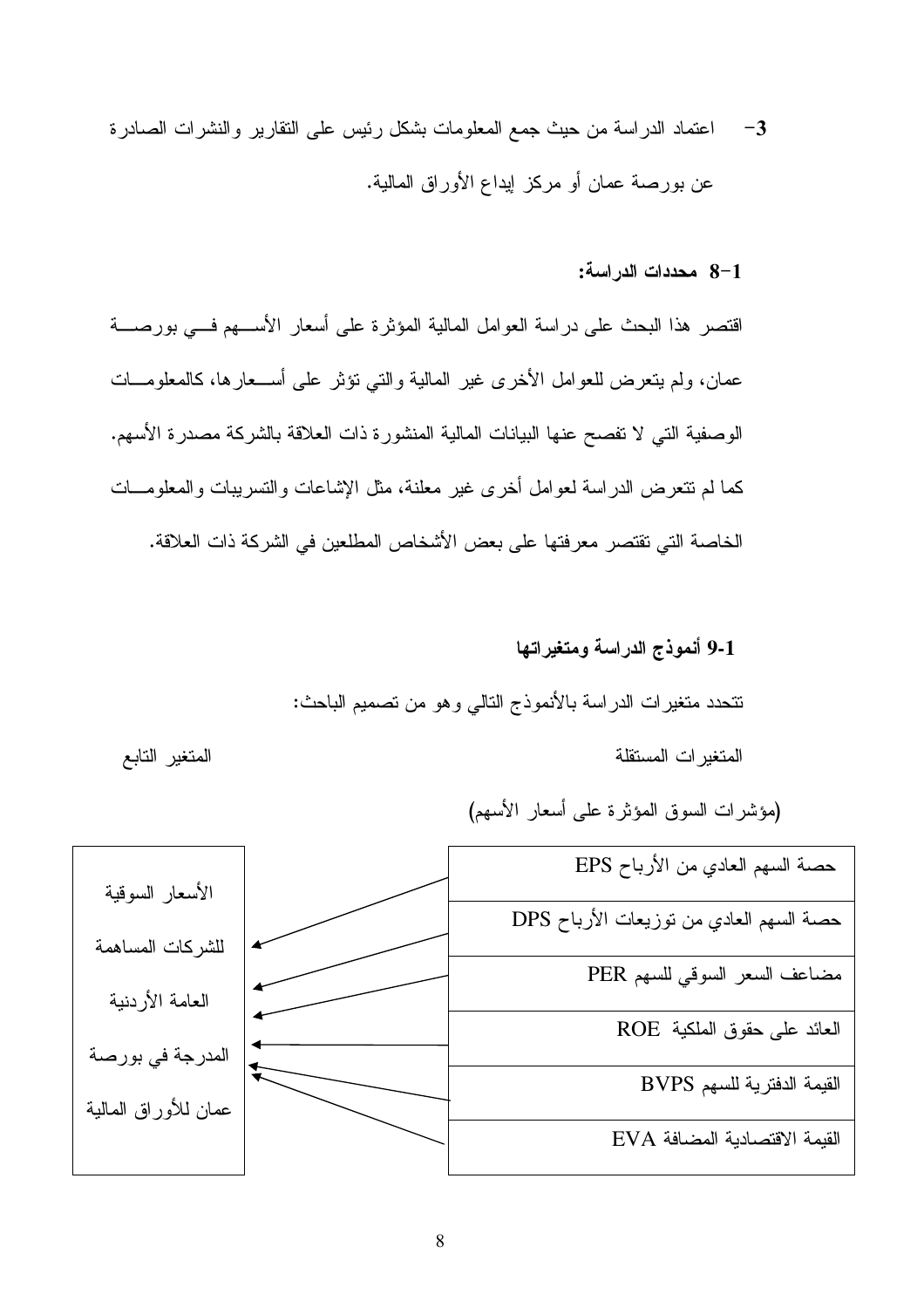### الفصل الثاني

الإطار النظرى والدراسات السابقة

أولاً– الإطار النظرى:

1-2 المقدمة:

إن الاستثمار في الأوراق المالية يعد من أهم الأنشطة التي نتال الاهتمام الواسع من قبل قطاع عريض من الأفراد والمؤسسات، ويحظى بمتابعة متميزة من مختلف أنواع المستثمرين، سواء على الصعيد المحلي أو على الصعيدين العربي والعالمي.

كما نلعب بورصة الأوراق المالية دوراً هاماً وبارزاً في دعم النقدم والنمو الاقتصادي لأي دولة. فهي مساهم أساسي في تجميع المدخرات ورؤوس الأموال وتوجيهها نحو الاستثمار في الأسهم والسندات وغيرها من الأدوات المالية، وبالنالي تحقيق الاستدامة للنمو الاقتصادي. بل وان الهدف الأسمى لوجود البورصة هو توزيع المدخرات المتاحة بكفاءة عالية على الاستخدامات الملائمة بالإضافة لكونها تعبر بالتبعية عن الأداء والنشاط الاقتصادي للدولة (الشواورة، 2008، ص 175). والبورصة ليست فقط المكان الذي يتم فيه تبادل الأوراق المالية المختلفة، بل إنها تمثِّل أيضا حلقة الوصل بين المدخرين والمستثمرين في تبادل الأموال بينهم والمشاركة بعنصر المخاطرة بينما نتم التدفقات النقدية نحو الاستثمارات المالية المنتوعة.

كذلك وبالمثل فقد يكون لبورصات الأوراق المالية نأثيراً سلبياً على الاقتصاد العالمي بشكل عام إذا ما مورست أعمالها بطرق غير مناسبة. فيشهد العالم في الوقت الراهن أزمة مالية عالمية بدأت شرارته الأولى في الولايات المتحدة الأمريكية منذ عام 2007 ثم اندلعت نيرانها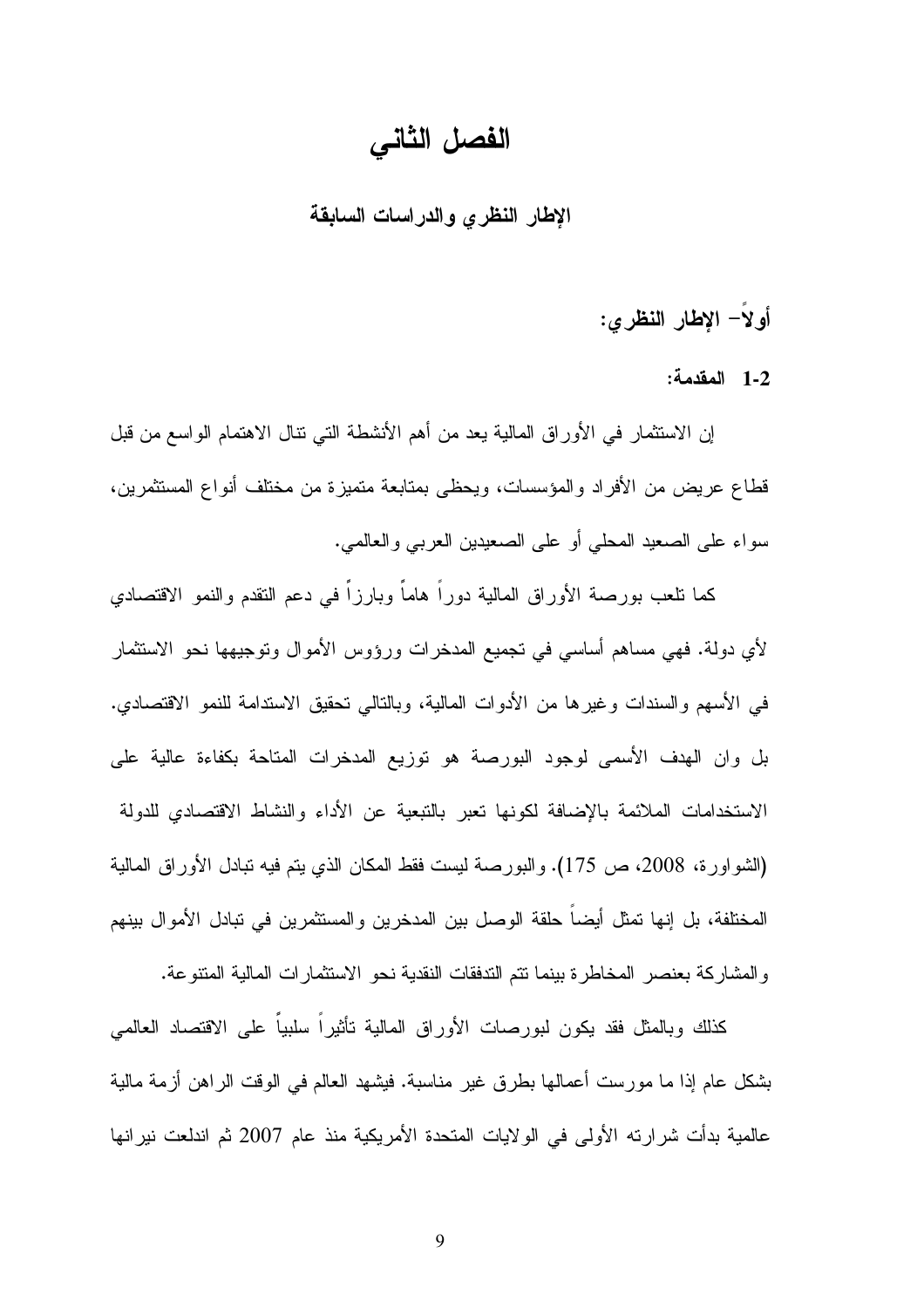في أيلول 2008 وذلك بصورة انهيارات متتالية لعدة مؤسسات مالية كبرى من بنوك وشركات تأمين وشركات للتمويل العقاري وصناديق الاستثمار. وقد شملت نداعياتها أسواق المال و البور صات العالمية حيث نتج عنها انخفاضات حادة ومتوالية لمؤشر اتها. وامتدت تأثير اتها إلى جميع أنحاء العالم وإلى جوانب الاقتصاد المختلفة، وذلك بصورة ركود عام بدأ يخيم على حركة الأسواق وانخفاضات في معدل النمو . وكان من أحد أسباب إشعال نيران هذه الأزمة التوسع في أساليب وممارسات النعامل في بورصات الأوراق المالية كالمناجرة بالمهامش والبيع الاجل (البيع على المكشوف)، هذا بالإضافة إلى تعاظم دور المشتقات المالية في صورها المختلفة، والتي تقوم على توقعات المضاربين بتغير الأسعار في الفترات القصيرة لكسب فروق الأسعار، وزيادة حجم التعامل.

إضـافة لذلك وبـعد حرب الـخليج فـي أوائل النسعينـات وأحداث النـاسـع من أيلول 2001، نز ايد توجه المستثمرين العرب لسحب أموالهم من الخارج لخوفهم عليها خاصة بعد أن واجهت تحيزا واضحاً عند صباغة ونطبيق مقررات لجنة بازل حول الملاءة المصرفية والمخاطر السياسية التي تعرضت لها الفوائض المالية العربية في الخارج (الموعد 2005 ص 28).

#### العوامل التي تؤثر على أسعار الأسهم:  $2 - 2$

إن أسعار الأسهم في سوق الأوراق المالية نتغير يومياً نبعاً لطبيعة العرض والطلب. بل ويؤثِّر عليها عوامل متعددة ومتنوعة، داخلية وخارجية، مالية وغير مالية. فمنها على سبيل الذكر لا الحصر، الأوضاع الاقتصادية بشكل عام ممثلة بعناصر الاقتصاد الكلي مثل أسعار الفائدة، والنضخم، ونوفر السيولة، والضرائب، وعوامل أخرى داخلية مثل نوعية أعضاء مجلس الإدارة في الشركة المساهمة، وتوزيعات الأرباح، وغيرها كالإشاعات والتسريبات الداخلية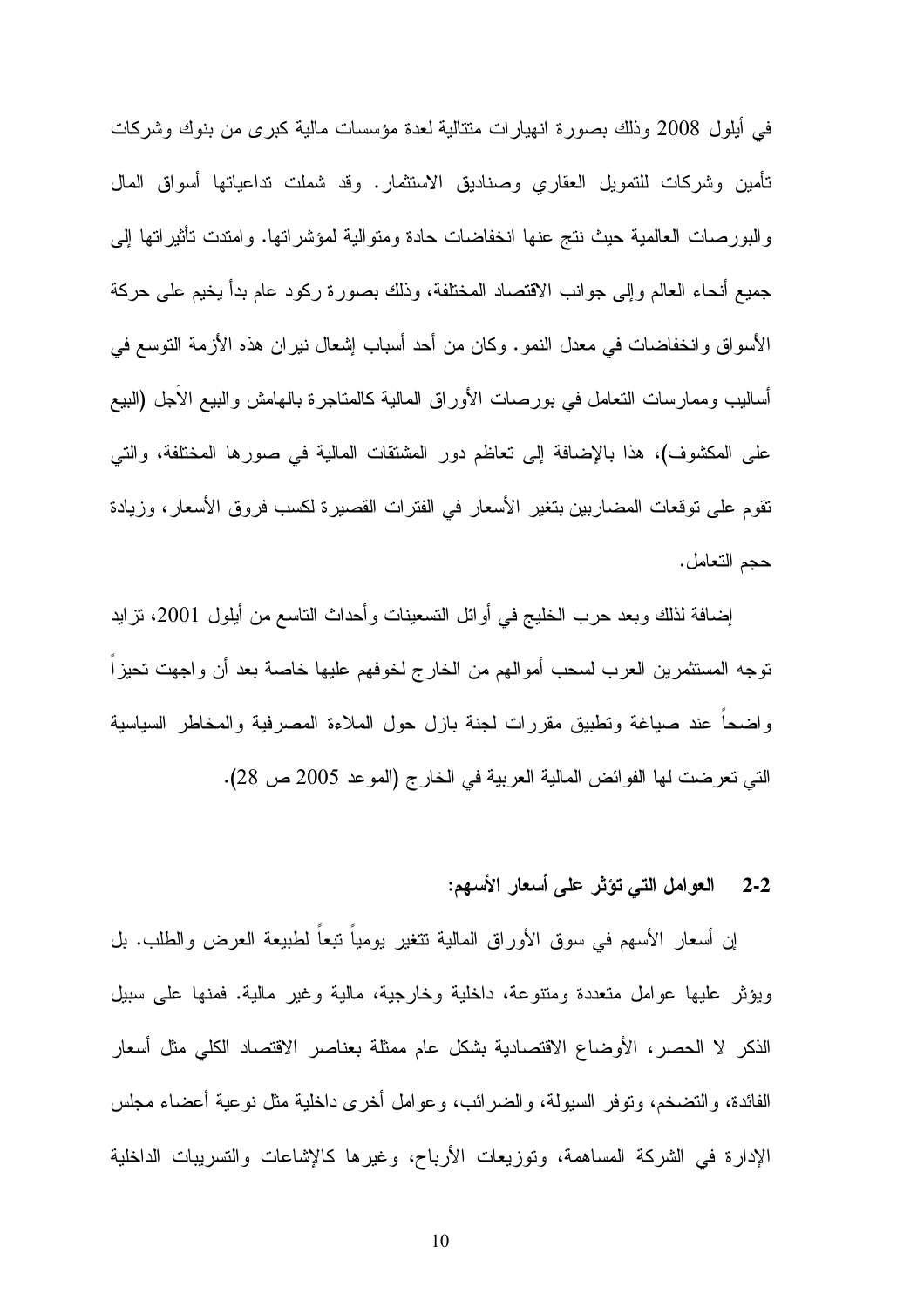للمعلومات. هذا بالإضافة بالطبع إلى درجة كفاءة السوق المالي ونوعية وطبيعة الاليات التي تحكم عمليات النداول فيه.

ومن وجهة نظر المستثمر يعرف (مطر، 2006 – أ) الاستثمار بأنه "التخلي عن أمــوال يمتلكها الفرد في لحظة زمنية معينة ولفترة من الزمن بقصد الحـــصول علـــي تـــدفقات ماليـــة مستقبلية، تعوضه عن القيمة الحالية للأموال المستثمرة وكذلك عن النقص المتوقع فسي قيمتهـــا الشرائية بفعل عامل التضخم، وذلك مع نوفير عائد معقول مقابل تحمـــل المخــــاطر المتمثلــــة باحتمال عدم تحقق هذه التدفقات." والإستثمار في الأسهم يجرى تصنيفه ضمن الاستثمارات التي نتطوي على درجة عالية من المخاطر قياسا إلى عدد من الاستثمارات المالية الأخرى كالودائع والعقار والسندات. وما من شك في أن ذلك يعود إلى طبيعة النقلبات التي نتعرض لها أســـواق الأسهم، وهي النقلبات التي نتشأ أساساً نتيجة للتغيّر المستمر في الأوضاع الاقتصادية العامة من جهة، والأوضاع القطاعية الخاصة بأسهم معينة من جهة أخرى، والأوضاع الفرديسة الخاصسة بسهم معين من جهة ثالثة.

وبطبيعة الحال، فإن هذه المخاطر يقابلها في الغالب فرص جيدة لتحقيق عوائد مناسبة نكون بمثابة الحافز الأساسي على لقبول هذه المخاطر . و لا يتمثَّل عائد الأسهم فيما يتوقع توزيعه من عوائد فقط، و إنما يشمل أيضاً فرصة تحقيق عوائد استثنائية ر أسمالية تتأتى من ارتفاع قيمة السهم أثناء فترة حيازته، إذ إن السيولة المرتفعة لأسواق الأسهم نوفر الفرصة للتخلص من حياز ة الأسهم في أي وقت، لذا فإن الاستثمار في الأسهم قد يمتد يوماً واحداً أو سنوات عديدة، وذلك وفق ما يكون عليه وضع السهم المعنى ووضع السوق ووضع المستثمر ونوقعات المتعاملين.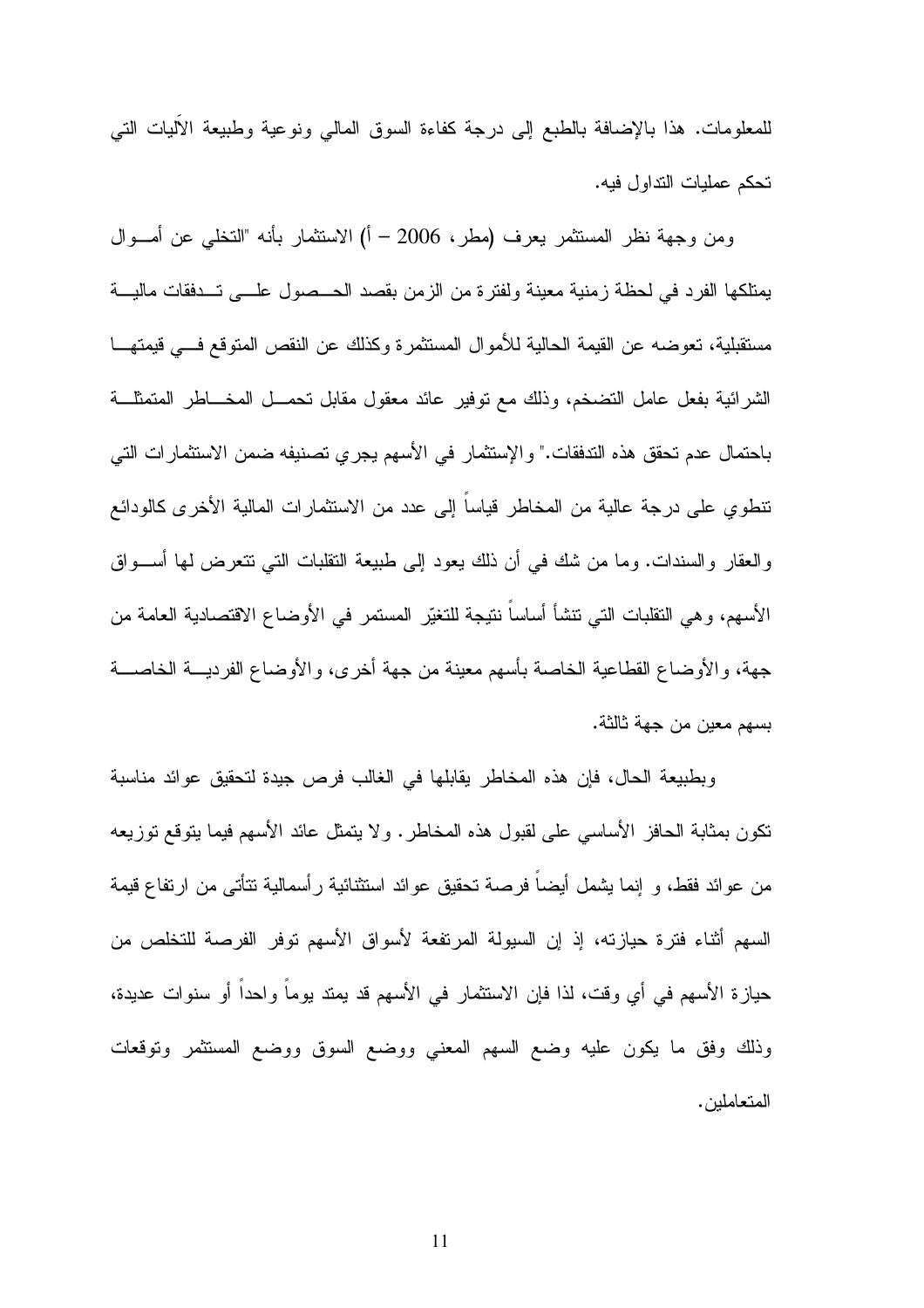ونبقى نقلبات أسعار الأسهم من أكثر المخاطر التي نؤثر في الاستثمار والتي نؤدي في كثير من الأحيان إلى أسعار خادعة للمستثمرين، أي أنها لا تعكس الصورة الحقيقية لأداء الشركات وبالتالي قد نؤدي إلى تحميل المستثمرين خسائر غير متوقعة.

من هنا فإن أية محاولة للكشف عن العوامل التي تساعد في تحديد أسعار الأسهم، ســـوف نتيح للمستثمرين الفرصة لاتخاذ قرارات الشراء والبيع بشكل أفسضل، وتعطسيهم ثقسة أكبسر للاستمرار بالاستثمار في الأوراق المالية. وفي هذه الدراسة، سوف يتم التركيز علـــي بعــض العوامل أو المتغيرات المالية، واختبار نأثيرها وتحديدها لأسعار أسهم الشركات المساهمة العامة المدرجة في بورصة عمان للأوراق المالية.

### 3-2 بورصة الأوراق المالية– المفهوم والهيكلية:

يقصد بالسوق المالـي مجموعة الأجهزة و الأنظمة و الوسائل و الأدوات التـي تحقق عملية انتقال النَّمويل و الاستثمار من فئة الى أخرى داخل أي مجتمع، سواء كان ذلــك لآجـــال قـــصيرة أو منوسطة أو طويلة، و سواء كان ذلك بعملة واحدة أو بعدد من العملات، و سواء نم ذلك لغايات الامتلاك أو الاقراض أو الاقتراض (أسعد 2003، ص2-4).

ولهذا نجد أن السوق المالي بنقسم الى قسمين بتخصص كل منهما بمجموعة مـــن الأنـــشطة النَّمويلية، و يكون لكل سوقٍ منهما أجهزتها و أدواتها و عملاؤها و ذلك على النحو التالي:

#### أ. السوق النقدية (Money Market):

تختص هذه السوق بالجانب القصبر الأجل من العمليات التمويلية و التي تمتد في الغالب وحسب ما هو متعارف عليه حتى العام الواحد. و يلاحظ في هذا الشأن أن جميع الأدوات التـــي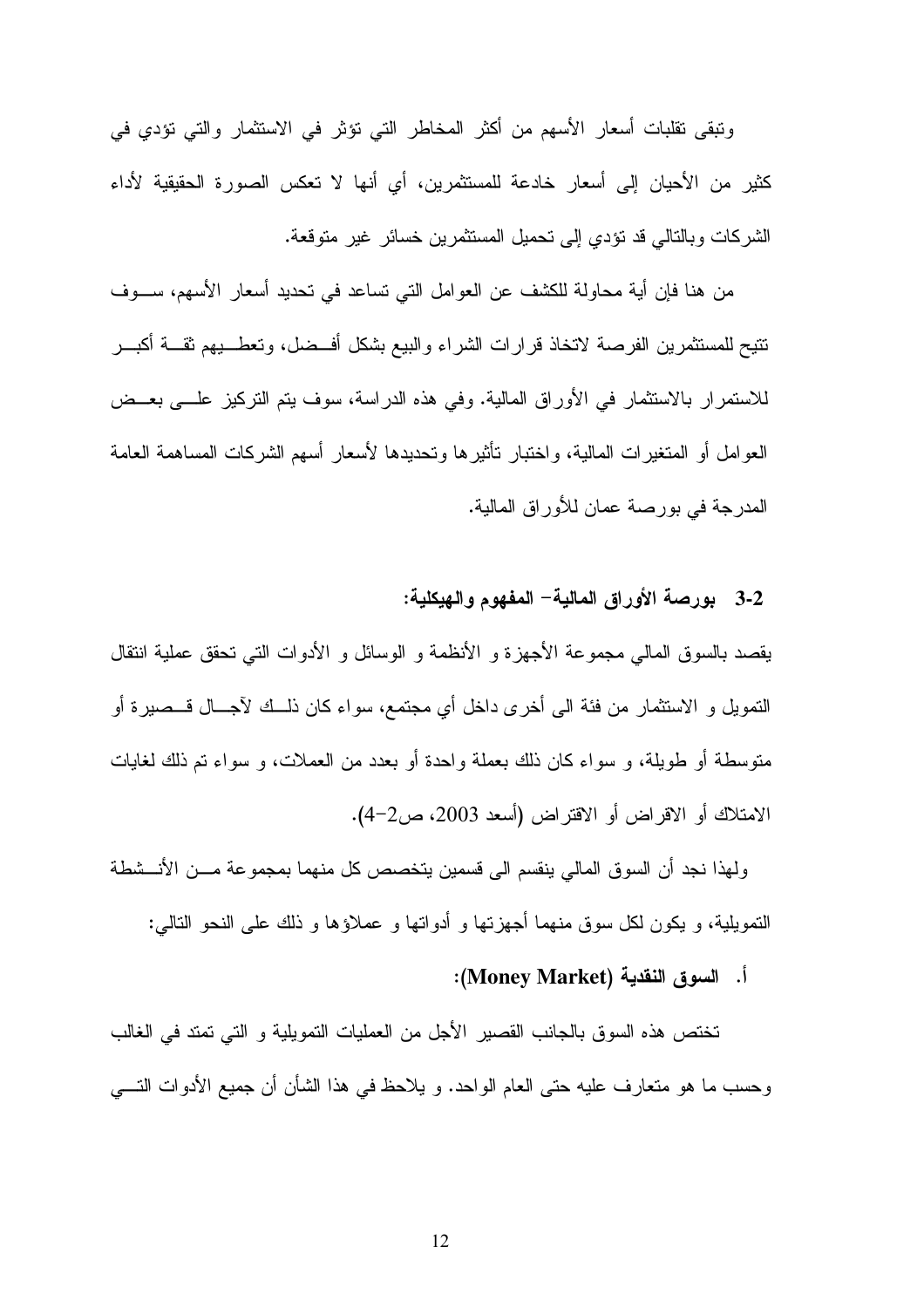تشأ في هذه السوق أو يجري نداولها بين المتعاملين نستند من الناحية العملية الى هيكل ســـعر الفائدة قصبر ة الأجل.

ويتم في هذه السوق نداول مجموعة من الأدوات قصيرة الأجل وفق مـــا نكـــون عليــــه مستويات النقدم المالي و التمويلي القائمة في أي اقتصاد، على أن أكثرها شيوعاً و أهمية فـــي مختلف الاقتصاديات هي أذونات الخزينـــة (Treasury Bills) التـــي تـــصدر ها الحكومــــات ومؤسساتها المالية لتستدين بموجبها من مختلف الممولين لأجال قصيرة. و بالاضافة الى هــذه الأذونات فإن أنشطة الودائع (Deposits) لدى القطاع المصرفيي تمثل بدورها ركنــــا جوهريــــا تستند اليه جميع المصـارف في الـحصـول علـي الموارد المالية النبي تحتاجها لمباشرة أنشطتها التبي أنشأت من أجلها و بالنالبي النمو و تحقيق الأرباح. كذلك بنتشر استخدام مجموعة أخــــرى مــــن الأدوات في السوق النقدية كالأوراق التجارية (Commercial Papers) و شـــهادات الايـــداع (Certificates of Deposits) و القبو لات المصر فية (Bankers Acceptances) و اتفاقيات إعادة الشراء (Repurchase Agreements) و غيرها (أسعد 2003، ص2–4).

ب. سوق رأس المال (Capital Market):

وتختص هذه السوق بطرح و تداول مجموعة من الأوراق المالية والأصول التي نتطوي على علاقة منصاعدة بين العائد المنتظر و الخطر المنضمن في العملية الاستثمارية أو النمويلية.

وحين يتصل الأمر بعمليات الاقتراض والإقراض فيها فإن ذلك يكون لأجال متوســطة وطويلة نتراوح بين عام و ثلاثين عاماً أو أكثر . كذلك فهي السوق التي يمكن فيها إنجاز عمليات استثمار بالامتلاك خلافاً لما هو عليه الأمر في السوق النقدية.

و نمتاز سوق رأس المال بنعدد ونتوع الأجهزة والأدوات وأشكال المنعاملين النبي نتابعها ونلجأ إليها، وبالنسبة للمستثمرين أو الممولين فإنها نعد بحق المجال الرحب والخصب لمباشرة الأنشطة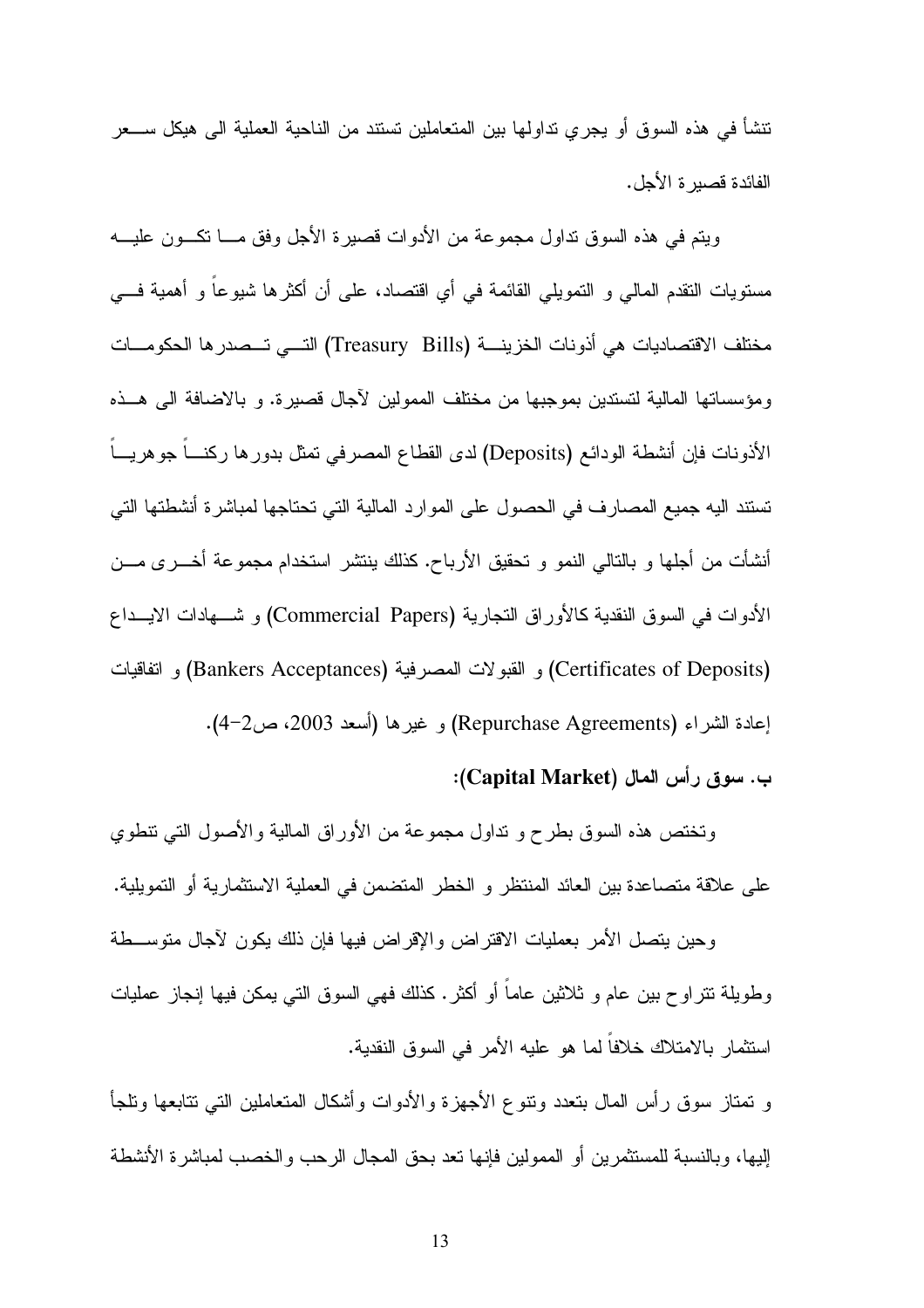والبرامج الاستثمارية التبي يأملون من خلالها تحقيق الأرباح المجزية التبي نتخذ شكل الشـــروات أُحياناً والتي نتطوى في الوقت نفسه على احتمالات تحمل الخسائر الثقيلة (أسعد 2003، ص2–  $\cdot$ (4

4-2 بورصة عمان للأوراق المالية:

تم تأسيس بورصة عمان في 11 آذار 1999، بموجب قانون الأوراق المالية، كمؤسسة مستقلة لا نهدف إلى الربح وندار من قبل القطاع الخاص ومصرح لها بمزاولة العمل كسوق منظم لنداول الأوراق المالية في المملكة. وقد قامت بورصة عمان منذ انشائها بخطوات هامة هدفت الى زيادة الشفافيَّة والكفاءة في هذا السوق، كذلك الى زيادة ثقة المستثمرين فيها.

ندار بورصة عمان من قبل مجلس إدارة مكون من سبعة أعضاء ومدير نتفيذي يتولى إدارة ومتابعة الأعمال اليومية للبورصة. هذا ونتكون عضوية البورصة من الوسطاء الماليين والوسطاء لحسابهم وأى جهات أخرى بحددها مجلس مفوضبي هيئة الأوراق المالية، والذين يشكلون الهيئة العامة للبورصة.

ونسعى بورصة عمان إلىي تحقيق مبادئ العدالة والشفافية والكفاءة والسيولة من أجل نوفير بيئة سليمة وصحية لنداول الأوراق المالية ونرسيخ أسس النداول السليم والعادل، وحماية المتعاملين في سوقٍ رأس المال. وللقيام بذلك قامت بتطبيق أنظمة وتعليمات نتماشى مع المعايير العالمية. ومن هذه الأنظمة نظام البورصة الداخلي، ونظام الرسوم والعملات، ونظام حل المنازعات. أما التعليمات فمنها تعليمات إصدار وتسجيل الأوراق المالية، وتعليمات إدراج الأوراق المالية، وتعليمات نداول الأوراق المالية، وتعليمات الإفصاح والمعايير المحاسبية ومعايير الندفيق، وتعليمات نرخيص أعمال شركات الخدمات المالية ومعتمدى المهن المالية،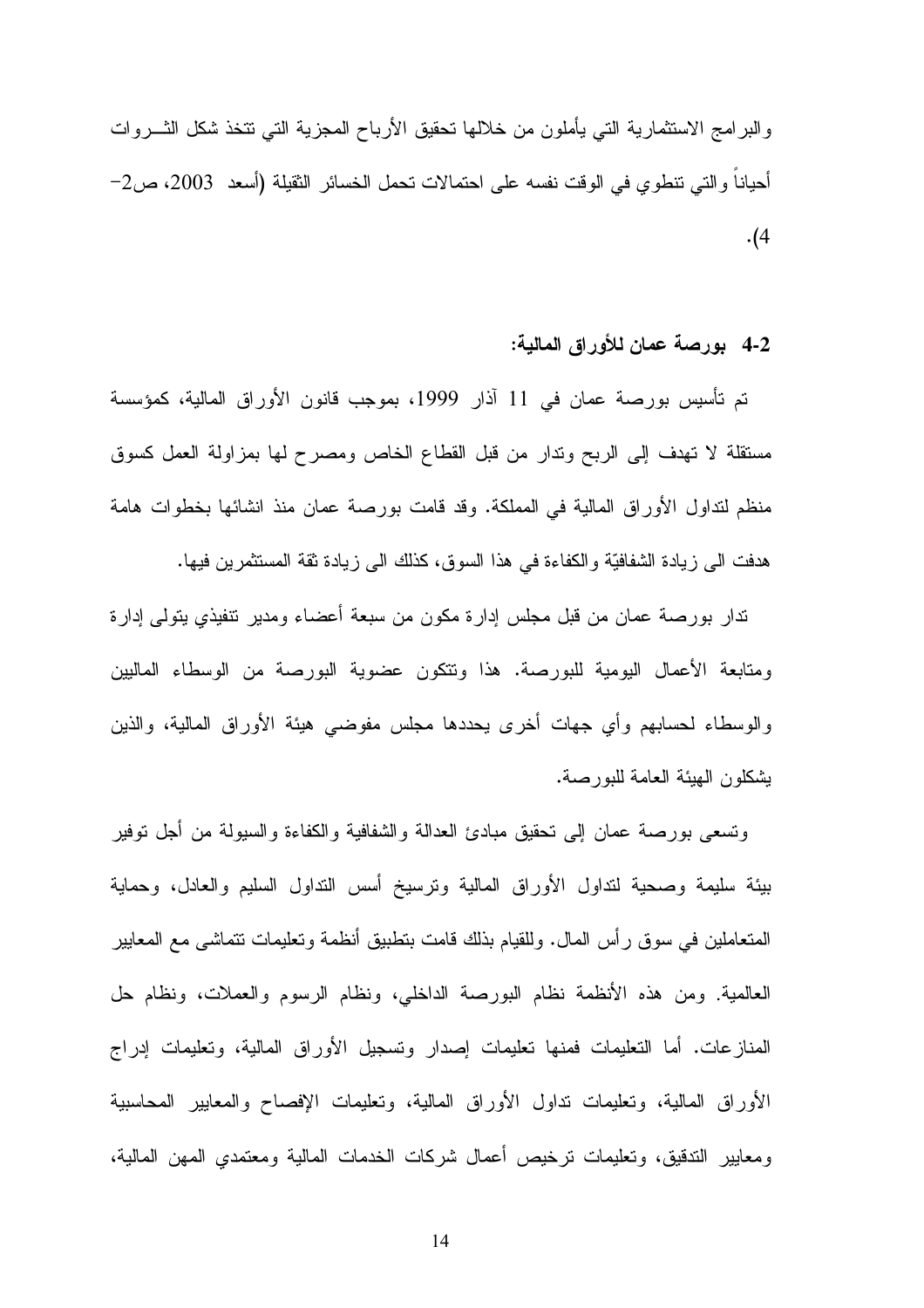ونعليمات صندوق ضمان الوسطاء الماليين، ونعليمات السلوك المهنى، ونعليمات صناديق الإستثمار وشركات الإستثمار المشترك، وتعليمات بيع الأوراق المالية بالمزاد العلنبي، وتعليمات بدلات وأجور الخدمات التي تقدمها البورصة للأخرين، والتعليمات الخاصة بشراء الشركات المساهمة العامة لأسهمها.

كما نقوم بورصة عمان بنوفير أنظمة إلكترونية ووسائل ربط وقاعات مجهزة بالأدوات والوسائل النقنية الحديثة. ومراقبة عمليات النداول في السوق والننسيق مع الهيئة في متابعة تلك العمليات. كذلك قامت بوضع معايير للسلوك المهنى لضمان التزام أعضائها بمبادئ التداول العادل والسليم، كما نحرص على ضرورة النشر الفوري والصحيح للمعلومات لجميع المهتمين بنفس الوقت .

وهي نحرص على إقامة علاقات نعاون مع البورصات والجمعيات والمنظمات العالمية وإبرام الاتفاقيات معها، والمشاركة في المؤتمرات والندوات العربية والعالمية، وهي عضو فاعل في اتحاد البورصات العربية، واتحاد البورصات الأوروبية الآسيوية، والاتحاد الدولي للبورصات، والمنظمة الدولية لمهيئات الأوراق المالية.

ومنذ إنشاء السوق أوكل إليه القيام بدورين أساسبين وهما دور الهيئة المنظمة لسوق الأوراق العالية أو ما يعرف ب (Securities and Exchange Commission SEC) ، وكذلك القيام بدور البورصة التقليدية للأسهم (Stock Exchange) .

وقطع السوق منذ إنشائه وحتى تأسيس بورصة عمان شوطا طويلا ومراحل، فقد ارتفع حجم النداول في السوق الثانوية من (9.7) مليون دينار عام 1978، ليصل الى (20.9) مليار دينار في عام 2008، كما تجاوزت القيمة السوقية للأسهم المكتتب بها حوالي (23) مليار دينار عام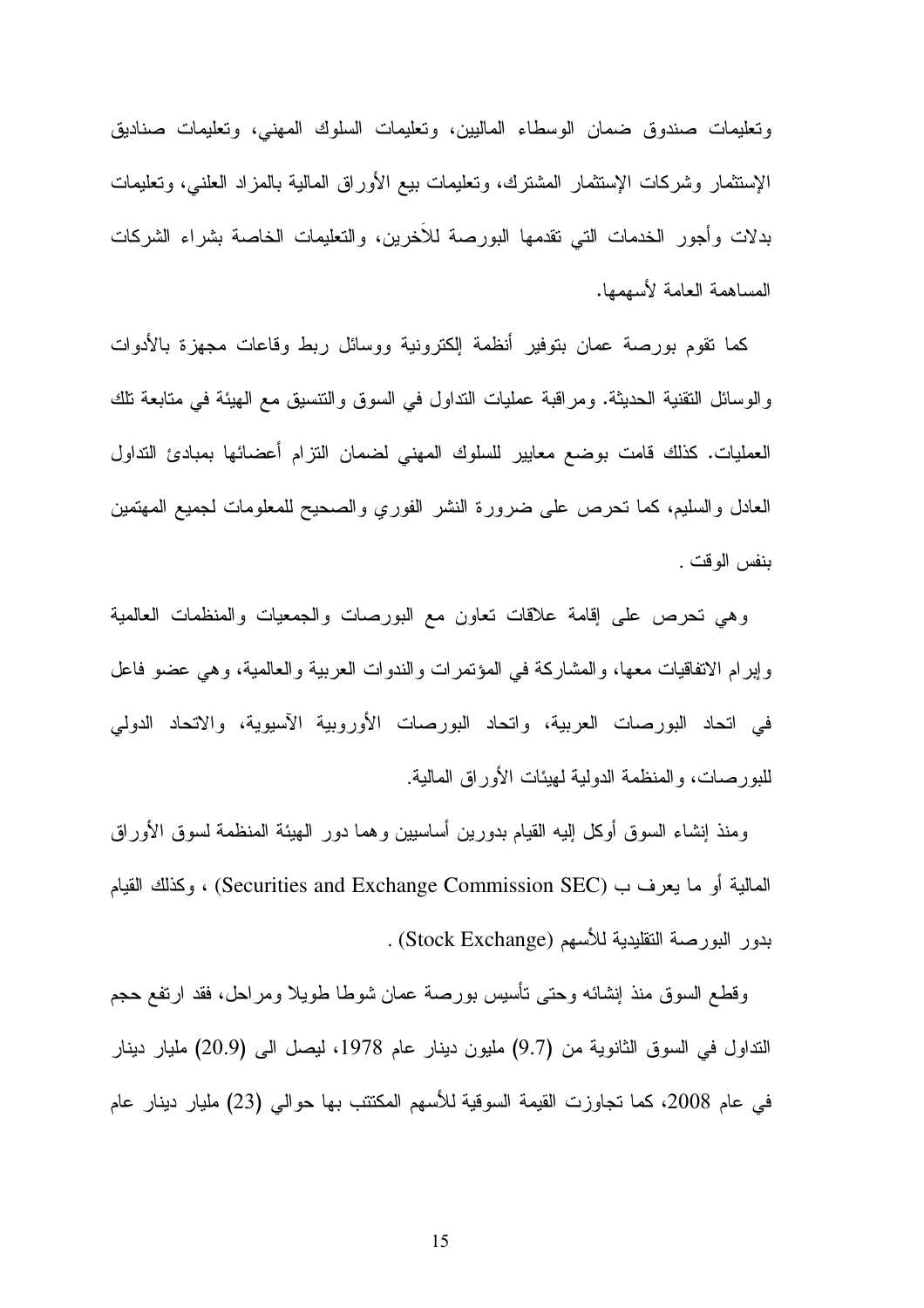2008 مقارنة مع حوالي (286) مليون دينار في نهاية عام 1978. كما ارتفع عدد الشركات من 66 لعام 1978 إلى 268 في الوقت الحالي.(www.ase.com.jo).

5-2 أثر وتداعيات الأزمة المالية العالمية على بورصة عمان:

كان الأثر المباشر والأولمي للأزمة المالية العالمية على مختلف الدول وعلى أسواق المال فيها (قندح، 2009). فقد أظهرت الأسواق المالية العربية بعد اندلاع الأزمة المالية العالمية درجات متفاوتة في النر اجع, نر اوحت بين 20 – 60 بالمائة، وكان أعلاها في دول الخليج العربي. لذلك كانت الإجراءات الأولى التي تم اتخاذها في دول مجلس التعاون الخليجي تهدف إلى المحافظة على مستويات السيولة ودعم الأسواق المالية.

أما الآثار المباشرة الأخرى التي ظهرت فكانت على صناديق السيادة العربية حيث تكبدت الصناديق التي لها استثمارات في الأسواق الغربية والمؤسسات المالية الدولية خسائر قدرت بحوالي 40 بالمائة في محافظها في الفترة من كانون الاول 2007 وحتى كانون الاول 2008. أما الصناديق ذات المحافظ المتحفظة فقد سجلت تر اجعات أقل. ومع ذلك فما نز ال نلك الصناديق مستمرة في الاحتفاظ باحتياطات كبيرة من الأموال والموجودات.

وفي الأردن كان الأثر المباشر للأزمة المالية العالمية على بورصة عمان على شكل تراجع في الرقم القياسي للأسهم في نهاية عام 2008 بنسبة وصلت إلى 25 %، وكان في أغلبه أثرًا نفسيا نظرًا لعدم وجود نرابط بين بورصة عمان والبورصات العالمية الغربية. أما فيما يتعلق باستثمارات غير الأردنبين في بورصة عمان فلم تظهر تراجعا خلال عام 2008 والربع الأول من عام 2009، (قندح، 2009).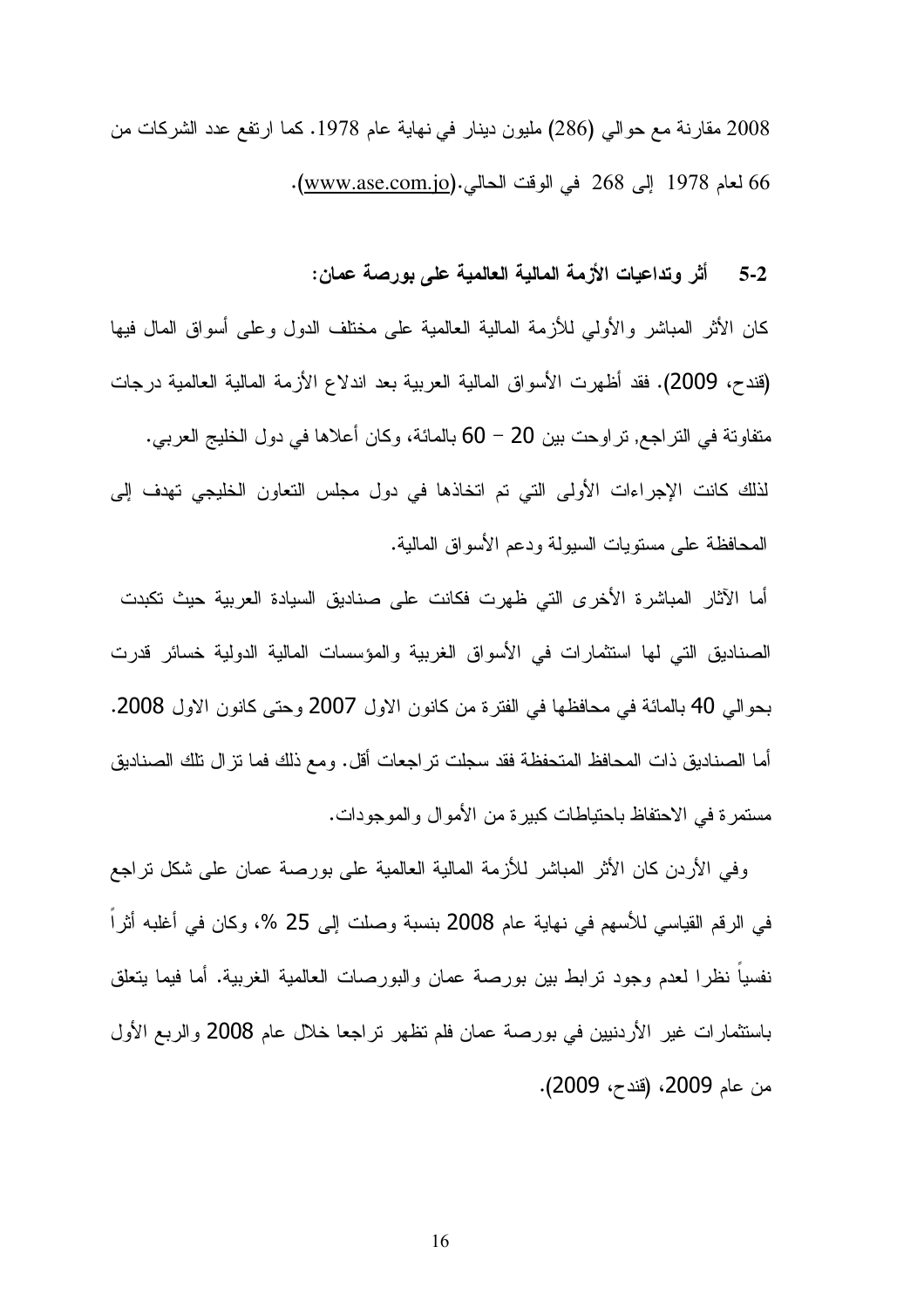6-2 الأسهم و تأثير التطورات الاقتصادية على قيمتها:

تعتبر الأسهم بأشكالها المتنوعة أداة الاستثمار الرئيسية في سوق رأس المال التي تمكن المستثمرين من نتفيذ نشاط الاستثمار بالامتلاك (Equity Investment). ويعتبر نشاط النعامل بالأسهم في أي اقتصاد أحد أهم الأنشطة التي تستقطب اهتماماً واسعاً لدى قطاع عريض من الأفراد والمؤسسات، وتحظى بمتابعة متميزة من مختلف المتعاملين والأجهزة الرقابية، وذلك بالنظر إلى الآثار المتربَّبة على هذا النشاط إيجابا أو سلبا على عملية التعبئة والاستثمار وإمكانيات النمو ومستويات العلاقة مع العالم الخارجي(أسعد،2003–ب، ص4–5).

ويعرف السهم بأنه صك قابل للنداول يصدر ٍ عن شركة مساهمة يعطي للمساهم ليمثل حصنه في رأس مال الشركة، وتعتبر الأسهم أداة التمويل الأساسية لتكوين رأس المال في الشركات المساهمة، اذ نطرح للاكتتاب العام ضمن مهلة محددة يعلن عنها مع الإصدار (مطر ونتّم،2005، ص77).

يتم النداول بأسهم الشركات في بورصة عمان من خلال سوقين، السوق الأول والسوق الثاني، حيث نم نقسيمها حسب معايير السيولة و الربحية للشركات.

وعلى الرغم من اعتبار الاستثمار في الأسهم من قبيل الاستثمار الطويل الأجل من الوجهة النظرية، فإنه عمليا لا يكون كذلك، حيث نوفر السيولة المرتفعة لأسواق الأسهم فرصة التخلص من حيازة الأسهم في أي وقت، و كثيرة هي الحالات التي يتم فيها شراء وبيع واعادة شراء سهم معين خلال فترة قصيرة جدا. ومن هنا يتفق المتعاملون فيها على التقليل من اعتبار هذا الاستثمار استثماراً طويل الأجل. إذ انه في الواقع استثمار بلا أجل محدد، و قد يمتد يوما واحدا أو سنوات عديدة و ذلك وفق ما يكون عليه وضع السهم المعني و وضع السوق و وضع المستثمر وغرضه وتوقعات المتعاملين.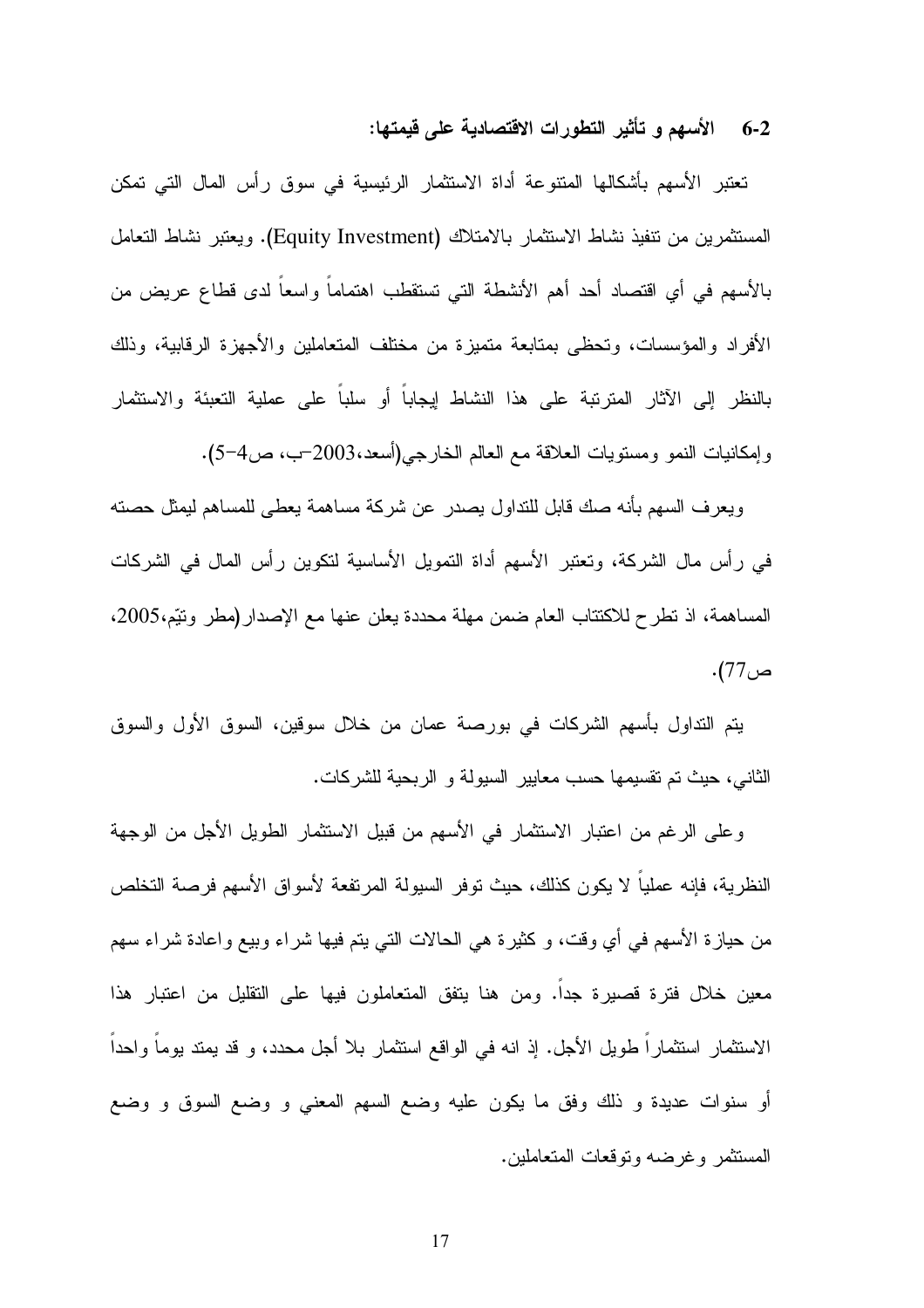ومع أن الاستثمار في الأسهم يجري تصنيفه عادة ضمن الاستثمارات التي نتطـــوي علــــي درجة عالية من المخاطر قياساً إلى عدد من الاستثمارات المالية الأخرى كالودائع و الـــسندات، إلا أن هذه المخاطرة، و هذه الصعوبات يقابلها في الغالب فرصة طيبة لتحقيق عوائـــد مناســـبة نكون بمثابة الحافز الأساسي على قبول هذه المخاطر و المصاعب. ولا ينمثل عائد السهم فيمـــا يتوقع توزيعه من عوائد فقط، وإنما يشمل أيضا فرصة تحقيق أرباح استثنائية أو رأسمالية تتأتـي من ارتفاع قيمة السهم أثناء فترة حياز ته(أسعد،2003<sup>ـــ)</sup>، ص36).

ومن الضروري هنا أيضا، النفريق بين عدد من أنواع قيم السهم العادي على النحو التـــالـي (أل شبيب،2009، ص250):

### 1. القيمة الاسمية لل*س*هم (Par Value):

هي نلك القيمة التي تحدد لسعر إصدار السهم العادي وفقاً للقوانين العامة أو الخاصة بكل شركة و تحدد أكثر الدول في قوانين الشركات أو الأسواق المالية قيمة اسمية للسهم العادي. وقد حدد قانون الشركات الأردني القيمة الاسمية للسهم العادي الواحد بقيمة دينار أردني واحد.

### 2. القيمة الدفترية للسهم العادي (Book Value):

القيمة الدفترية للشركة هي تلك القيمة المثبتة في السجلات المحاسبية للشركة من حقوق الملكية بعد استبعاد الأسهم الممتازة منها. ويمكن استخراج القيمة الدفترية للسهم العادي بقــسمة حقوق المساهمين العاديين على عدد الأسهم العادية للشركة المسجلة في السوق المالي، مع العلم بأن القيمة الدفتر ية للسهم عند تأسيس الشركة تساو ي القيمة الاسمية له.

### 3. القيمة السوقية للسهم العادي (Market Value):

و هي نلك القيمة التبي يتم التعامل بها في السوق، أي سعر السهم في الــــسوق المــــالـي ونتحدد القيمة السوقية نتيجة نداول الأسهم في السوق المالي، بناء على العرض و الطلب.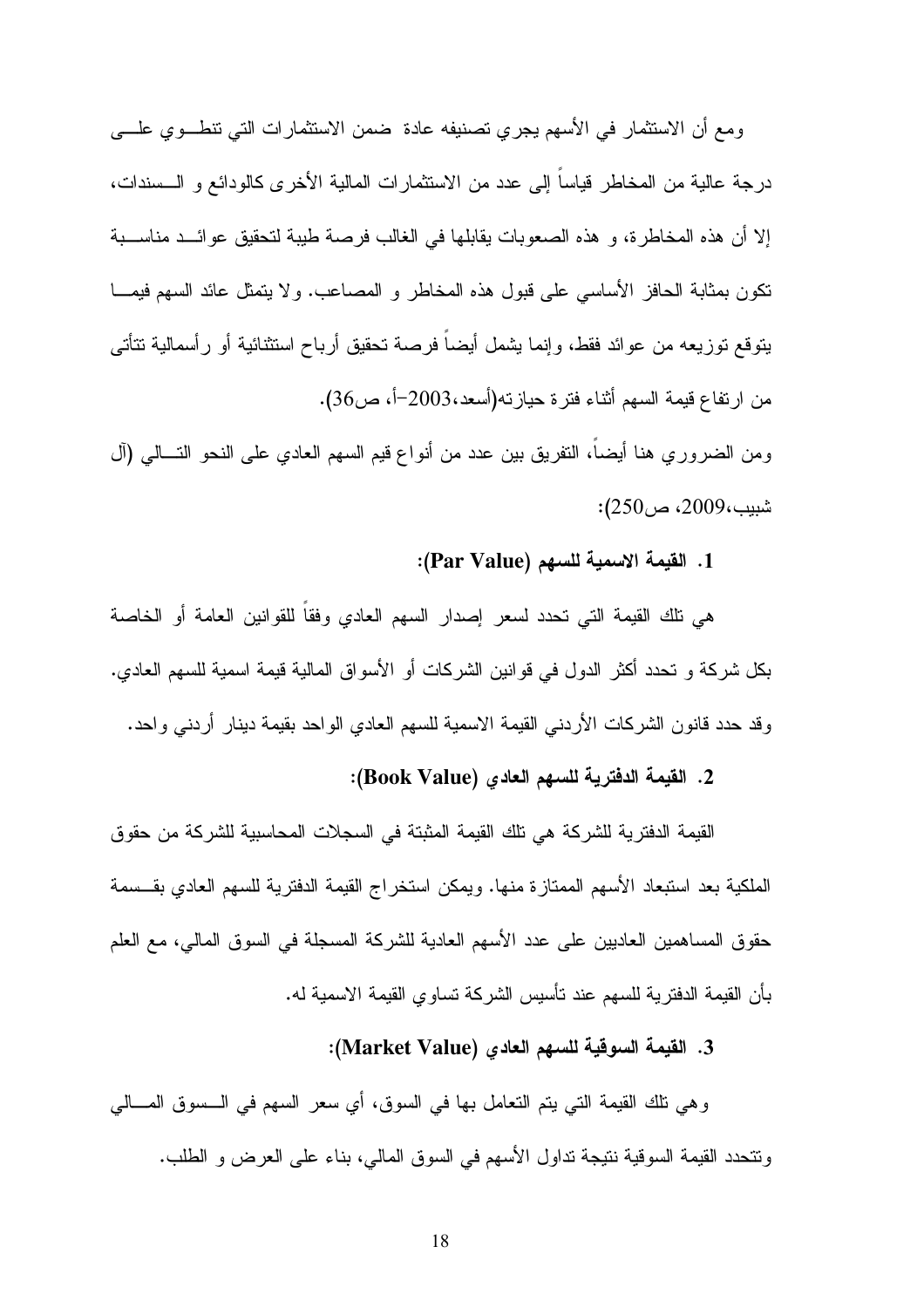المؤشرات المالية التي تؤثر على السعر السوقي للسهم:  $7 - 2$ 

نوجد مجموعة من المؤشرات المالية التي عادة ما يسترشد بها المتعاملون فسي سـوق الأوراق المالية لدى اتخاذ قراراتهم الاستثمارية، سواء لبيع الأسهم أو لشرائها أو حتى للاحتفاظ بها ضمن محافظهم الاستثمارية. ولعل من أهم المؤشرات المتعارف عليها في هذا المجال مـــا يلى:

1. عائد السهم العادي (EPS) Earnings per share

وهو من المؤشرات المستخدمة في التحليل المالي وتنتمي لحزمة النسب التي تعرف بنسب السوق المالـي. إذ إن هذه النسبة ذات أهمية بالغة من وجهة نظر المساهمين الحالبين والمحتملين حيث نقيس مدى ما يحققه السهم العادي من عائد على كل سهم يحمله من أسهم الشركة ذات العلاقة. ويتم نحديد هذه النسبة بالمعادلة النالية (مطر، 2006 –أ):

> عائد السهم العادي = صافى الربح بعد الضريبة – توزيعات الأسهم الممتازة المنوسط المرجح لعدد الأسهم العادية

من المفتر ض من الناحية النظرية أن يتناسب السعر السوقي للسهم العادي طردياً مع هذه النسبة، لأنها بمثابة دالة على حسن أو سوء الأداء المالي للشركة. فكلما كانت أرباح الشركة بشكل عام كبيرة كلما كانت قيمة عائد السهم العادي كبيرة أيضاً، وبالتالي نتعكس صورة إيجابية عن الشركة مما يفترض أن تستحوذ على اهتمام المستثمرين فيزيد الطلب عليها في السوق المالي فير نفع سعر -سهمها السو قي.

فهذه النسبة من المقاييس المهمة لحسن أداء الشركة وربحيتها وقدرتها على النمو (العابد، 1993). فالمستثمر يسعى إلى تحقيق عائد يتناسب مع المخاطرة التي يتوقع التعرض لها، وكذلك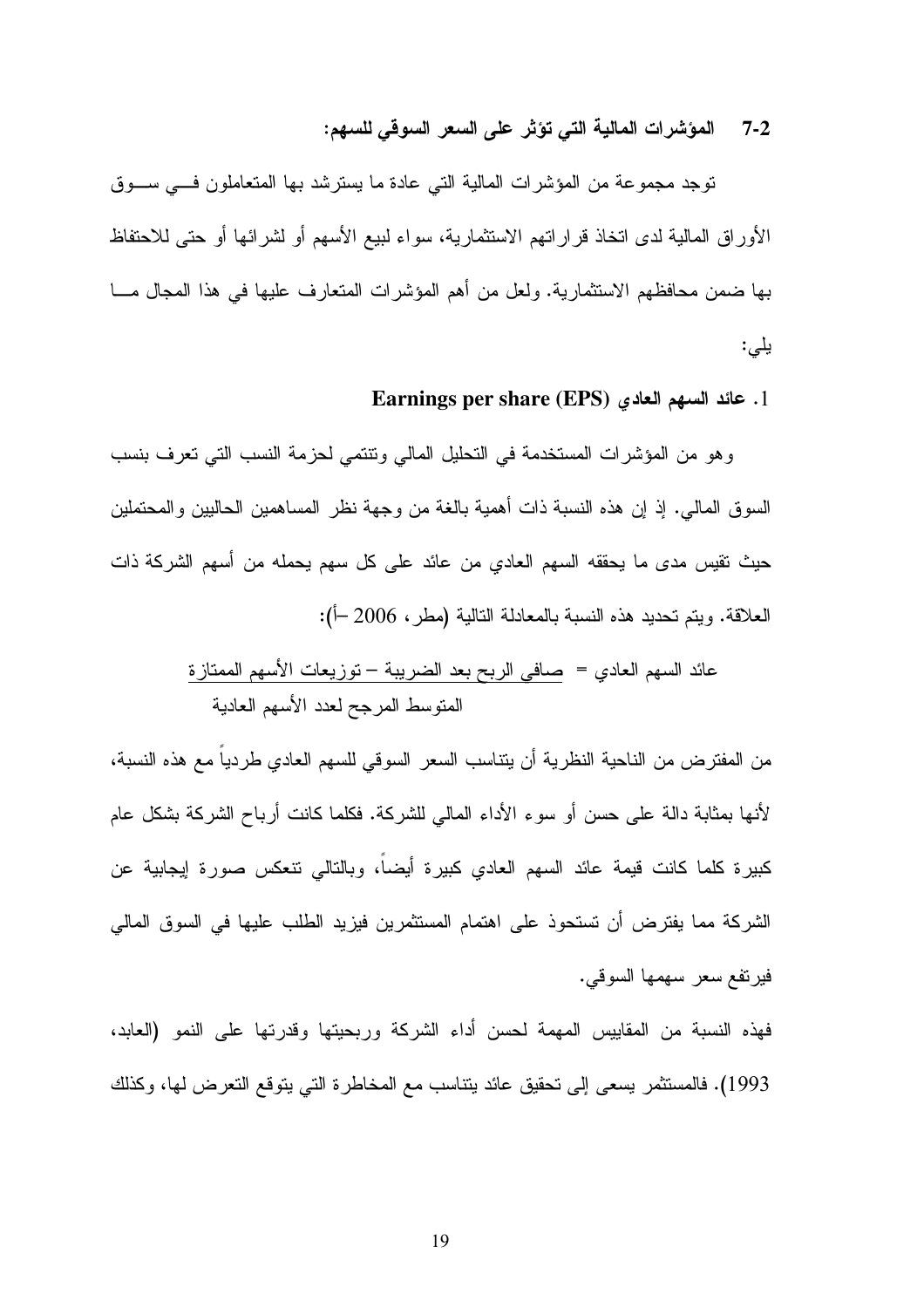الأمر بالنسبة للجهة المقرضة التي تسعى للقبام بعمليات تمويل مضمونة لشركات ناجحة ور ابحة.

وعليه فإن هذه النسبة يجب أن نكون مهمة للمستثمر وللشركة في آن واحد. فبالنسبة للمستثمر نعتبر هذه النسبة الأساس لمعرفة مدى نجاح أو فشل الشركة ذات العلاقة (الموعد، 2005)، وقد تمكن المستثمر من اتخاذ القرار فيما يتعلق بالأسهم الواجب الاحتفاظ بها والعمل على زيادته من جهة ونلك التي يجب التخلص منها من جهة أخرى.

أما بالنسبة للشركة فهي تعكس نشاط الشركة بشكل عام وتعطى فكرة للمهتمين بأســـهمها عـــن اتجاهاتها المستقبلية وعن صحة القرارات الاستثمارية التي نقوم بها الشركة. وتسنص معظــم المعايير المحاسبية الصادرة عن المجامع المهنية العالمية على ضرورة الإفصاح عن هذه النسبة في صلب القوائم المالية المنشورة، إذ يتم عادة الإفصاح عنها في صورتين وذلك حسب طبيعـــة هيكل ر أسمال الشر كة:

- عائد السهم الأساسي primary or basic EPS ، وذلك عندما يكون رأس المسال مسن النوع البسيط، أي يخلو من الأدوات القابلة للتحويل إلى أسهم عادية.
- عائد السهم المخفض diluted EPS ، وذلك عندما يكون هيكل رأس المال من النسوع المركب. أي عندما نتضمن مكوناته أدوات قابلة للنحويل إلى أسهم عادية مثل الأســـهم

الممتازة والسندات القابلة للتحويل إلى أسهم عادية. (مطر 2006 –جمص 68). ولكي نكون هذه النسبة مؤشراً ذا مصداقية معقولة يجب أن نكون قيمة الأرباح المحسوبة فيهــا ذات مصداقية معقولة أيضاً. وعليه فهناك الكثير من الأمور المهمة التي يجب التدقيق فيها عنـــد القيام بالتحليل المالي للمنشأة، نذكر منها معدل الأرباح المتولدة من الأنشطة التشغيلية، ومــدى الإستقرار في هذه الأرباح، والطرق المحاسبية المطبقة لقياسها.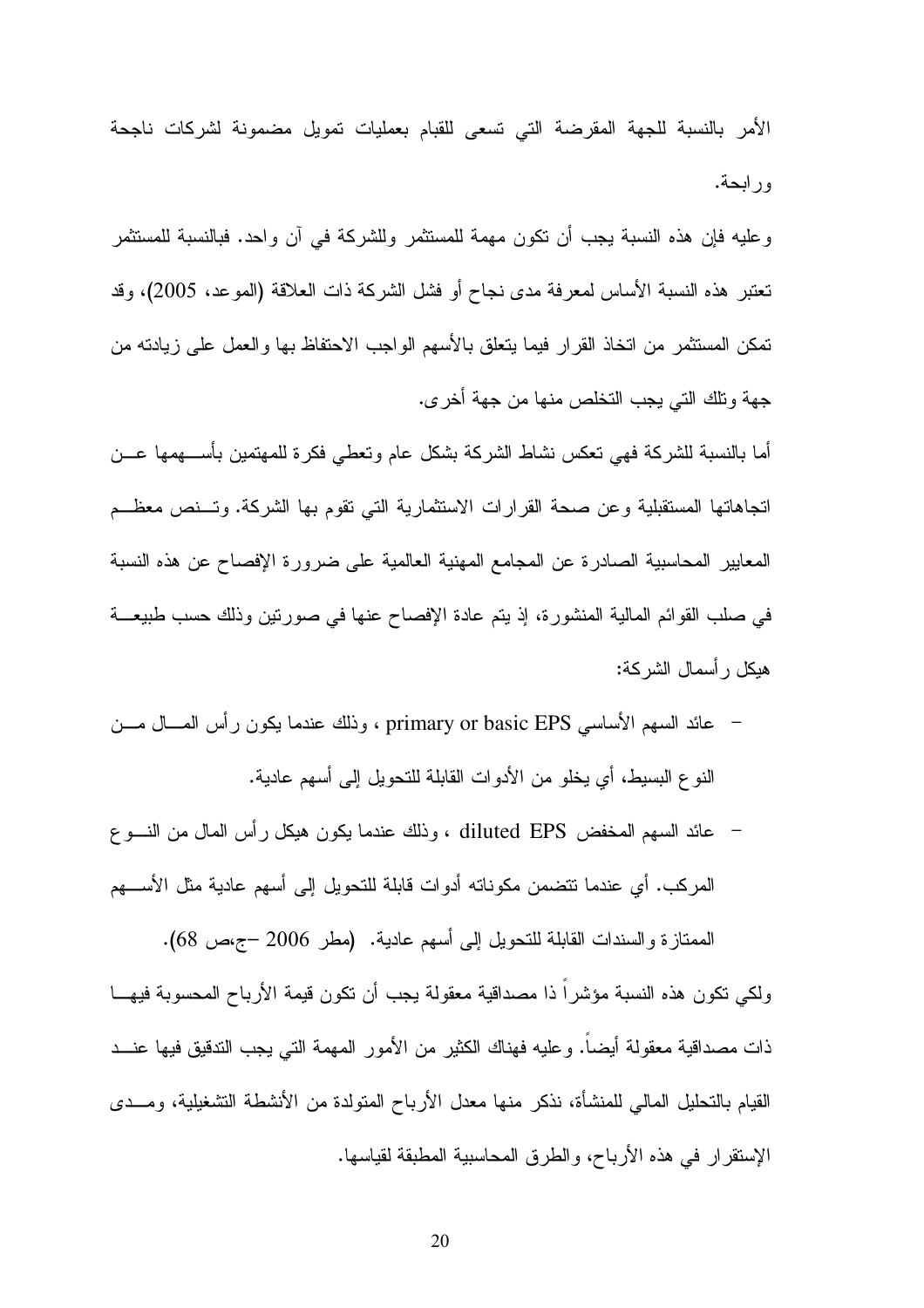#### 2. مضاعف سعر السهم العادي Price earnings ratio (PER)

و هي نسبة أخرى من نسب السوق المالي التي سبق ذكر ها. وتكتسب أهميتها من كونها مؤشـــراً يساعد المتعاملين في أسواق المال على اتخاذ قرار شراء أو بيع الأسهم في نلك الأسواق (مطر، 2006 –أ، ص 72). ويتم تحديدها بالمعادلة التالية:

ويعبر المضاعف عن عدد المرات أو السنوات التي يمكن من خلالها تغطية القيمة السوقية للسهم من خلال ربحية السهم السنوية. فعلى سبيل المثال فإن مضاعف سعر السهم 5 مرات يعنـــي أن استرداد القيمة السوقية، لسهم يشتري بهذا النَّمن، يحتاج إلى 5 سنوات، وذلك بــافتراض ثبــات عائد السهم العادي خلال هذه الفترة. ومن الواضح أنه كلما كانت قيمة المضاعف منخفضة نسبياً كان ذلك بصفة عامة أفضل، وقد يعطي مؤشراً جيداً لشراء الأسهم. في حين وعلى العكس من ذلك كلما ارتفعت هذه النسبة عن المعدل المعياري لها في الصناعة التي تعمل فيها الشركة، كلما كان ذلك دليلاً على تضخم السعر السوفي واحتمال هبوطه في المستقبل.

ومن المفترض أن تساعد هذه النسبة في استقراء الاتجاهات المستقبلية للأسعار السوقية لأســـهم الشركات المدرجة بالسوق المالي. حيث يوجد لكل سوق مالي نسبة معيارية تمثل مضاعف سعر السهم السوقي (مطر 2006 –أ، ص72). وعلى هذا الأساس بنوقع هبوط أسعار أسهم الشركات التي يتجاوز، بشكل كبير، مضاعف السعر السوقي لسهمها هذا المعيار. في حين نقل المخاطرة بالاستثمار بأسهم الشركات التي تتخفض فيها نسبة مضاعف سعر سهمها عن النسب المعياريــــة مما يجعل الإقبال على شرائها مغرياً لجمهور المستثمرين. ولكن اتخاذ قرار الاســـنثمار علــــي أساس مضاعف سعر السهم العادي فقط يعتبر إستراتيجية محفوفة بالمخاطر وذلك لعدة أسباب.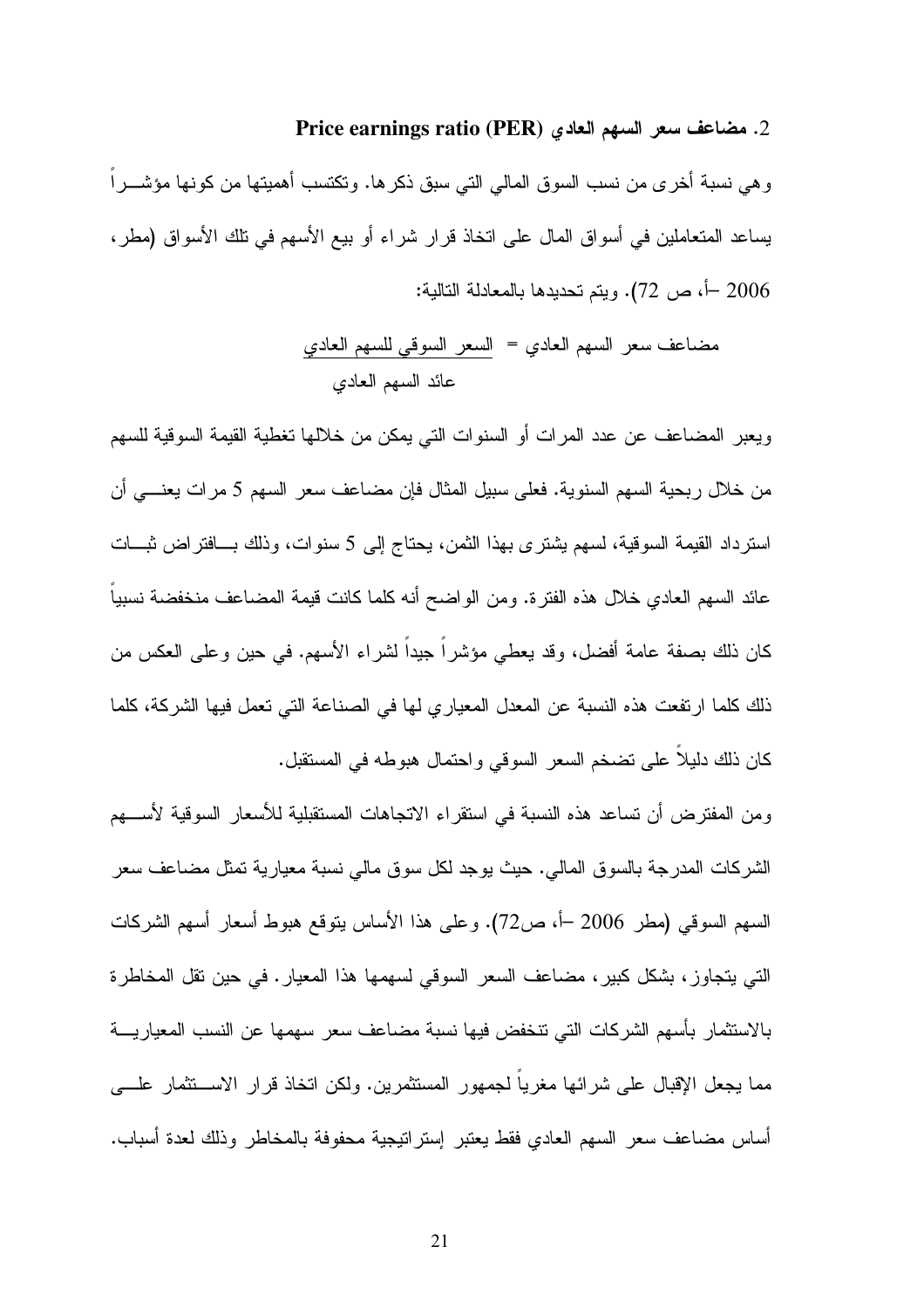ومنها على سبيل المثال أن هذه النسبة نتأثر بشكل كبير بمستوى ونوعية الأرباح المعلن عنهـــا والتي يمكن للشركة التحكم فيها بشكل مصطنع، كما أنها تهمل حقيقة هامة تتمثل في أن أســـعار الأسهم السوقية نتأثر في كثير من الأحيان بالمعلومات الداخلية المتاحة للمطلعين فقــط ولـــيس لعامة الناس خارج الشركة (الموعد، 2005).

يضاف إلى ذلك أن انخفاض قيمة مضاعف سعر السهم السوقي قد لا يمثل بالـــضرورة صــــفقة مغرية للمستثمرين. فقد يكون هذا الانخفاض ناتجا عن وصول أنباءً خاصة سيئة عن الـــشركة ذات العلاقة إلى سوق الأوراق المالية، مما ينعكس على سعر السهم السوقي للــشركة (حمـــاد، 2002). كما قد برجع هذا الانخفاض لتعرض الشركة لمخاطر كلية كبيرة أو احتمـــالات نمـــو مستقلبة ضعبفة.

#### 3. العائد على حقوق المساهمين (Return on Equity (ROE)

و هذه النسبة من نسب الربحية أيضاً إذ تقيس العائد المتحقق للمساهمين من أموالهم المستثمرة في الشركة (مطر 2006 –أ، ص 48). ويتم تحديدها بالمعادلة النالية:

العائد على حقوق المساهمين العاديين = صافى الربح بعد الضريبة – توزيعات الأسهم الممتازة متوسط حقوق المساهمين العاديين

ويشمل متوسط حقوق المساهمين العاديين كل من القيم التالية إن وجدت: قيمة الأسهم العاديـــة، وقيمة رأس المال الأساسي، ورأس المال الإضافي (عـــلاوة الإصـــدار)، وقيمـــة الاحتيـــاطـي الإجباري والاحتياطي الاختياري والاحتياطي الخاص، وقيمة الأرباح المحتجزة. ومن المفترض أيضا أن تؤثر قيمة هذه النسبة بشكل إيجابي على سعر السهم السوقي، فكلما كانت مرتفعة تعطي صورة إيجابية عن وضع الشركة المالي. ولكن مع الأخذ في الاعتبار ما نم ذكره ســـابقاً فيمـــا يتعلق في دقة الأرباح المفصح عنها.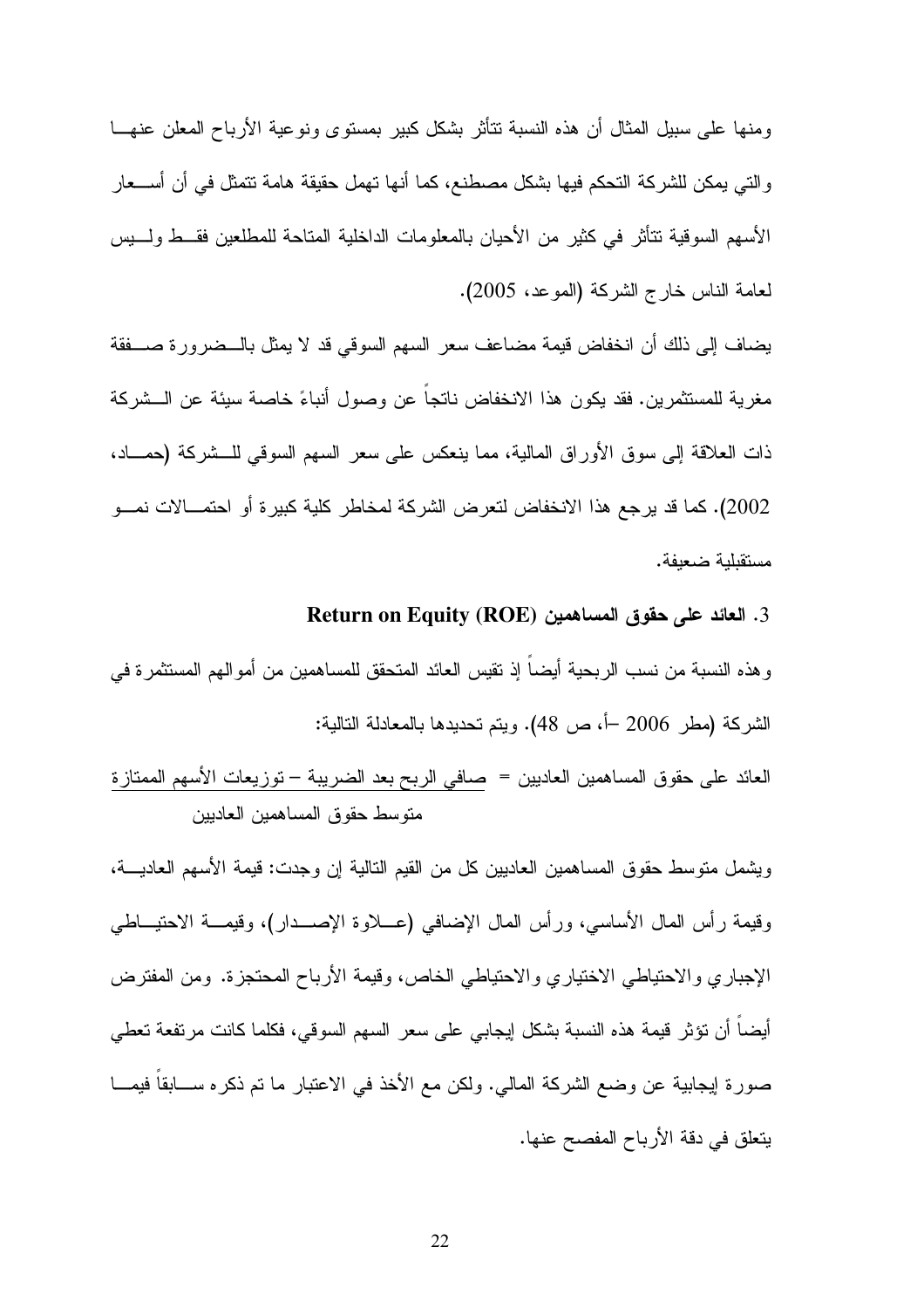### 4. القيمة الدفترية للسهم العادي (BVPS) Book value per share

وهذه النسبة من النسب التي تعرف بنسب السوق المالي. وتعبر عن مقدار النمو المتحقــق فـــي حقوق المساهمين في الشركة منذ تأسيسها ويتم تحديدها بالمعادلة النالية (مطر، 2006 –أ، ص  $:(73)$ 

> القيمة الدفترية للسهم العادي = جملة حقوق حملة الأسهم العادية عدد الأسهم العادية

وكلما ارنفعت هذه القيمة كان ذلك دلالة على صحة أداء الشركة، وبالنالي نعتبر مؤشراً مهماً في اتخاذ قرارات الاستثمار بالأسهم. وبالتالي من المفترض نظرياً أن ينعكس ذلك على سعر السهم السوقي أيضاً.

#### 5. توزيعات السهم العادي (Dividends per share (DPS

و هي أيضًا من نسب السوق المالي إذ تمثَّل ما يحصل عليه حامل السهم العادي مـــن الأربــــاح الموزعة في نهاية العام ويتم تحديدها بالمعادلة التالية (مطر 2006 –أ، ص 69):

 ", \*9 " "5 X = @, \*9 ,5 ", \*9

ويمكن أن نفسر العلاقة بين أسعار الأسهم ومستوى النشاط الاقتصادي عن طريق نموذج نقسيم الأرباح لتقييم الأسهم حيث أن سعر السهم العادل يمكن أن يستخر ج من المعادلة التالية:

 "5 X = \*9 , X 1 "1 ^ \*F ,

فأسعار الأسهم تستمد علاقتها من مستوى النشاط الاقتصادي عــن طريـــق الأربــــاح المتوقــــع توزيعها، وكذلك معدلات الخصم أو نسب الرسملة السائدة. فعندما بنمو الاقتصاد بمعدلات جيدة فإن أرباح الشركات نرنفع، وبالنالي فإن الأرباح المخصصة للنوزيع على المساهمين بـــدورها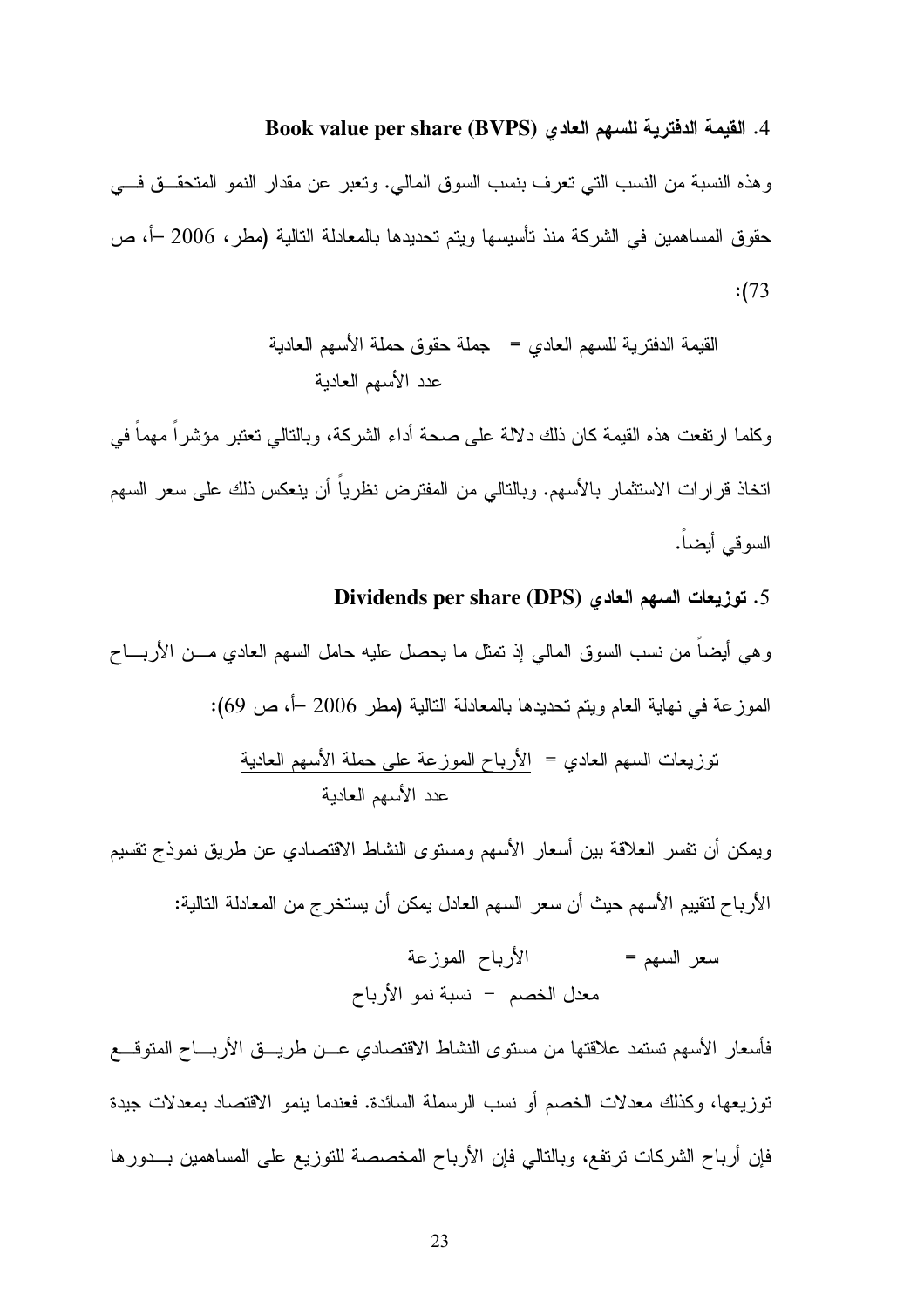تزيد، وعلى عكس ذلك تماما إذا شهد الاقتصاد تراجعا فإن أرباح الشركات تميل إلىي الانخفاض أو التلاشي وهذا بدوره يؤدي إلى انخفاض الأرباح الموزعة أو نوففهـــا. (جـــابر، 1989 ص .( 168

ويمكن لتوزيعات الأرباح أن نكون إما نقدية Cash Dividends أو أســـهم مجانيـــة Bonus Shares أو كلاهما معاً. لكن الصورة الأولى وهي النوزيعات النقدية نلقى عادة أثراً إيجابياً لدى المتعاملين في سوق المال أكثر مما نلقاه الصورة الأخرى المتمثلة بالأسهم المجانية. فالتوزيعات النقدية بالإضافة لكونها تمثل مكافأة عاجلة لحامل السهم بدلا من تأجيلهــــا، كمــــا فـــي الأســــهم المجانية، فإنها أيضاً، أي النوزيعات النقدية، ذات دلالة هامة على جودة عنصر سبولة الــشركة ومقدرتها على توليد التدفقات النقدية من نشاطها التشغيلي، وهذا على عكس حال الأسهم المجانية التي غالباً ما نلجأ إليها الشركات المتعثر ة كوسيلة لإرضاء المساهمين عندما تعجز ٍ عن تسوفير النقد اللازم للتوز بعات.

### 6. القيمة الاقتصادية المضافة Economic value added (EVA)

في الاونة الأخيرة أخذت بعض المفاهيم الحديثة مثل مفهوم القيمة الاقتصادية المضافة (EVA) Market Value Added(MVA) والقيمة السوقية المضافة Economic Value Added(MVA) تستخدم في نقييم أداء الشركات والاسترشاد بها، بديلا للمؤشرات المالية التقليدية انفة الذكر أو مكملا لمها وذلك في أغلب الأحوال. ولعل من أهم المزايا التي نتسم بها القيمة الاقتصادية المضافة كمقياس للأداء المالي للشركات هي أنها ندمج المفهوم المتعارف عليه للربح المنبقي Residual Income بالمبادئ الحديثة للتمويل القائمة على مفهوم نكلفة الفرصة البديلة، الذي ير ي بأن الموارد المالية التي توظفها الشركة في أنشطتها المستقبلية، وأياً كان مصدر ها داخلياً أم خارجيا، لـها نكلفة، وبأن الأرباح التـي نحققها الشركة من هذه الأموال بالزيادة عن النكلفة هي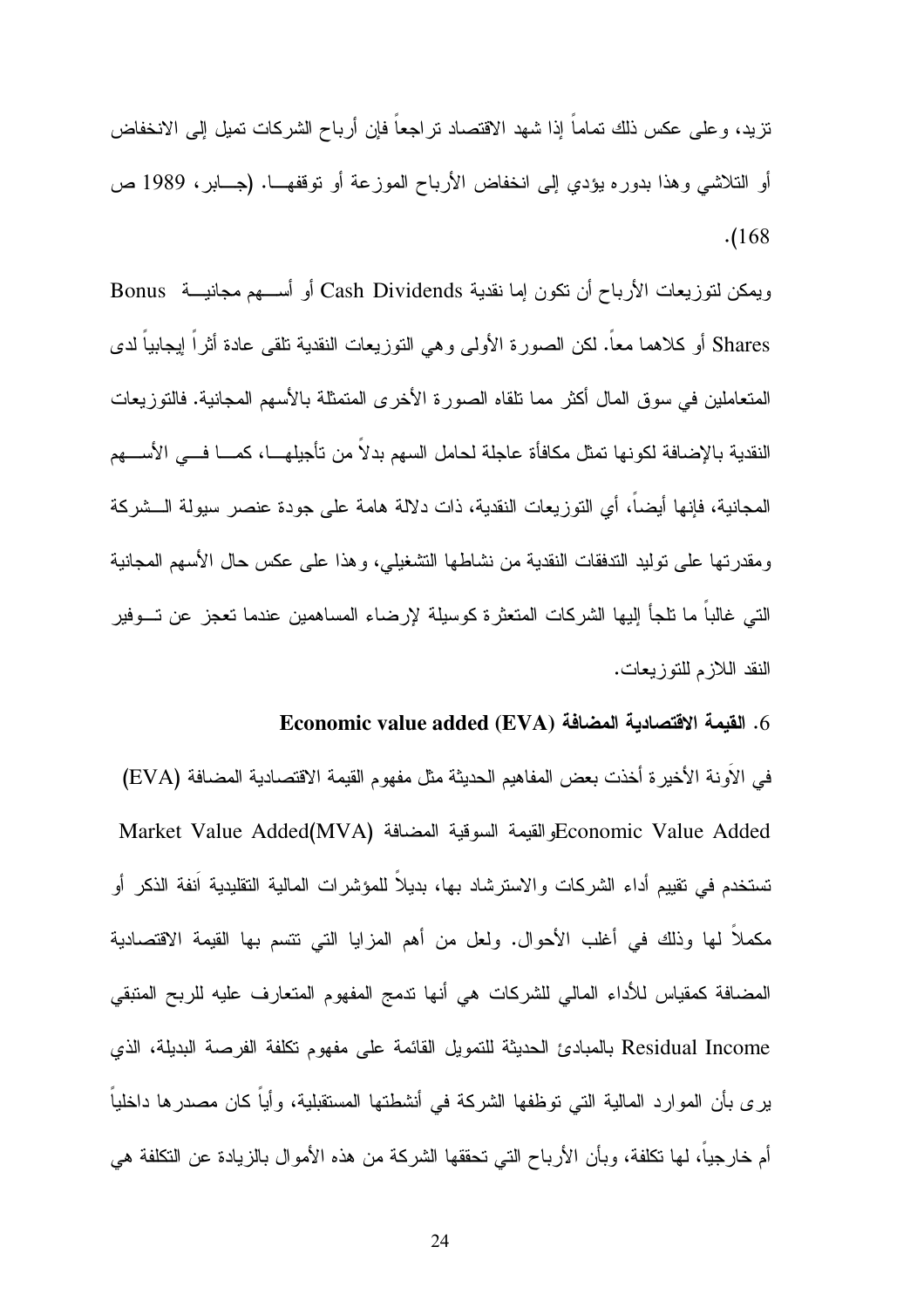بمثابة قيمة مضافة للملاك. هذا على عكس الربح المحاسبي الذي يقوم على أن تكلفة تلك الموارد هو فقط ما يدفع للممولين الخارجيين. وقد جاء نبني هذه المفاهيم نتيجة لمجموعة من النظريات المحاسبية الحديثة مثل النظرية الإيجابية ونظرية الوكالة و نظرية المنشأة وغيرها (مطر، 2006 -ب).

وتختلف الدراسات حول تأثير القيمة الاقتصادية المضافة (EVA) والقيمة السوقية المضافة (MVA) على أسعار أسهم الشركات المدرجة في أسواق الأوراق المالية. فتشير بعض الدر اسات مثل در اسة (Dodd, 1996) عن وجود علاقة قوية بين (EVA) وعائد السهم العادي (EPS) مما يؤهل (EVA) كمؤشر للتتبؤ بأسعار الأسهم. في حين كشفت دراسة أخرى ( Lehn ك, كلا المؤشران (EVA) و (MVA) برنبط بعلاقة قوية بأسعار (WVA) الأسهم.

والقيمة الاقتصادية المضافة (EVA) بمفهومها المبسط تمثل صافي ربح التشغيل بعد الضريبة Net Operating Income After Tax (NOPAT) مطروحاً منه قيمة الفوائــد المدفوعـــة لرأس الممال المستثمر Invested Capital والذي يمول عادة عن طربق حملة الأسهم وحملـــة السندات. (مطر ، 2006 –ب، ص 24).

وطبقا لهذا المفهوم يكون رأس المال المستثمر = الديون التي تدفع عنها فوائد + حقوق الملكية. و عليه تحسب القيمة الاقتصادية المضافة (EVA) وفقا لهذا المفهوم على النحو التالي:  $EVA = (r - c^*)$  x IC EVA = (r x Capital) – (c\* x IC) : ; EVA = NOPAT – (c\* x IC)

r) معدل العائد المتوقع على الاستثمار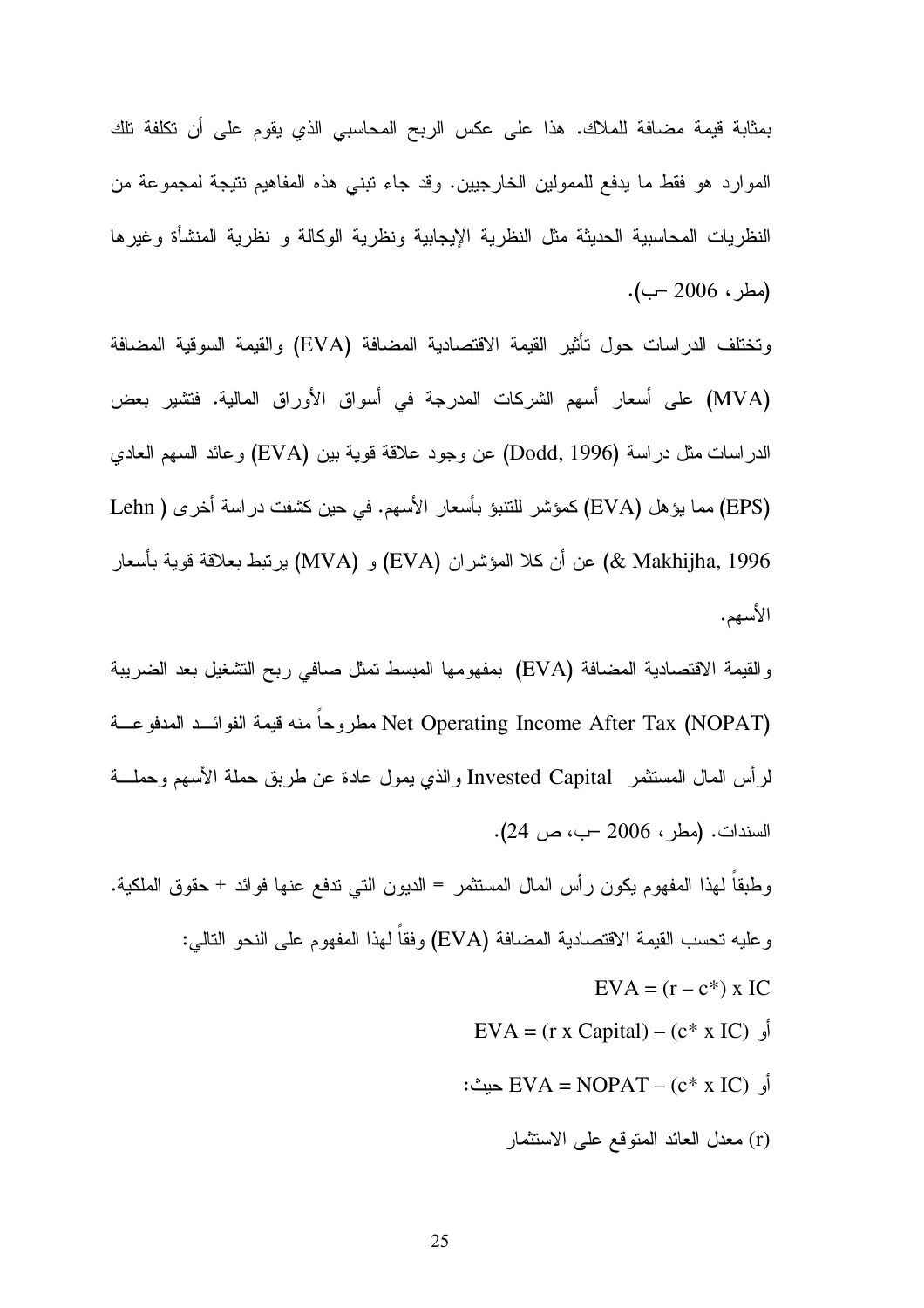- (°C) المتوسط المرجح لتكلفة رأس المال
	- IC ر أس المال المستثمر
- وأما (NOPAT) فيمثل صافي الربح التشغيلي بعد الضريبة.

ومن الجدير بالذكر أن القيمة الاقتصادية المضافة بمفهومها التقليدي السابق تلقى النقد من بعض الباحثين أمثال (Steward, 1991)، إذ يدعو هؤلاء إلى تبني مفهوماً أحدث لكنه أكثر تعقيداً في قياسها. إذ يتطلب هذا المفهوم الحديث إدخال عناصر جديدة في قياس القيمة الاقتصادية المضافة يراعي ما يعرف باحتياطيات حقوق الملكية المكافئة Equity Equivalent Reserves والتسى لمها صلة بمفهوم رأس المال المعرفي Intellectual Capital، وذلك على أســـاس أن مراعـــاة مثل هذه العناصر يوفر قياساً أكثر دقة للقيمة الاقتصادية المضافة. إلا أنه نظـــراً لعـــدم تـــوافر المعلومات اللازمة لتبني المفهوم الجديد ضمن البيانات المالية المنشورة للشركات المساهمة في أغلب الأحيان، فإن الغالبية العظمى من الباحثين قد درجوا في دراساتهم على استخدام النمـــوذج المبسط لقباس القبمة المضافة.

#### كفاءة السوق المالي (Market Efficiency):  $8 - 2$

يعتمد الاستثمار في الأوراق المالية و نتفيذ صفقات البيع و الشراء بالدرجـــة الأساســـية علــــي البيانات و المعلومات المتوفرة عن الشركة التي يتم نداول أوراقها المالية في الـــسوق المــــالي، ولذلك فالعنصر الأساسي في تحديد أسعار الأوراق المالية يكون من خلال توفر هــذه البيانـــات و المعلومات(آل شبيب،2009، ص202).

وعليه فانه بمكننا تعريف السوق المالى الكفء بأنه ذلك السوق الذي يتمتع بقـــدر عـــال مـــن المرونة و يسمح بنحقيق استجابة سريعة في أسعار الأوراق المالية، نتيجة النغيرات في نتـــائج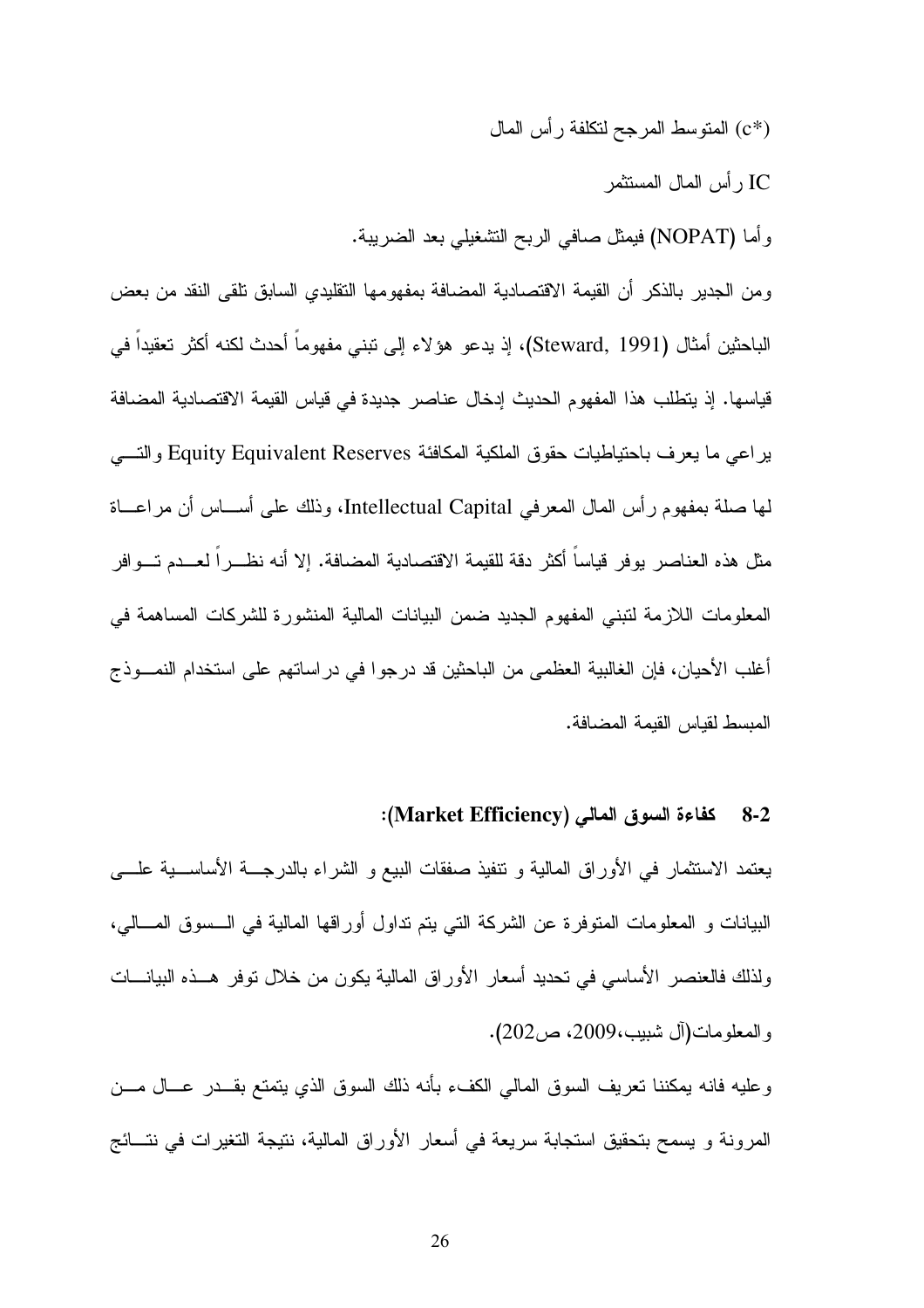تحليل المعلومات والبيانات المندفقة الى السوق، والذي يؤدي في نهاية الأمر الى تحقيق التعادل بين القيمة السوقية و القيمة الحقيقية للورقة المالية.

أما عدم الكفاءة فيعني أن الأسعار في السوق المالي لا تستجيب على وجه السرعة للمعلومـــات الجديدة و امتلاك قسم من المستثمرين لبعض البيانات و المعلومات عن الـــشركات أو الـــشركة التبي يتم نداول أسهمها في السوق المالي و حجب هذه البيانات و المعلومات عـــن المــــستثمرين الآخر ين(ال شبيب،2009، ص202).

من جانب آخر فوفقا ل(مطر، 2006–ج، ص170) تحدد فرضية السوق المالي الكفؤ ثلاثة مستويات من الكفاءة هي:

1. المستوى الضعيف (Weak Form): ضمن هذا المستوى من الكفاءة، فان أسعار الأسهم الحالية في السوق تعكس فقط المعلومات الموفرة للمستثمر عن اتجاه الأسعار التاريخية للأسهم نفسها.

2. المستوى شبه القوى (Semi Strong Form): ضمن هذا المستوى من الكفاءة فان أسعار الأسهم الحالية نعكس بالإضافة إلى المعلومات الناريخية المعلومات الجارية العامة أيضا. أي المعلومات الجارية التي نكون مناحة لجميع المتعاملين فيه بدون استثناء.

3. المستوى القوى (Strong Form): في حدود هذا المستوى ستعكس الأسعار الحالية للأسهم المعلومات الناريخية والجارية وبنوعيها العامة والخاصة أيضا وهي المعلومات الخاصة التي نتوفر استثناءً لبعض المتعاملين في السوق. وهذا يعني أنه لكي يتسم السوق المالي بمستوىً قوى من الكفاءة فإنه يجب أن نتوفر فيه الآليات والضوابط الكفيلة بتوفير مستوى عال من الشفافية والإفصاح عن المعلومات وبدرجة تجعل جميع المعلومات المنداولة في السوق عامة نتوفر لجميع العاملين فيه بدون استثناء، وبحيث تنعكس هذه المعلومات علىي أسعار الأسهم وبالقدر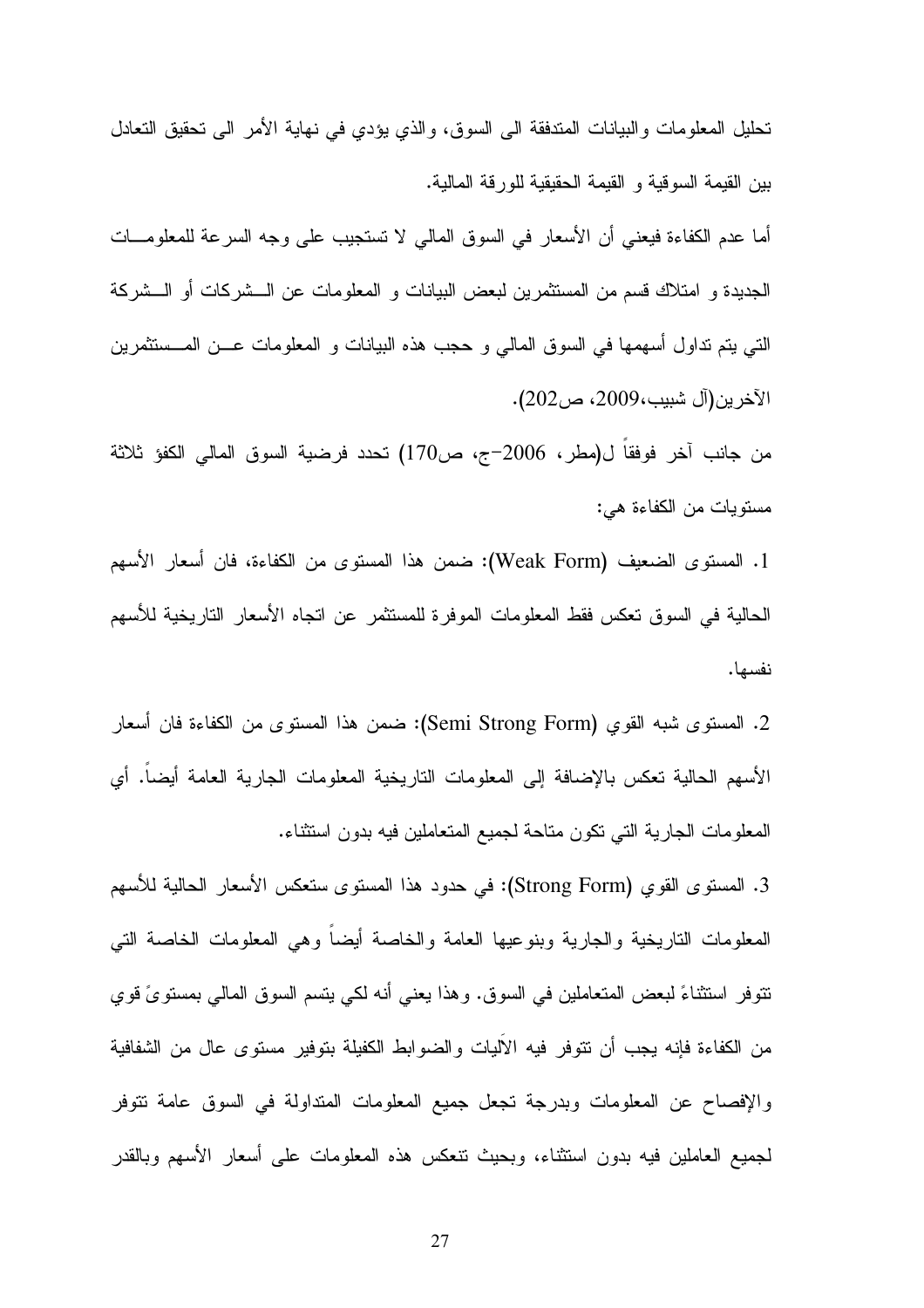الذي يجعل هذه الأسعار مرآة عاكسة للأداء المالي للشركات المصدرة لنلك الأسهم. لذا فإن من أهم متطلبات نوفير عنصر الكفاءة العالية للسوق المالي هو انعدام ما يعرف بظاهرة المعلومات الداخلية (Insiders Information)، أي المعلومات الخاصة التي نتوفر لفئة خاصة من المتعاملين في السوق دون غيرهم وذلك من خلال أساليب ووسائل غير مرتبطة بالآلية المنتظمة للسوق، وإنما عن طريق التسريبات والإشاعات الموجهة للبعض والتبي نوفر لمهم فرصا استثنائية للندخل في اتجاهات أسعار الأسهم من أجل جني أرباح غير عادية بفعل تقلبات غير منتظمة يحدثونها في أسعار الأسهم.

لكن في الواقع العملي فإن أكثر هذه المستويات الثلاثـــة ارتباطــــا بالمعلومــــات المحاســـبية والإفصاح المنوفر فيها هو المستوى الثانبي (شبه القوي)، و ذلك باعتبار أن المعلومات العامــــة التي تكون عادة متاحة لجميع المتعاملين فيه هي البيانات المحاسبية المنشورة .

### 9-2 الدر اسات السابقة:

الدراسات العربية:

1. دراسة (عبد الله، 1995) بعنوان: العوامل المحددة لأسعار أسهم الشركات المساهمة في المملكة العريبة السعودية

كان الهدف الرئيسي لهذه الدراسة هو التعرف على أهم العوامل المحددة لأسعار الأسهم للشركات المساهمة في سوق الأسهم السعودي في قطاعات الصناعة، الإسمنت، والخدمات. لقد استخدمت الدر اسة نموذج الانحدار الخطي المتعدد من أجل تحديد أهم العوامل التي تؤثر في أسعار الأسهم. وتكونت عينة الدراسة من 50 شركة من الشركات المساهمة في سوق الأسهم في المملكة العربية السعودية، أي % 33 من مجتمع الدر اسة.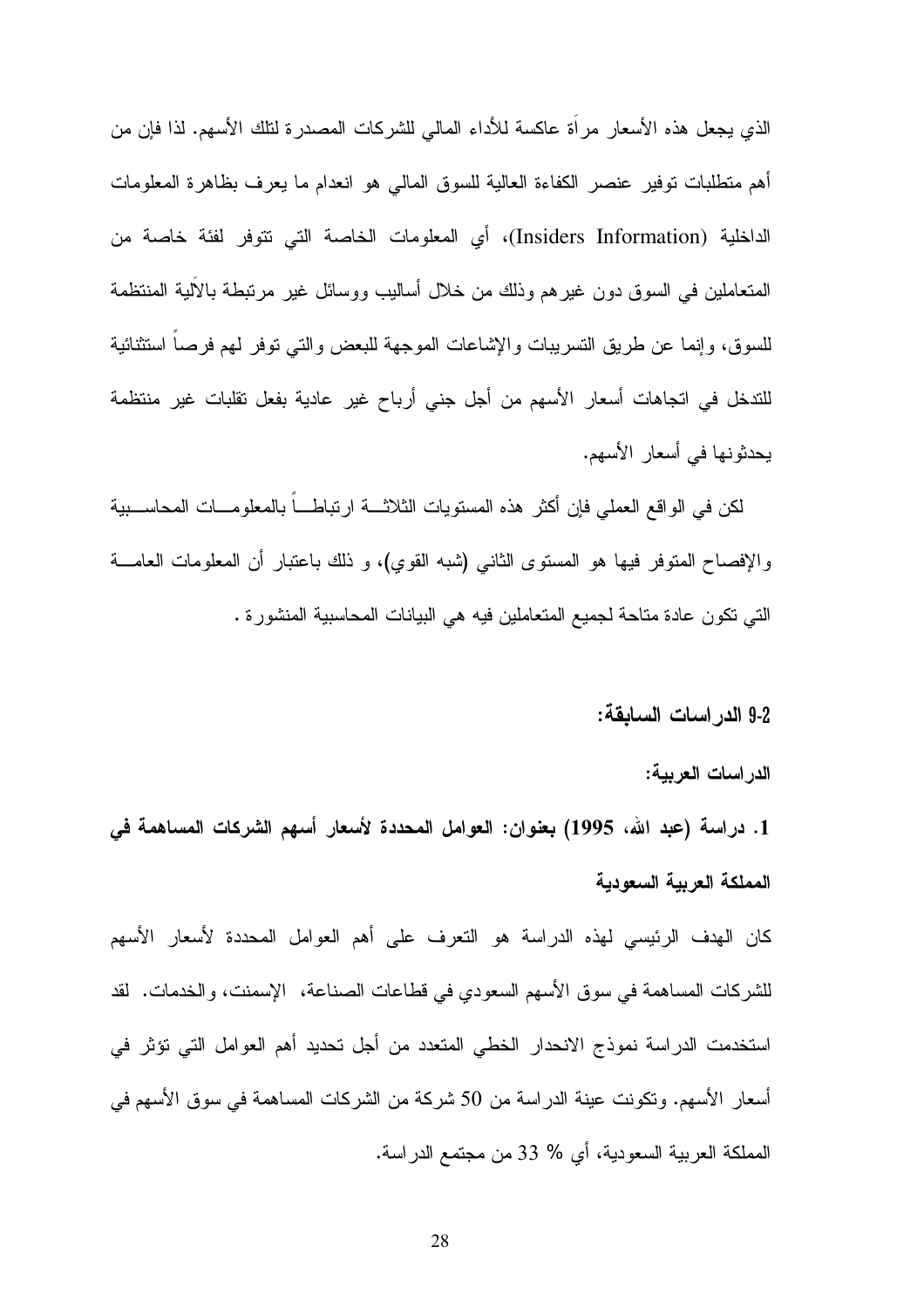وقد شملت الدراسة عددا من المتغيرات المستقلة مثل دخل السهم، والأرباح الموزعة، والعائد على حق الملكية والعائد على إجمالي الموجودات، ورافعة النمويل، ورافعة التشغيل، والمؤشر العام لأسعار الأسهم والمشاركة الحكومية في ملكية أسهم الشركات المساهمة. وأظهرت نتائج هذه الدراسة أن دخل السهم والعائد على حق الملكية والمؤشر العام لأسعار الأسهم، من أهم العوامل التي تحدد أسعار أسهم الشركات المساهمة بغض النظر عن طبيعة نشاط القطاع. كما أضافت أنه في حالة قطاعي الصناعة والخدمات فإن للمشاركة الحكومية علاقة إيجابية مع سعر السهم السوقي.

2. دراسة (الدبعي وأبو نصار، 2001) بعنوان: هل تسبق أسعار الأسهم الأرباح المحاسبية في عكس المعلومات الملائمة لتحديد قيمة المنشأة ؟

تختبر الدراسة ما إذا كانت أسعار الأسهم تسبق الأرباح المحاسبية في عكس المعلومات الملائمة لتحديد قيمة المنشأة في بورصة عمان، كما تهدف أيضاً إلى تحديد عدد الفترات المالية التي تسبق فيها الأسعار الأرباح المحاسبية، في عكس تلك المعلومات والى قياس التحسن الممكن إدخاله على علاقة العوائد بالأرباح عند قياسها بشكل غير متزامن.

استخدمت الدراسة عينة ممثلة من47 شركة من الشركات الصناعية والخدمية المدرجة في بورصة عمان، أي ما يغطي %71 من مجتمع الدراسة الأصلي، وذلك بين الفترة الممتدة من عام 1991 –1998 . وقد أظهرت نتائج نماذج الانحدار المنفذة أن أسعار الأسهم تسبق الأرباح المحاسبية في عكس المعلومات لمدة تمتد إلى ثلاث سنوات سابقة، كما أشارت النتائج إلى أن إدخال عوائد فترات مالية سابقة عند قياس علاقة العوائد بالأرباح يحسن من قوة تلك العلاقة. 3. دراسة (الخلايلة، 2001) بعنوان: العلاقة بين مؤشرات الأداء المحاسبية ومؤشرات الأداء السو قبة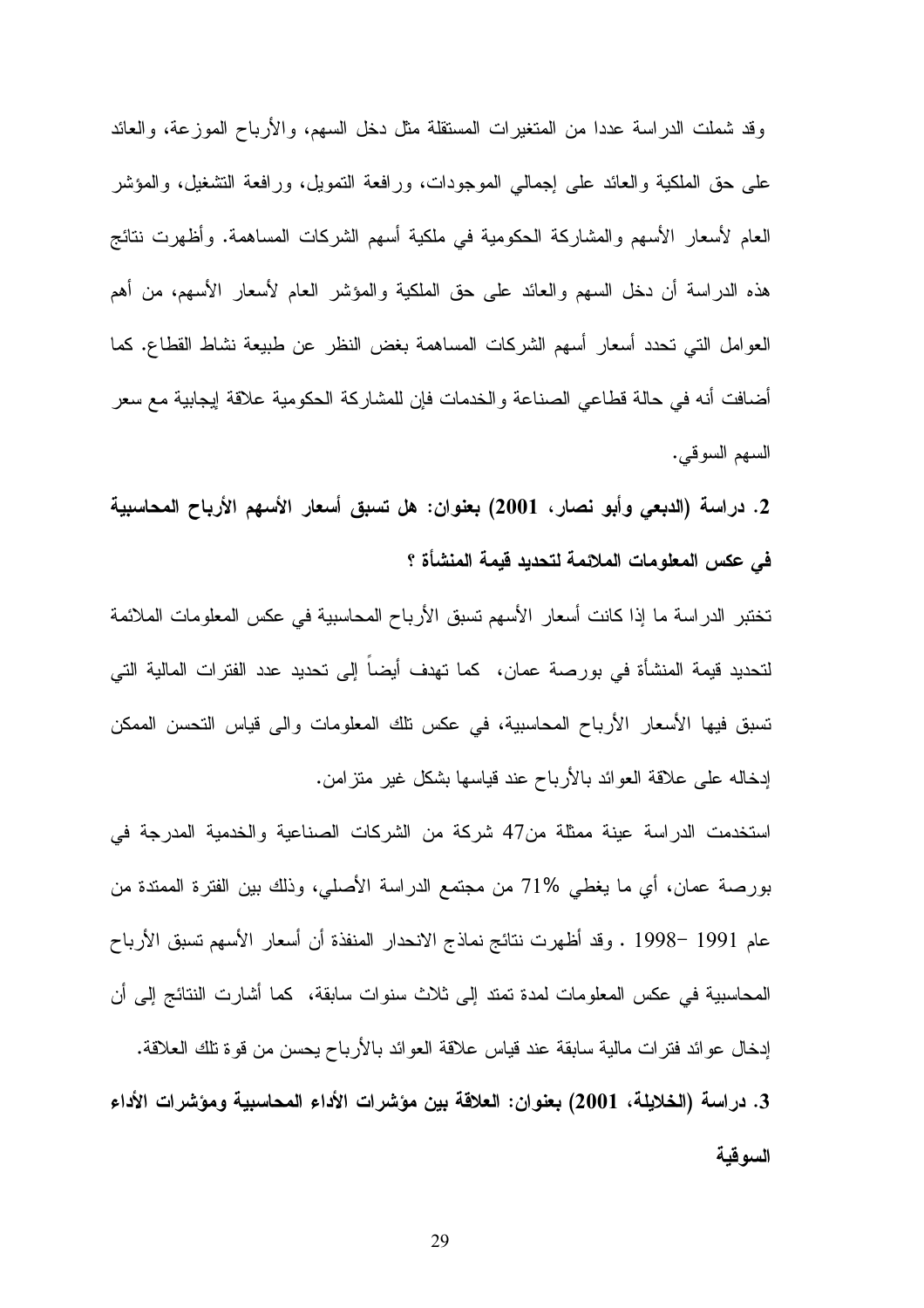هدفت هذه الدراسة إلى اختبار العلاقة بين مؤشرات الأداء المحاسبية ومؤشرات الأداء السوقية، مثل العائد السوفي للسهم في الأجل الطويل. وافترضت الدراسة علاقة موجبة بين عوائد الأسهم وبعض مؤشِّرات الأداء المحاسبية مثل معدل العائد على الأصول (ROA) ومعدل العائد على حقوق الملكية (ROE)، وأن هذه العلاقة نكون أقوى كلما طالت الفترة التي يعكسها كل من عائد السهم ومؤشرات الأداء المحاسبية.

وشملت الدراسة جميع الشركات المساهمة العامة المدرجة في سوق عمان المالي خلال الفترة من عام (1984–1996)، حيث بلغت 40 شركة.

ونتثبير نتائج نحليل الارتباط والانحدار بشكل عام إلىي وجود علاقة موجبة وذات دلالة إحصائية بين عائد السهم السوقبي وكل من معدل العائد على الأصول ومعدل العائد على حقوق الملكية. وهذه النتائج نتسجم مع فرضيات الدراسة ونتائج بعض الدراسات السابقة. ولوحظ أيضا نزايد قوة العلاقة بين عائد السهم ومؤشرات الأداء المحاسبية ( ROE, ROA) كلما طالت فنزة الاختبار، باستثناء النتائج الخاصة بسنة 1989، إذ لوحظ تراجع قيم معاملات الارتباط والانحدار للعلاقة بين عوائد الأسهم ومؤشرات الأداء المحاسبية. ويعزى النراجع في طبيعة العلاقة على ما بيدو إلى بعض الأحداث المهمة التي شهدتها سنة 1989 في بيئة الدراسة، وأهمها التراجع الكبير في قيمة الدينار الأردني، إذ إن هذه الأحداث أدت إلى بروز خلل في طبيعة العلاقة بين مؤشرات الأداء المحاسبية وعوائد الأسهم.

4. دراسة(عبده، 2001) بعنوان: العلاقة بين نسبة القيمة الدفترية للقيمة السوقية للسهم ونسبة نصيب السهم من الأرباح وعائد السهم.

هدفت هذه الدراسة الى اختبار طبيعة العلاقة بين كل من نسبة القيمة الدفترية للقيمة السوقية للسهم (BV/MV) ونسبة نصيب السهم من الأرباح الى القيمة السوقية للسهم (E/P) وعائد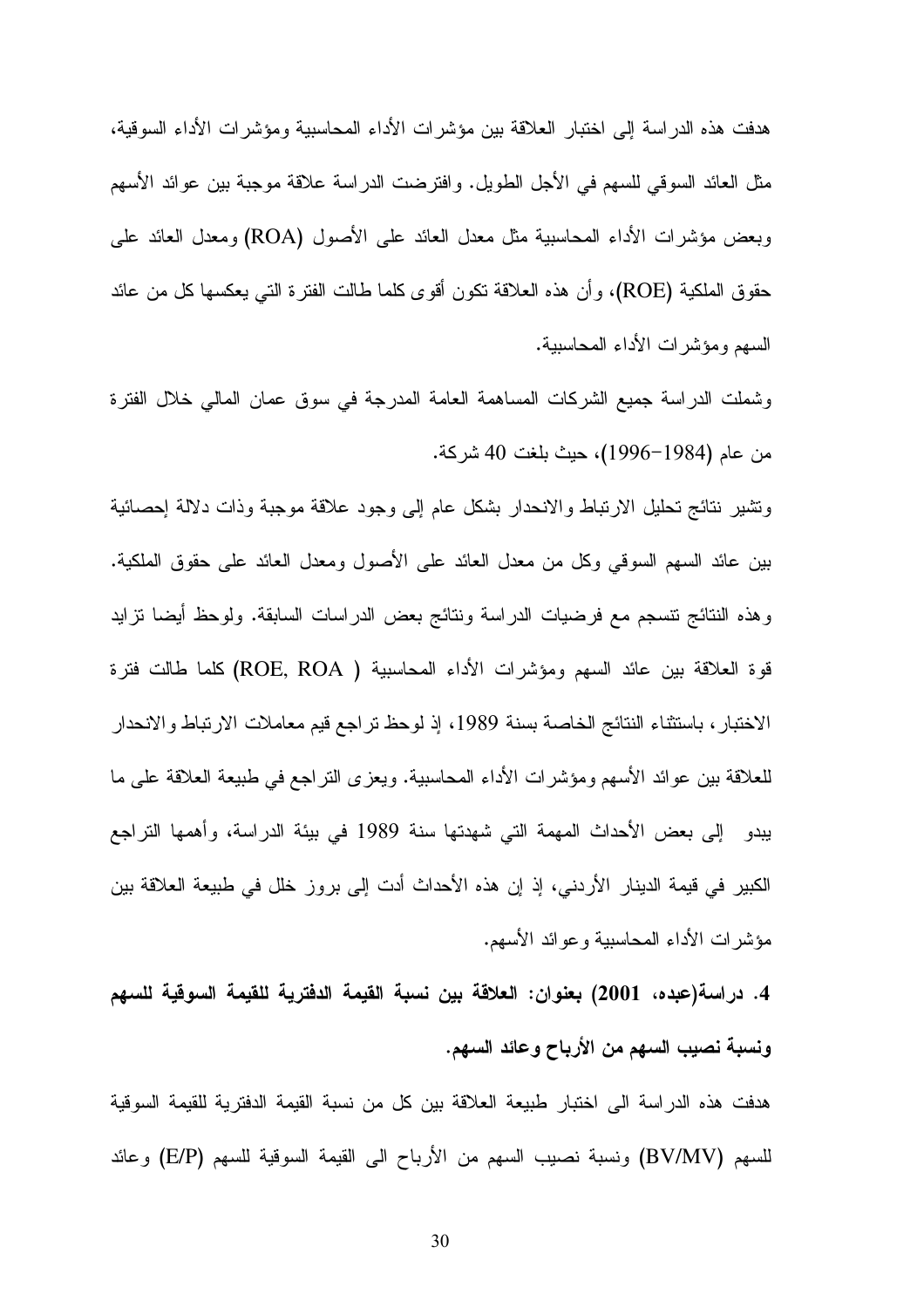السهم السوفي (PER)، وقد شملت الدراسة عينة مكونة من 35 شركة مساهمة عامة أردنية مدرجة في بورصة عمان ضمن قطاعي الصناعة والخدمات خلال الفترة الممتدة بين عامي  $.1999, 1990$ 

ونَشْيَرِ النَّنَائجُ إلى وجود علاقة طردية مهمةً وذات دلالة إحصائية بين نسبة نصيب السهم من الأرباح المحققة وعائد السهم السوقي، ۖ وأن العلاقة بين نسبة القيمة الدفترية للقيمة السوقية للسهم وعائد السهم السوقي ليست مهمة وذات دلالة إحصائية. ۖ وتشير النتائج أيضا إلى أن القدرة على تفسير التباين في عائد السهم السوقي لا تختلف كثيرا عند استخدام نسبة نصيب السهم من الأرباح المحققة ونسبة القيمة الدفترية للقيمة السوقية للسهم معا، عنها عند استخدام نسبة نصبب السهم من الأرباح بشكل منفرد.

5. دراسة (القرع، 2001) بعنوان: سلوك أسعار الأسهم في الأسواق المالية الناشئة، دراسة تطبيقية على سوق فلسطين للأوراق المالية.

هدفت إلى دراسة سلوك أسعار الأسهم في سوق فلسطين للأوراق المالية باستخدام نموذج السير العشوائـي، وبالنالـي فحص الكفاءة عند المسنوى الضعيف الذي يقوم علـي افتراض أن النخيرات في أسعار الأسهم مستقلة ونتصف بالتوزيع الطبيعي.

تم اختبار فرضيتي الدراسة بالاعتماد على أسعار مؤشر السوق اليومية والأسبوعية وذلك عن طريق احتساب العائد على أنه الفرق اللوغاريتمي الأول لأسعار المؤشر خلال الفترة من تموز 1997 إلى أيلول 2000. وخلصت الدراسة إلى أن عوائد السوق اليومية والأسبوعية غير مستقلة، كما أن عوائد السوق اليومية لا تتصف بالتوزيع الطبيعي. أي أن سوق فلسطين غير كفء عند المستوى الضعيف للكفاءة.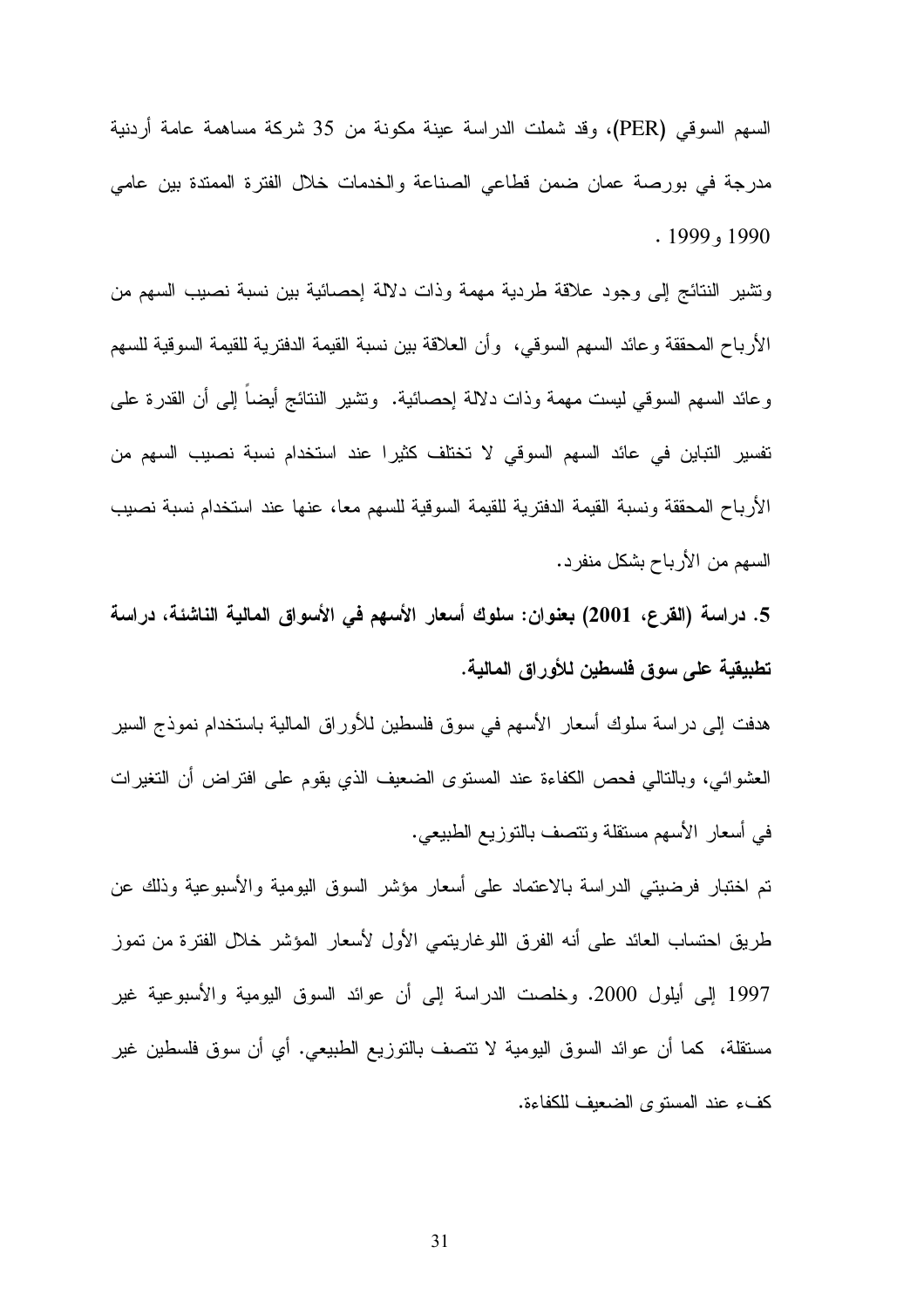6. در اسة (أبو العلا، 2001) بعنوان: العلاقة بين القيمة الاقتصادية المضافة والعوائد غير العادية للأسهم، در اسة تطبيقية على الشركات المساهمة العامة الصناعية الأردنية.

تناولت هذه الدراسة موضوع القيمة الاقتصادية المضافة (EVA) والقيمة الاقتصادية المضافة المعدلة (REVA) بالبحث والدراسة لارتباط كل منهما بثروة المساهمين التبي فيست بالعوائد غير العادية للأسهم. وقد تم اختبار 21 شركة مساهمة عامة صناعية أردنية مدرجة في بورصة عمان وذلك بين عامي 1992 و 1999. وبينت نتائج هذه الدراسة وجود علاقة ذات دلالة إحصائية بين (EVA و REVA) وبشكل منفصل، والعائد غير العادي. إذ استطاعت (EVA و REVA) نفسير ما نسبته 4.5% و 4.8 % على التوالي من التباين الكلي للعوائد غير العادية للأسهم . كذلك بينت النتائج قدرة (EVA و REVA) معا على تفسير 5% من التذبذب الحاصل في العوائد غير العادية وبشكل ذو دلالة إحصائية واضحة.

7. دراسة (حداد وسامر، 2003) بعنوان: العلاقة بين أسعار الأسهم والأرباح المحاسبية المستقبلية، دراسة تطبيقية على الشركات الصناعية المساهمة العامة الأردنية

هدفت هذه الدراسة إلى اختبار العلاقة بين الأرباح المحاسبية الحالية وعوائد الأسهم بوجود الأرباح المحاسبية الحالية، وبين الأرباح المحاسبية المستقبلية للشركات الصناعية المساهمة العامة المدرجة في بورصة عمان. تكونت عينة الدراسة من 25 شركة صناعية مدرجة في بورصة عمان خلال الفترة 1985–1999. وقد توصلت الدراسة إلى وجود علاقة بين الأرباح المحاسبية الحالية وبين الأرباح المحاسبية المستقبلية، وبالنالي وجود محنوى معلوماتي للأرباح المحاسبية. كذلك أظهرت النتائج عدم وجود علاقة بين أسعار الأسهم بوجود الأرباح المحاسبية الحالبة وبين الأرباح المستقبلية.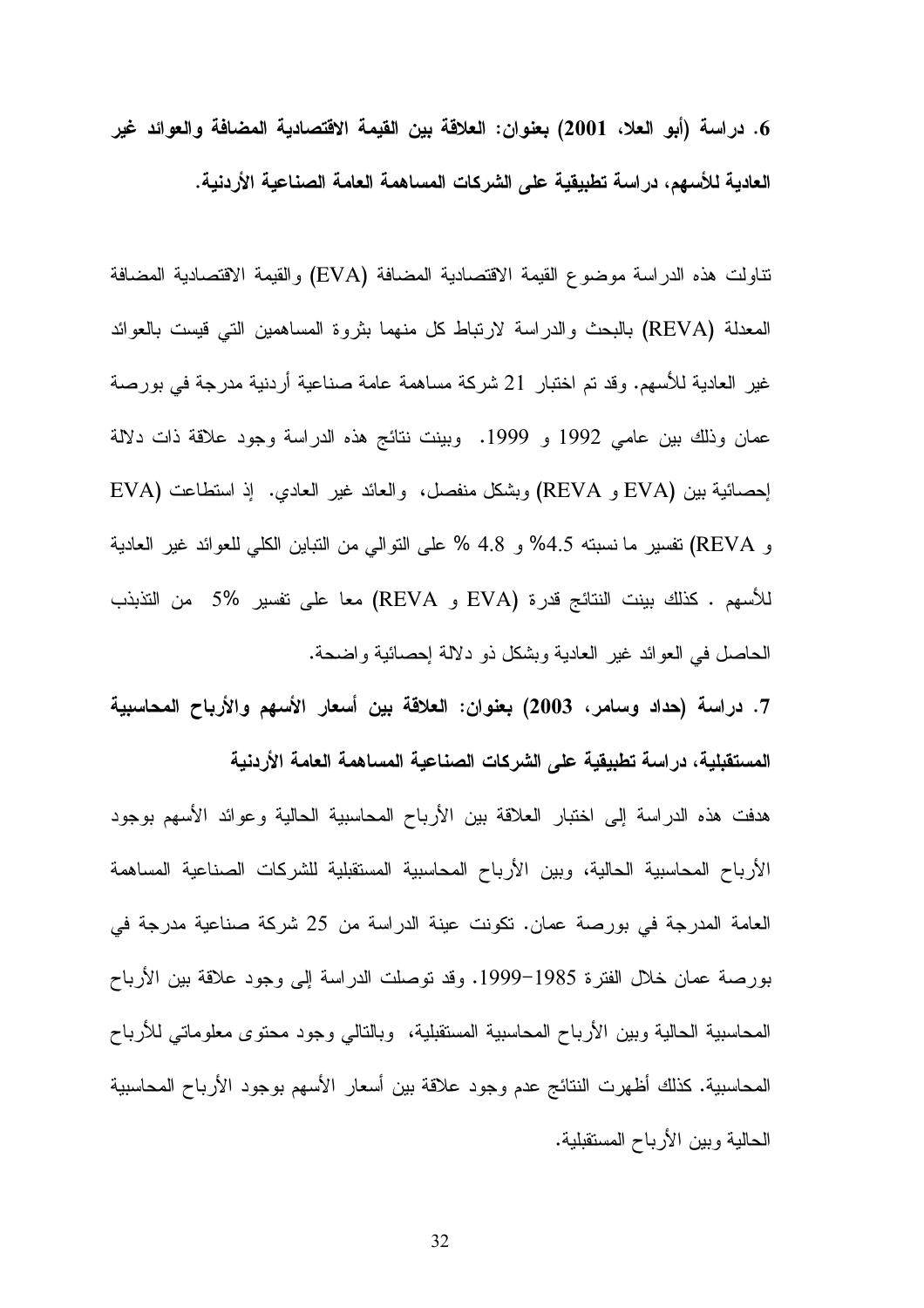8. دراسة (نور، عبد الناصر والسبتي، علاء الدين، 2003) بعنوان: مدى ملاءمة القيمة الاقتصادية المضافة لقياس نجاح الشركات الصناعية المساهمة الأردنية

اختبرت هذه الدراسة أثر مؤشرات المقاييس النقليدية كالعائد على الأصول، والعائد على الاستثمار، والعائد على المبيعات، والعائد على رأس المال والمؤشرات الحديثة (القيمة الاقتصادية المضافة) على أسعار الأسهم. وبينت نتائج الدراسة عدم وجود أثر معنوي يمكن قياسه إحصائيا لمؤشر القيمة الاقتصادية المضافة إلى أسعار الأسهم يختلف عن مؤشرات الأداء النقليدية، غير أنه كان هناك علاقة فقط بين العائد على رأس المال وسعر السهم حيث أشارت النتائج إلى وجود أثر معنوي.

9. دراسة (أبو الـهيجاء، 2004) بعنوان: سياسات توزيع الأرباح وأثرها على القيمة السوقية للسهم.

تعد سياسة توزيع الأرباح من أهم السياسات التمويلية التي تعتمد عليها الشركات في توفير السيولة اللازمة لعمليات النوسع و النمو. ونبرز هذه الدراسة أن الأرباح المحتجزة هي من أهم السياسات التمويلية في الشركات بحيث إنها يجب أن تستغل بشكل أمثل.

وقد كشفت نتائج الدراسة عن وجود علاقة ذات دلالة إحصائية بين القيمة السوقية للسهم والقيمة الدفترية للسهم, وبينت أيضا أن الشركات في الأردن نتبع سياسات توزيع متشابهة للأرباح، وكشفت أن نلك الشركات قد حاولت المحافظة على عائد مستقر للسهم وفي حدود معينة.

10 . دراسة (حداد وأبو العلا، 2004) بعنوان: العلاقة بين القيمة الاقتصادية المضافة والعوائد غير العادية، در اسة تطبيقية على الشركات المساهمة العامة الصناعية الأردنية هدفت هذه الدراسة إلى اختيار العلاقة بين القيمة الاقتصادية المضافة والصيغة المعدلة للقيمة

الاقتصادية المضافة وبين العوائد غير العادية. تكونت عينة الدراسة من 21 شركة من الشركات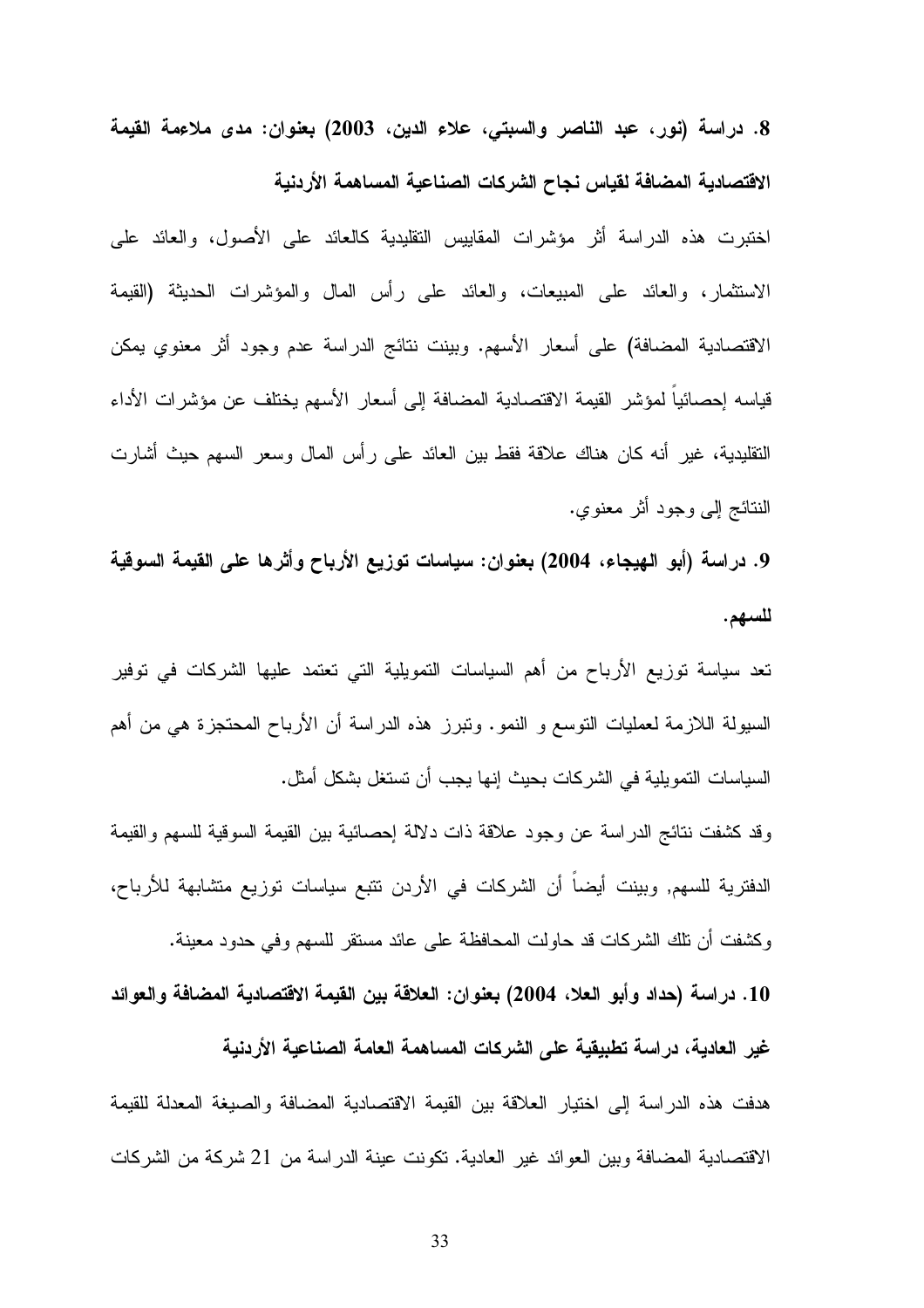المساهمة العامة الصناعية الأردنية المدرجة في سوق عمان المالي خلال الفترة الممتدة بين 1992 – 1999، وقد تم اختبار هذه العلاقة باستخدام تحليل الانحدار البسيط.

أشارت النتائج إلى وجود علاقة موجبة ومهمة إحصائيا بين المتغيرات المستقلة وهي القيمة الاقتصادية المضافة والصيغة المعدلة للقيمة الاقتصادية المضافة وبين المنغير التابع وهو العوائد غير العادية، مما يؤيد فرضيات الدراسة. ونتفق هذه النتائج مع نتائج دراسة على الشركات الأمريكية ونتائج دراسة (Lehn and Makhija -1997) على الشركات البريطانية، ونتائج دراسة (Bacidore et al, 1997).

11. دراسة (الخداش والعبادي، 2005) بعنوان: علاقة كل من العائد المحاسبي والتدفقات النقدية إلى حقوق المساهمين بالقيمة السوقية للسهم

هدفت هذه الدر اسة إلى تحديد أهمية العائد إلى حقوق المساهمين كنسبة مستندة إلى أساس الاستحقاق والتدفقات النقدية، إلى حقوق المساهمين كنسبة مستندة إلى الأساس النقدى في اختبار الوضع المالي للشركات الصناعية وانجاز اتها المالية. كما هدفت إلى قياس علاقة العائد المحاسبي إلى حقوق المساهمين وعلاقة التدفقات النقدية إلى حقوق المساهمين بالقيمة السوقية للسهم . لتحقيق هذا الهدف تم اختبار تأثير سلوك العائد المحاسبي المستند إلى أساس الاستحقاق وسلوك التدفقات النقدية المستندة إلى الأساس النقدي على سلوك القيمة السوقية للسهم لدى قطاع الشر كات الصناعية المساهمة العامة الأر دنية .

لاختبار العلاقات المفترضة غطت الدر اسة 26 شركة صناعية مساهمة عامة مدرجة في بورصة عمان للأوراق المالية لعام 2002، سبق تأسيسها عام 1993 وتم النداول في أسهمها مدة عشر سنوات تمتد من عام 1993 حتى عام 2002. وقد تم بناء نماذج لاختبار العلاقات بين المتغير ات لجميع الشركات، ومن خلال اختبار الطبيعة السلوكية للمتغير ات، خلصت الدر اسة إلى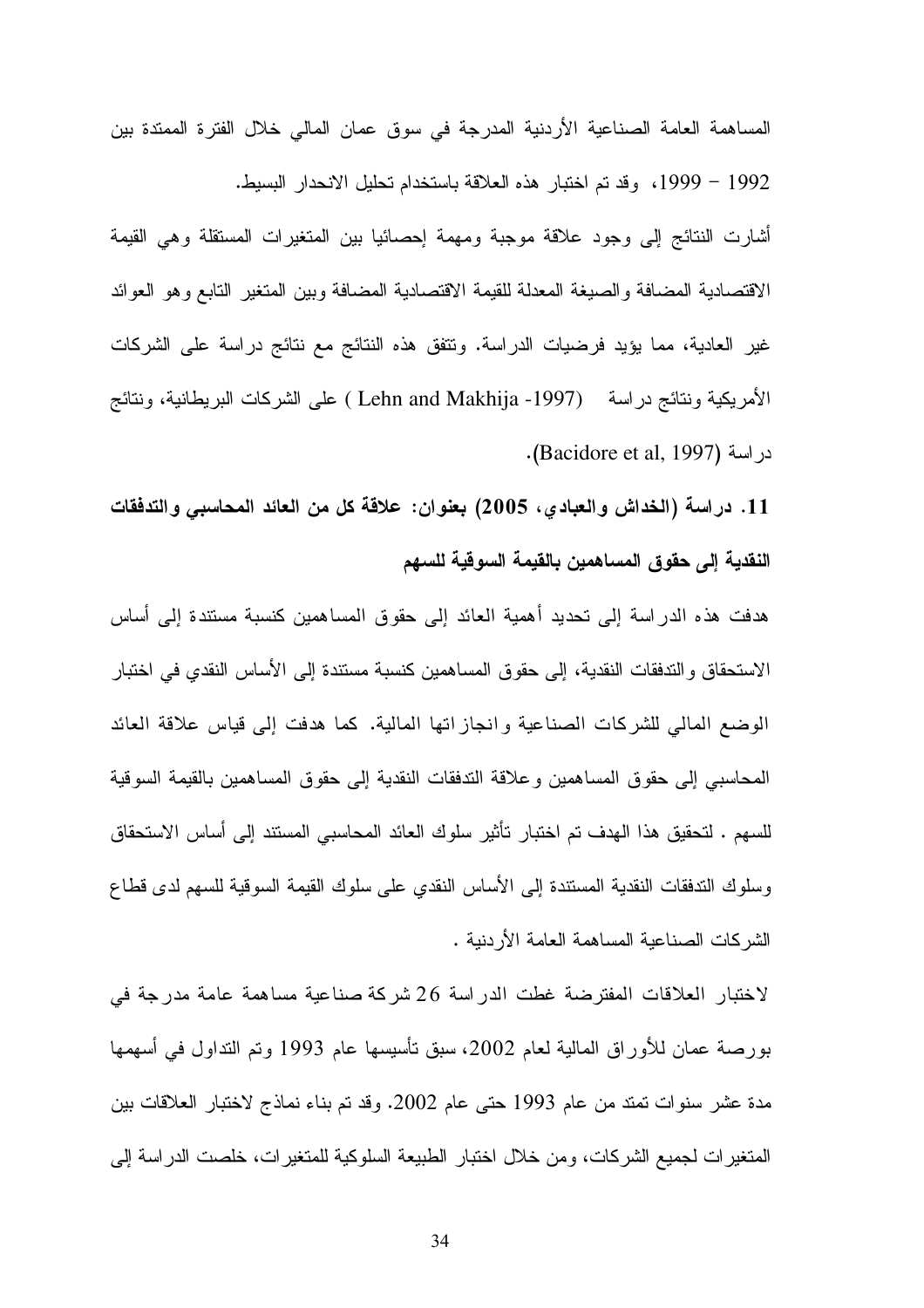وجود علاقة ذات دلالة إحصائية بين العائد المحاسبي إلى حقوق المساهمين والقيمة السوقية للسهم، ووجود علاقة ذات دلالة إحصائية بين الندفقات النقدية إلى حقوق المساهمين والقيمة السوقية للسهم. كما أظهرت النتائج أن هذه العلاقة الأخير ة هي ذات ارتباط ودرجة معنوية أفضل من العلاقة الأولى. ويعتقد الباحث بأن عدد الشركات التي شملتها الدراسة غير كافية كي يتم الاستدلال من نتائجها.

12. دراسة (الموعد، 2005) بعنوان: العوامل المؤثرة على أسعار الأسهم بالتطبيق على بورصة عمان للأوراق المالية.

هدفت هذه الدراسة إلى محاولة التعرف على العوامل التي تؤثر على أسعار الأسهم للشركات المدرجة في بورصة عمان بين 1998 و 2003، من خلال عينة من 42 شركة تمثل أهم الشركات من حيث القيمة السوقية وحجم النداول في السوق. وبينت الدراسة أن معدل دوران السهم بؤثر على سعر السهم بصورة مباشرة وقوية، وأن سعر الفائدة له علاقة ذات دلالة إحصائية مهمة حيث يؤثِّر على سعر السهم بصورة عكسية وقوية. كما جاء في الدراسة أنه لا يوجد علاقة ذات دلالة إحصائية بين ربحية السهم ونصيب السهم من النوزيعات النقدية من جهة، وبين سعر السهم من جهة أخرى. كما أنه نوجد علاقة ذات دلالة إحصائية مهمة بين معدل التضخم وسعر السهم. وثبت من خلال الدراسة إقبال المستثمر الأردنبي علم الأسهم كاستثمار بديل للودائع البنكية نتيجة انخفاض أسعار الفائدة، وتركيزه على الأسهم النشطة في السوق. كما توصل البحث إلى أن التغير في المتغيرات المستقلة السابقة مجتمعة لا تفسر سوى 9.5% من التغير في سعر السهم السوقي، والسبب قد يعود كما بين الباحث إلى وجود عوامل أخرى يجب البحث عنها ودر استها.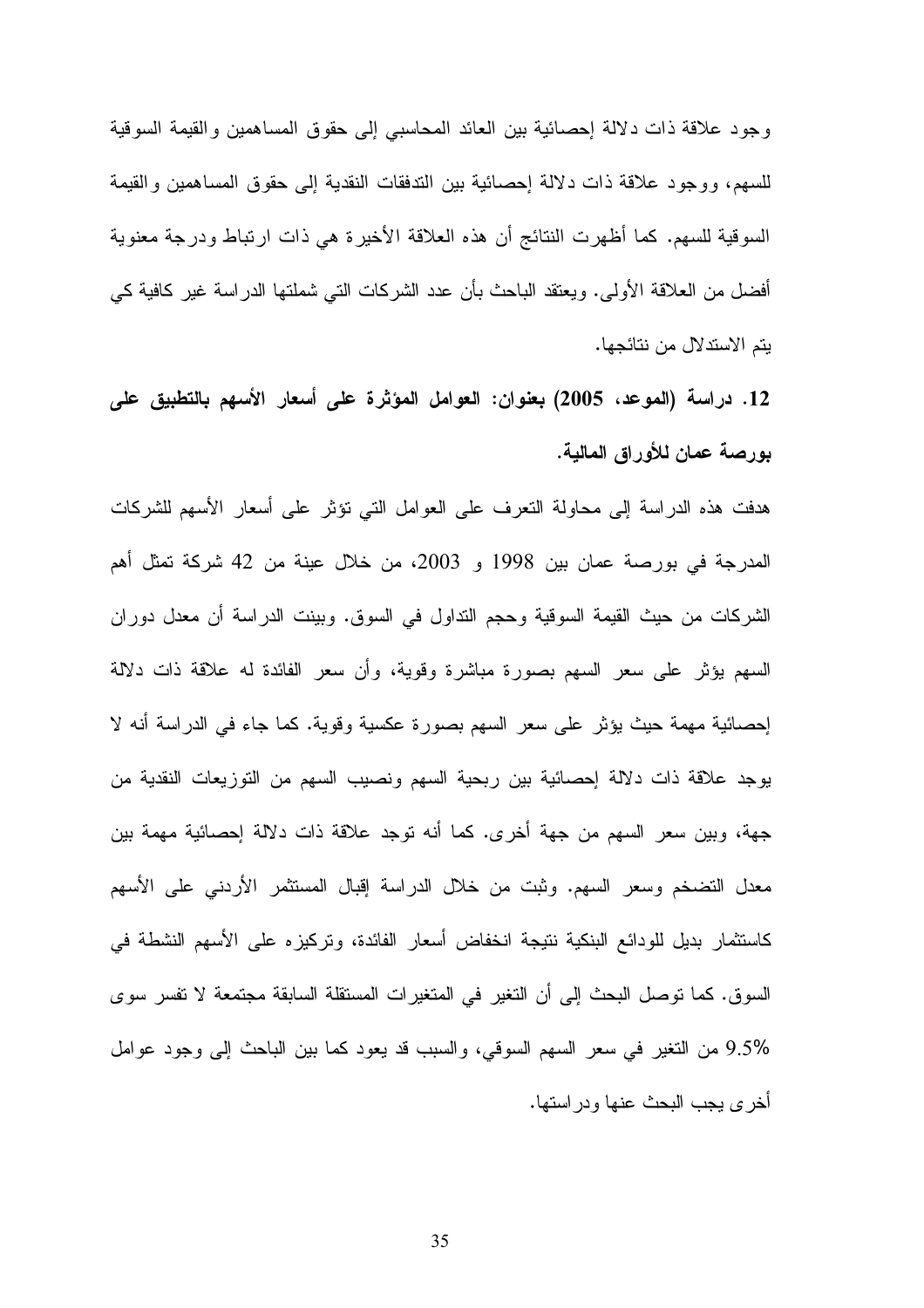13. دراسة (الكردي، 2005) بعنوان: مدى مقدرة المعلومات المحاسبية المنشورة على التنبؤ بأسعار الأسهم، دراسة تطبيقية على الشركات المساهمة العامة المدرجة في بورصة عمان. وقد شملت هذه الدراسة عينة مكونة من 64 شركة من الشركات المساهمة العامة المدرجة في بورصة عمان للأوراق المالية، أي ما يمثل % 58 من مجتمع الدراسة، موزعة على قطاعات البنوك و الصناعة و التأمين و الخدمات، بين 1994 – 2004. وقد توصلت الدر اسة إلى مجموعة من النتائج أهمها:

– وجود مقدرة للمعلومات المحاسبية المنشورة في النقارير السنوية للشركات المساهمة العامة في عينة الدر اسة على النتبو بأسعار أسهمها.

– وجود مقدرة للمعلومات السوقية المتعلقة بالشركات المساهمة العامة المنشورة من قبل بورصة عمان على النتبؤ بأسعار الأسهم.

– وجود مقدرة للمعلومات المحاسبية والسوقية مجتمعة على التتبؤ بأسعار الأسهم. – للمعلومات السوقية مقدرة أقوى على النتبؤ بأسعار الأسهم مقارنة بالمعلومات المحاسبية. 14. دراسة (الرواشدة، 2006) بعنوان: العلاقة بين القيمة الاقتصادية المضافة ومقاييس الأداع التقليدية بعوائد الأسهم.

هدفت هذه الدر اسة إلى اختبار مدى العلاقة بين مقابيس الأداء التقليدية و هي العائد على الأصول (ROA)، والعائد على حقوق الملكية (ROE)، وحصة السهم من الأرباح (EPS) والتدفق النقدي من العمليات التشغيلية (CFO) وعوائد الأسهم. كما هدفت الدراسة أيضا إلى اختبار مدى العلاقة بين القيمة الاقتصادية المضافة (EVA) وعوائد الأسهم. وقد شملت الدراسة عينة من 47 شركة صناعية أردنية مساهمة عامة مدرجة في بورصة عمان خلال الفترة بين 1998  $.2004,$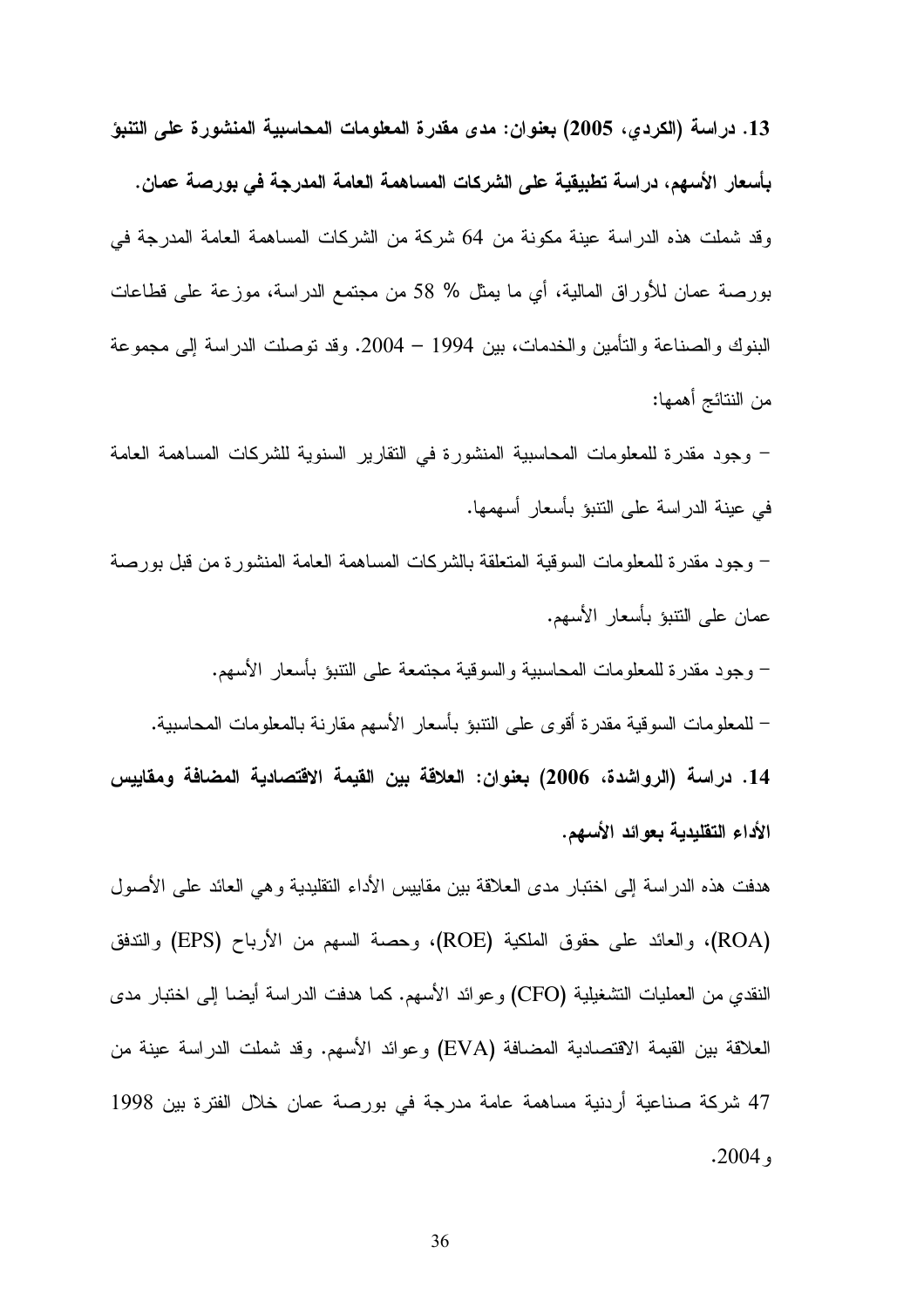وخلصت الدراسة إلى أن كل من مقابيس الأداء التقليدية والقيمة الاقتصادية المضافة على علاقة بعوائد الأسهم، وكلاهما يقدم تفسيرا للاختلافات في عوائد الأسهم. ولكن كانت مقاييس الأداء النقليدية هي الأكثر ارتباطا والأكثر تفسيرا لعوائد الأسهم، وإن هناك محتوى إضافي للمقاييس التقليدية في تفسير ها لعوائد الأسهم، في حين لا يوجد أي محتوى إضافي يذكر للقيمة الاقتصادية المضافة.

15. دراسة (مطر، 2006) بعنوان: القيمة الاقتصادية المضافة (EVA) ودورها في التنبؤ بالقيمة السوقية المضافة (MVA)، دراسة تحليلية واختبارية على الشركات الصناعية المساهمة العامة في الأردن.

غطت الدراسة وهي من النوع الاختباري Empirical study، البيانات المالية المنشورة لعينة مكونة من 10 من الشركات الصناعية المساهمة العامة الأردنية، مشكلة حوالي %25 من تلك الشركات المدرجة في بورصة عمان للأوراق المالية في 31 ديسمبر 2003، وتغطى تلك البيانات الفترة الزمنية من (1998 – 2003).

وقد كان الهدف الرئيس للدراسة هو نطوير نموذج نتبؤي يربط بين القيمة الاقتصادية المضافة للشركة من جهة وقيمتها السوقية المضافة من جهة أخرى. وقد قامت الدراسة على أربعة متغيرات هي: القيمة الاقتصادية المضافة ( EVA) ومعدل التغير الحادث في هذه القيمة خلال الفترة المالية ( DEVA)، والقيمة السوقية المضافة للشركة ( MVA) ومعدل التغير الحادث فيها خلال الفترة المالية ( DMVA). ومن خلال استخدام كل من تحليل التباين الأحادي وتحليل الانحدار المتعدد تم تطوير أربعة نماذج تتبئية، كان الأكثر منها ملاءمة هو النموذج الذي يربط بين القيمة الاقتصادية المضافة للشركة في نهاية السنة المالية( EVA) كمتغير مستقل، والقيمة السوقية المضافة للشركة في نهاية السنة المالية نفسها( MVA). وقد أوصـي الباحث بالاستفادة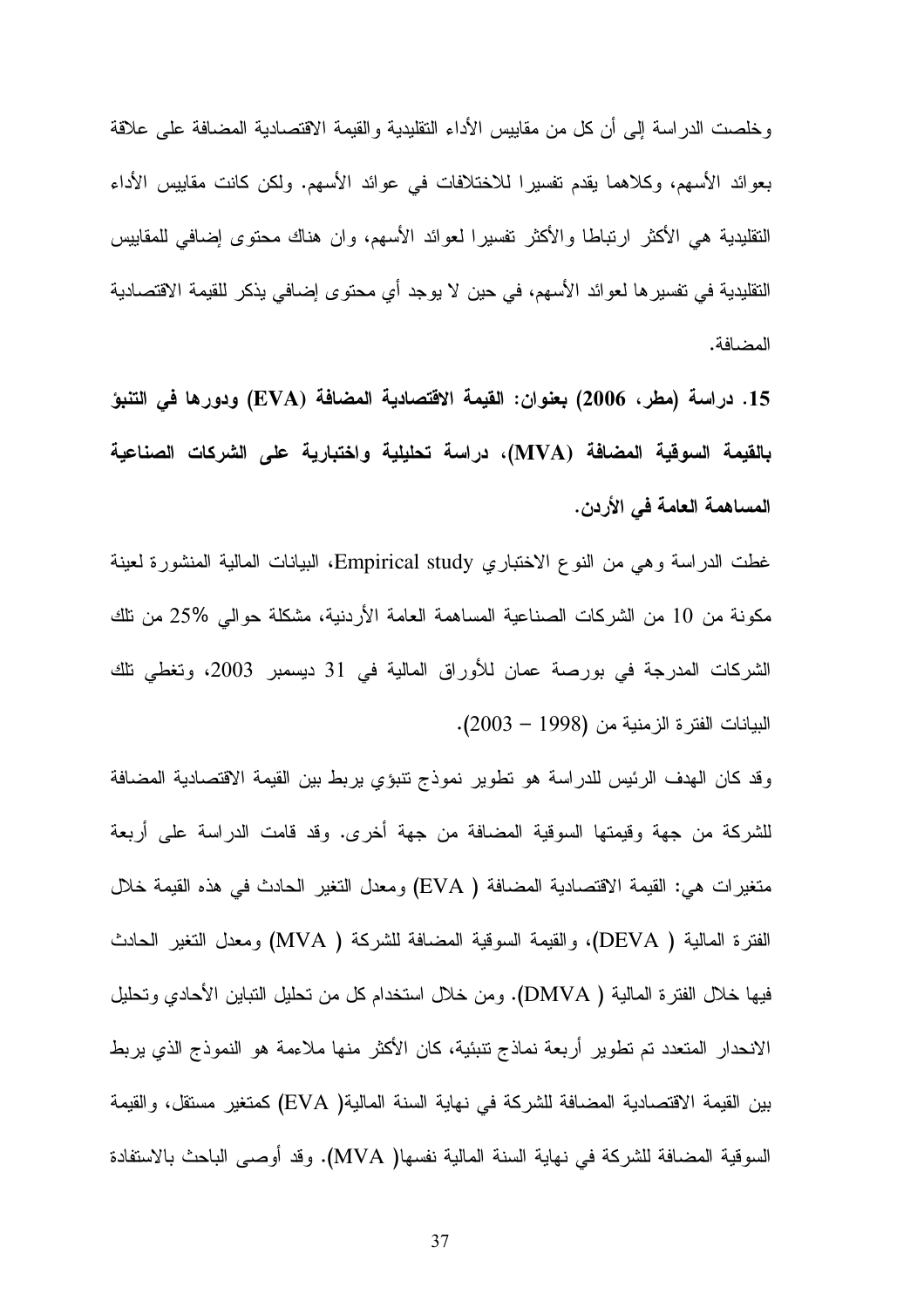من هذا النموذج في النتبوَ بالنقلبات المحتملة في أسعار أسهم الشركات اعتمادا على موَشر القيمة الاقتصادية المضافة.

16. دراسة (الشياب و العلاونـة، 2007) بعنوان:

## Common Shares Performance Evaluation for Companies Listed at **Amman Stock Exchange**

حاولت هذه الورقة تقييم أداء الأسهم لحوالي 82 شركة مساهمة عامة مدرجة في بورصة عمان للأوراق المالية، باستخدام نموذج خط سوق الورقة المالية. وقد استخدمت الدراسة بيانات العائد الشهري لهذه الشركات خلال الفترة من كانون الثاني 1996 ولغاية آب 2004. وقد أوضحت الدراسة، بالمنوسط، أن الشركات المدرجة في بورصة عمان مسعّرة بأكبر من قيمتها الحقيقية. وأضافت بأن قطاع البنوك كان من أفضل القطاعات أداءً حيث كانت أسعار أسهمه مسعّرة بأقل من قيمتها الحقيقية، وأن قطاع التأمين من أسوأ القطاعات أداءً حيث أسعار أسهمه مسعّرة بأكبر من قيمتها الحقيقية. وتدعم الدراسة الفرضية القائلة بأن أسعار أسهم الشركات المساهمة العامة المدرجة في بورصة عمان لأوراق المالية غير مسعَّرة بشكل عادل. ومن وجهة نظر المستثمرين، فإن عدم كفاءة السوق المالي تعني أن إمكانية تحقيق أرباح غير عادية أمر محتمل، وبالنتيجة فإن كفاءة بور صنة عمان للأور اق المالية تصبح محل تساؤل.

17. دراسة (المهتدى وصيام، 2007) بعنوان: أثر الإفصاح المحاسبي في التقارير المالية السنوية المنشورة على أسعار الأسهم، دراسة تطبيقية في الشركات الصناعية المساهمة العامة الأردنبة

هدفت هذه الدراسة إلى معرفة مدى تلبية المعلومات الواردة في النقارير المالية السنوية لاحتياجات المستثمرين، وقياس مستوى الإفصاح المحاسبي في هذه التقارير تمهيدا لمعرفة مدى تأثير بعض المتغيرات في مستوى الإفصاح، وكذلك دراسة العلاقة بين مستوى الإفصاح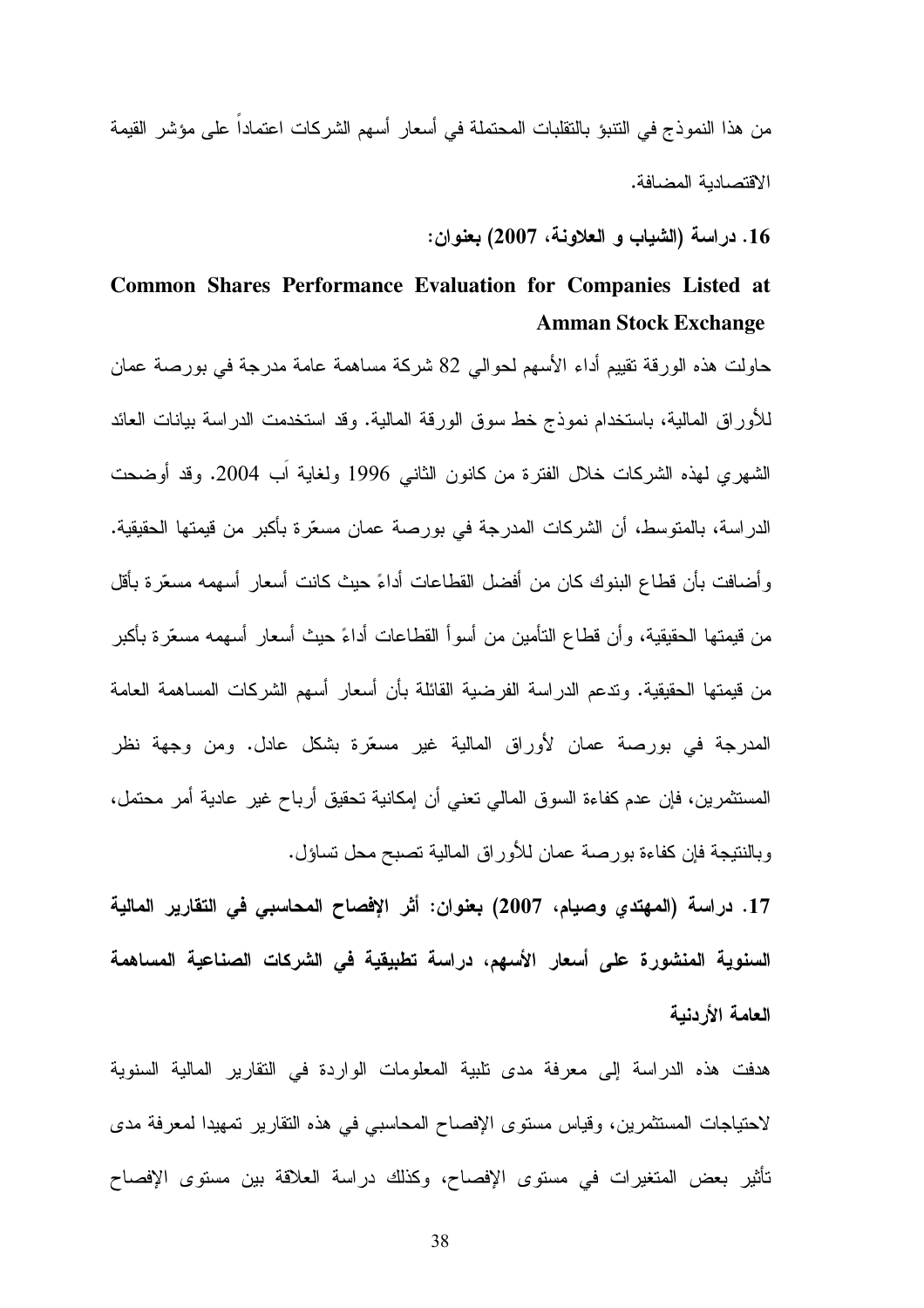المحاسبي وبين نسبة النغير في أسعار الأسهم للمدة المحيطة بناريخ إصدار النقارير والعلاقة بين مستوى الإفصاح والقيمة السوقية للأسهم في ناريخ إصدار هذه التقارير . كما هدفت الدراسة إلى معرفة مدى تأثير مؤشرات أداء الشركات (العائد على السهم بعد الضرائب، العائد الموزع للسهم) في العلاقتين السابقتين. وهدفت الدراسة أيضا إلى بيان مدى التوافق بين مستوى إفصاح الشركات عن بنود المعلومات والأهمية النسبية لها كما أبداها المستجيبون.و لتحقيق أهداف الدراسة تم تصميم استبانة ضمت (156) بندا من البنود المتوقع الإفصاح عنها في التقارير المالية السنوية المنشورة، تم توزيعها على عينة بلغ حجمها (65) من الوسطاء والمحللين الماليين والمستثمرين، وعقب تحديد الأهمية النسبية لكل بند وارد في الاستبانة تم إسقاطها على النقارير المالية السنوية للشركات المساهمة العامة الصناعية الأردنية، تمهيدا لقياس مستوى الإفصاح لهذه الشركات. وبناء على ذلك نم ربط مسنوى الإفصاح المحاسبي في النقارير المالية لهذه الشركات بمنغير ات الدر اسة الأخر ي. وتوصل الباحثان من خلال الدر اسة إلى مجموعة من النتائج أهمها أن هناك توافقا بين مستوى إفصاح الشركات عن بنود المعلومات في تقاريرها السنوية وبين الأهمية النسبية لهذه البنود، ووجود علاقة طردية موجبة بين مستوى الإفصاح في النقارير المالية وببن إجمالي الأصول وحجم المبيعات السنوية وعدد المساهمين، وهناك علاقة ذات دلالة إحصائية بين مستوى الإفصاح في النقارير المالية وأسعار الأسهم السوقية في ناريخ نشر هذه النقارير ، وأن هذه العلاقة تختلف باختلاف مؤشرات الأداء المتمثلة في العائد على السهم والعائد الموزع للسهم.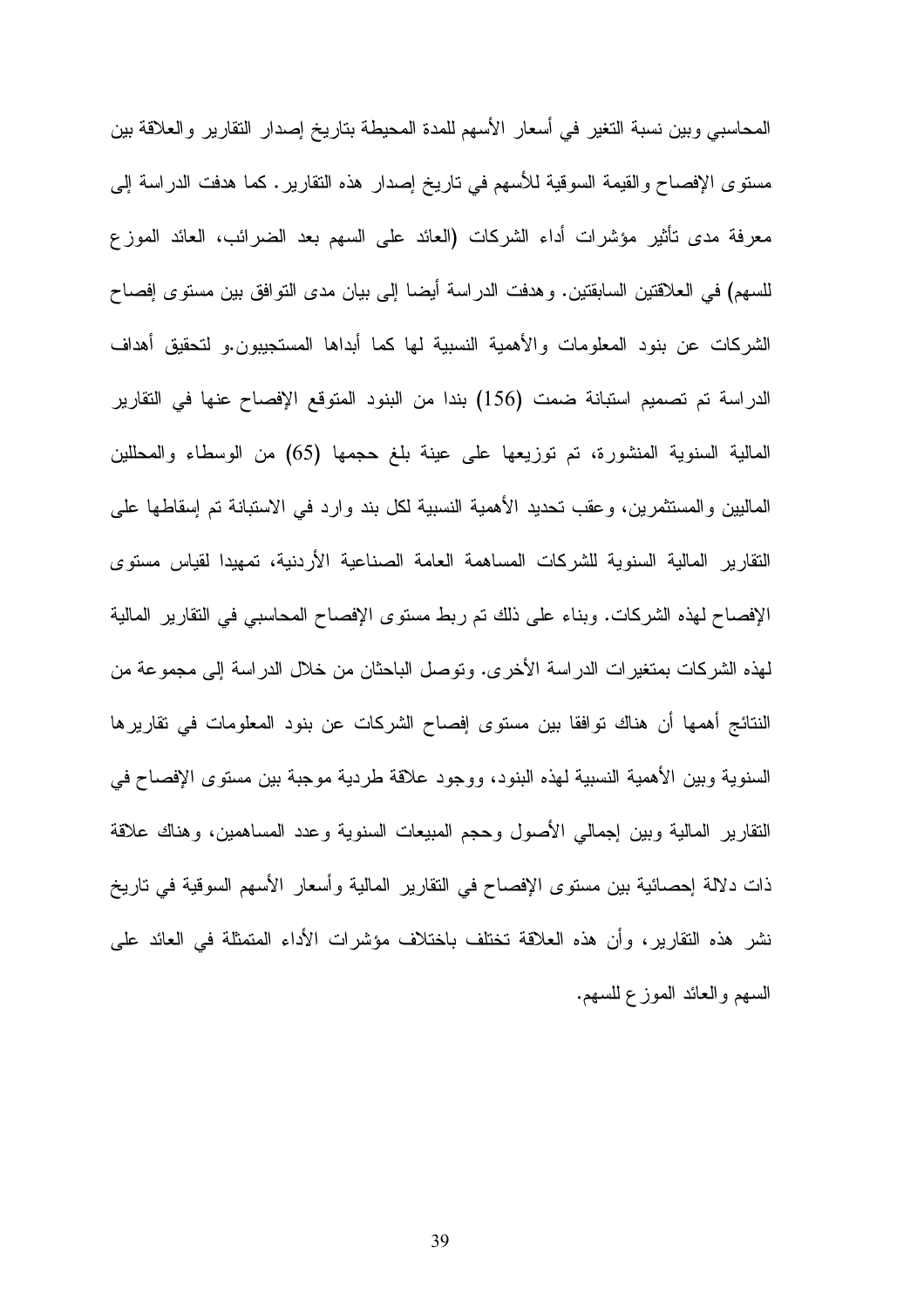1. . دراسة (Ball & Foster, 1982) بعنوان:

# Corporate Financial Reporting: A Methodological Review of **Empirical Research**

ركز الباحثان على نقارير الشركات المالية وأثرها على أسعار الأسهم في سوق نيويورك للأور اق المالية، حيث قاما بتطبيق در استهما على أسهم عينة من الشر كات الأمر بكية بلغ عددها 261 شركة تمثل كافة القطاعات الصناعية. وقد غطت الدراسة السنوات (1957 – 1965). وقد نوصلت الدراسة إلى أن الأرقام المالية نحتوي على معلومات نتعكس أثارها على أسعار الأسهم فور نشرها. وتم استتتاج أن سوق نيويورك للأوراق المالية هي سوق ذات كفاءة حسب فر ضبة الأسواق شبه القوبة.

## 2. در اسة (Lawrence, 1986) بعنوان:

## Does the Stock Market Rationally Reflect Fundamental Values?

حاول الباحث في هذه الدراسة فحص قوة المقاييس الإحصائية التي تستخدم عادة لتقييم كفاءة أسواق المضاربة وتوصل إلى أن هذه المقاييس قليلة القوة حيث أن تقدير ات السوق تختلف بشكل جوهري عن التوقعات الرشيدة للقيمة الحالية للتدفقات النقدية. وحسب رأى الباحث فإن المضاربة من غير المحتمل أن نؤكد النقيبم العقلاني المبنى على الرشد طالما أن هنالك مشاكل مشابهة لتحديد القيمة نزعج الاقتصاديين والماليين وحتى المضاربين.

وير ي الباحث أن هذا متوقع لكون أسعار المضاربة تتشكل أسعار البيع فيها على أسس بعيدة كل البعد عن المنطق العلمي في التخطيط والتحليل مقارنة مع الأسواق ذات الكفاءة التي تكون أسعار بيع الأوراق المالية فيها قريبة جداً من الأسعار الحقبقبة.

3. دراسة (Lehn & Makhija, 1996) بعنوان: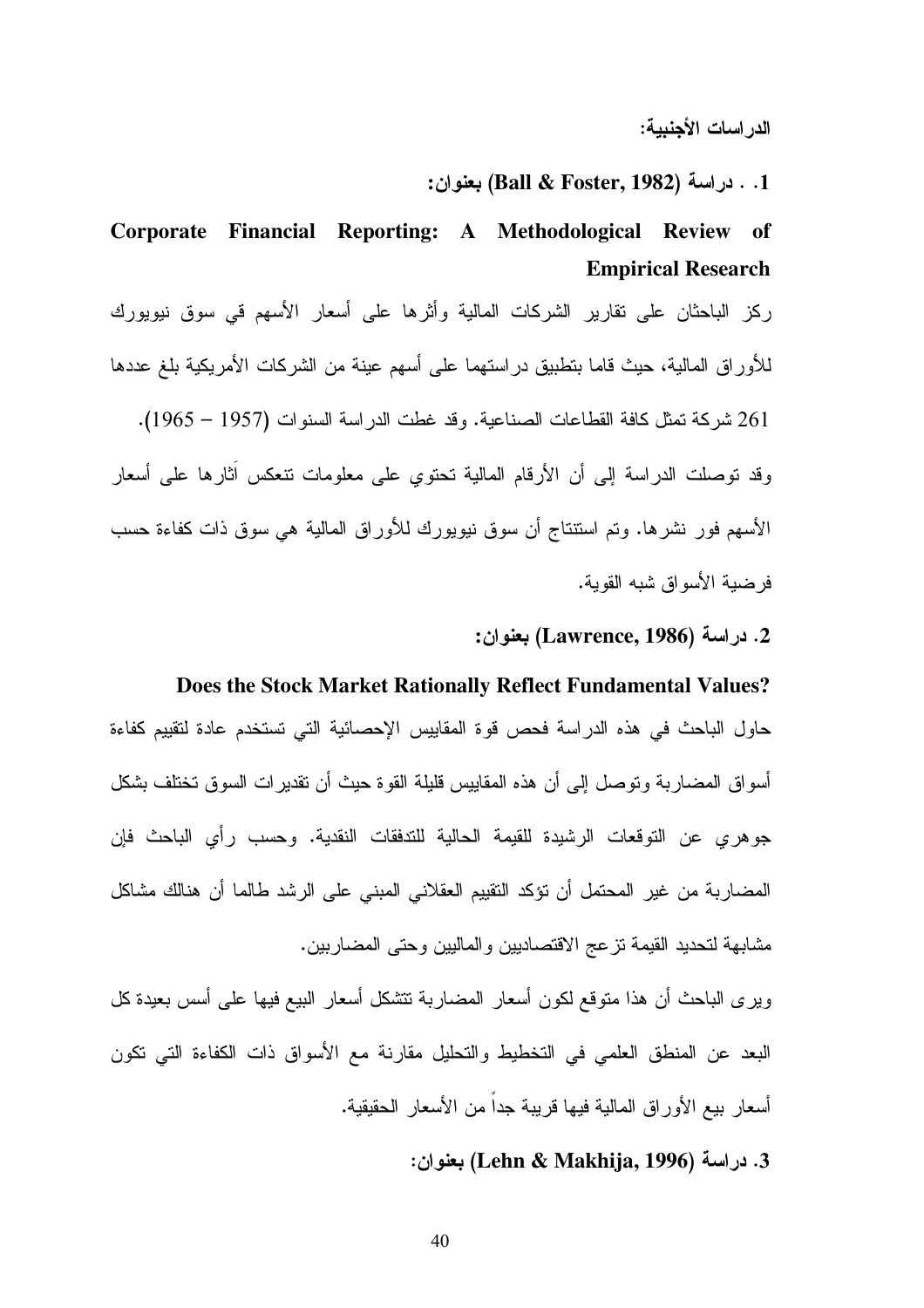EVA and MVA as Performance Measures and Signals for Strategic **Change** 

ركزت هذه الدراسة على الشركات الأمريكية واختبرت العلاقة بين كل من القيمة الاقتصادية المضافة (EVA)، والقيمة السوقية المضافة (MVA)، والعائد على الأصول، والعائد على حقوق الملكية، والعائد على المبيعات، وبين عوائد الأسهم. وبينت نتائج الدراسة أن القيمة الاقتصادية المضافة و القيمة السوقية المضافة أكثر المقابيس السابقة ار تباطاً بعوائد الأسهم، وأن السوق الأمريكي يعطي أهمية لتقييم المديرين على أساس هذه المقاييس أكثر من مقاييس الأداء التقليدية الأخر ي.

4. دراسة (Gon-gmeng & Firth, 2003) بعنوان:

# The Use of Accounting Information for the Valuation of Dual-class **Shares Listed on China's Stock-market**

بحثت هذه الدراسة ما إذا كانت البيانات المحاسبية تفيد في نفسير القيمة السوقية للأسهم في بور صنة الأوراق المالية الصبنية. وبعد دراسة عينة من الشركات الصبنية أظهرت نتائج اختبارات الحساسية، أن المعلومات المحاسبية أكثر ترجيحاً لتفسير القيمة السوقية والتتبؤ بأسعار الأسهم والعوائد لنلك الشركات خاصة في الشركات ذات الملكية الفر دبة.

## 5.دراسة كيلي (Kiley, 2004) بعنوان:

**Stock Price and Fundamentals: A Macroeconomic Perspective** هدفت الدراسة إلى مقارنة التتبؤات للقيمة السوقية للشركات حسب نموذج جوردن Gordon للنمو ونموذج النوازن العام الديناميكي. وقد أجريت الدراسة على الشركات المسجلة في سوق الأوراق المالية في الولايات المتحدة الأمريكية. وتوصلت إلى أن نموذج التوازن العام الديناميكي استطاع أن يبين القصور في نموذج جوردن للنمو الذي يعطي نتائج مضللة في بعض للحالات.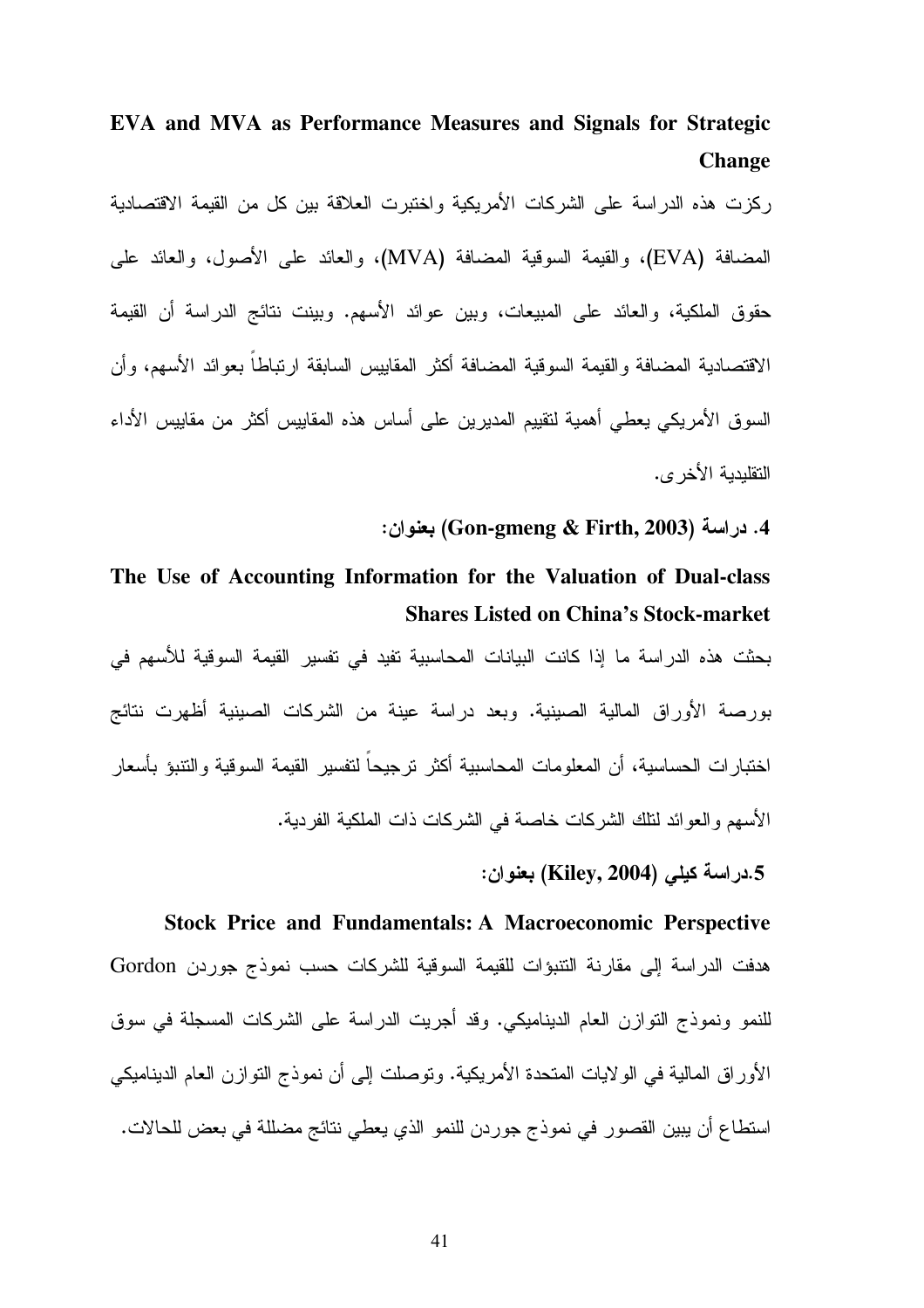2-10٪ ما يميز هذه الدراسة:

نتميز هذه الدراسة عن معظم الدراسات السابقة بأنها من النوع الاختباري حيث اعتمدت على البيانات المالية الفعلية المنشورة للشركات المساهمة العامة المدرجة في بورصــــة عمــــان للأوراق المالية، وهذا يعطيها قدرا جيداً من المصداقية.

كما جاءت مباشرة بعد الأزمة المالية العالمية، وهي ربما الأولـــي التـــي تبحـــث فـــي انعكاسات هذه الأزمة المالية ونأثيراتها على أسعار الأسهم المنداولة في بورصة عمان للأوراق المالية.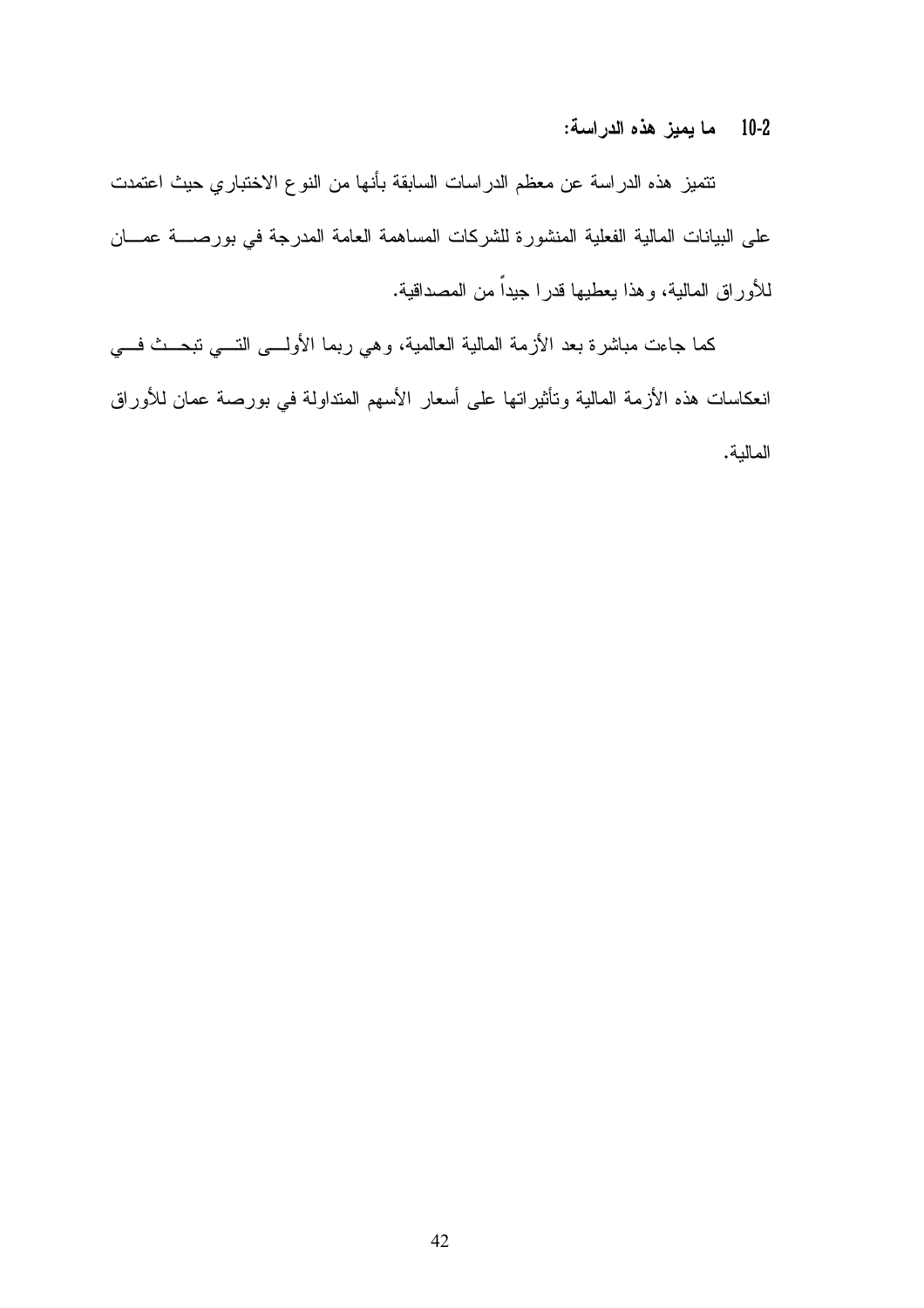## الـفـصل الثـالث

# الطريقة والإجراءات

#### المقدمة:  $1 - 3$

نتألف هذه الدراسة من جانبين؛ جانب نظري و آخر نطبيقي مـــن النـــوع الاختبـــاري .Empirical

في الجانب النظري تم النطرق الى معظم الأفكار العلمية ذات العلاقة بالموضوع. وأما في الجانب النطبيقي فاعتمد الباحث على المنهج التجريبي أو الاختباري الذي يهدف من خــــلال تحليل البيانات المالية الفعلية للشركات محل الدر اسة إلى معرفة العوامل المالية المحددة لأسعار أسهم هذه الشركات المساهمة العامة المدرجة في بورصة عمان لــــلأوراق الماليــــة (بورصـــــة عمان).

### 2-3 مصادر الحصول على البيانات:

تستند الدراسة الحالية في جمع بياناتها و أساليب تحليلها الى نوعين من المصادر : 1. مصادر أولية وتشمل البيانات المالية المنشورة للشركات المساهمة العامة المدرجة في بورصة عمان للأوراق المالية والصادر ة خلال الفتر ة من 2003–2008، ولم تشمل بيانات عام 2009 لعدم نوفرها عند البدء بإجراء هذه الدراسة. بالإضافة إلى الإصــدارات والنـــشرات والنقـــارير اليومية والشهرية والسنوية الصادرة عن سوق عمان المالبي، وهيئة الأوراق الماليــــة و مركــــز إيداع الأوراق المالية والتبي تخص الموضوع.

2. مصادر ثانوية ممثلة بالكتب والدوريات والرسائل الجامعية و المراجع الالكترونيـــة و ذلـــك بهدف بناء الإطار النظري للدر اسة.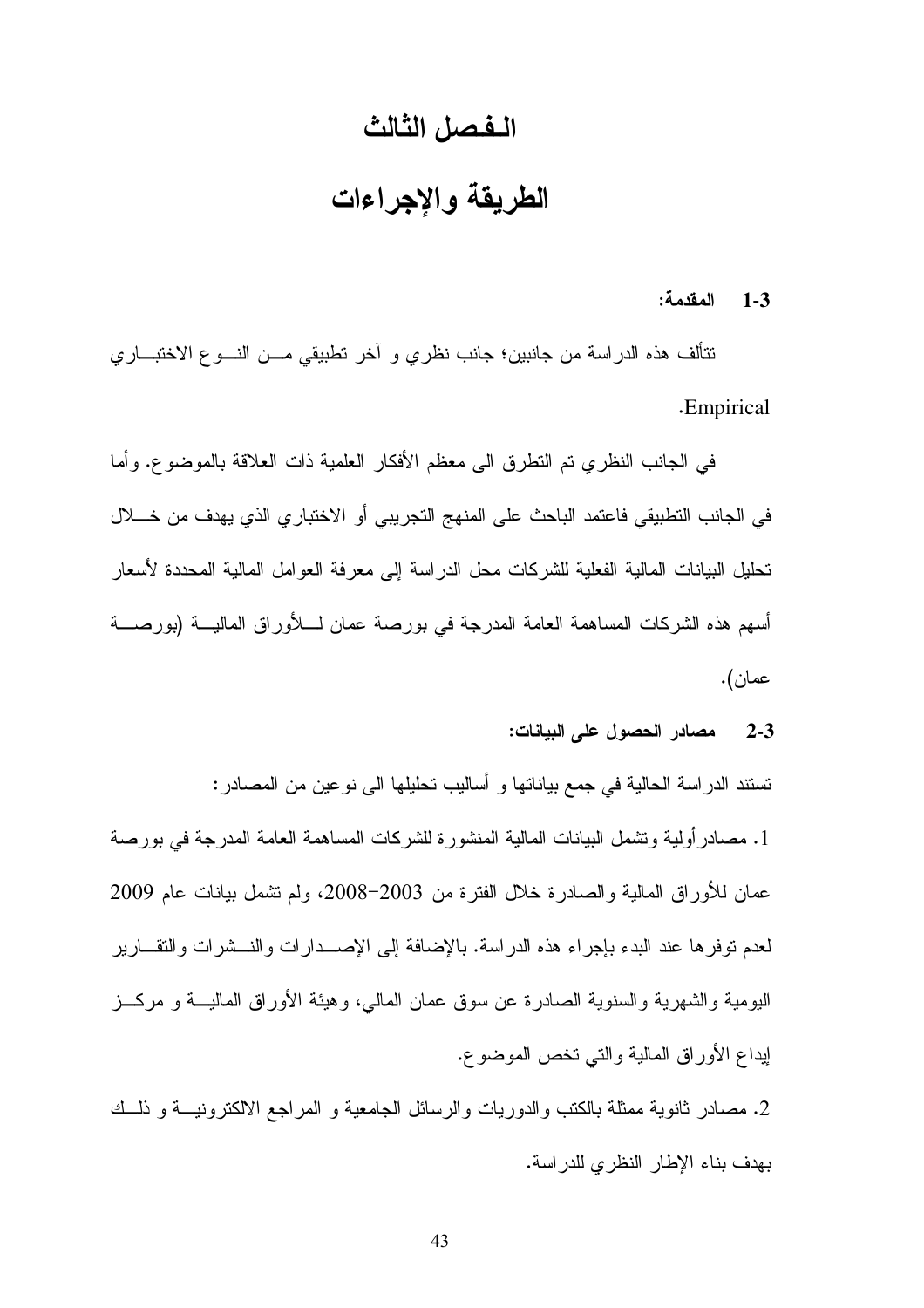### 3-3 مجتمع الدراسة وعينتها:

يتكون مجتمع الدر اسة من كافة الشركات المساهمة العامة المدرجة في بورصة عمـــان للأوراق المالية وعددها (248) شركة نم اعتمادها من قبل هيئة الأوراق المالية للعام 2008.

ولغايات تحقيق أهداف الدراسة سيتم اختيار عينة طبقية مكونة من (30%) مـــن هـــذه الشركات، أي ما يعادل (76) شركة، و ذلك لدراسة ومعرفة العوامل المالية المحـــددة لأســـعار أسهم هذه الشركات المدرجة في بورصة عمان للأوراق الماليـــة. وتـــضمنت العينــــة الطبقيـــة الشركات الموزعة بين القطاع المالي، والقطاع الصناعي وفطاع الخدمات (كما حددتها بورصة عمان للأوراق المالية في اَخر تصنيف لها) كما بلي:

(34) شركة من (116) شركة في القطاع المالي، أي ما يعادل حوالي 29 % من جملة الشركات العاملة في هذا القطاع. (18) شركة من (61) شركة في قطاع الخدمات، أي ما يعادل حولمي 30 % من جملة الشركات العاملة في هذا القطاع. (24) شركة من (71) شركة في القطاع الصناعي، أي ما يعادل حـــوالي 34 % مـــن

جملة الشركات العاملة في هذا القطاع.

وقد تم اختيار العينة من الشركات التي نتوفر فيها كافة البيانات اللازمـــة للدراســـة، وتـــم استبعاد الشركات التي افتقدت إلى بعض الأرقام اللازمة للدراسة بين الفتـرة 2003 – 2008 وذلك لعدم توفر بيانات 2009 عند البدء بإجراء هذه الدر اسة.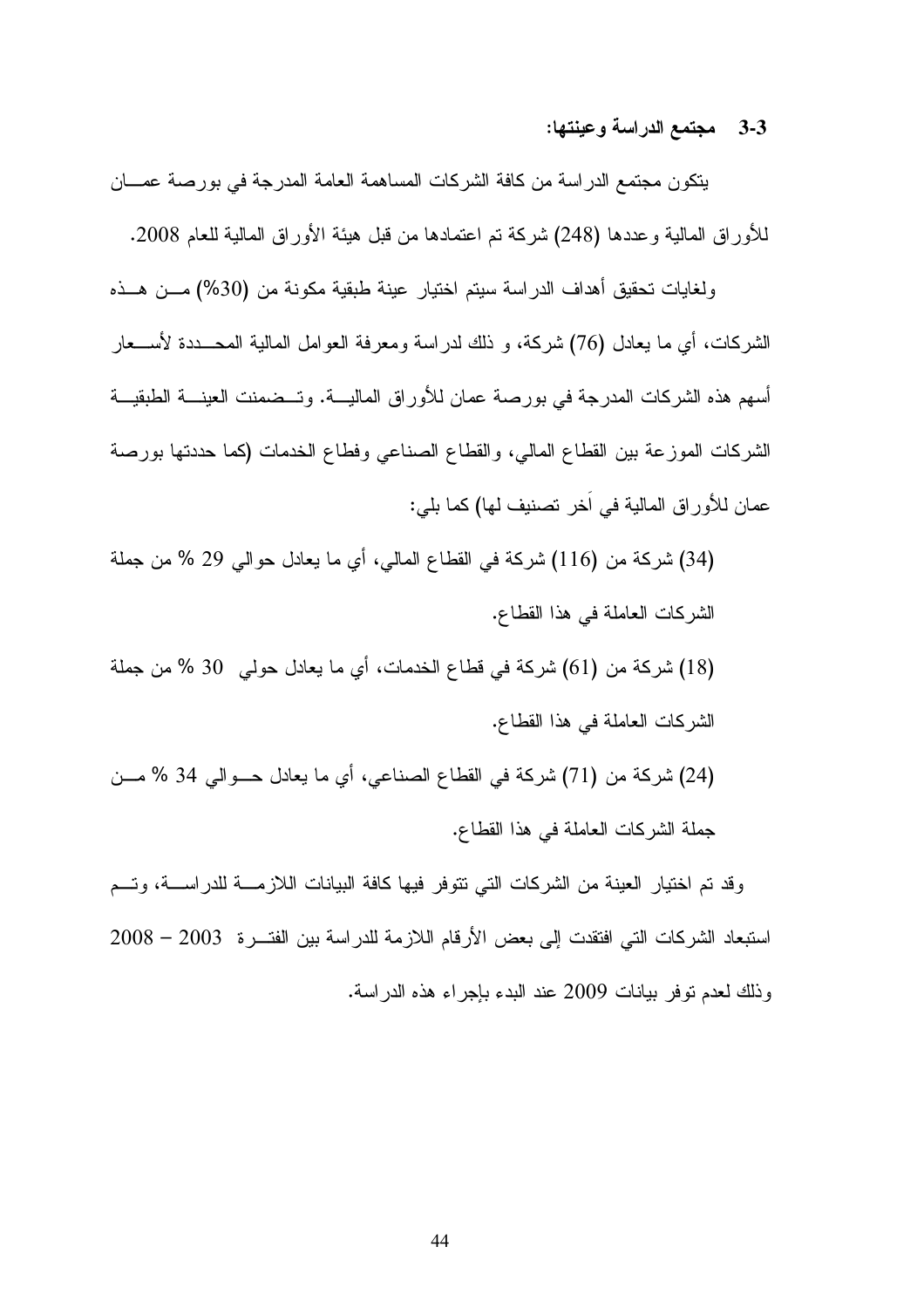#### المعالجة الإحصائية للبيانات:  $4 - 3$

قام الباحث باستخدام البرنامج الإحصائي للعلوم الاجتماعية :

(Statistical Package for the Social Sciences SPSS) وذلك فسي تحليسل بيانسات الدر اسة و اختبار فرضباتها.

وفي اختبار فرضيات الدراسة استخدم الباحث كلاً من:

- تحليل الانحدار البسيط
- تحليل الانحدار المتعدد.

 $(\alpha = 0.05)$  وَ ذَلَكَ عَنْدَ مَسْتَوَى مَعْنُوبِيَّةِ (دَلالَةَ)

يعرف مستوى الدلالة للاختبار (Level of Significance) على أنه احتمال الوقوع في الخطأ من النوع الأول. فاذا كان الاحتمال يساوي (0.05) أو أقل، أمكن القول بوجــود فــرق بـــين منوسطين، مما يعني وجود علاقة بين المتغير النابع والمتغير المستقل، وإذا لم يوجد مثل هــذا الفرق فهذا يعني أن المتغيّر قيد المعالجة (المستقلّ) ليس له أثر .

(النعيمي و البياتي و خليفة،2009، ص114)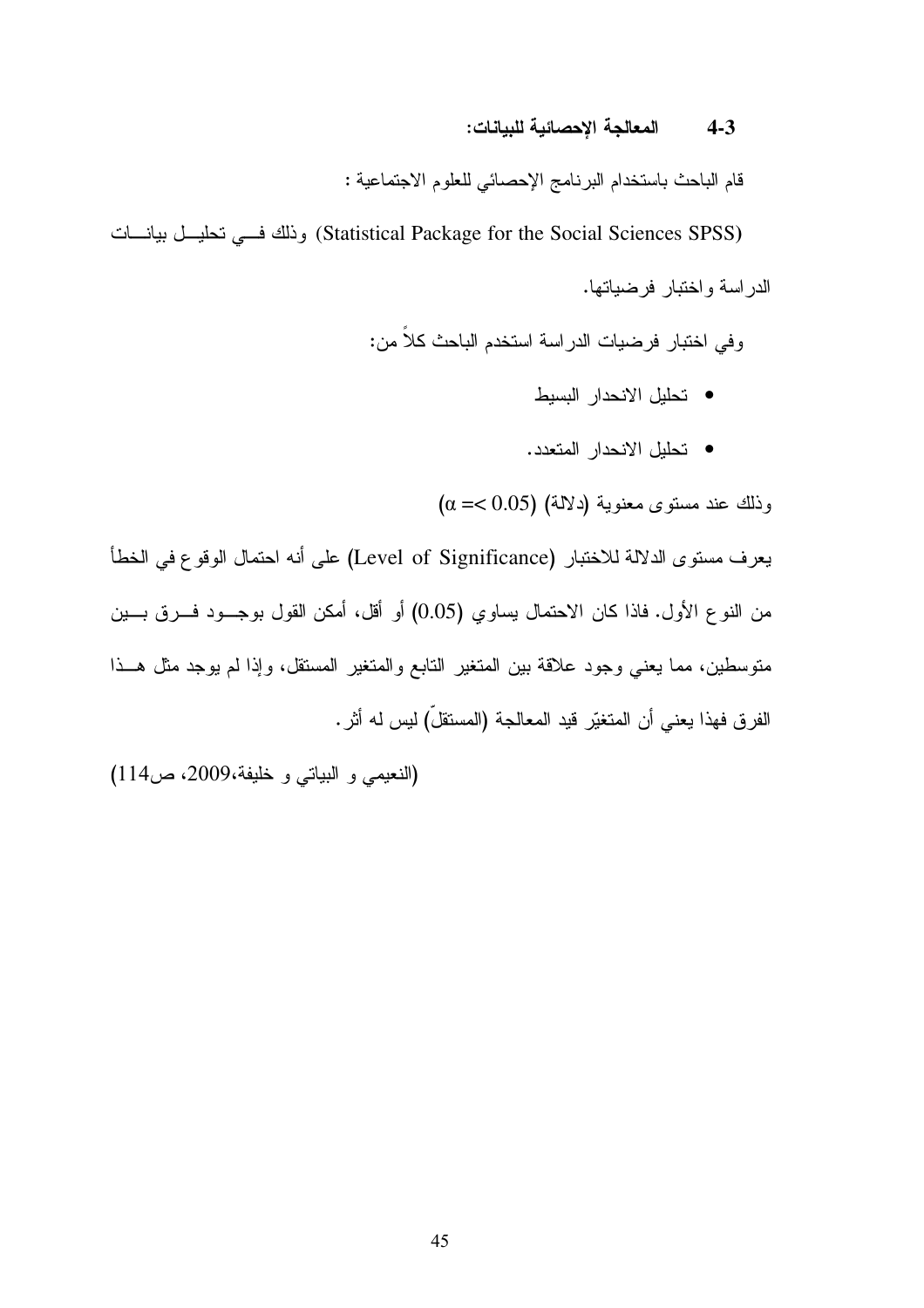## الفسصل الرابع

# التحليل الإحصائى واختبار الفرضيات

#### المقدمة :  $1 - 4$

يهدف هذا الفصل بشكل رئيس إلى عرض للتحليل الإحصائي الذي تم واختبار الفرضيات من خلال استخدام برنامج الحزم الإحصائية للعلوم الاجتماعية SPSS.

2-4 - اختبار فرضبات الدراسة :

عمل الباحث في هذا الجزء على اختبار فرضيات الدراسة، من خلال استخدام الأسلوب الإحصائبي المناسب، والتبي تم صبياغتها على أساس مشكلة الدراسة وأسئلتها، وذلك كما بلبي: أو لاً: علم مستوى جميع القطاعات

الفرضية الأولى:

H0-1: لا توجد علاقة ذات دلالة إحصائية عند مستوى دلالة معنوية (0.05) بين حصة السهم العادي من الأرباح EPS والأسعار السوقية للأسهم.

لاختبار هذه الفرضية استخدم الباحث أسلوب تحليل الانحدار الخطى البسبيط لإيجـــاد العلاقة بين حصـة السهم العادي من الأرباح EPS وأسعار الأسهم وكما هو موضـح في الجدول  $(1)$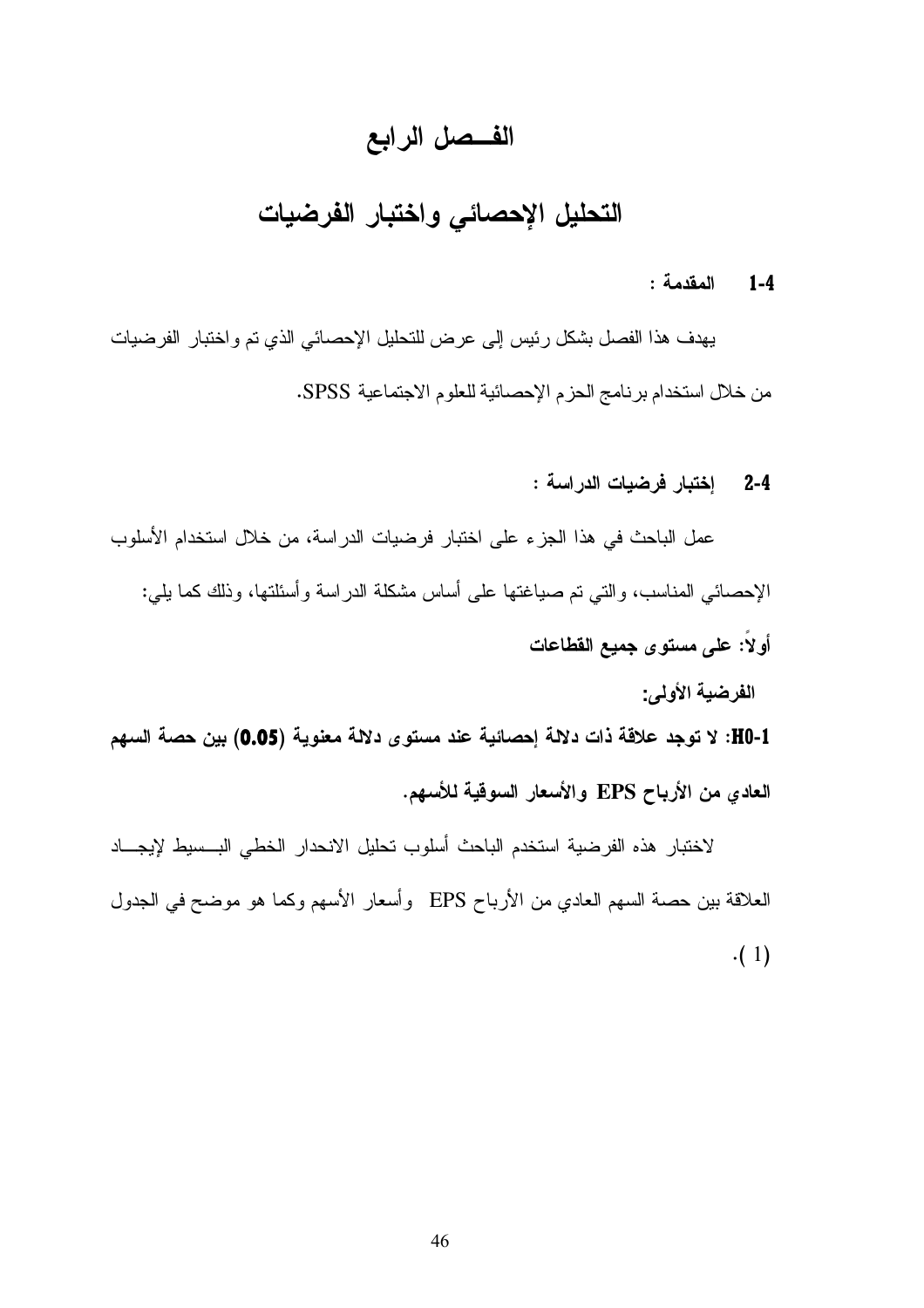|                                     | تعتين أدبعتار البسيط للعلاقة بين عصبة السهم العادي من الأرب LFSC ، والأسعار السوفية<br>للأسهم |          |          |                                      |                 |                                                                |  |  |  |
|-------------------------------------|-----------------------------------------------------------------------------------------------|----------|----------|--------------------------------------|-----------------|----------------------------------------------------------------|--|--|--|
| $\int$ sig. $*$<br>مستوى<br>الدلالة | معامل<br>الانحدار                                                                             | الجدولية | المحسوبة | $(R \space square)$<br>معامل التحديد | (R)<br>الارتباط | البيان                                                         |  |  |  |
| 0.000                               | 11.650                                                                                        | 3.95     | 266.892  | 0.422                                | 0.65            | العلاقة بين حصة السهم<br>العادي من الأرباح<br>EPSوأسعار الأسهم |  |  |  |

جدول (1) تعادل الإنحداد الدوردط للعلاقة درن حصرة السوم لأعلاه رون الأد راح FPS والأسعاد السوقرة

 $(0.05 \geq \alpha)$  بكون الارتباط ذا دلالة إحصائية عند مستوى (

يوضح الجدول (1) العلاقة بين حصة السهم العادي من الأرباح EPS وأسعار الأسهم، حيث أظهرت نتائج التحليل الإحصائي وجود علاقة ارتباط ذات دلالة إحصائية بين حصة السهم العادي من الأرباح EPS وأسعار الأسهم، إذا بلغ معامل الارتباط (0.65) عند مستوى (0.05 ≥ 0.05)، وبمعامل تحديد بلغ (0.422)، أي أن ما قيمته (0.422) من التغيرات في أسعار الأسهم ناتج عن التغير في حصة السهم العادي من الأرباح EPS ، كما بلغت قيمة درجة التأثير (11.650)، وهذا يعني أن الزيادة بقيمة واحدة في حصة السهم العادي من الأرباح EPS يؤدي إلى زيادة في أسعار الأسهم بقيمة (11.650) ضعفاً. وتؤكد معنوية هذه العلاقة قيمة F المحسوبة والتي بلغت (266.892) وهي أكبر من فيمتها الجدولية وهي (3.95) إضافة إلى أن قيمة الدالة الإحصائية وهي (0.000) أصغر من مستوى المعنوية المفترض وهو (0.05) وهذا يدل على رفض الفرضية الأولى، التي نتص على:

لا نوجد علاقة ذات دلالة إحصائية عند مستوى دلالة معنوية (0.05) بين حصة السهم العادي من الأرباح EPS وأسعار الأسهم

وقبول الفرضية البديلة لها.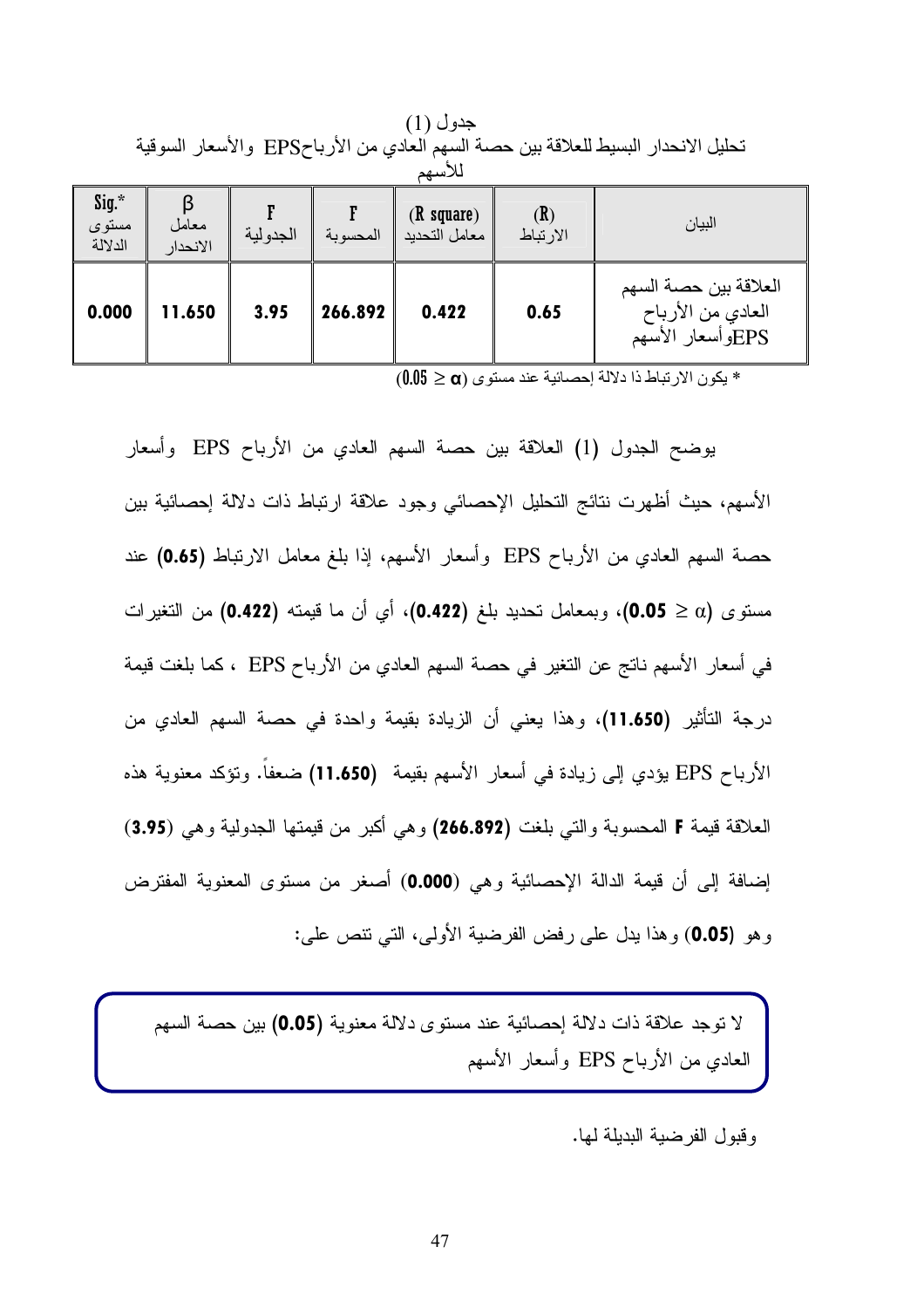الفرضية الثانية :

H0-2: لا توجد علاقة ذات دلالة إحصائية عند مستوى دلالة معنوية (0.05) بين حصة السهم العادي من توزيعات الأرباح DPS والأسعار السوقية للأسهم.

لاختبار هذه الفرضية استخدم الباحث أسلوب تحليل الانحدار الخطى البـــسيط لإيجــــاد العلاقة بين حصة السهم العادي من توزيعات الأرباح DPS وأسعار الأسهم، وكما هو موضـــح في الجدول (2 ).

جدول (2) تحليل الانحدار البسيط للعلاقة بين حصة السهم العادي من توزيعات الأرباحDPS والأسعار السوقية للأسهم

| $\int$ sig. $*$<br>مستوى<br>الدلالة | معامل<br>الانحدار | الجدولية | المحسوبة | $(R \space square)$<br>معامل التحديد | (R)<br>الارتباط | البيان                                                                  |
|-------------------------------------|-------------------|----------|----------|--------------------------------------|-----------------|-------------------------------------------------------------------------|
| 0.000                               | 35.119            | 3.95     | 249.118  | 0.345                                | 0.60            | العلاقة بين حصة السهم<br>العادي من نوزيعات الأرباح<br>DPS وأسعار الأسهم |

 $(0.05 \geq \alpha)$  بكون الارتباط ذا دلالة إحصائية عند مستوى  $\alpha$ 

يوضح الجدول (2) العلاقة بين حصة السهم العادي من نوزيعات الأرباح DPS وأسعار الأسهم، حيث أظهرت نتائج التحليل الإحصائي وجود علاقة ارتباط ذات دلالة لِحصائية بين حصة السهم العادي من توزيعات الأرباحDPS وأسعار الأسهم، إذ بلغ معامل الارتباط (0.60) عند مستوى (0.05 < 0.05)، وبمعامل تحديد بلغ (0.345)، أي أن ما قيمته (0.345) من التغير ات في أسعار الأسهم ناتج عن التغير في حصة السهم العادي من توزيعات الأرباحDPS ، كما بلغت قيمة درجة النأثير (35.119)، وهذا يعني أن الزيادة بقيمة واحدة في حصنة السهم العادي من توزيعات الأرباحDPS يؤدي إلى زيادة في أسعار الأسهم بقيمة (35.119). وتؤكد معنوية هذه العلاقة قيمة F المحسوبة والتي بلغت (249.118) وهي أكبر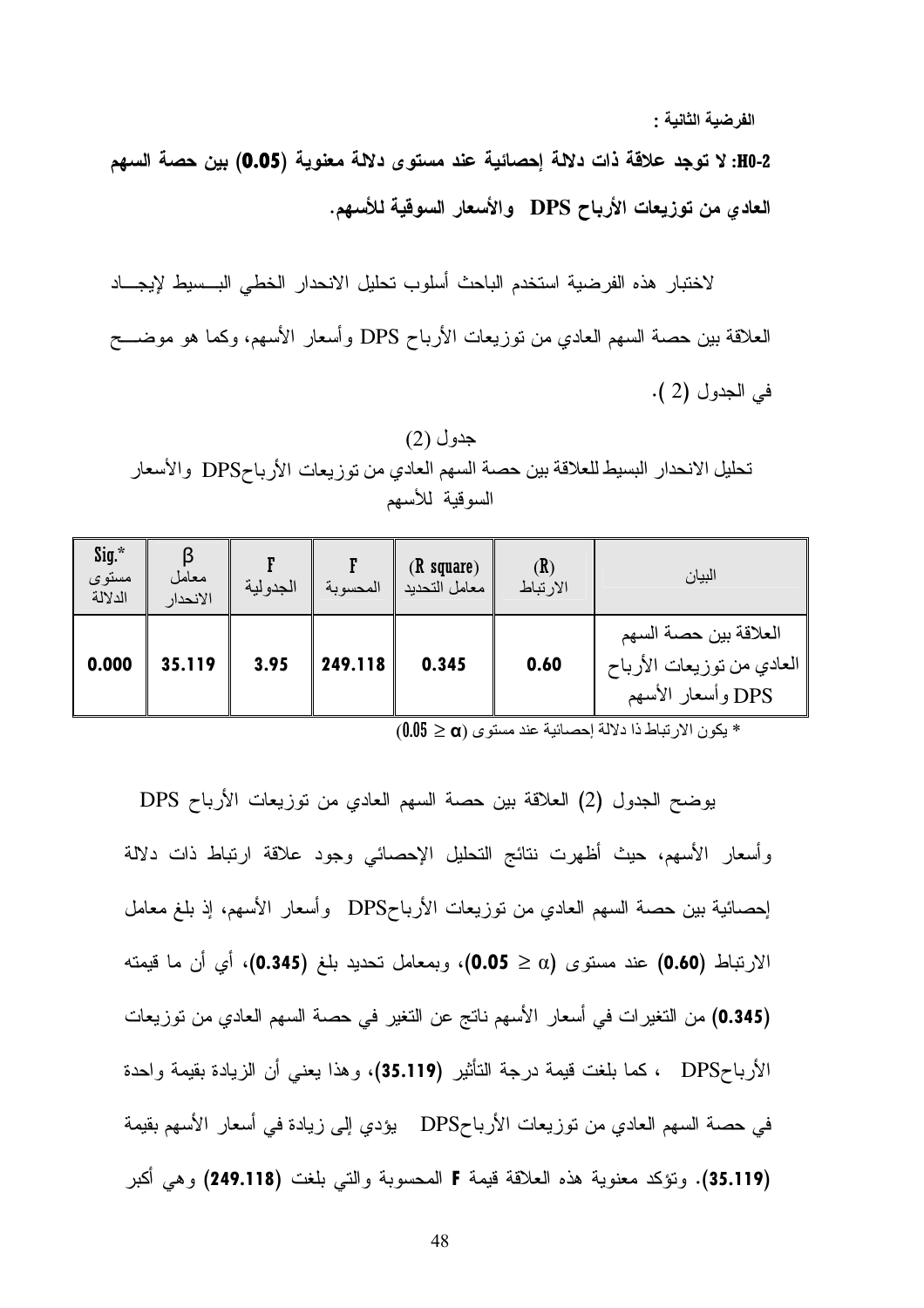من قيمتها الجدولية وهي (3.95) إضافة إلى أن قيمة الدالة الإحصائية وهي (0.000) أصغر من مستوى المعنوية المفترض وهو(0.05)، وهذا يدل على رفض الفرضية الثانية التي نتص علي:

لا نوجد علاقة ذات دلالة إحصائية عند مستوى دلالة معنوية (0.05) بين حصة السهم العادي من نوزيعات الأرباح DPS وأسعار الأسهم

وقبول الفرضية البديلة لها.

الفرضية الثالثة :

H0-3: لا توجد علاقة ذات دلالة إحصائية عند مستوى دلالة معنوية (0.05) بـــين مـــضاعف السعر السوقي للسهم PER والأسعار السوقية للأسهم.

لاختبار هذه الفرضية استخدم الباحث أسلوب تحليل الانحدار الخطي البسيط لإيجاد العلاقة بسين مضاعف السعر السوقي للسهم PER وأسعار الأسهم، وكما هو موضح في الجدول (3 ).

## جدول (3) تحليل الانحدار البسيط للعلاقة بين مضاعف السعر السوقي للسهم PER والأسعار السوقية للأسهم

| $\int$ sig. $*$<br>مستوى<br>الدلالة | معامل<br>الانحدار | الجدولية | المحسوبة | $(R \space square)$<br>معامل التحديد | (R)<br>الارتباط | البيان                                                       |
|-------------------------------------|-------------------|----------|----------|--------------------------------------|-----------------|--------------------------------------------------------------|
| 0.862                               | $-9.672$          | 3.95     | 0.03     | 0.001                                | $0.009 -$       | العلاقة بين مضاعف السعر<br>السوقي للسهم PER وأسعار<br>الأسهم |

 $(0.05 \geq \alpha)$  و يكون الارتباط ذا دلالة إحصائية عند مستوى  $\alpha$ 

يوضح الجدول (3) العلاقة بين مضاعف السعر السوقي للسهم PER وأسعار الأسهم، حيث أظهرت نتائج التحليل الإحصائي عدم وجود علاقة ارتباط ذات دلالة إحصائية بين مضاعف السعر السوقي للسهم PER وأسعار الأسهم، إذ بلغ معامل الارتباط (-0.009) عند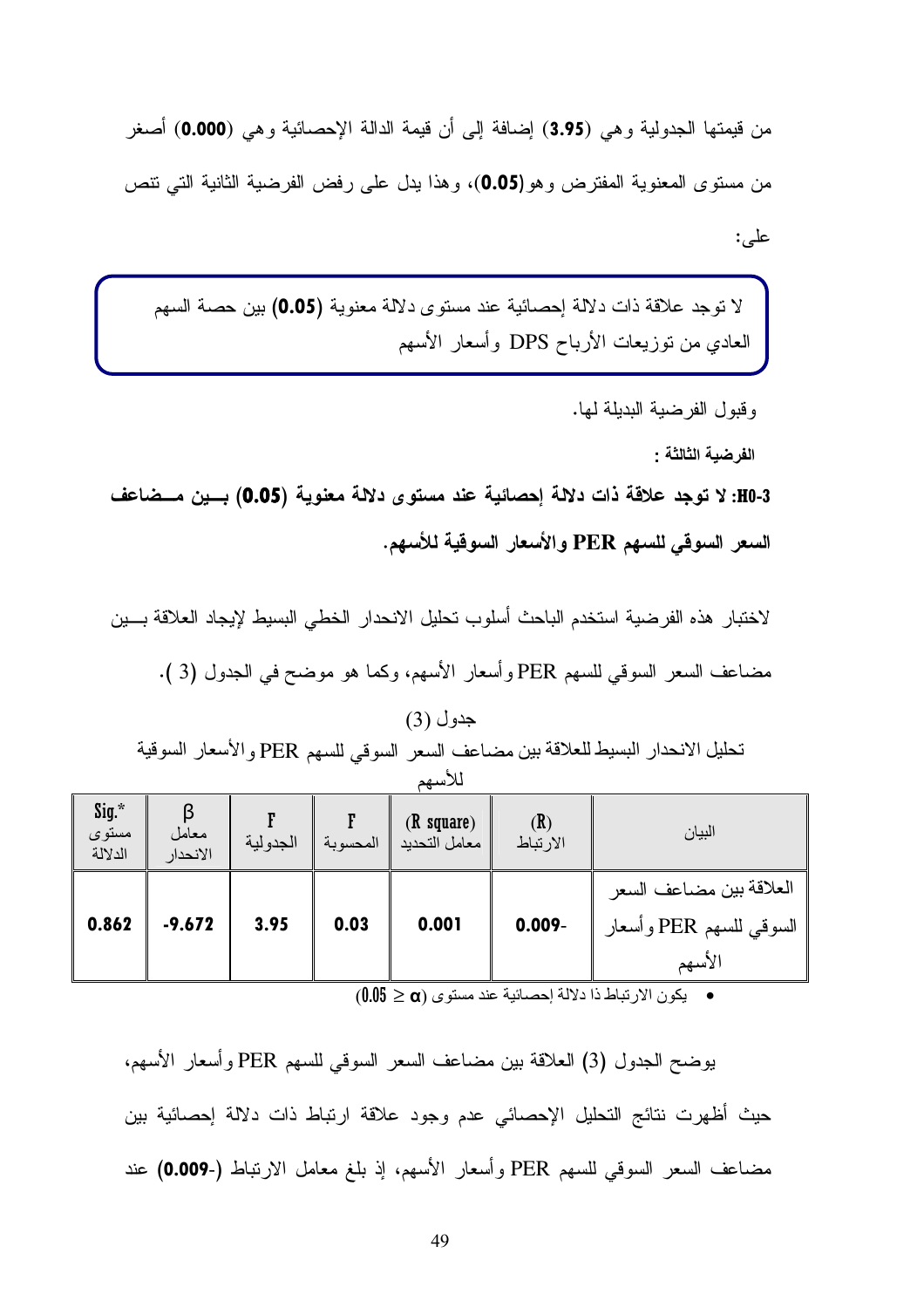مستوى (0.0 ≤ 0.05)، وبمعامل تحديد بلغ (0.001)، أي أن ما قيمته (0.001) من التغيرات في أسعار الأسهم ناتج عن التغير في مضاعف السعر السوقي للسهم PER ، كما بلغت قيمة درجة التأثير (9.672-)، وهذا يعني أن الزيادة بقيمة واحدة في مضاعف السعر السوقي للسهم PER إلى نقصان في أسعار الأسهم بقيمة (9.672-). وتؤكد عدم معنوية هذه العلاقة قيمة F المحسوبة والنَّبي بلغت (0.003) وهي أصغر من قيمتها الجدولية وهي (3.95) إضافة إلى أن قيمة الدالة الإحصائية وهي (0.862) أكبر من مستوى المعنوية المفترض وهو (0.05) وهذا بدل على **قبول** الفر ضبة الثالثة التي تتص على:

لا نوجد علاقة ذات دلالة إحصائية عند مستوى دلالة معنوية (0.05) بين مضاعف السعر السوفي للسهم PER وأسعار الأسهم

الفرضبة الرابعة :

H0-4: لا توجد علاقة ذات دلالة إحصائية عند مستوى دلالة معنوية (0.05) بين العائد علــــى حقوق الملكية ROE والأسعار السوقية للأسهم.

لاختبار هذه الفرضية استخدم الباحث أسلوب تحليل الانحدار الخطى البسبيط لإيجساد العلاقة بين العائد على حقوق الملكية ROE وأسعار الأسهم، وكما هو موضح في الجدول (4 ).

### جدول (4)

تحليل الانحدار البسيط للعلاقة بين العائد على حقوق الملكية ROE و الأسعار السوقية للأسهم

| $\int$ sig. $*$<br>مستوى<br>الدلالة | معامل<br>الانحدار | الجدولية | المحسوبة | $(R \space square)$<br>معامل التحديد | (R)<br>الارتباط | البيان                                                   |
|-------------------------------------|-------------------|----------|----------|--------------------------------------|-----------------|----------------------------------------------------------|
| 0.968                               | $-0.001$          | 3.95     | 0.03     | 0.001                                | $-0.002$        | العلاقة بين العائد على حقوق<br>الملكية ROE وأسعار الأسهم |

 $(0.05 \geq \alpha)$  يكون الارتباط ذا دلالة إحصائية عند مستوى  $\alpha$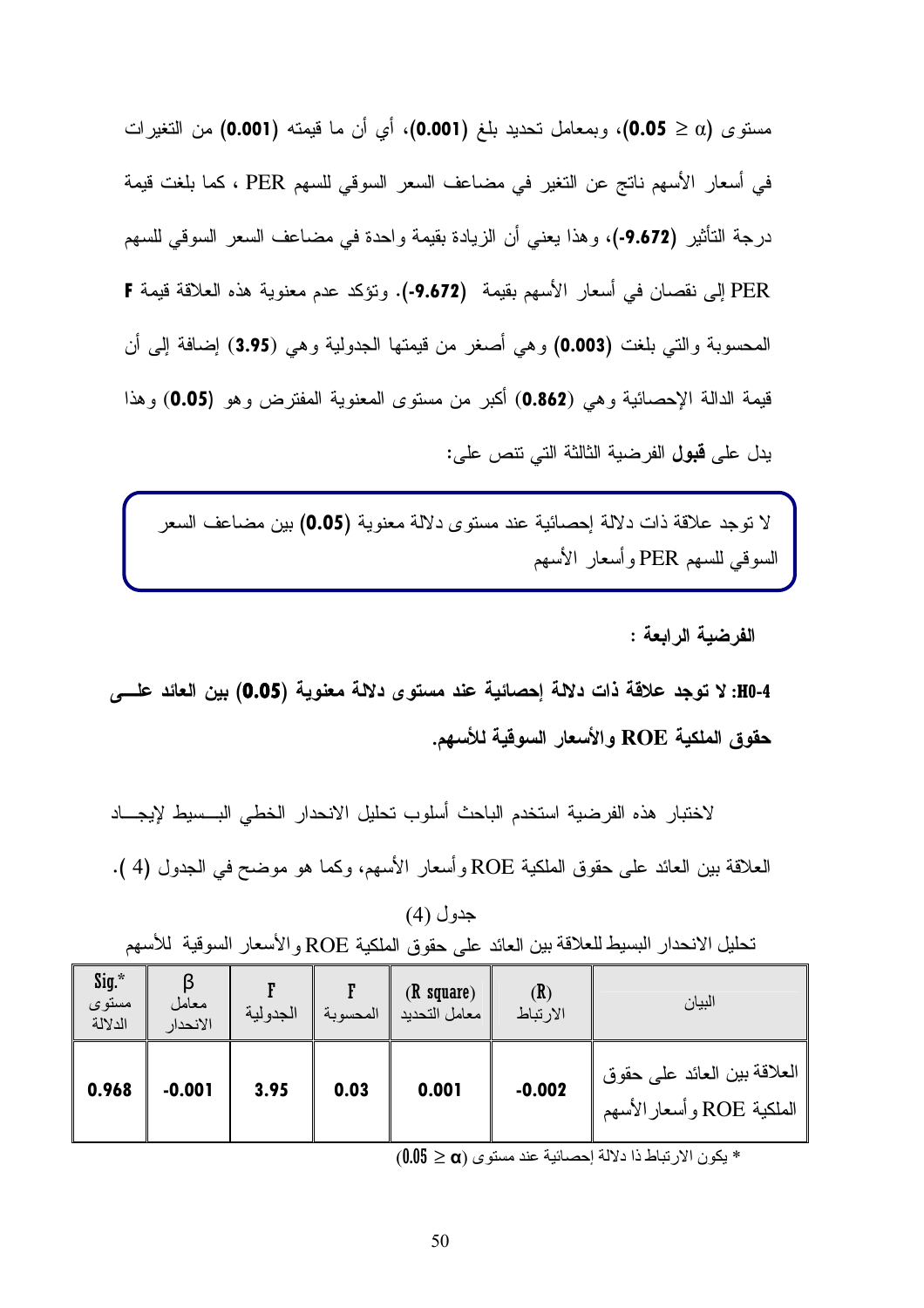بوضح الجدول (4) العلاقة بين العائد على حقوق الملكية ROE وأسعار الأسهم، حيث أظهرت نتائج التحليل الإحصائبي عدم وجود علاقة ارتباط ذات دلالة إحصائية بين العائد على حقوق الملكية ROE وأسعار الأسهم ، إذ بلغ معامل الارتباط (-0.002) عند مستوى دلالة (0.05 ≥ 0.05)، وبمعامل تحديد بلغ (0.001)، أي أن ما قيمته (0.001) من التغيرات في أسعار الأسهم ناتج عن التغير في العائد على حقوق الملكية ROE ، كما بلغت قيمة درجة التأثير **(0.001-)**، وهذا يعني أن الزيادة بقيمة واحدة في العائد على حقوق الملكية ROE يؤدي إلى نقصان في أسعار الأسهم بقيمة (0.001-). وتؤكد عدم معنوية هذه العلاقة قيمة F المحسوبة والتي بلغت (0.003) وهي أصغر من قيمتها الجدولية وهي (3.95) إضافة إلى أن قيمة الدالة الإحصائية وهي (0.968) أكبر من مستوى المعنوية المفترض وهو (0.05) وهذا يدل على **قبول** الفرضية وهذا يدل على قبول الفرضية الرابعة التي تنص على:

لا نوجد علاقة ذات دلالة إحصائية عند مستوى دلالة معنوية (0.05) بين العائد على حقوق الملكية ROE و أسعار الأسهم

الفرضية الخامسة :

H0-5: لا توجد علاقة ذات دلالة إحصائية عند مستوى دلالـــة معنويـــة (0.05) بـــين القيمـــة الدفترية للسهم BVPS والأسعار السوقية للأسهم.

لاختبار هذه الفرضية استخدم الباحث أسلوب تحليل الانحدار الخطى البـــسيط لإيجــــاد العلاقة بين القيمة الدفترية للسهم BVPS وأسعار الأسهم، كما هو موضح في الجدول (5 ).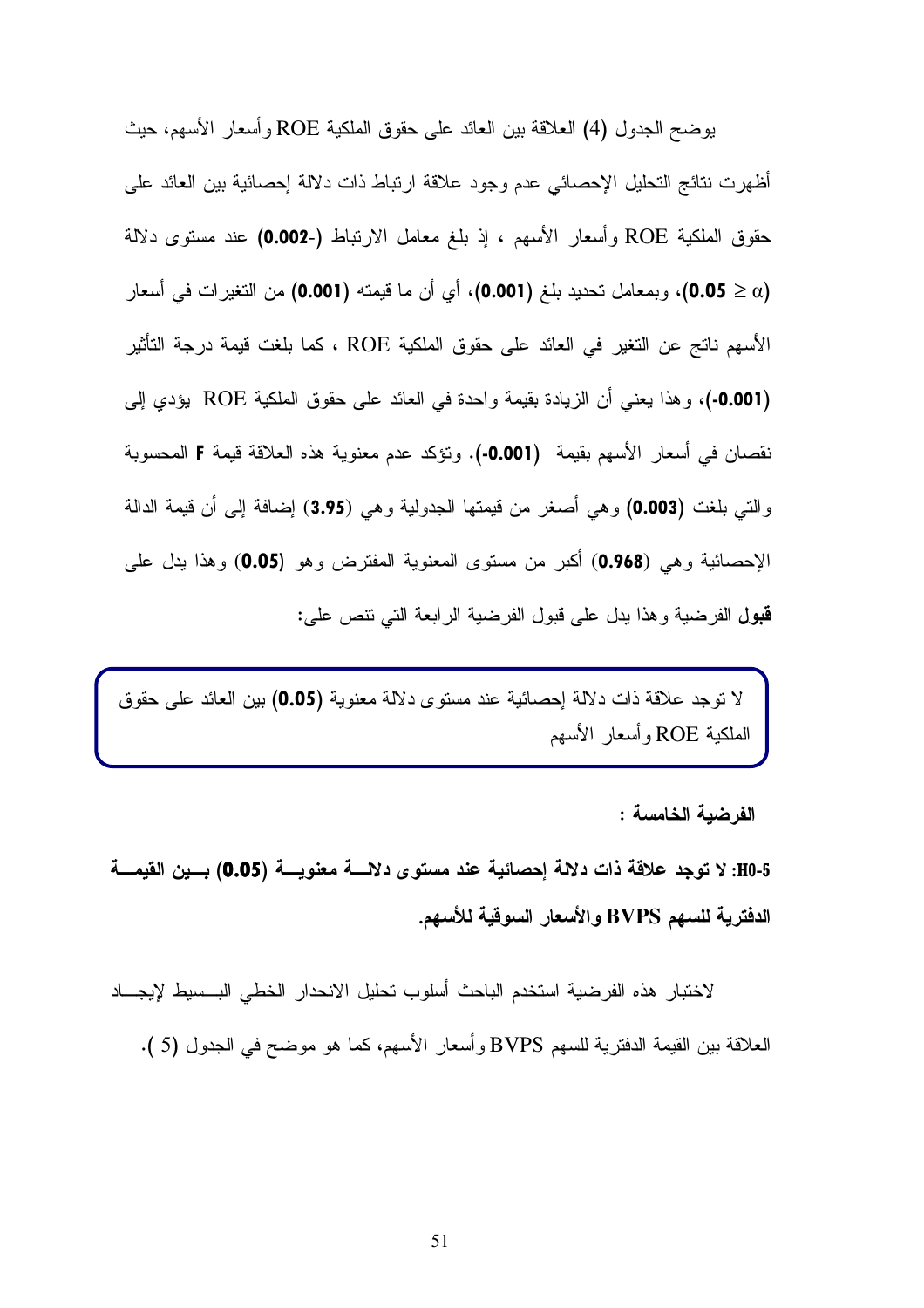جدول (5) تحليل الانحدار البسيط للعلاقة بين القيمة الدفترية للسهم BVPS و الأسعار السوقية للأسهم

| $\int$ sig. $*$<br>مستوى<br>الدلالة | معامل<br>الانحدار | الجدولية | المحسوبة | $(R \space square)$<br>معامل التحديد | (R)<br>الارتباط | البيان                                                      |
|-------------------------------------|-------------------|----------|----------|--------------------------------------|-----------------|-------------------------------------------------------------|
| 0.000                               | 1.029             | 3.95     | 338.763  | 0.428                                | 0.65            | العلاقة بين القيمة الدفتر بة<br>للسهم BVPS وأسعار<br>الأسهم |

 $(0.05 \geq \alpha)$  بكون الارتباط ذا دلالة إحصائية عند مستوى  $\alpha$ 

يوضح الجدول (5) العلاقة بين القيمة الدفترية للسهم BVPS وأسعار الأسهم، حيث أظهرت نتائج التحليل الإحصائي وجود علاقة ارتباط ذات دلالة إحصائية بين القيمة الدفترية للسهم BVPS وأسعار الأسهم، إذ بلغ معامل الارتباط (0.65) عند مستوى (α ≤ 0.05)، وبمعامل تحديد بلغ (0.428)، أي أن ما قيمته (0.428) من التغيرات في أسعار الأسهم ناتج عن التغير في القيمة الدفترية للسهم BVPS ، كما بلغت قيمة درجة التأثير (1.029)، وهذا يعني أن الزيادة بقيمة واحدة في القيمة الدفترية للسهم BVPS يؤدي إلى نقصان في أسعار الأسهم بقيمة (1.029). وتؤكد معنوية هذه العلاقة قيمة F المحسوبة والتي بلغت (338.763) وهي أكبر من قيمتها الجدولية وهي (3.95) إضافة إلى أن قيمة الدالة الإحصائية وهي (0.000) أصغر من مستوى المعنوية المفترض وهو(0.05)، وهذا يدل على رفض الفرضية الخامسة التي نتص على:

لا توجد علاقة ذات دلالة إحصائية عند مستوى دلالة معنوية (0.05) بين القيمة الدفترية للسهم BVPS وأسعار الأسهم

وقبول الفرضبة البدبلة لها.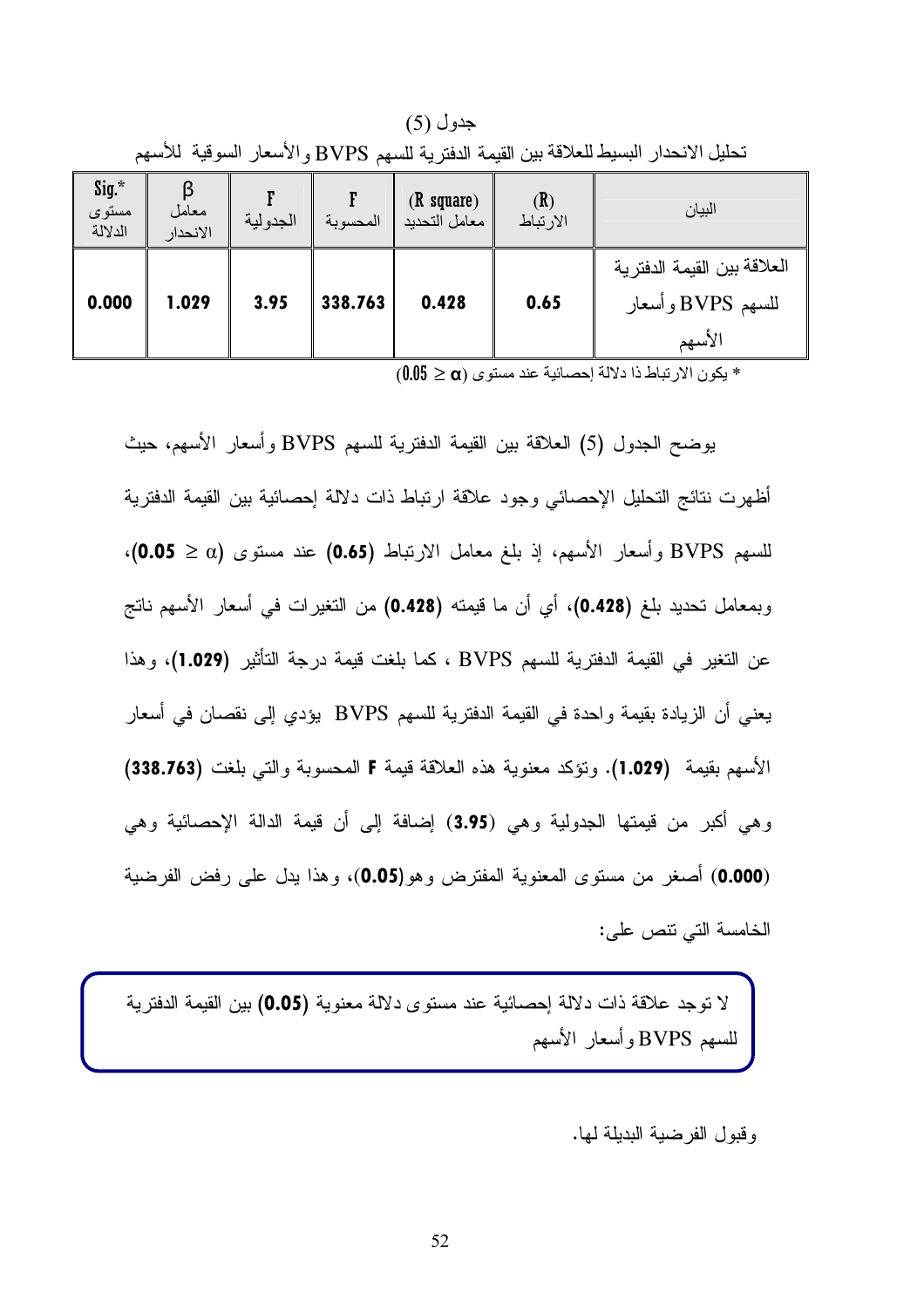الفرضية السادسة :

H0-6: لا توجد علاقة ذات دلالة إحصائية عند مستوى دلالة معنوية (0.05) بسين القيمـــة الاقتصادية المضافة EVA والأسعار السوقية للأسهم.

لاختبار هذه الفرضية استخدم الباحث أسلوب تحليل الانحدار الخطي البسبط لإيجاد العلاقة بين القيمة الاقتصادية المضافة EVA وأسعار الأسهم، وكما هو موضح في الجدول (6).

جدول (6) تحليل الانحدار البسيط للعلاقة بين القيمة الاقتصادية المضافة EVA و الأسعار السوقية للأسهم

| $\int$ sig. $*$<br>مستوى<br>الدلالة | معامل<br>الانحدار | الجدولية | المحسوبة | $(R \space square)$<br> معامل التحديد | (R)<br>الارتباط | البيان                                                        |
|-------------------------------------|-------------------|----------|----------|---------------------------------------|-----------------|---------------------------------------------------------------|
| 0.000                               | 2.171             | 3.95     | 67.895   | 0.130                                 | 0.36            | العلاقة بين القيمة الاقتصادية<br>المضافة EVA وأسعار<br>الأسهم |

 $(0.05 \geq \alpha)$  يكون الارتباط ذا دلالة إحصائية عند مستوى  $\alpha$ 

يوضح الجدول (6) العلاقة بين القيمة الاقتصادية المضافة EVA وأسعار الأسهم، حيث أظهرت نتائج التحليل الإحصائي وجود علاقة ارتباط ذات دلالة إحصائية بين القيمة الاقتصادية المضافة EVA وأسعار الأسهم، إذ بلغ معامل الارتباط (0.36) عند مستوى (0.05 ≥ 0.05)، وبمعامل تحديد بلغ (0.130)، أي أن ما قيمته (0.130) من التغيرات في أسعار الأسهم ناتج عن التغير في القيمة الاقتصادية المضافة EVA ، كما بلغت قيمة درجة التأثير (2.171)، وهذا يعني أن الزيادة بقيمة واحدة في القيمة الاقتصادية المضافة EVA يؤدي إلى نقصان في أسعار الأسهم بقيمة (2.171). ونؤكد معنوية هذه العلاقة قيمة F المحسوبة والتي بلغت (76.895) وهي أكبر من قيمتها الجدولية وهي (3.95) إضافة إلى أن قيمة الدالة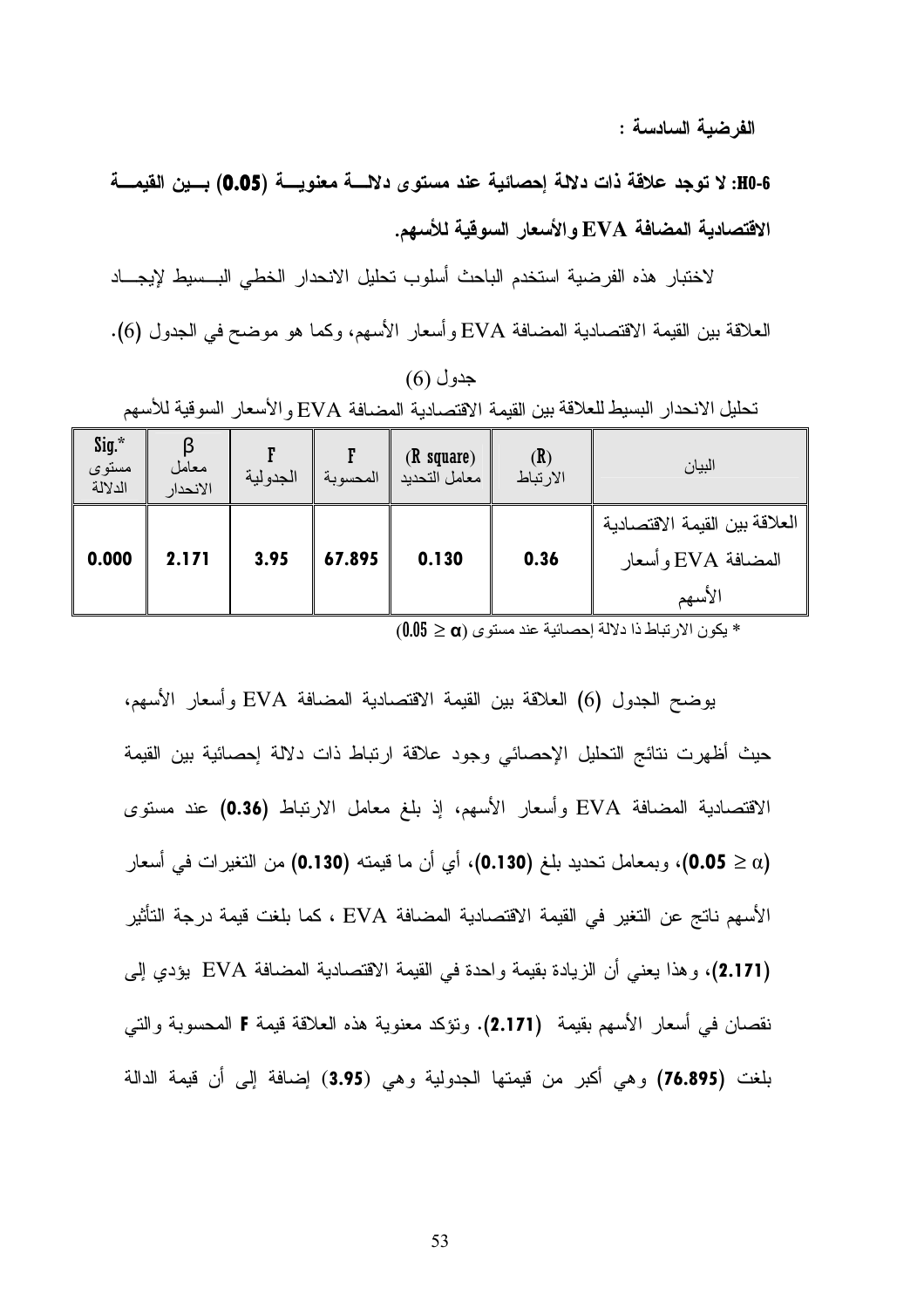الإحصائية وهي (0.000) أصغر من مستوى المعنوية المفترض وهو(0.05)، وهذا بدل علمي رفض الفرضية السادسة التي نتص على:

لا توجد علاقة ذات دلالة إحصائية عند مستوى دلالة معنوية (0.05) بين القيمة الاقتصادية المضافة EVA وأسعار الأسهم

وقبول الفر ضبة البدبلة لها.

كما تم استخدام الانحدار الخطى المتعدد لتحديد العلاقة بين كل المتغيرات مجتمعة و أسعار الأسهم

على مستوى جميع الشركات المشمولة بالدراسة كوحدة واحدة، وكما هو موضح بالجدول (7).

| Sig.*<br>مستوى<br>الدلالة | β<br>معامل<br>الانحدار | المحسوية | (R <sup>2</sup> )<br>معامل التحديد | (R)<br>الارتباط | البيان                                     |
|---------------------------|------------------------|----------|------------------------------------|-----------------|--------------------------------------------|
| 0.168                     | 4.232                  |          | 0.478                              | 0.650           | حصنة السهم العادي من الأرباح<br><b>EPS</b> |
| 0.277                     | $6.112 -$              |          |                                    | 0.592           | حصة السهم العادي من توزيعات<br>الأرباحDPS  |
| 0.995                     | 2.320                  | 53.834   |                                    | $0.009 -$       | مضاعف السعر السوقي للسهم<br><b>PER</b>     |
| 0.892                     | $0.003 -$              |          |                                    | $0.002 -$       | العائد على حقوق الملكية ROE                |
| 0.005                     | 0.735                  |          |                                    | 0.652           | القيمة الدفترية للسهم BVPS                 |
| 0.000                     | 1.371                  |          |                                    | 0.353           | القيمة الاقتصادية المضافة<br>EVA           |

جدول (7) تحليل الانحدار المتعدد للعلاقة بين إدارة المتغيرات مجتمعة وأسعار الأسهم في عينة الدراسة جمبعها كوحدة واحدة

\* يكون الارتباط ذا دلالة إحصائية عند مستوى (0.05 ≥ 0.05)

يتبين من خلال النتائج الموضحة في الجدول (7) وجود علاقة ارتباط ذات دلالة إحصائية بين حصة السهم العادي من الأرباح EPS ، وحصة السهم العادي من توزيعات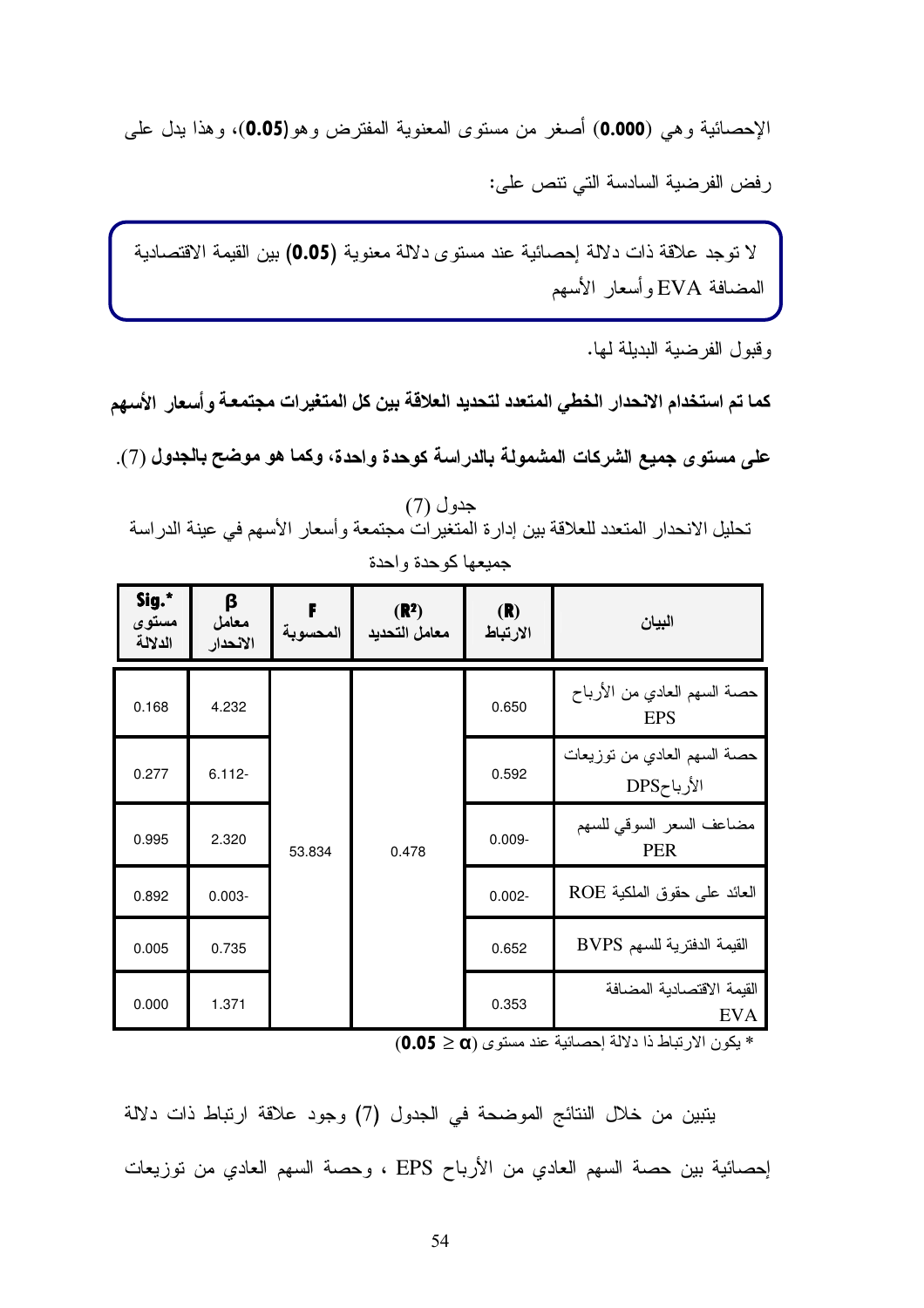الأرباحDPS ، مضاعف السعر السوقي للسهم PER ، العائد على حقوق الملكية ROE ، القيمة الدفترية للسهم BVPS ، القيمة الاقتصادية المضافة EVA ) وأسعار الأسهم، إذ بلغت معاملات الارتباط (0.650)، (0.592)، (0.009)، (0.002)، (0.652)، (0.353)على التوالي عند . مستوى (20 ≤ 0.05)، وبمعامل تحديد بلغ (0.478) ، كما بلغت قيمة درجة التأثير (4.232) (6.112-) ، (0.003-) ، (0.003-) ، (1.371) على النوالي، وهذا يعني أن الزيادة بقيمة واحدة في (حصة السهم العادي من الأرباحEPS ، حصة السهم العادي من توزيعات الأرباح DPS ، مضاعف السعر السوقي للسهم PER ، العائد على حقوق الملكية ROE ، القيمة (ROE ) الدفترية للسهم BVPS ، القيمة الاقتصادية المضافة EVA ) يؤدي إلى زيادة في أسعار الأسهم بالقيم السابقة على النوالي ولكل متغير . ونؤكد معنوية هذه العلاقة قيمة الإحصائي (F) دالة عند مستوى الدلالة ( 0.05 € ) بقيمة بلغت (53.834)، وبناءً على ما سبق يمكن اشتقاق نموذج الانحدار المتعدد الذي يوضح العلاقة بين المتغيرات المستقلة جميعها كوحدة واحدة مع المتغير التابع ، وتتمثَّل هذه العلاقة بالنموذج الرياضي التالي:

 $Y = a + b1X_1 + b_2X_2 + b_3X_3 + b_4X_4 + b_5X_5 + b_6X_6$ 

وعليه يتخذ النموذج الرياضي الصيغة التالية:

 $Y = 1.29 + 4.232X_1 - 6.112X_2 + 0.735X_5 + 1.371X_6$ باستبعاد قيم الانحدار ل PER و ل ROE والتبي نبين عدم نأثيرها على السعر السوفي للسهم.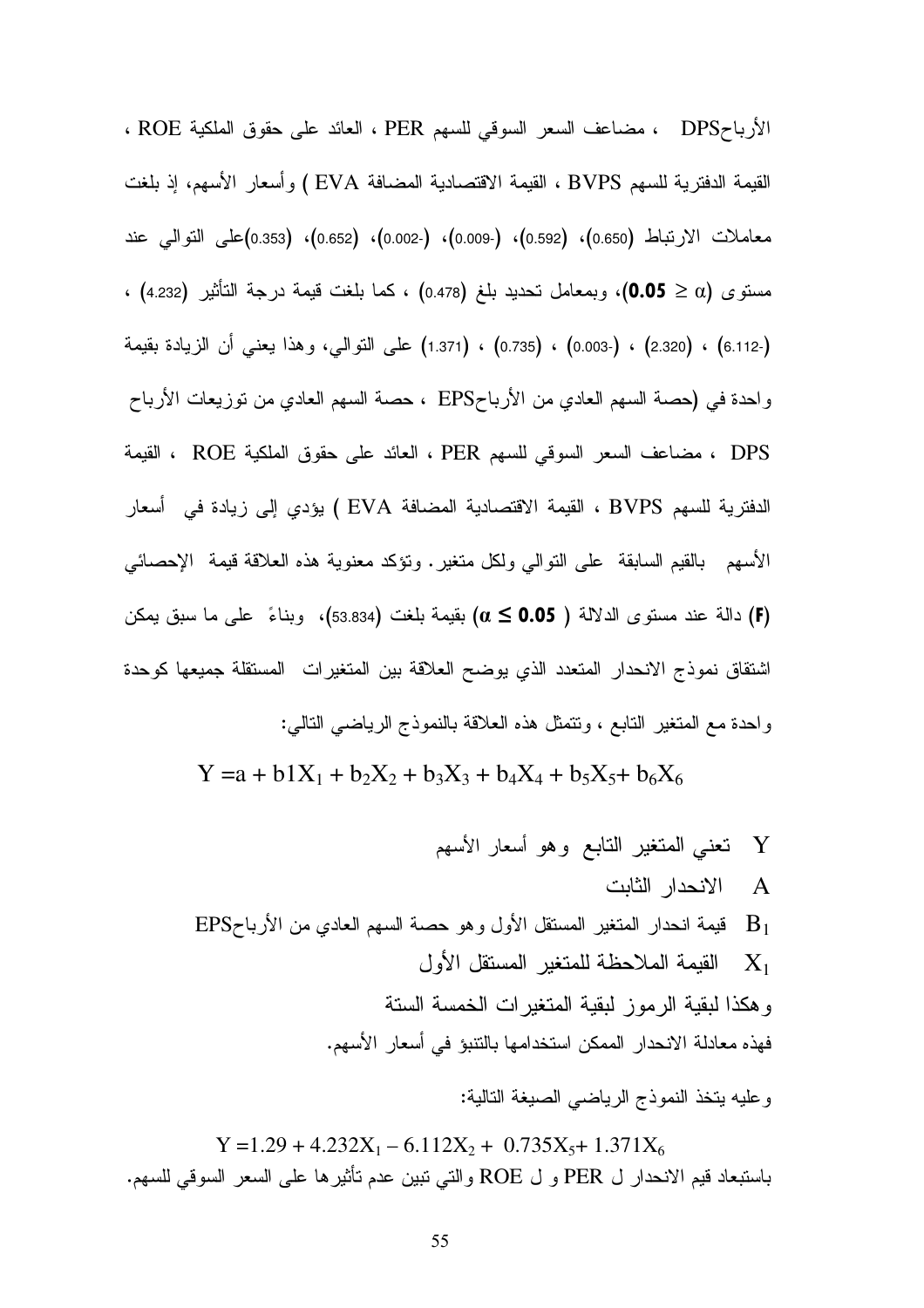## ثانيا : نتائج التحليل على مستوى القطاعات الاقتصادية كل على حدة

1- على مستوى القطاع المالي

الفرضية الأولى:

H0-1: لا توجد علاقة ذات دلالة إحصائية عند مستوى دلالة معنوية (0.05) بين حصة السهم

العادي من الأرباح EPS وأسعار الأسهم الشركات العاملة في القطاع المالي.

لاختبار هذه الفرضية استخدم الباحث أسلوب تحليل الانحدار الخطي البسيط لإيجاد العلاقة بسين حصة السهم العادي من الأرباح EPS وأسعار الأسهم، كما هو موضح في الجدول (8 ).

جدول (8) تحليل الانحدار البسيط للعلاقة بين حصنة السهم العادي من الأرباحو الأسعار السوقية للأسهم في القطاع المالي

| $\int$ sig. $*$<br>مستوى<br>الدلالة | معامل<br>الانحدار | الجدولية | المحسوبة | $(R \space square)$<br>معامل التحديد | (R)<br>الارتباط | البيان                                                         |
|-------------------------------------|-------------------|----------|----------|--------------------------------------|-----------------|----------------------------------------------------------------|
| 0.000                               | 11.693            | 3.89     | 177.217  | 0.467                                | 0.68            | العلاقة بين حصة السهم<br>العادي من الأرباح<br>EPSوأسعار الأسهم |

 $(0.05 \geq \alpha)$  بكون الارتباط ذا دلالة إحصائية عند مستوى  $\alpha$ 

يوضح الجدول (8) العلاقة بين حصة السهم العادي من الأرباح EPS وأسعار الأسهم، حيث أظهرت نتائج التحليل الإحصائي وجود علاقة ارتباط ذات دلالة إحصائية بين حصة السهم العادي من الأرباح EPS وأسعار الأسهم، إذ بلغ معامل الارتباط (0.68) عند مستوى (20 ≤ 0.05)، وبمعامل تحديد بلغ (0.467)، أي أن ما قيمته (0.467) من التغيرات في أسعار الأسهم ناتج عن التغير في حصة السهم العادي من الأرباح EPS ، كما بلغت قيمة درجة التأثير (11.693)، وهذا يعني أن الزيادة بقيمة واحدة في حصـة السهم العادي من الأرباح EPS يؤدي إلى زيادة في أسعار الأسهم بقيمة (11.693). ونؤكد معنوية هذه العلاقة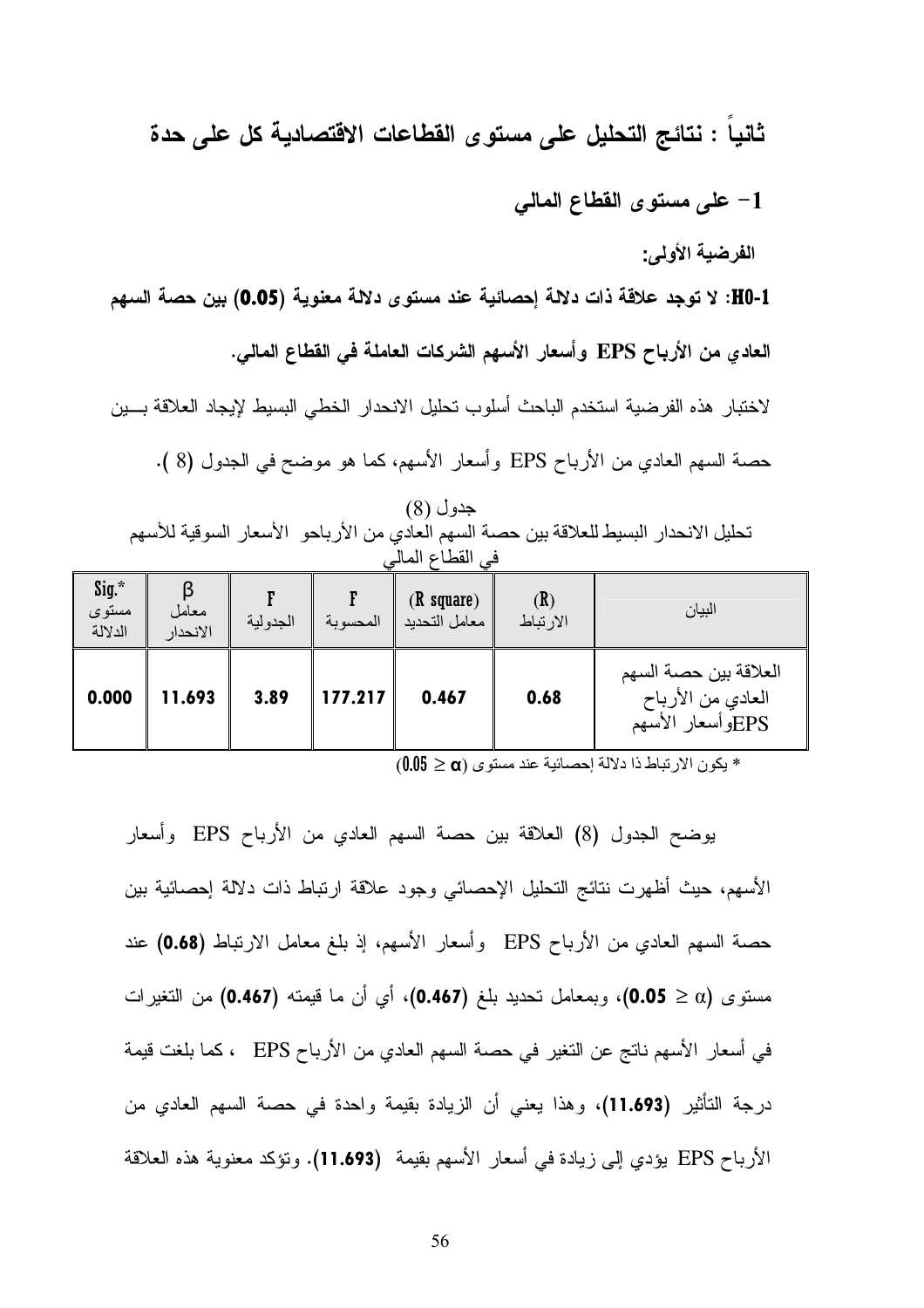قيمة F المحسوبة والتي بلغت (177.217) وهي أكبر من قيمتها الجدولية وهي (3.89) إضافة إلى أن قيمة الدالة الإحصائية وهي (0.000) أصغر من مستوى المعنوية المفترض وهو (**0.05**) وهذا يدل على **رفض** الفرضية الأولى، التي تتص على:

لا نوجد علاقة ذات دلالة إحصائية عند مستوى دلالة معنوية (0.05) بين حصة السهم العادي من الأرباحEPS وأسعار الأسهم

الفرضية الثانية :

H0-2: لا توجد علاقة ذات دلالة إحصائية عند مستوى دلالة معنوية (0.05) بين حصة السهم العادي من توزيعات الأرباح DPS وأسعار الأسهم في القطاع المالي.

لاختبار هذه الفرضية استخدم الباحث أسلوب تحليل الانحدار الخطى البـــسيط لإيجــــاد العلاقة بين حصة السهم العادي من نوزيعات الأرباح DPS وأسعار الأسهم، كما هو موضح في الجدول (9).

جدول (9) تحليل الانحدار البسيط للعلاقة بين حصة السهم العادي من توزيعات الأرباح DPS والأسعار السوقية للأسهم في القطاع المالي

| $\text{Sig.}^*$<br>مستوى<br>الدلالة | معامل<br>الانحدار | الجدولية | المحسوبة | $(R \space square)$<br>معامل التحديد | (R)<br>الارتباط | البيان                                                                  |
|-------------------------------------|-------------------|----------|----------|--------------------------------------|-----------------|-------------------------------------------------------------------------|
| 0.000                               | 41.453            | 3.89     | 166.760  | 0.452                                | 0.67            | العلاقة بين حصة السهم<br>العادي من نوزيعات الأرباح<br>DPS وأسعار الأسهم |

 $(0.05 \geq \alpha)$  يكون الارتباط ذا دلالة إحصائية عند مستوى  $\alpha$ 

يوضح الجدول (9) العلاقة بين حصة السهم العادي من توزيعات الأرباح DPS وأسعار الأسهم، حيث أظهرت نتائج النحليل الإحصائي وجود علاقة ارتباط ذات دلالة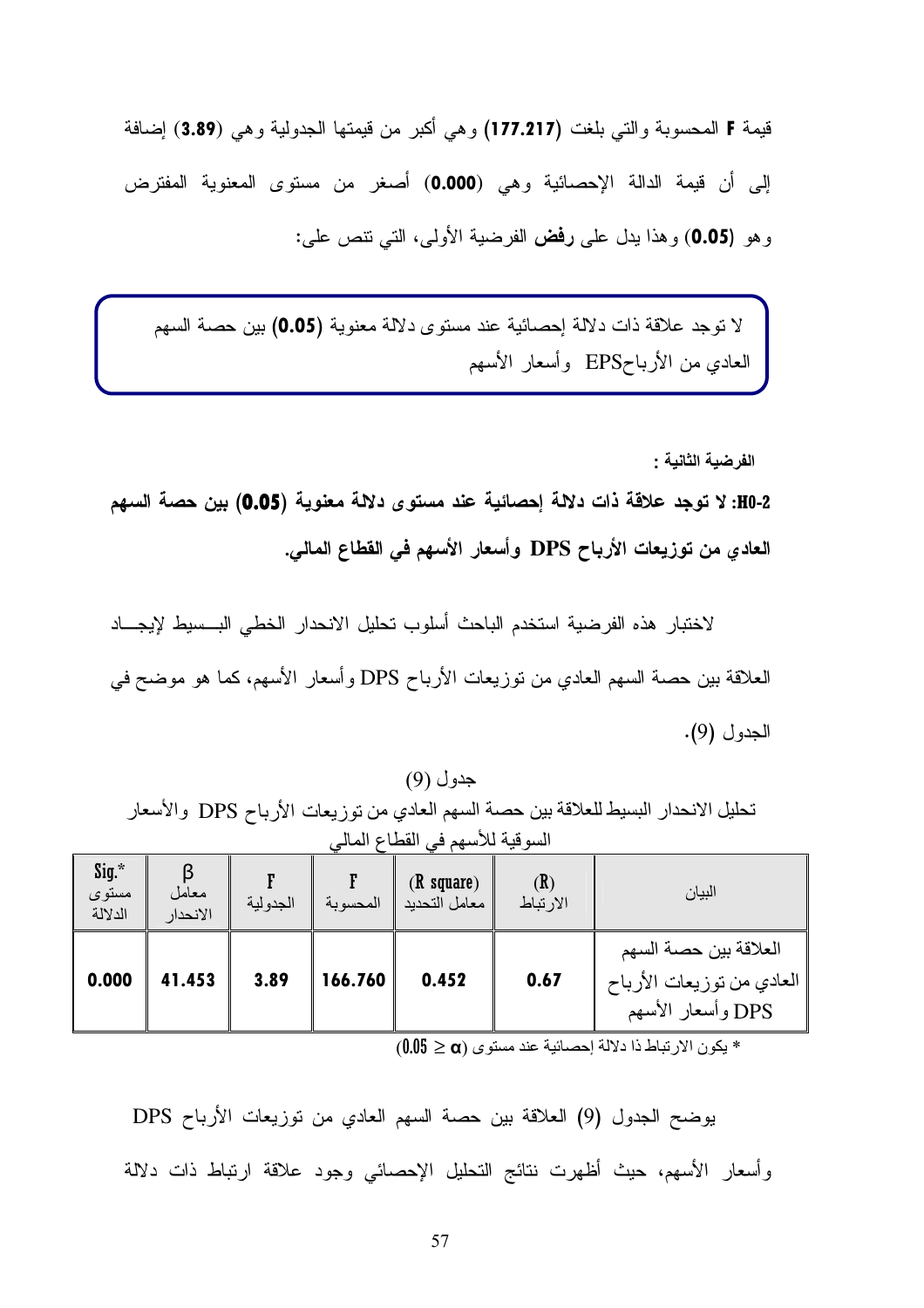إحصائية بين حصة السهم العادي من توزيعات الأرباح DPS وأسعار الأسهم، إذ بلغ معامل الارتباط (0.67) عند مستوى (0.05 0.05)، بمعامل تحديد بلغ (0.452)، أي أن ما قيمته (0.452) من التغيرات في أسعار الأسهم ناتج عن التغير في حصة السهم العادي من توزيعات الأرباح DPS ، كما بلغت قيمة درجة النائثير (41.453)، وهذا يعني أن الزيادة بقيمة واحدة في حصة السهم العادي من توزيعات الأرباح DPS يؤدي إلى زيادة في أسعار الأسهم بقيمة (41.453). وتؤكد معنوية هذه العلاقة قيمة F المحسوبة والتي بلغت (166.760) وهي أكبر من قيمتها الجدولية وهي (3.89) إضافة إلى أن قيمة الدالة الإحصائية وهي (0.000) أصغر من مستوى المعنوية المفترض وهو (**0.05**) وهذا يدل على **رفض** الفرضية الثانية التي نتص على:

العادي من توزيعات الأرباح DPS وأسعار الأسهم لا توجد علاقة ذات دلالة إحصائية عند مستوى دلالة معنوية (0.05) بين حصة السهم

الفرضية الثالثة :

l.

H0-3: لا توجد علاقة ذات دلالة إحصائية عند مستوى دلالة معنوية (0.05) بسين مسضاعف السعر السوقى للسهم PER وأسعار الأسهم ف*ى* القطاع المال*ى*.

لاختبار هذه الفرضية استخدم الباحث أسلوب تحليل الانحدار الخطى البـــسيط لإيجــــاد العلاقة بين مضاعف السعر السوقي للسهم PER وأسعار الأسهم، كما هو موضح في الجـــدول .( 10)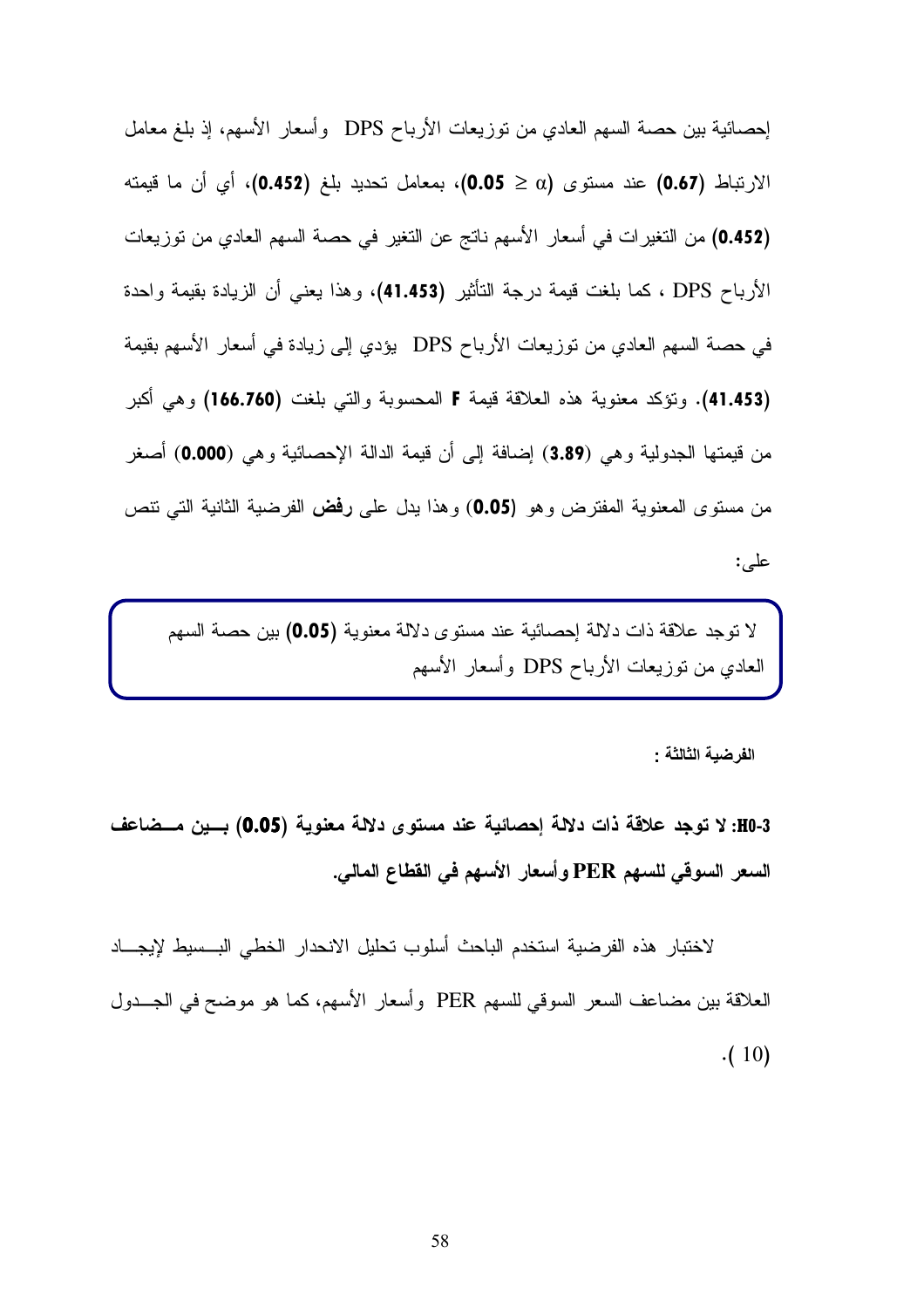|                             | تحليل الانحدار البسيط للعلاقة بين مضاعف السعر السوقي للسهم PER و الأسعار السوقية للأسهم |          |          |                                      |                 |                                                              |  |  |  |  |
|-----------------------------|-----------------------------------------------------------------------------------------|----------|----------|--------------------------------------|-----------------|--------------------------------------------------------------|--|--|--|--|
| في القطاع المالي            |                                                                                         |          |          |                                      |                 |                                                              |  |  |  |  |
| $Sig.*$<br>مستوى<br>الدلالة | β<br>معامل<br>الانحدار                                                                  | الجدولية | المحسوبة | $(R \space square)$<br>معامل التحديد | (R)<br>الارتباط | البيان                                                       |  |  |  |  |
| 0.883                       | $-1.037$                                                                                | 3.89     | 0.022    | 0.001                                | $0.010 -$       | العلاقة بين مضاعف السعر<br>السوقي للسهم PER وأسعار<br>الأسهم |  |  |  |  |

جدول (10)

 $(0.05 \geq \alpha)$  يكون الارتباط ذا دلالة إحصائية عند مستوى  $\alpha$ 

يوضح الجدول (10) العلاقة بين مضاعف السعر السوفي للسهم PER وأسعار الأسهم، حيث أظهرت نتائج التحليل الإحصائي عدم وجود علاقة ارتباط ذات دلالة إحصائية بين مضاعف السعر السوقي للسهم PER وأسعار الأسهم، إذا بلغ معامل الارتباط -0.010) عند مستوى (0.0 ≤ 0.05)، وبمعامل تحديد بلغ (0.001)، أي أن ما قيمته (0.001) من التغيرات في أسعار الأسهم ناتج عن التغير في مضاعف السعر السوقي للسهم PER ، كما بلغت قيمة درجة النَّاثير (1.037-)، وهذا يعني أن الزيادة بقيمة واحدة في مضاعف السعر السوقي للسهم PER يؤدي إلى نقصان في أسعار الأسهم بقيمة (1.037-). وتؤكد عدم معنوية هذه العلاقة قيمة F المحسوبة والتي بلغت (0.022) وهي أصغر من قيمتها الجدولية وهي (3.89) إضافة إلى أن قيمة الدالة الإحصائية وهي (0.883) أكبر من مستوى المعنوية المفترض وهو (0.05) وهذا يدل على قبول الفرضية الثالثة التي نتص على:

لا نوجد علاقة ذات دلالة احصائية عند مستوى دلالة معنوية (0.05) بين مضاعف السعر السوقي للسهم PER وأسعار الأسهم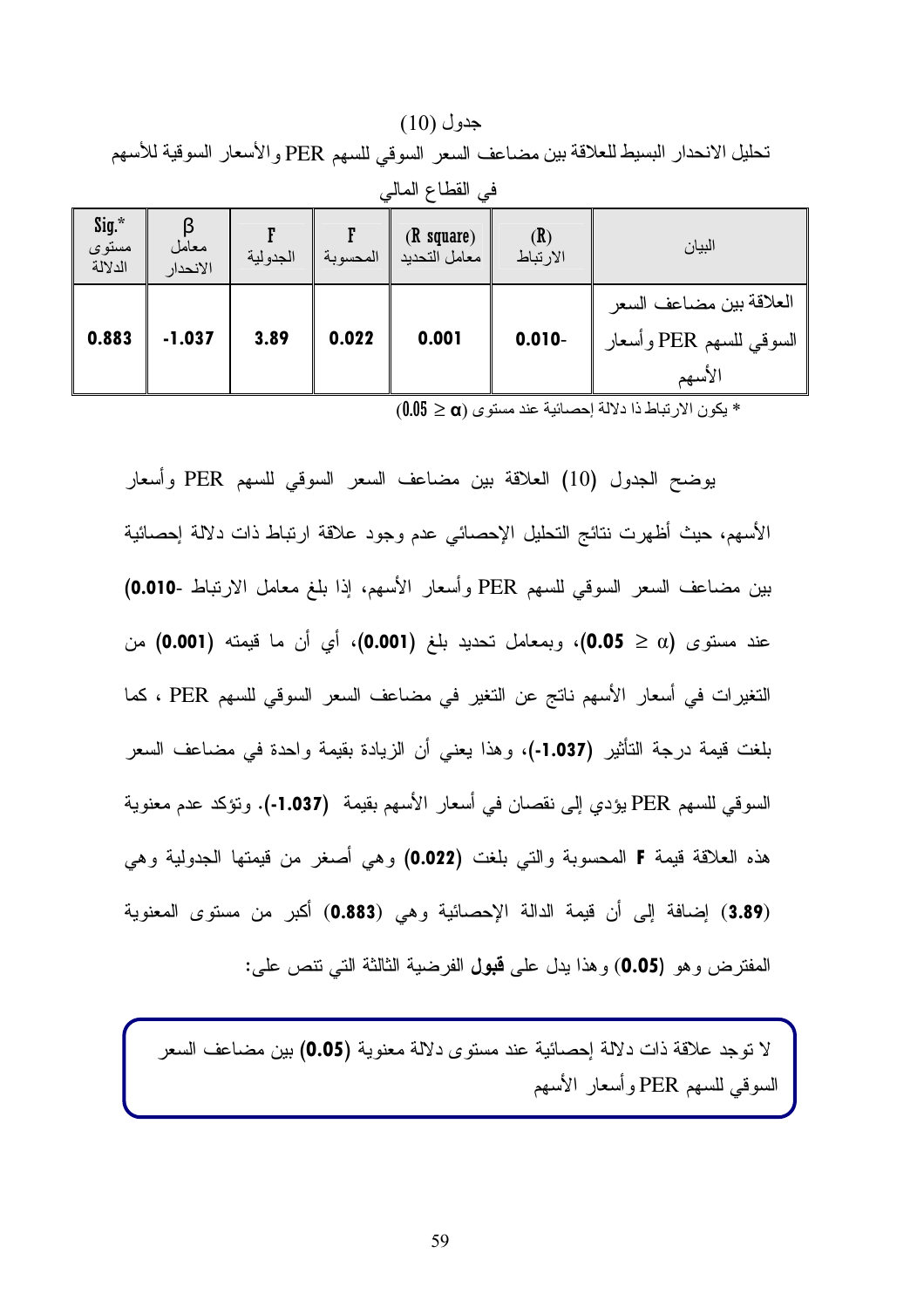الفرضبة الرابعة :

H0-4: لا توجد علاقة ذات دلالة إحصائية عند مستوى دلالة معنوية (0.05) بين العائد علـــ*ى* حقوق الملكية ROE وأسعار الأسهم في القطاع المالي.

لاختبار هذه الفرضية استخدم الباحث أسلوب تحليل الانحدار الخطى البسيط لإيجاد العلاقة بسين العائد على حقوق الملكية ROE وأسعار الأسهم، كما هو موضح في الجدول (11).

# جدول (11) تحليل الانحدار البسيط للعلاقة بين العائد على حقو ق الملكية ROE و الأسعار السوقية للأسهم

| Sig.*<br>مستوى | معامل    |          |          | $(R \space square)$ | (R)      | البيان                      |
|----------------|----------|----------|----------|---------------------|----------|-----------------------------|
| الدلالة        | الانحدار | الجدولية | المحسوبة | معامل التحديد       | الارتباط |                             |
|                |          |          |          |                     |          | العلاقة بين العائد على حقوق |
| 0.875          | 0.004    | 3.89     | 0.025    | 0.001               | 0.011    | الملكية ROE و أسعار         |
|                |          |          |          |                     |          | الأسهم                      |

| Ī۱<br>Δ | c | اأقط |  |
|---------|---|------|--|
|         |   |      |  |
|         |   |      |  |

 $(0.05 \geq \alpha)$  بكون الار تباط ذا دلالة إحصائية عند مستوى  $\alpha$ 

بوضح الجدول (11) العلاقة بين العائد على حقوق الملكية ROE وأسعار الأسهم، حيث أظهرت نتائج التحليل الإحصائي عدم وجود علاقة ارتباط ذات دلالة إحصائية بين العائد على حقوق الملكية ROE وأسعار الأسهم ، إذ بلغ معامل الارنتباط (0.011) عند مستوى (0.05 0.05)، وبمعامل تحديد بلغ (0.001)، أي أن ما قيمته (0.001) من التغيرات في أسعار الأسهم ناتج عن التغير في العائد على حقوق الملكية ROE ، كما بلغت قيمة درجة التأثير (0.004)، وهذا يعني أن الزيادة بقيمة واحدة في العائد على حقوق الملكية ROE يؤدي إلى نقصان في أسعار الأسهم بقيمة (0.004). وتؤكد عدم معنوية هذه العلاقة قيمة F المحسوبة والتي بلغت (0.875) وهي أصغر من قيمتها الجدولية وهي (3.89) إضافة إلىي أن قيمة الدالة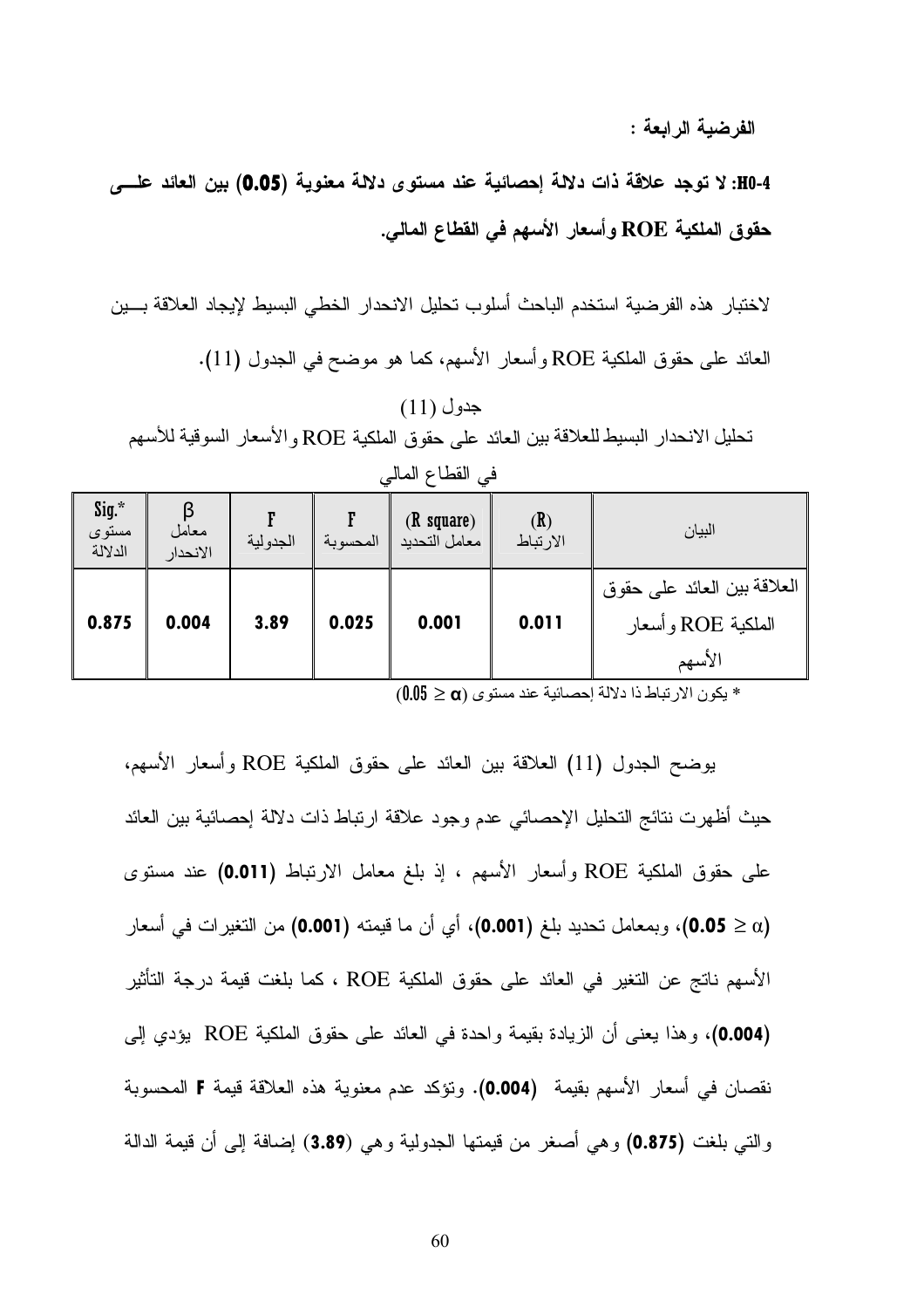الإحصائية وهي (0.875) أكبر من مستوى المعنوية المفترض وهو (0.05) وهذا يدل علي قبول الفر ضية الر ابعة التي نتص علي:

لا توجد علاقة ذات دلالة إحصائية عند مستوى دلالة معنوية (0.05) بين العائد على حقوق الملكية ROE وأسعار الأسهم

الفرضية الخامسة :

H0-5: لا توجد علاقة ذات دلالة إحصائية عند مستوى دلالـــة معنويـــة (0.05) بـــين القيمـــة الدفترية للسهم BVPS وأسعار الأسهم في القطاع المالي.

لاختبار هذه الفرضية استخدم الباحث أسلوب تحليل الانحدار الخطى البسبيط لإيجساد العلاقة بين القيمة الدفترية للسهم BVPS وأسعار الأسهم، كما هو موضح في الجدول (12).

جدول (12) تحليل الانحدار البسيط للعلاقة بين القيمة الدفتر ية للسهم BVPS و الأسعار السوقية للأسهم

| Sig.*<br>مستوى<br>الدلالة | معامل<br>الانحدار | الجدولية | المحسوبة | $(R \space square)$<br>معامل التحديد | (R)<br>الارتباط | البيان                                                     |
|---------------------------|-------------------|----------|----------|--------------------------------------|-----------------|------------------------------------------------------------|
| 0.000                     | 1.028             | 3.89     | 179.700  | 0.471                                | 0.67            | العلاقة بين القيمة الدفترية<br>للسهم BVPS وأسعار<br>الأسهم |

في القطاع المالي

 $(0.05 \geq \alpha)$  بكون الار تباط ذا دلالة إحصائية عند مستوى  $\alpha$ 

يوضح الجدول (12) العلاقة بين القيمة الدفترية للسهم BVPS وأسعار الأسهم، حيث أظهرت نتائج النحليل الإحصائي وجود علاقة ارتباط ذات دلالة إحصائية بين القيمة الدفترية للسهم BVPS وأسعار الأسهم، إذ بلغ معامل الارتباط (0.67) عند مستوى (0.0 ≤ 0.05)، وبمعامل تحديد بلغ (0.471)، أي أن ما قيمته (0.471) من التغيرات في أسعار الأسهم ناتج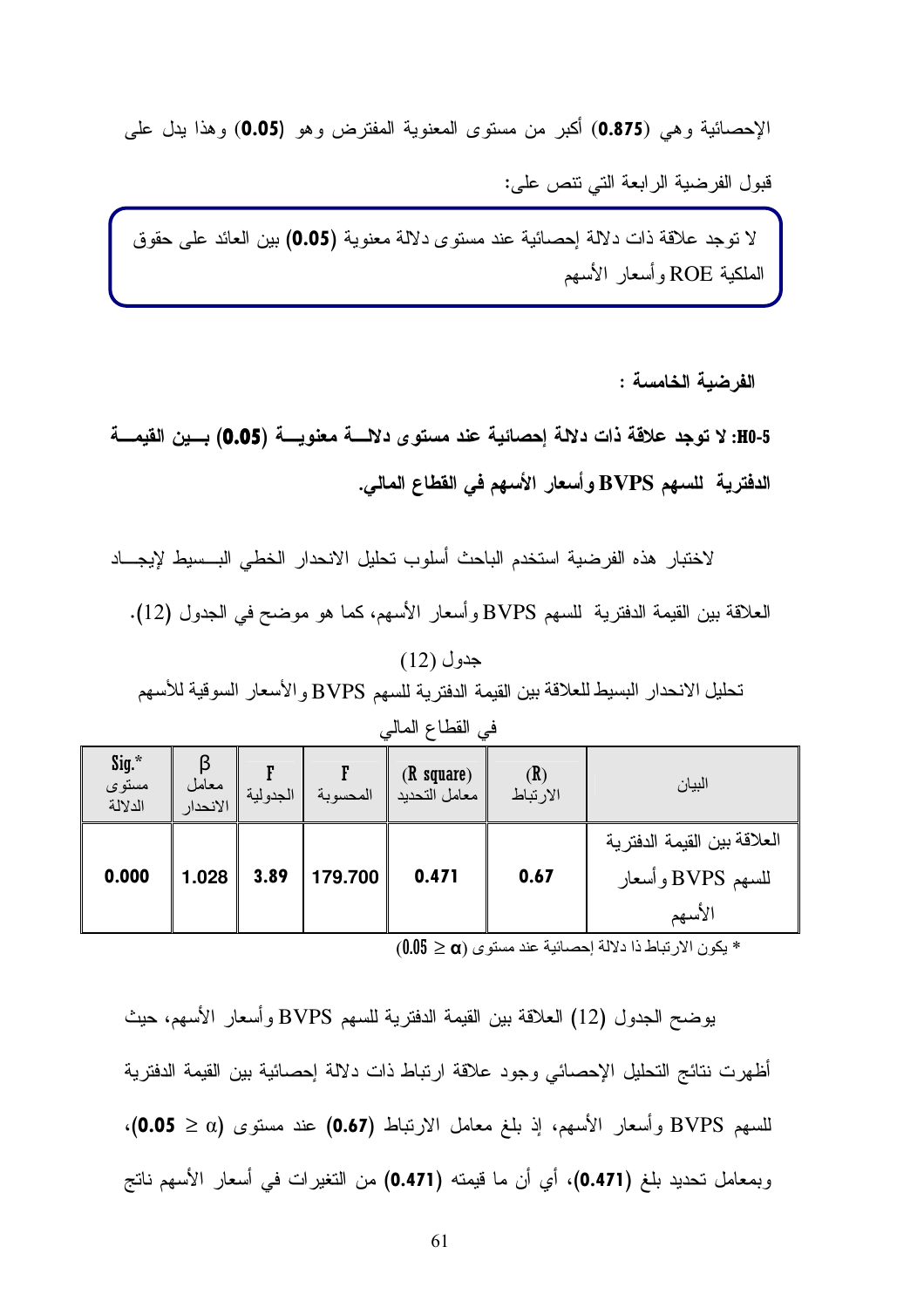عن النغير في القيمة الدفترية للسهم BVPS ، كما بلغت قيمة درجة التأثير (1.028)، وهذا يعني أن الزيادة بقيمة واحدة في القيمة الدفترية للسهم BVPS يؤدي إلى زيادة في أسعار الأسهم بقيمة (1.028). وتؤكد معنوية هذه العلاقة قيمة F المحسوبة والتي بلغت (179.700) وهي أكبر من قيمتها الجدولية وهي (3.89)، إضافة إلى أن قيمة الدالة الإحصائية وهي (0.000) أصغر من مستوى المعنوية المفترض وهو (0.05) وهذا يدل على رفض الفرضية الخامسة التي نتص على:

لا توجد علاقة ذات دلالة إحصائية عند مستوى دلالة معنوية (0.05) بين القيمة الدفترية للسهم BVPS وأسعار الأسهم

الفرضية السادسة :

H0-6: لا توجد علاقة ذات دلالة إحصائية عند مستوى دلالسة معنويسة (0.05) بسين القيمسة الاقتصادية المضافة EVA وأسعار الأسهم في القطاع المالي.

لاختبار هذه الفرضية استخدم الباحث أسلوب تحليل الانحدار الخطى البسيط لإيجاد العلاقة بسين القيمة الاقتصادية المضافة EVA وأسعار الأسهم، كما هو موضح في الجدول (13).

جدول (13) تحليل الانحدار البسيط للعلاقة بين القيمة الاقتصادية المضافة EVA و الأسعار السوقية للأسهم

| $Sig.*$<br>مستوى<br>الدلالة | معامل<br>الانحدار | الجدولية | المحسوبة | $(R \space square)$<br>معامل التحديد | (R)<br>الارتباط | البيان                                                         |
|-----------------------------|-------------------|----------|----------|--------------------------------------|-----------------|----------------------------------------------------------------|
| 0.000                       | 2.357             | 3.89     | 35.464   | 0.149                                | 0.39            | العلاقة بين القيمة الاقتصادية<br>المضافة EVA و أسعار<br>الأسهم |

في القطاع المالي

 $(0.05 \geq \alpha)$  بكون الارتباط ذا دلالة إحصائية عند مستوى  $\alpha$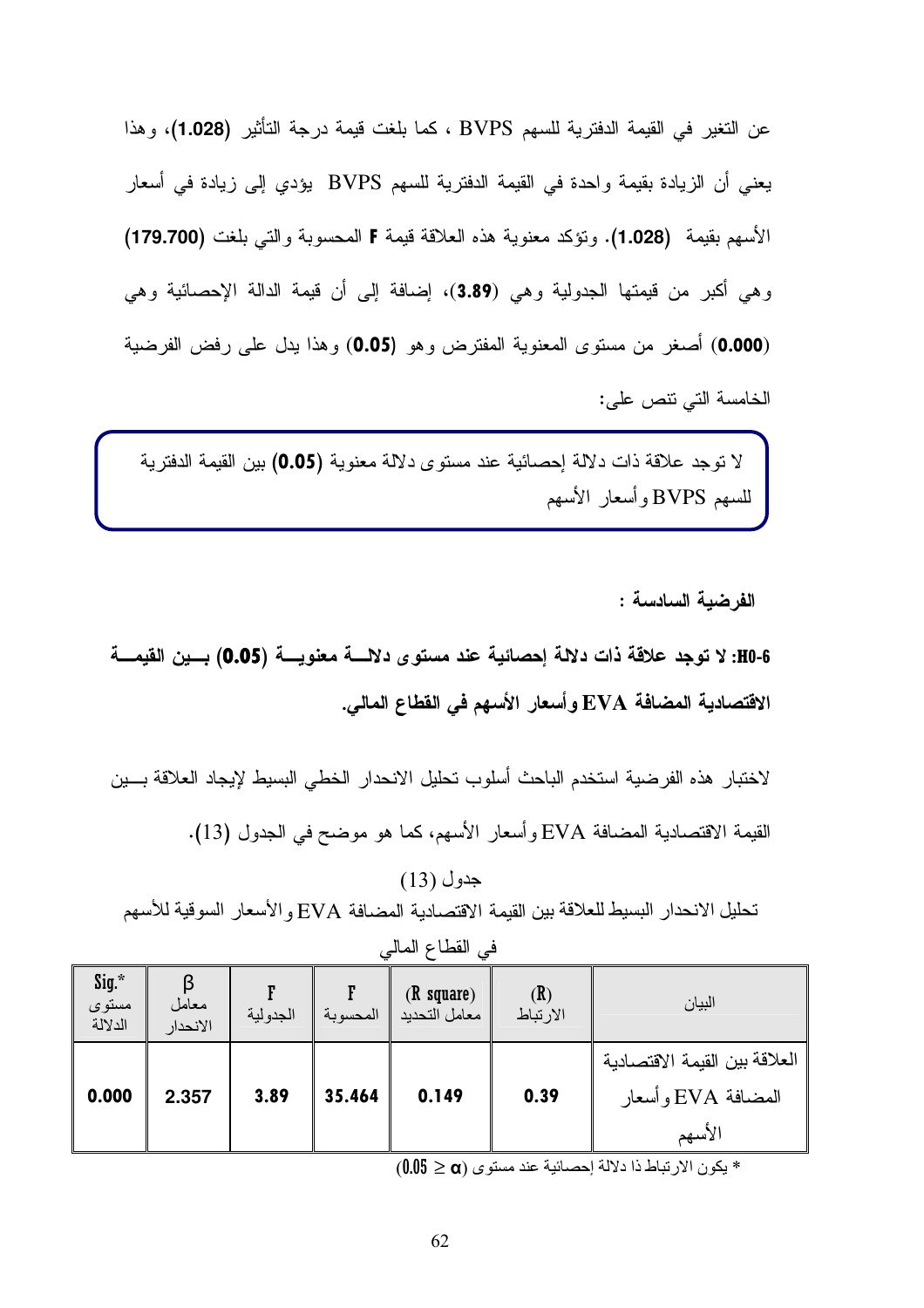يوضح الجدول (13) العلاقة بين القيمة الاقتصادية المضافة EVA وأسعار الأسهم، حيث أظهرت نتائج التحليل الإحصائي وجود علاقة ارتباط ذات دلالة إحصائية بين القيمة الاقتصادية المضافة EVA وأسعار الأسهم، إذا بلغ معامل الارتباط (0.39) عند مستوى (0.05 ≥ 0.05)، وبمعامل تحديد بلغ (0.149)، أي أن ما قيمته (0.149) من التغيرات في أسعار الأسهم ناتج عن التغير في القيمة الاقتصادية المضافة EVA ، كما بلغت قيمة درجة التأثير (2.357)، وهذا يعني أن الزيادة بقيمة واحدة في القيمة الاقتصادية المضافة EVA يؤدي إلى زيادة في أسعار الأسهم بقيمة (2.357). وتؤكد معنوية هذه العلاقة قيمة F المحسوبة والتي بلغت (35.464) وهي أكبر من قيمتها الجدولية وهي (3.89) إضافة إلى أن قيمة الدالة الإحصائية وهي (0.000) أصغر من مستوى المعنوية المفترض وهو (0.05)، وهذا يدل على رِ فض الفرضية السادسة التي نتص علي:

لا نوجد علاقة ذات دلالة إحصائية عند مستوى دلالة معنوية (0.05) بين القيمة الاقتصادية المضافة EVA وأسعار الأسهم

كما تم استخدام الانحدار الخطي المتعدد لتحديد العلاقة بين كل المتغير ات مجتمعة و أسعار الأسهم، وكما هو موضح بالجدول (14).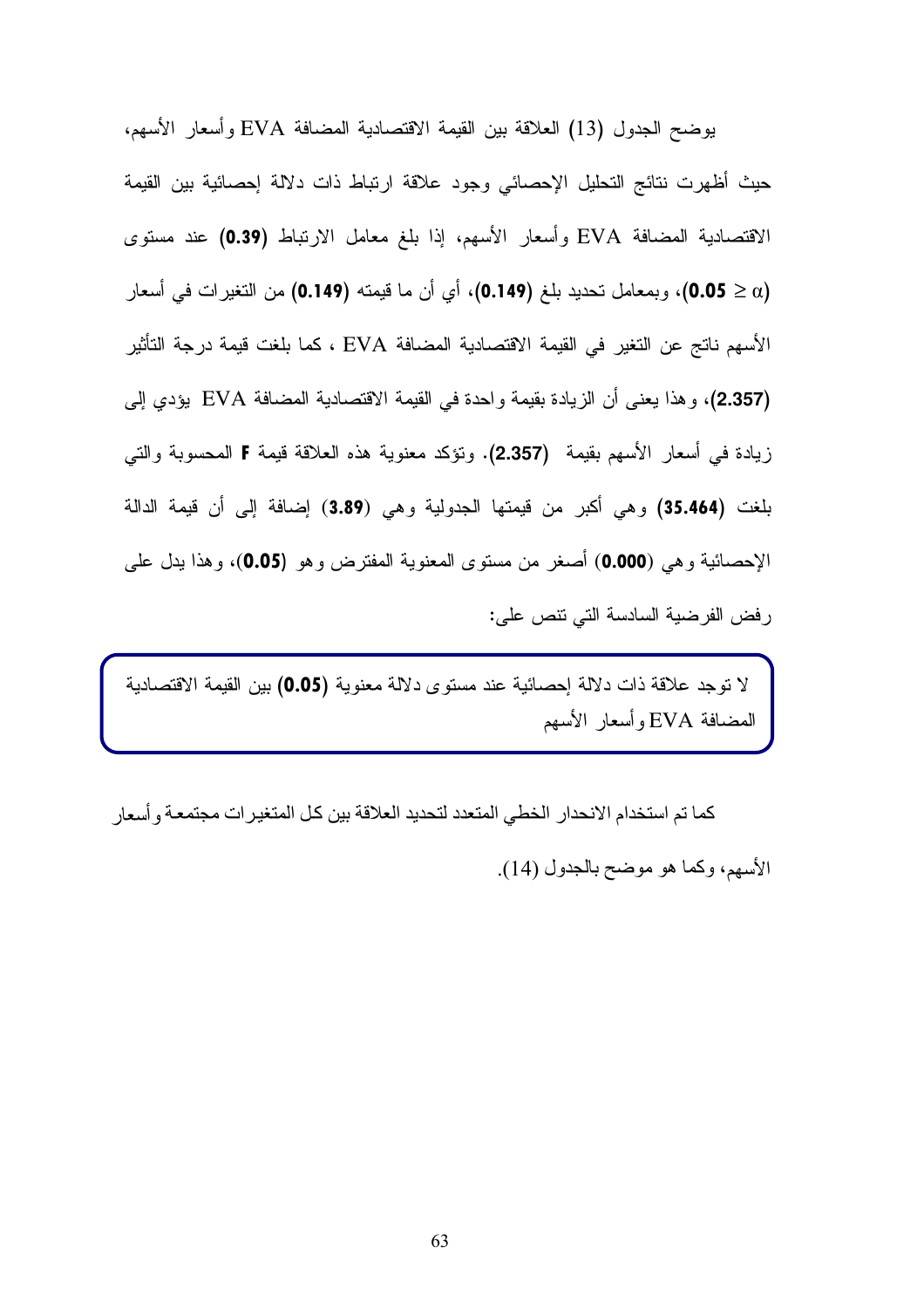| Sig.*<br>مستوى<br>الدلالة | β<br>معامل<br>الانحدار | المحسوبة | (R <sup>2</sup> )<br>معامل التحديد | (R)<br>الارتباط | البيان                                     |
|---------------------------|------------------------|----------|------------------------------------|-----------------|--------------------------------------------|
| 0.171                     | 5.058                  |          |                                    | 0.68            | حصنة السهم العادي من الأرباح<br><b>EPS</b> |
| 0.249                     | 18.495-                |          |                                    | 0.67            | حصنة السهم العادي من نوزيعات<br>الأرباحDPS |
| 0.027                     | 0.957                  |          | 0.537                              | 0.69            | مضاعف السعر السوقي للسهم<br><b>PER</b>     |
| 0.893                     | $0.003 -$              | 38.074   |                                    | 0.01            | العائد على حقوق الملكية ROE                |
| 0.978                     | 1.360                  |          |                                    | $0.010 -$       | القيمة الدفترية للسهم BVPS                 |
| 0.000                     | 1.551                  |          |                                    | 0.39            | القيمة الاقتصادية المضافة<br><b>EVA</b>    |

جدول (14) تحليل الانحدار المتعدد للعلاقة بين كل المتغيرات مجتمعة و أسعار الأسهم في القطاع المالي

 $(0.05 \geq \alpha)$  بكون الار تباط ذا دلالة إحصائية عند مستوى  $\alpha$ 

يتبين من خلال النتائج الموضحة في الجدول (14) وجود علاقة ارتباط ذات دلالة إحصائية بين (حصة السهم العادي من الأرباح EPS ، حصة السهم العادي من توزيعات الأرباحDPS ، مضاعف السعر السوقي للسهم PER ، العائد على حقوق الملكية ROE ، القيمة الدفترية للسهم BVPS ، القيمة الاقتصادية المضافة EVA ) وأسعار الأسهم، إذ بلغت معاملات الارتباط (0.68)، (0.67)، (0.69)، (0.010)(0.01)، (0.39)على التوالي عند . مستوى (0.05  $(0.05 \geq \alpha)$ )، وبمعامل تحديد بلغ (0.537) ، كما بلغت قيمة درجة التأثير (5.058) (-18.495) ، (0.003) ، (0.003) ، (1.360) ، (1.551) على النوالي، وهذا يعني أن الزيادة بقيمة واحدة في (حصة السهم العادي من الأرباحEPS ، حصة السهم العادي من توزيعات الأرباح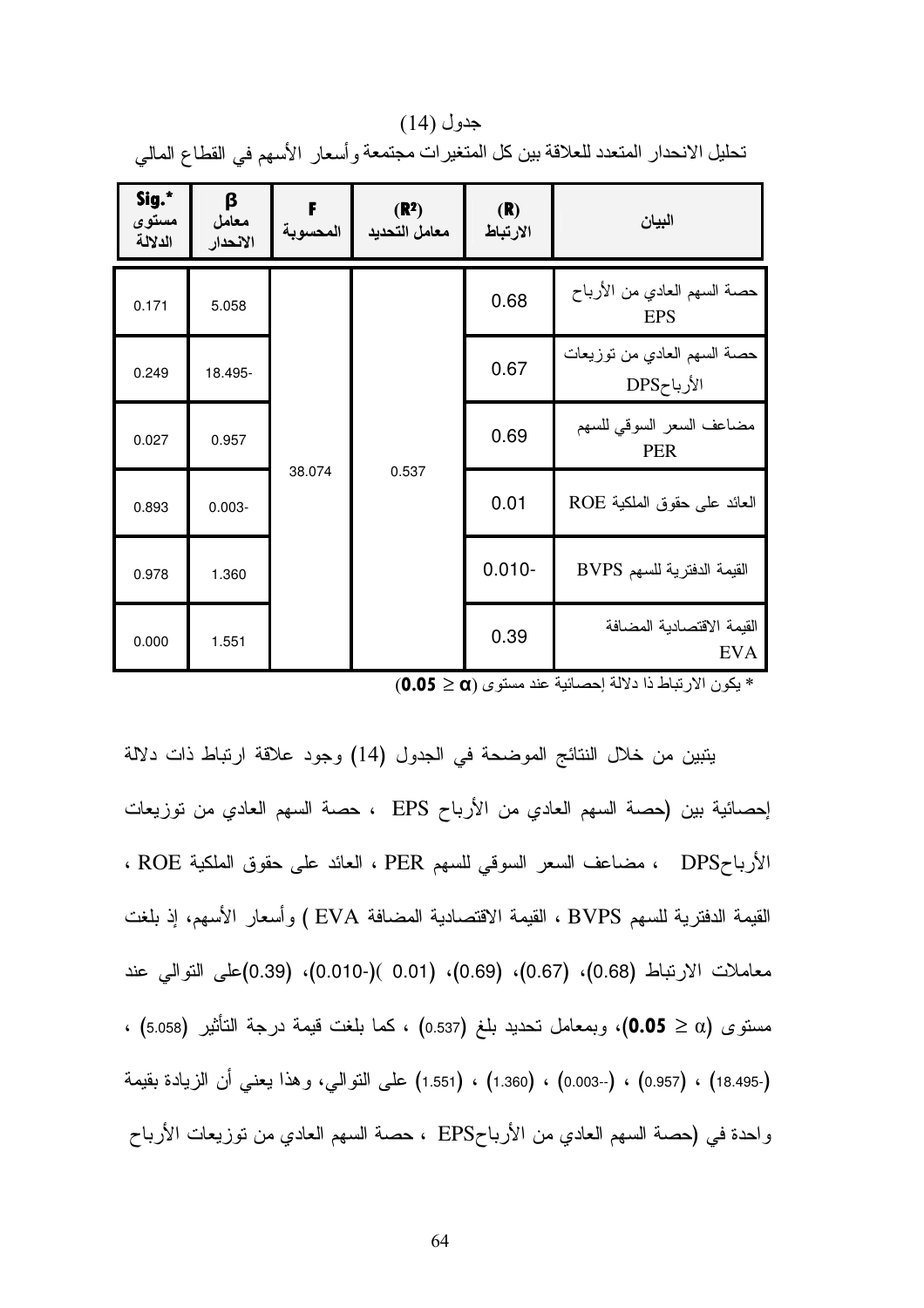DPS ، مضاعف السعر السوقي للسهم PER ، العائد على حقوق الملكية ROE ، القيمة الدفترية للسهم BVPS ، القيمة الاقتصادية المضافة EVA يؤدي إلى زيادة في أسعار الأسهم بالقيم السابقة على النوالي ولكل متغير . ونؤكد معنوية هذه العلاقة قيمة الإحصائي (F) دالة عند مستوى الدلالة ( 0.05 € ) بقيمة بلغت (38.074)، وبناءً على ما سبق يمكن اشتقاق نموذج الانحدار المتعدد الذي يوضح العلاقة بين المتغيرات المستقلة جميعها كوحدة واحدة مع المتغير التابع ، وتتمثَّل هذه العلاقة بالنموذج الرياضي التالي:

 $Y = a + b_1X_1 + b_2X_2 + b_3X_3 + b_4X_4 + b_5X_5 + b_6X_6$ 

 $Y = 1.082 + 5.058X_1 - 18.495X_2 + 1.36X_5 + 1.551X_6$ باستبعاد قيم الانحدار ل PER و ل ROE والتبي تبين عدم تأثيرها على السعر السوقي للسهم.

#### 2- على مستوى القطاع الصناعي

الفرضية الأولى:

H0-1: لا توجد علاقة ذات دلالة إحصائية عند مستوى دلالة معنوية (0.05) بين حصة السهم العادي من الأرباح EPS وأسعار الأسهم السوقية في القطاع الصناعي.

لاختبار هذه الفرضية استخدم الباحث أسلوب تحليل الانحدار الخطي البسيط لإيجاد العلاقة بسين

حصة السهم العادي من الأرباح EPS وأسعار الأسهم، كما هو موضح في الجدول (15).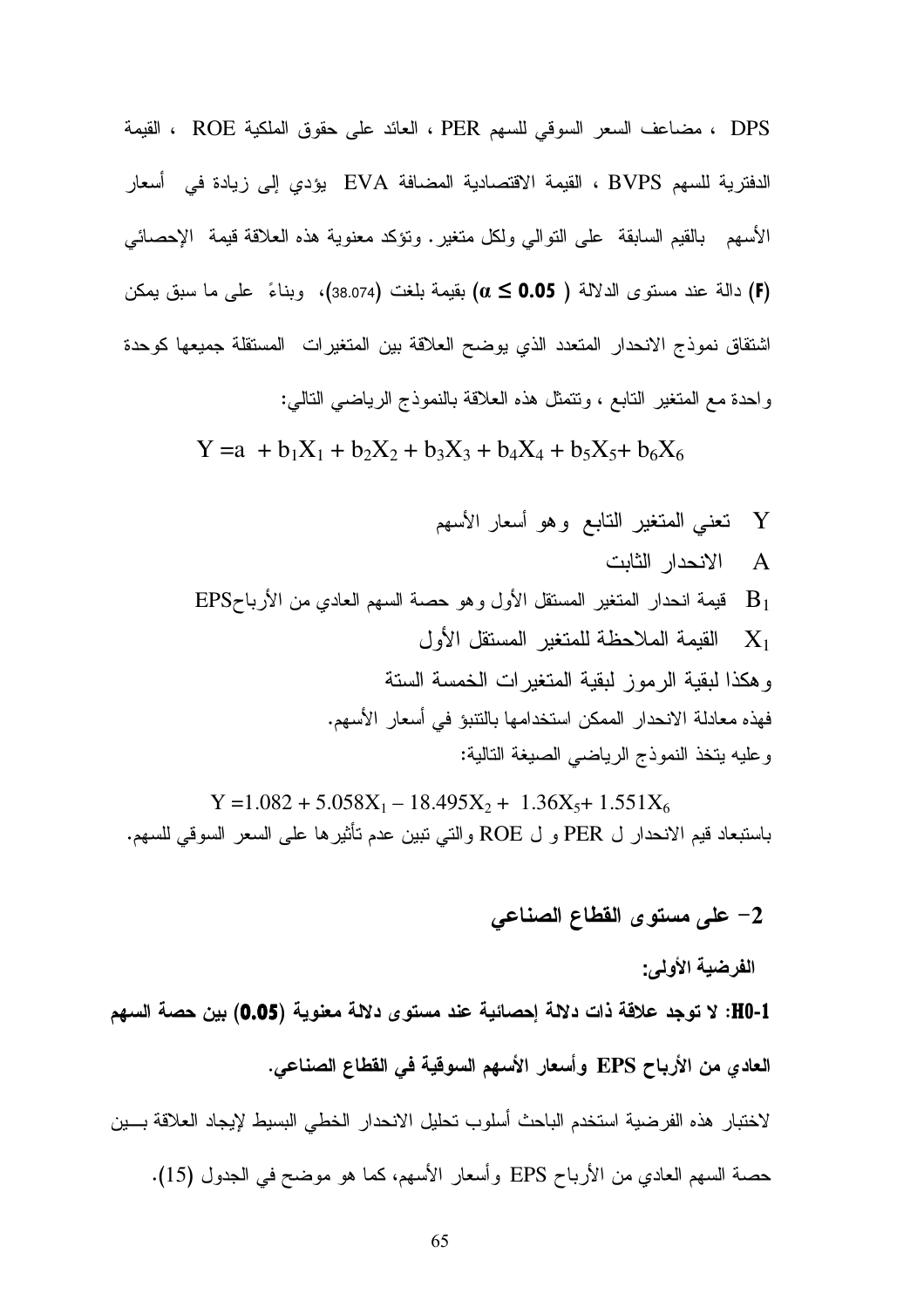|                                     | $\cdot$<br>للأسهم في القطاع الصناعي |          |          |                                      |                 |                                                                |  |  |  |  |
|-------------------------------------|-------------------------------------|----------|----------|--------------------------------------|-----------------|----------------------------------------------------------------|--|--|--|--|
| $\text{Sig.}^*$<br>مستوى<br>الدلالة | β<br>معامل<br>الانحدار              | الجدولية | المحسوبة | $(R \space square)$<br>معامل التحديد | (R)<br>الارتباط | البيان                                                         |  |  |  |  |
| 0.000                               | 5.556                               | 3.91     | 96.425   | 0.404                                | 0.64            | العلاقة بين حصة السهم<br>العادي من الأرباح<br>EPSوأسعار الأسهم |  |  |  |  |

جدول (15) تحليل الانحدار البسيط للعلاقة بين حصة السهم العادي من الأرباح EPS و الأسعار السوفية

 $(0.05 \geq \alpha)$  بكون الارتباط ذا دلالة إحصائية عند مستوى  $\alpha$ 

يوضح الجدول (15) العلاقة بين حصة السهم العادي من الأرباح EPS وأسعار الأسهم، حيث أظهرت نتائج التحليل الإحصائي وجود علاقة ارتباط ذات دلالة إحصائية بين حصة السهم العادي من الأرباحEPS وأسعار الأسهم، إذ بلغ معامل الارتباط (0.64) عند مستوى (0.05 ≥ 0.05)، وبمعامل تحديد بلغ (0.404)، أي أن ما قيمته (0.404) من التغيرات في أسعار الأسهم ناتج عن التغير في حصة السهم العادي من الأرباحEP ، كما بلغت قيمة درجة النَّاثير (5.556)، وهذا يعني أن الزيادة بقيمة واحدة في حصة السهم العادي من الأرباح EP يؤدي إلى زيادة في أسعار الأسهم بقيمة (5.556). وتؤكد معنوية هذه العلاقة قيمة F المحسوبة والتي بلغت (96.425) وهي أكبر من فيمتها الجدولية وهي (3.91) إضافة إلى أن قيمة الدالة الإحصائية وهي (0.000) أصغر من مستوى المعنوية المفترض وهو (0.05) وهذا يدل على رفض الفرضية الأولى، التي نتص على:

لا توجد علاقة ذات دلالة إحصائية عند مستوى دلالة معنوية (0.05) بين حصنة السهم العادي من الأرباح EPS وأسعار الأسهم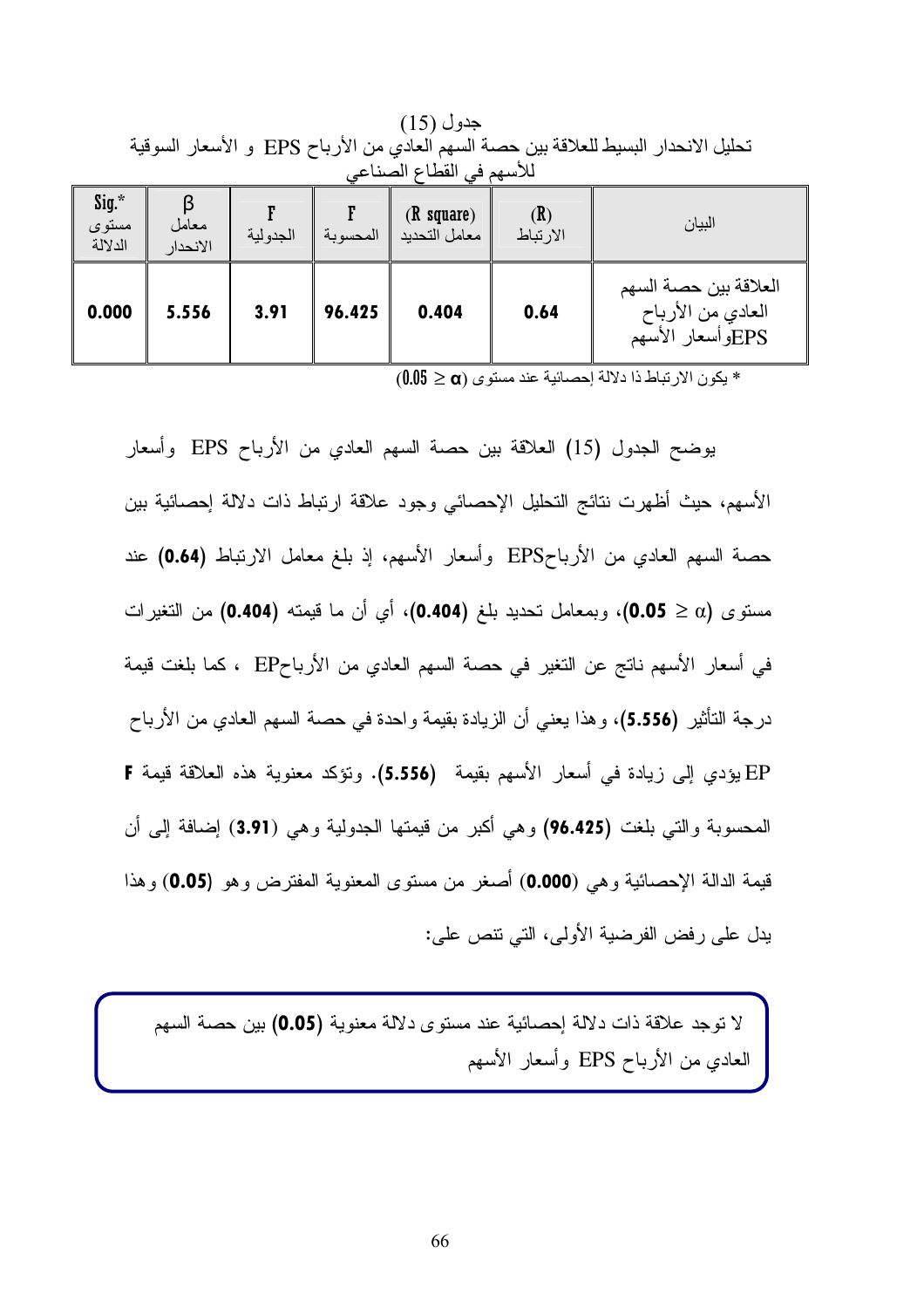الفرضية الثانية :

H0-2: لا توجد علاقة ذات دلالة إحصائية عند مستوى دلالة معنوية (0.05) بين حصة السهم العادي من توزيعات الأرباح DPS وأسعار الأسهم السوقية في القطاع الصناعي.

لاختبار هذه الفرضية استخدم الباحث أسلوب تحليل الانحدار الخطى البسبيط لإيجساد العلاقة بين حصة السهم العادي من توزيعات الأرباح DPS وأسعار الأسهم، كما هو موضح في الجدول (16) .

 $(16)$  جدول تحليل الانحدار البسيط للعلاقة بين حصة السهم العادي من توزيعات الأرباح DPS والأسعار السو قبة للأسهم في القطاع الصناعي

| $\int$ sig. $*$<br>مستوى<br>الدلالة | معامل<br>الانحدار | الجدولية | المحسوبة | $(R \space square)$<br>معامل التحديد | (R)<br>الارتباط | البيان                                                                   |
|-------------------------------------|-------------------|----------|----------|--------------------------------------|-----------------|--------------------------------------------------------------------------|
| 0.000                               | 6.701             | 3.91     | 80.485   | 0.362                                | 0.60            | العلاقة بين حصبة السهم<br>العادي من نوزيعات الأرباح<br>DPS وأسعار الأسهم |

 $(0.05 \geq \alpha)$  يكون الارتباط ذا دلالة إحصائية عند مستوى  $\alpha$ 

يوضح الجدول (16) العلاقة بين حصة السهم العادي من نوزيعات الأرباح DPS وأسعار الأسهم، حيث أظهرت نتائج التحليل الإحصائي وجود علاقة ارتباط ذات دلالة إحصائية بين حصة السهم العادي من نوزيعات الأرباح DPS وأسعار الأسهم، إذ بلغ معامل الارتباط (0.60) عند مستوى (0.0 ≤ 0.05)، وبمعامل تحديد بلغ (0.362)، أي أن ما قيمته (0.362) من التغير ات في أسعار الأسهم ناتج عن التغير في حصة السهم العادي من توزيعات الأرباح DPS ، كما بلغت قيمة درجة التأثير (6.701)، وهذا يعني أن الزيادة بقيمة واحدة في حصنة السهم العادي من توزيعات الأرباح DPS يؤدي إلى زيادة في أسعار الأسهم بقيمة (6.701). ونؤكد معنوية هذه العلاقة قيمة F المحسوبة والتي بلغت (80.485) وهي أكبر من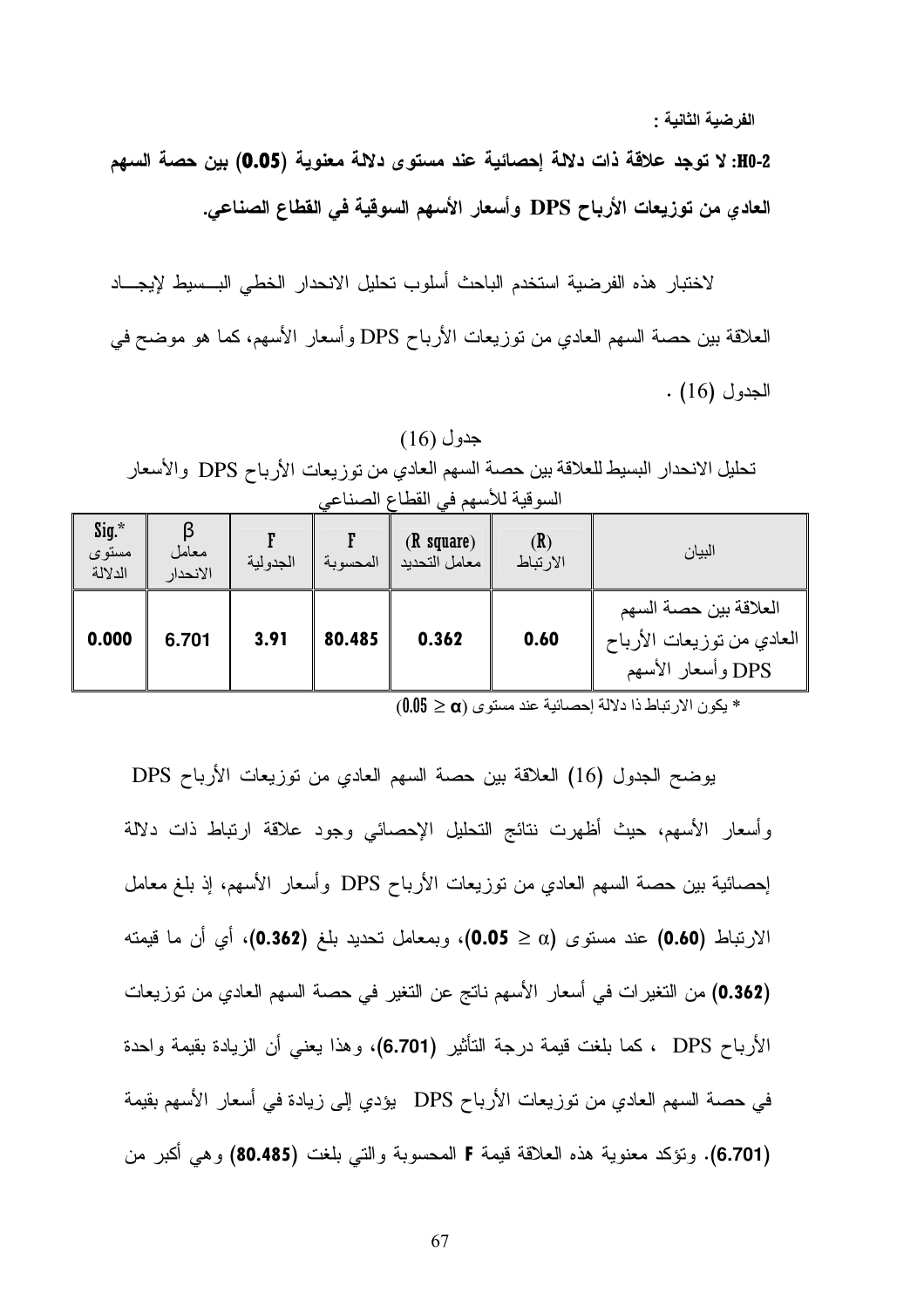قيمتها الجدولية وهي (3.91) إضافة إلى أن قيمة الدالة الإحصائية وهي (0.000) أصغر من مستوى المعنوية المفترض وهو (0.05) وهذا يدل على رفض الفرضية الثانية التي نتص عليے:

لا توجد علاقة ذات دلالة إحصائية عند مستوى دلالة معنوية (0.05) بين حصة السهم العادي من نوزيعات الأرباح DPS وأسعار الأسهم

الفرضية الثالثة :

3-H0: لا توجد علاقة ذات دلالة إحصائية عند مستوى دلالة معنوية (0.05) بسين مسضاعف السعر السوقي للسهم PER وأسعار الأسهم السوقية في القطاع الصناعي.

لاختبار هذه الفرضية استخدم الباحث أسلوب تحليل الانحدار الخطى البسيط لإيجاد العلاقة بسين مضاعف السعر السوقي للسهم PER وأسعار الأسهم، كما هو موضح في الجدول (17).

جدو ل (17) تحليل الانحدار البسيط للعلاقة بين مضاعف السعر السوقي للسهم PER والأسعار السوقية للأسهم في القطاع الصناعي

| $Sig.*$<br>مستوى<br>الدلالة | معامل<br>الانحدار | الجدولية | المحسوبة | $(R \space square)$<br>معامل التحديد | (R)<br>الارتباط | البيان                                                       |
|-----------------------------|-------------------|----------|----------|--------------------------------------|-----------------|--------------------------------------------------------------|
| 0.951                       | $-3.538$          | 3.91     | 0.004    | 0.001                                | $0.005 -$       | العلاقة بين مضاعف السعر<br>السوقي للسهم PER وأسعار<br>الأسهم |

 $(0.05 \geq \alpha)$  يكون الارتباط ذا دلالة إحصائية عند مستوى  $\alpha$ 

يوضح الجدول (17) العلاقة بين مضاعف السعر السوفي للسهم PER وأسعار الأسهم، حيث أظهرت نتائج النحليل الإحصائي عدم وجود علاقة ارتباط ذات دلالة إحصائية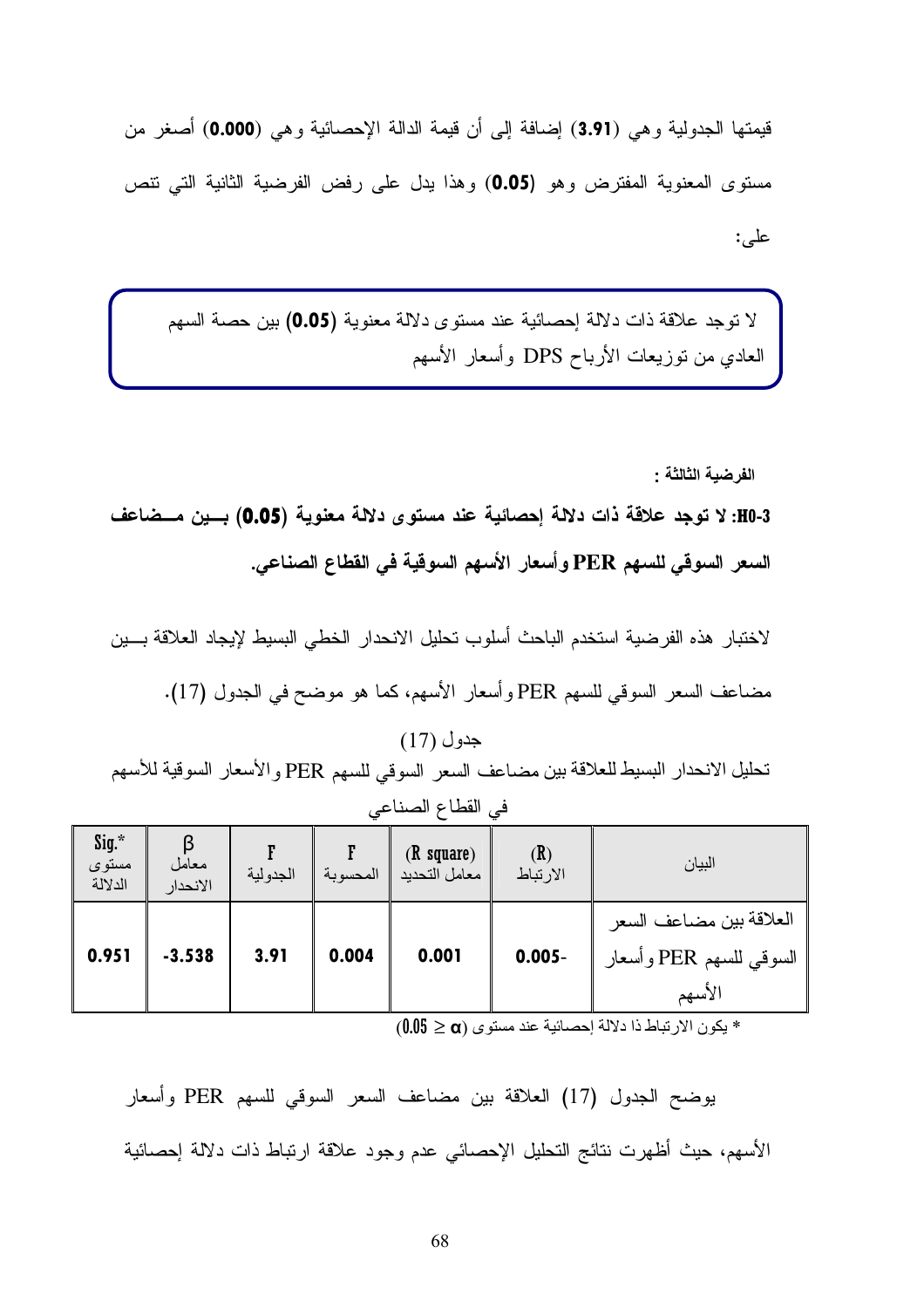بين مضاعف السعر السوقي للسهم PER وأسعار الأسهم، إذا بلغ معامل الارتباط (0.005-) عند مستوى (0.0 ≤ 0.05)، وبمعامل تحديد بلغ (0.001)، أي أن ما قيمته (0.001) من التغيرات في أسعار الأسهم ناتج عن التغير في مضاعف السعر السوفي للسهم PER ، كما بلغت قيمة درجة النأثير (3.538-)، وهذا يعني أن الزيادة بقيمة واحدة في مضاعف السعر السوقي للسهم PER يؤدي إلى نقصان في أسعار الأسهم بقيمة (3.538-). وتؤكد عدم معنوية هذه العلاقة قيمة F المحسوبة والتي بلغت (0.004) وهي أصغر من قيمتها الجدولية وهي (3.91) إضافة إلى أن قيمة الدالة الإحصائية وهي (0.951) أكبر من مستوى المعنوية المفترض وهو (0.05)، وهذا يدل على قبول الفرضية الثالثة التي تتص على:

لا نوجد علاقة ذات دلالة إحصائية عند مستوى دلالة معنوية (0.05) بين مضاعف السعر السوفي للسهم PER وأسعار الأسهم

الفرضبة الرابعة :

H0-4: لا توجد علاقة ذات دلالة إحصائية عند مستوى دلالة معنوية (0.05) بين العائد علسى حقوق الملكية ROE وأسعار الأسهم السوقية في القطاع الصناعي.

لاختبار هذه الفرضية استخدم الباحث أسلوب تحليل الانحدار الخطي البسيط لإيجاد العلاقة بسين العائد على حقوق الملكية ROE وأسعار الأسهم، كما هو موضح في الجدول (18).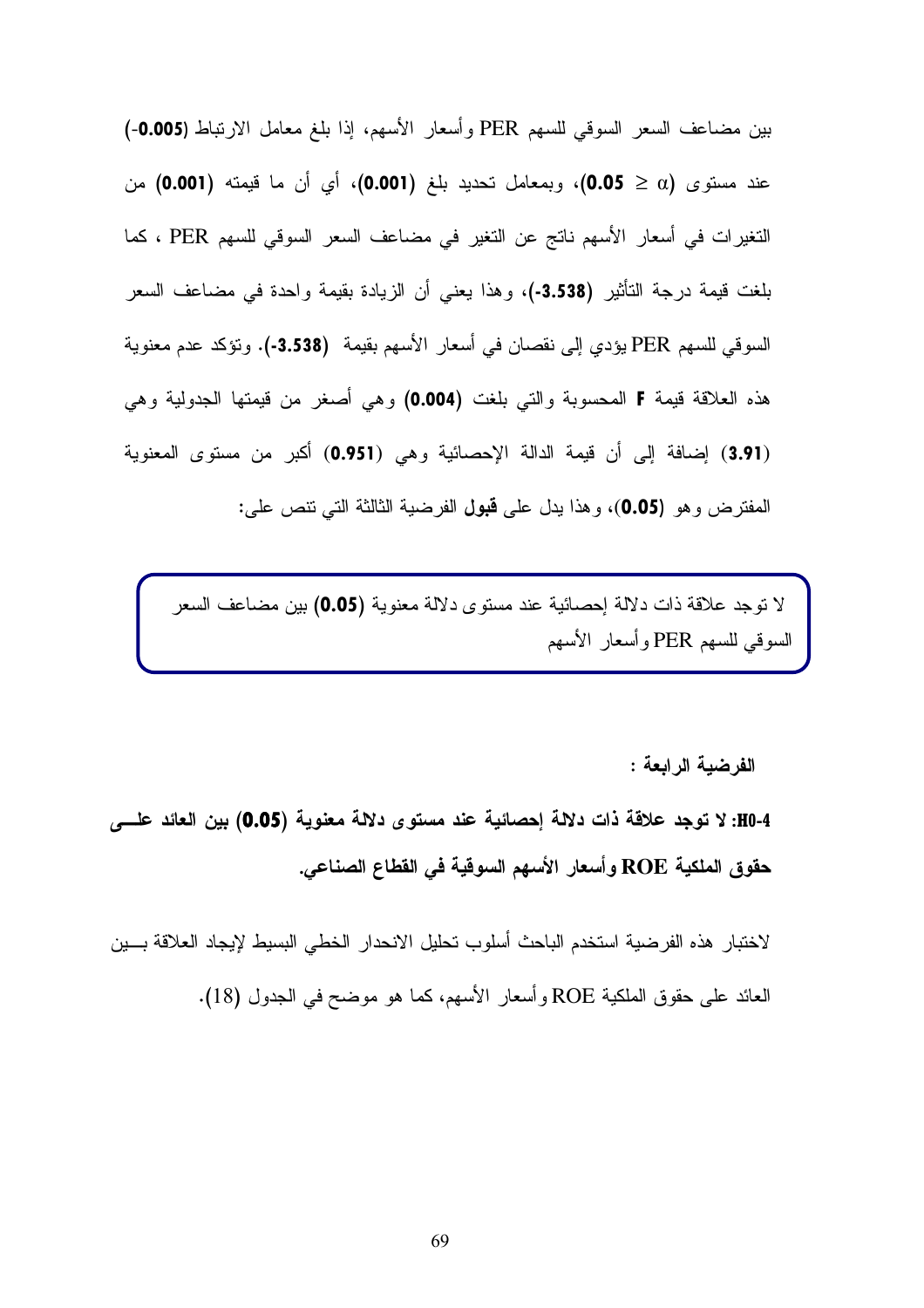جدول (18) تحليل الانحدار البسيط للعلاقة بين العائد على حقو ق الملكية ROE و الأسعار السوقية للأسهم

| $\int$ sig. $*$<br>مستوى<br>الدلالة | ß<br>معامل<br>الانحدار | الجدولية | المحسوبة | $(R \space square)$<br>معامل التحديد | (R)<br>الارتباط | البيان                                                       |
|-------------------------------------|------------------------|----------|----------|--------------------------------------|-----------------|--------------------------------------------------------------|
| 0.000                               | 0.039                  | 3.91     | 27.533   | 0.162                                | 0.40            | العلاقة بين العائد على حقوق<br>الملكية ROE و أسعار<br>الأسهم |

 $(0.05 \geq \alpha)$  يكون الارتباط ذا دلالة إحصائية عند مستوى  $\alpha$ 

بوضح الجدول (18) العلاقة بين العائد على حقوق الملكية ROE وأسعار الأسهم، حيث أظهرت نتائج التحليل الإحصائي وجود علاقة ارتباط ذات دلالة إحصائية بين العائد على حقوق الملكية ROE وأسعار الأسهم ، إذ بلغ معامل الارتباط (0.40) عند مستوى ( ≤ 0.05 α)، وبمعامل تحديد بلغ (0.162)، أي أن ما قيمته (0.162) من التغيرات في أسعار الأسهم ناتج عن التغير في العائد على حقوق الملكية ROE ، كما بلغت قيمة درجة التأثير (0.039)، وهذا يعني أن الزيادة بقيمة واحدة في العائد على حقوق الملكية ROE يؤدي إلى زيادة في أسعار الأسهم بقيمة (0.039). وتؤكد عدم معنوية هذه العلاقة قيمة F المحسوبة والتي بلغت (27.533) وهي أكبر من فيمتها الجدولية وهي (3.91) إضافة إلى أن فيمة الدالة الإحصائية وهي (0.000) أصغر من مستوى المعنوية المفترض وهو (0.05) وهذا يدل على **رفض** الفرضية الرابعة التي نتص على:

لا نوجد علاقة ذات دلالة إحصائية عند مستوى دلالة معنوية (0.05) بين العائد على حقوق الملكية ROE وأسعار الأسهم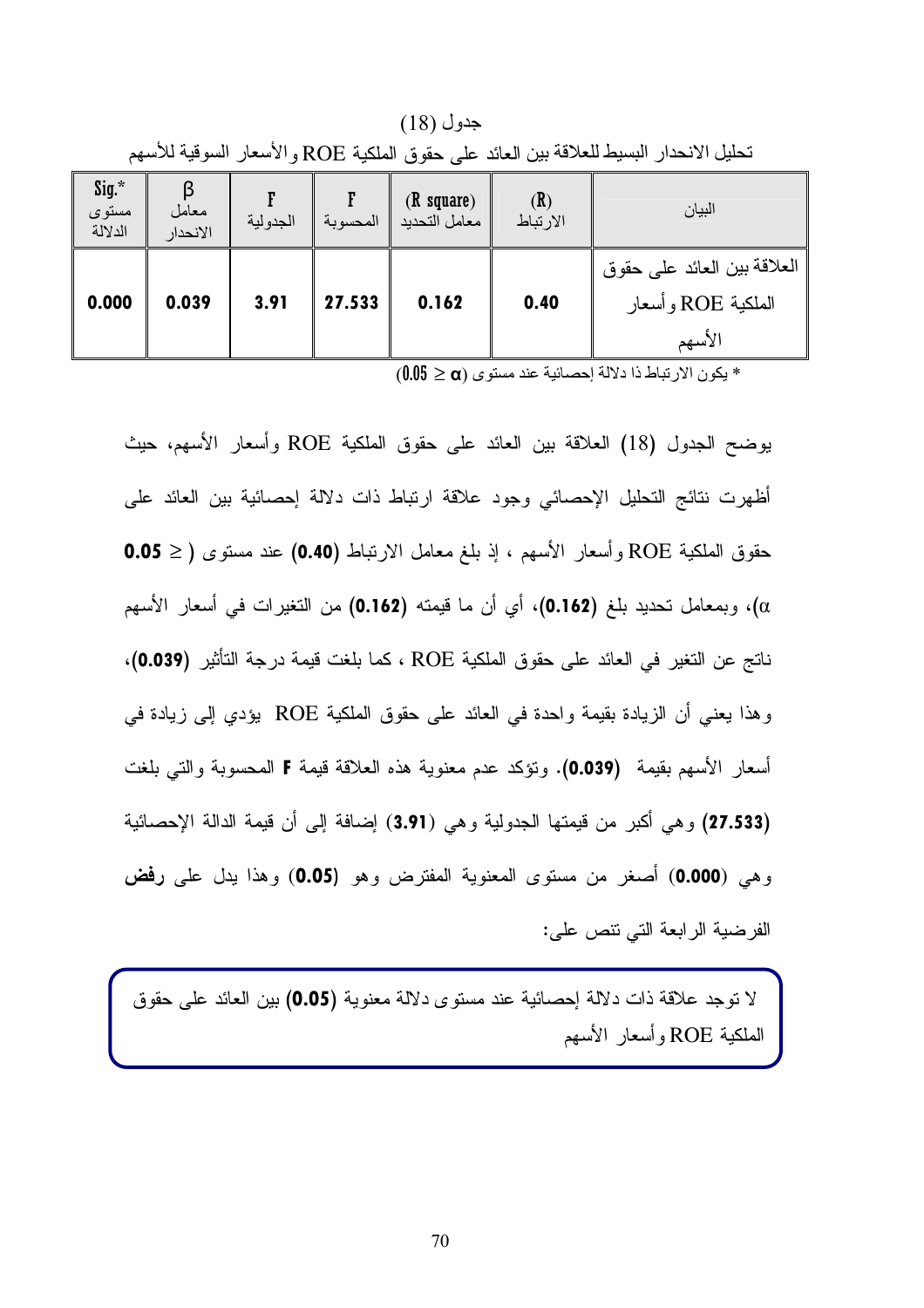الفرضية الخامسة :

H0-5: لا توجد علاقة ذات دلالة إحصائية عند مستوى دلالة معنوية (0.05) بـين القيمـــة الدفترية للسهم BVPS و أسعار الأسهم السوقية في القطاع الصناعي.

لاختبار هذه الفرضية استخدم الباحث أسلوب تحليل الانحدار الخطي البسبيط لإيجاد العلاقة بين القيمة الدفترية للسهم BVPS وأسعار الأسهم، كما هو موضح في الجدول (19).

## جدول (19) تحليل الانحدار البسيط للعلاقة بين القيمة الدفتر ية للسهم BVPS و الأسعار السوقية للأسهم في القطاع الصناعي

| Sig.*<br>مستوى<br>الدلالة | معامل<br>الانحدار | الجدولية | المحسوبة | $(R \space square)$<br>معامل التحديد | (R)<br>الارتباط | البيان                                                      |
|---------------------------|-------------------|----------|----------|--------------------------------------|-----------------|-------------------------------------------------------------|
| 0.000                     | 1.626             | 3.91     | 55.564   | 0.281                                | 0.53            | العلاقة بين القيمة الدفتر ية<br>للسهم BVPS وأسعار<br>الأسهم |

 $0.05 \geq \alpha$ ) يكون الارتباط ذات دلالة إحصائية عند مستوى  $\alpha$ 

بوضح الجدول (19) العلاقة بين القيمة الدفترية للسهم BVPS وأسعار الأسهم، حيث أظهرت نتائج التحليل الإحصائي وجود علاقة ارتباط ذات دلالة إحصائية بين القيمة الدفترية للسهم BVPS وأسعار الأسهم، إذ بلغ معامل الارتباط (0.53) عند مستوى (0.0 ≤ 0.05)، وبمعامل تحديد بلغ (0.281)، أي أن ما قيمته (0.281) من التغيرات في أسعار الأسهم ناتج عن التغير في القيمة الدفترية للسهم BVPS ، كما بلغت قيمة درجة التأثير (1.626)، وهذا يعني أن الزيادة بقيمة واحدة في القيمة الدفترية للسهم BVPS يؤدي إلى نقصان في أسعار الأسهم بقيمة (1.626). وتؤكد معنوية هذه العلاقة قيمة F المحسوبة والتي بلغت (55.564) وهي أكبر من قيمتها الجدولية وهي (3.91) إضافة إلى أن قيمة الدالة الإحصائية وهي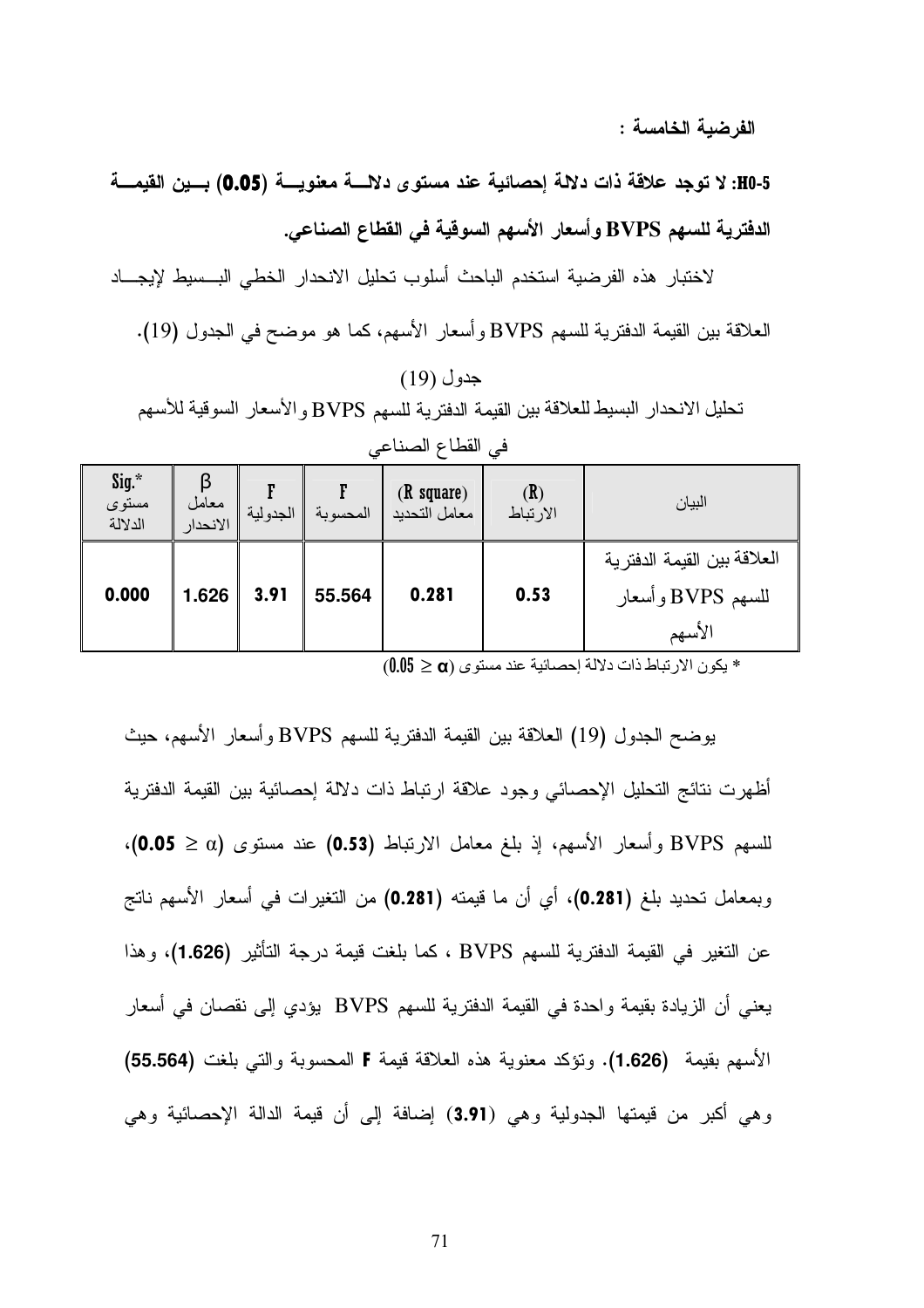(0.000) أصغر من مستوى المعنوية المفترض وهو (0.05) وهذا يدل على رفض الفرضية الخامسة التي نتص على:

لا توجد علاقة ذات دلالة إحصائية عند مستوى دلالة معنوية (0.05) بين القيمة الدفترية للسهم BVPS وأسعار الأسهم

H0-6: لا توجد علاقة ذات دلالة إحصائية عند مستوى دلالـــة معنويـــة (0.05) بـــين القيمـــة الاقتصادية المضافة EVA وأسعار الأسهم السوقية في القطاع الصناعي.

لاختبار هذه الفرضية استخدم الباحث أسلوب تحليل الانحدار الخطى البسيط لإيجاد العلاقة بسين

القيمة الاقتصادية المضافة EVA وأسعار الأسهم، كما هو موضح في الجدول (20).

جدول (20) تحليل الانحدار البسيط للعلاقة بين القيمة الاقتصادية المضافة EVA و الأسعار السوقية للأسهم

| $Sig.*$<br>مستوى<br>الدلالة | معامل<br>الانحدار | الجدولية | المحسوبة | $(R \space square)$<br>معامل التحديد | (R)<br>الارتباط | البيان                                                         |
|-----------------------------|-------------------|----------|----------|--------------------------------------|-----------------|----------------------------------------------------------------|
| 0.000                       | 1.209             | 3.91     | 65.993   | 0.317                                | 0.56            | العلاقة بين القيمة الاقتصادية<br>المضافة EVA و أسعار<br>الأسهم |

في القطاع الصناعي

 $(0.05 \geq \alpha)$  يكون الارتباط ذا دلالة إحصائية عند مستوى  $\alpha$ 

يوضح الجدول (20) العلاقة بين القيمة الاقتصادية المضافة EVA وأسعار الأسهم، حيث أظهرت نتائج التحليل الإحصائي وجود علاقة ارتباط ذات دلالة إحصائية بين القيمة الاقتصادية المضافة EVA وأسعار الأسهم، إذ بلغ معامل الارتباط (0.56) عند مستوى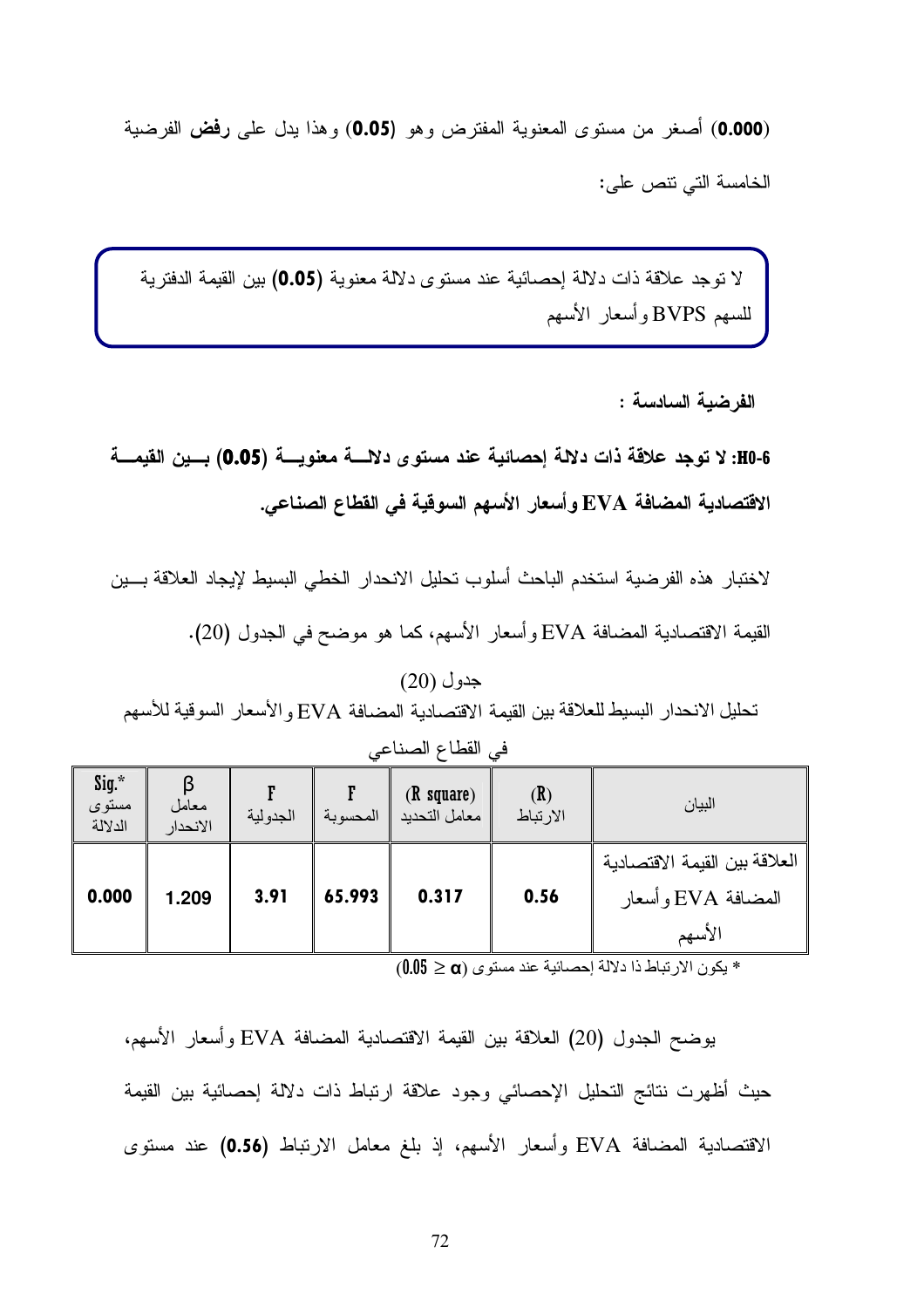(0.05 ≥ 0.05)، وبمعامل تحديد بلغ (0.317)، أي أن ما قيمته (0.317) من التغيرات في أسعار الأسهم ناتج عن التغير في القيمة الاقتصادية المضافة EVA ، كما بلغت قيمة درجة التأثير (1.209)، وهذا يعني أن الزيادة بقيمة و احدة في القيمة الاقتصادية المضافة EVA يؤدي إلى زيادة في أسعار الأسهم بقيمة (1.209). وتؤكد معنوية هذه العلاقة قيمة F المحسوبة والتي بلغت (5.993) وهي أكبر من قيمتها الجدولية وهي (3.91) إضافة إلى أن قيمة الدالة الإحصائية وهي (0.000) أصغر من مستوى المعنوية المفترض وهو (0.05)، وهذا يدل علي **رفض** الفرضية السادسة التي تتص على:

لا توجد علاقة ذات دلالة إحصائية عند مستوى دلالة معنوية (0.05) بين القيمة الاقتصادية المضافة EVA وأسعار الأسهم

كما تم استخدام الانحدار ِ الخطي المتعدد لتحديد العلاقة بين كل المتغير ات مجتمعـة و أسعار الأسهم، وكما هو موضح بالجدول (21).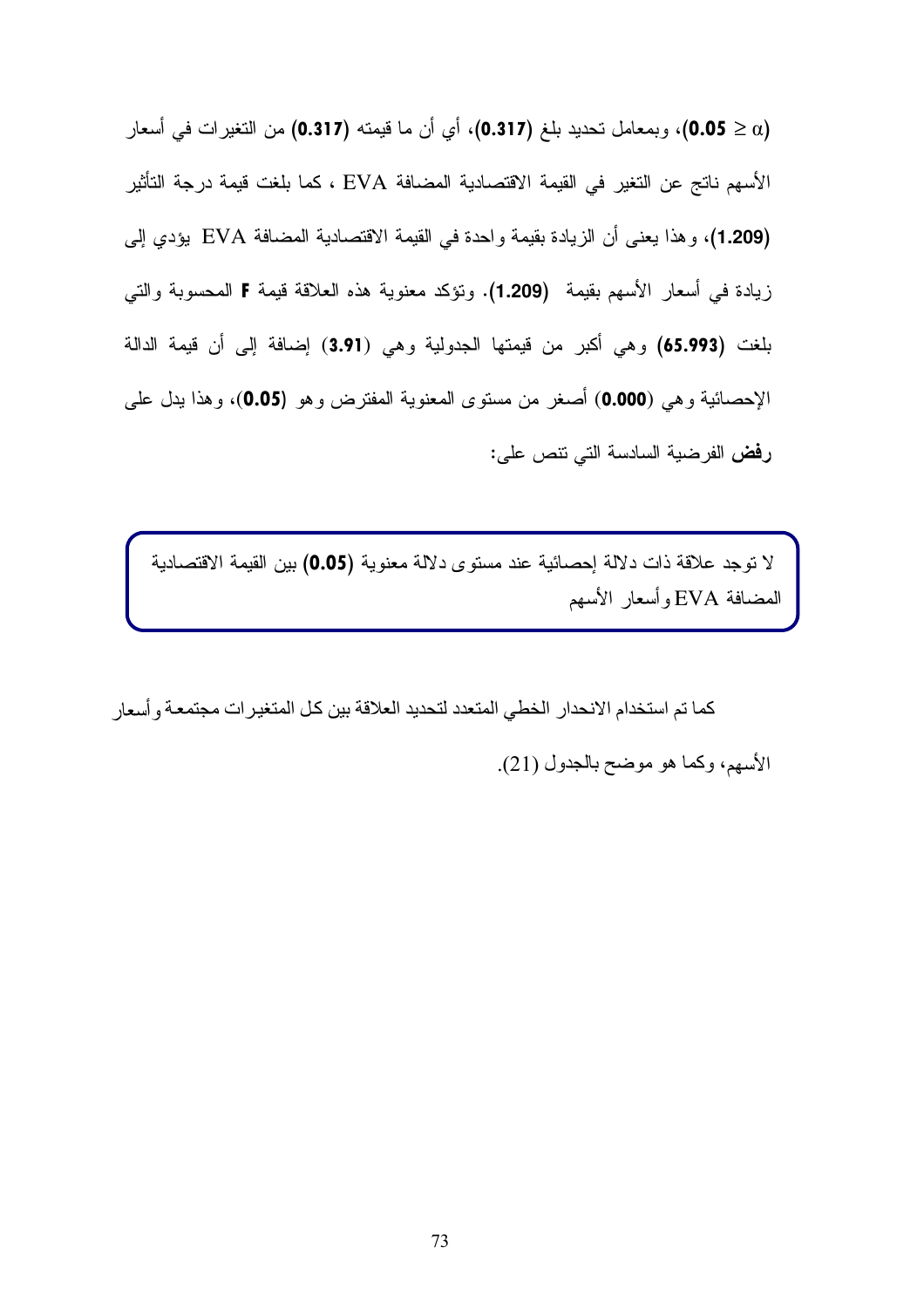| Sig.*<br>مستوى<br>الدلالة | β<br>معامل<br>الانحدار | المحسوبة | (R <sup>2</sup> )<br>معامل التحديد | (R)<br>الارتباط | البيان                                     |
|---------------------------|------------------------|----------|------------------------------------|-----------------|--------------------------------------------|
| 0.006                     | 3.282                  |          |                                    | 0.64            | حصنة السهم العادي من الأرباح<br><b>EPS</b> |
| 0.244                     | 1.550                  |          |                                    | 0.60            | حصة السهم العادي من نوزيعات<br>الأرباحDPS  |
| 0.06                      | .548                   | 20.291   | 0.471                              | 0.53            | مضاعف السعر السوقى للسهم<br><b>PER</b>     |
| 0.606                     | $-0.005$               |          |                                    | 0.40            | العائد على حقوق الملكية ROE                |
| 0.897                     | $-5.503$               |          |                                    | $0.005 -$       | القيمة الدفترية للسهم BVPS                 |
| 0.218                     | 2.823                  |          |                                    | 0.56            | القيمة الاقتصادية المضافة<br><b>EVA</b>    |

جدول (21) تحليل الانحدار المتعدد للعلاقة بين كل المتغيرات مجتمعة وأسعار الأسهم في القطاع الصناعي

 $(0.05 \geq \alpha)$  بكون الار تباط ذا دلالة إحصائية عند مستوى  $\alpha$ 

يتبين من خلال النتائج الموضحة في الجدول (21) وجود علاقة ارتباط ذات دلالة إحصائية بين (حصة السهم العادي من الأرباحEPS ، حصة السهم العادي من توزيعات الأرباحDPS ، مضاعف السعر السوقي للسهم PER ، العائد على حقوق الملكية ROE ، القيمة الدفترية للسهم BVPS ، القيمة الاقتصادية المضافة EVA ) وأسعار الأسهم، إذ بلغت معاملات الارتباط (0.64)، (0.60)، (0.53)، (0.40 )(--0.005)، (0.56)على التوالي عند  $\alpha$  مستوى (20 $\alpha \geq 0.05$ )، وبمعامل تحديد بلغ (0.471) ، كما بلغت قيمة درجة التأثير (3.282) "B )5 &1, \$ -& (**2.823** -) (**-5.503** -) (**.005** -) (**.548** -) (**1.550**) واحدة في (حصة السهم العادي من الأرباحEPS ، حصة السهم العادي من توزيعات الأرباح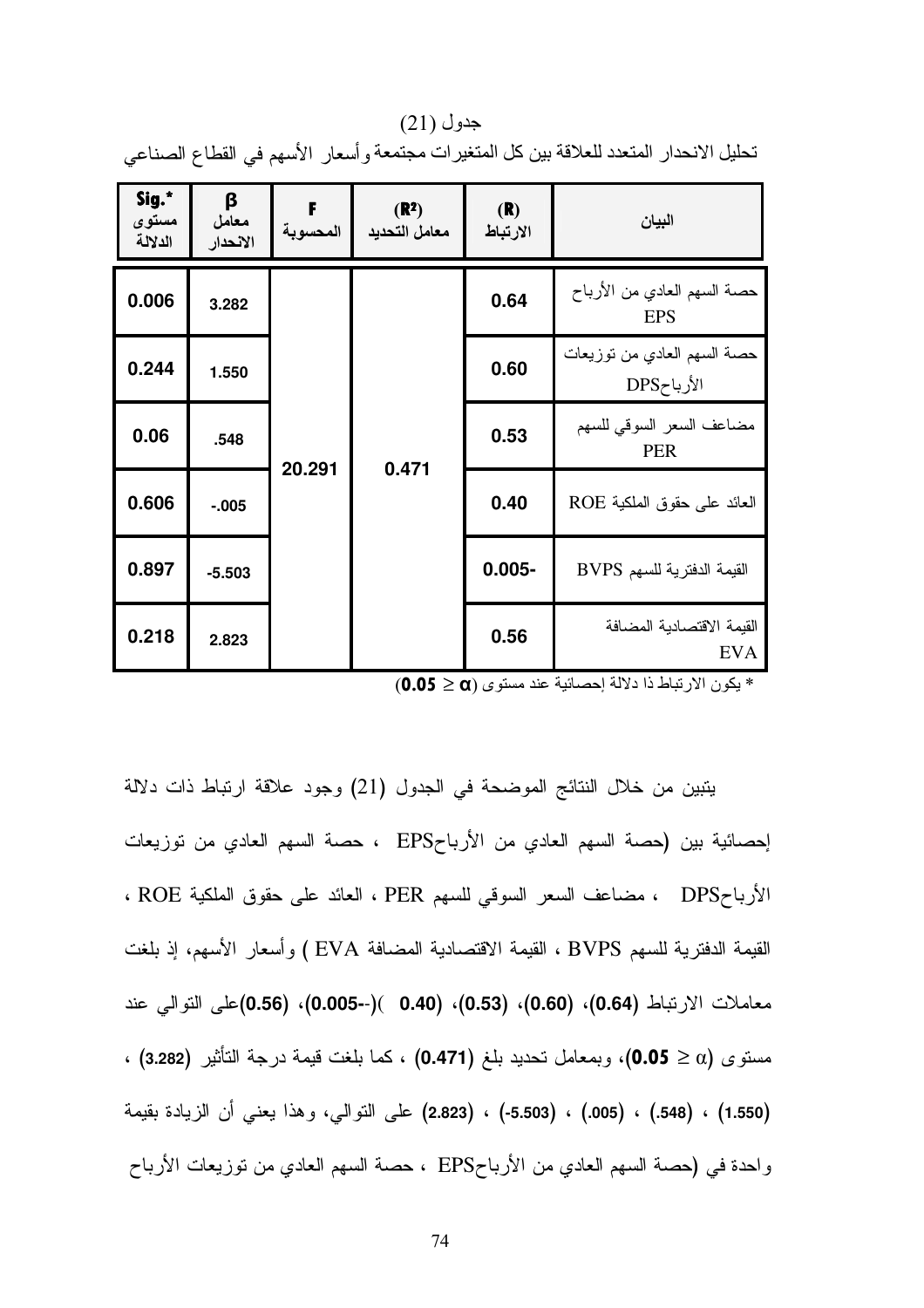DPS ، مضاعف السعر السوقي للسهم PER ، العائد على حقوق الملكية ROE ، القيمة الدفترية للسهم BVPS ، القيمة الاقتصادية المضافة EVA ) يؤدي إلى زيادة في أسعار الأسهم بالقيم السابقة على النوالي ولكل متغير . ونؤكد معنوية هذه العلاقة قيمة الإحصائي (F) دالة عند مستوى الدلالة ( 0.05 € a) بقيمة بلغت (20.291)، وبناءً على ما سبق يمكن اشتقاق نموذج الانحدار المتعدد الذي يوضح العلاقة بين المتغيرات المستقلة جميعها كوحدة واحدة مع المنغير النابع ، ونتمثَّل هذه العلاقة بالنموذج الرياضي النالبي:

 $Y = a + b_1X_1 + b_2X_2 + b_3X_3 + b_4X_4 + b_5X_5 + b_6X_6$ 

 $Y = 2.248 + 3.282X_1 + 1.55X_2 - 0.005X_4 - 5.503X_5 + 2.823X_6$ باستبعاد قيم الانحدار ل PER التي تبين عدم تأثيرها على السعر السوقي للسهم.

#### 3- على مستوى فطاع الخدمات

الفرضبة الأولى:

H0-1: لا توجد علاقة ذات دلالة إحصائية عند مستوى دلالة معنوية (0.05) بين حصة السهم العادى من الأرباح EPS وأسعار الأسهم السوقية في قطاع الخدمات.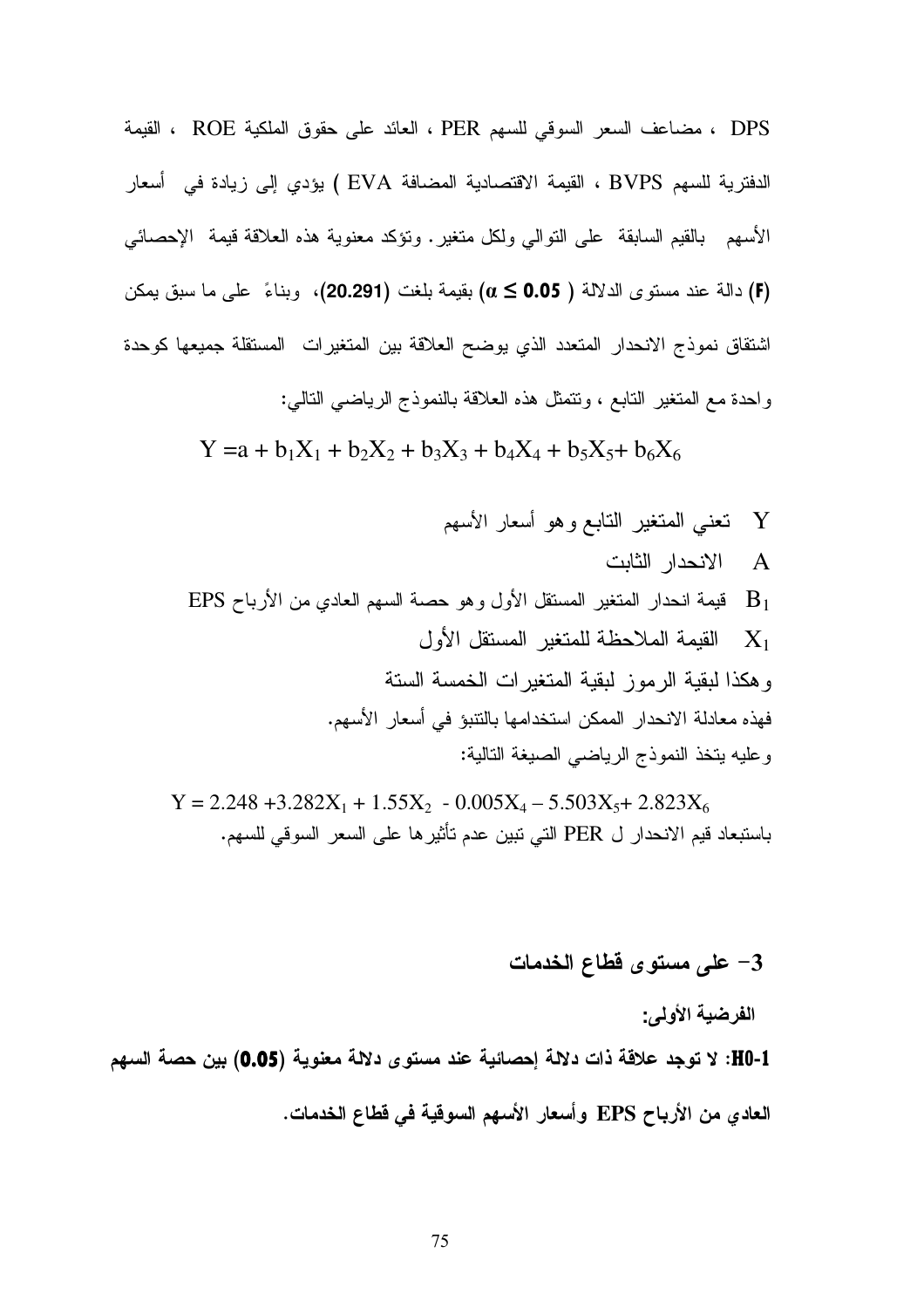لاختبار هذه الفرضية استخدم الباحث أسلوب تحليل الانحدار الخطى البسبيط لإيجساد العلاقة بين حصة السهم العادي من الأرباح EPS وأسعار الأسهم، وكما هو موضح في الجدول  $(22)$ 

جدول (22) تحليل الانحدار البسيط للعلاقة بين حصة السهم العادي من الأرباح EPS والأسعار السوقية للأسهم في قطاع الخدمات

| $\int$ Sig. $*$<br>مستوى<br>الدلالة | معامل<br>الانحدار | الجدولية | المحسوبة | $(R \space square)$<br>معامل التحديد | (R)<br>الارتباط | البيان                                                          |
|-------------------------------------|-------------------|----------|----------|--------------------------------------|-----------------|-----------------------------------------------------------------|
| 0.632                               | 2.429             | 3.94     | 0.231    | 0.002                                | 0.047           | العلاقة بين حصنة السهم<br>العادي من الأرباح<br>EPSوأسعار الأسهم |

 $(0.05 \geq \alpha)$  يكون الارتباط ذا دلالة إحصائية عند مستوى  $\alpha$ 

يوضح الجدول (22) العلاقة بين حصة السهم العادي من الأرباح EPS وأسعار الأسهم، حيث أظهرت نتائج التحليل الإحصائبي عدم وجود علاقة ارتباط ذات دلالة إحصائية بين حصة السهم العادي من الأرباح EPS وأسعار الأسهم، إذ بلغ معامل الارتباط (0.047) عند مستوى (0.0 ≤ 0.05)، وبمعامل تحديد بلغ (0.002)، أي أن ما قيمته (0.002) من التغيرات في أسعار الأسهم ناتج عن التغير في حصة السهم العادي من الأرباح EPS ، كما بلغت قيمة درجة النأثير (2.429)، وهذا يعني أن الزيادة بقيمة واحدة في حصـة السهم العادي من الأرباح EPS يؤدي إلى زيادة في أسعار الأسهم بقيمة (2.429). وتؤكد عدم معنوية هذه العلاقة قيمة F المحسوبة والتي بلغت (0.231) وهي أصغر من قيمتها الجدولية وهي (3.94) إضافة إلى أن قيمة الدالة الإحصائية وهي (0.875) أكبر من مستوى المعنوية المفترض وهو (0.05) وهذا يدل على قبول الفرضية الأولى، التي نتص علم :

لا توجد علاقة ذات دلالة إحصائية عند مستوى دلالة معنوية (0.05) بين حصنة السهم العادي من الأرباح EPS وأسعار الأسهم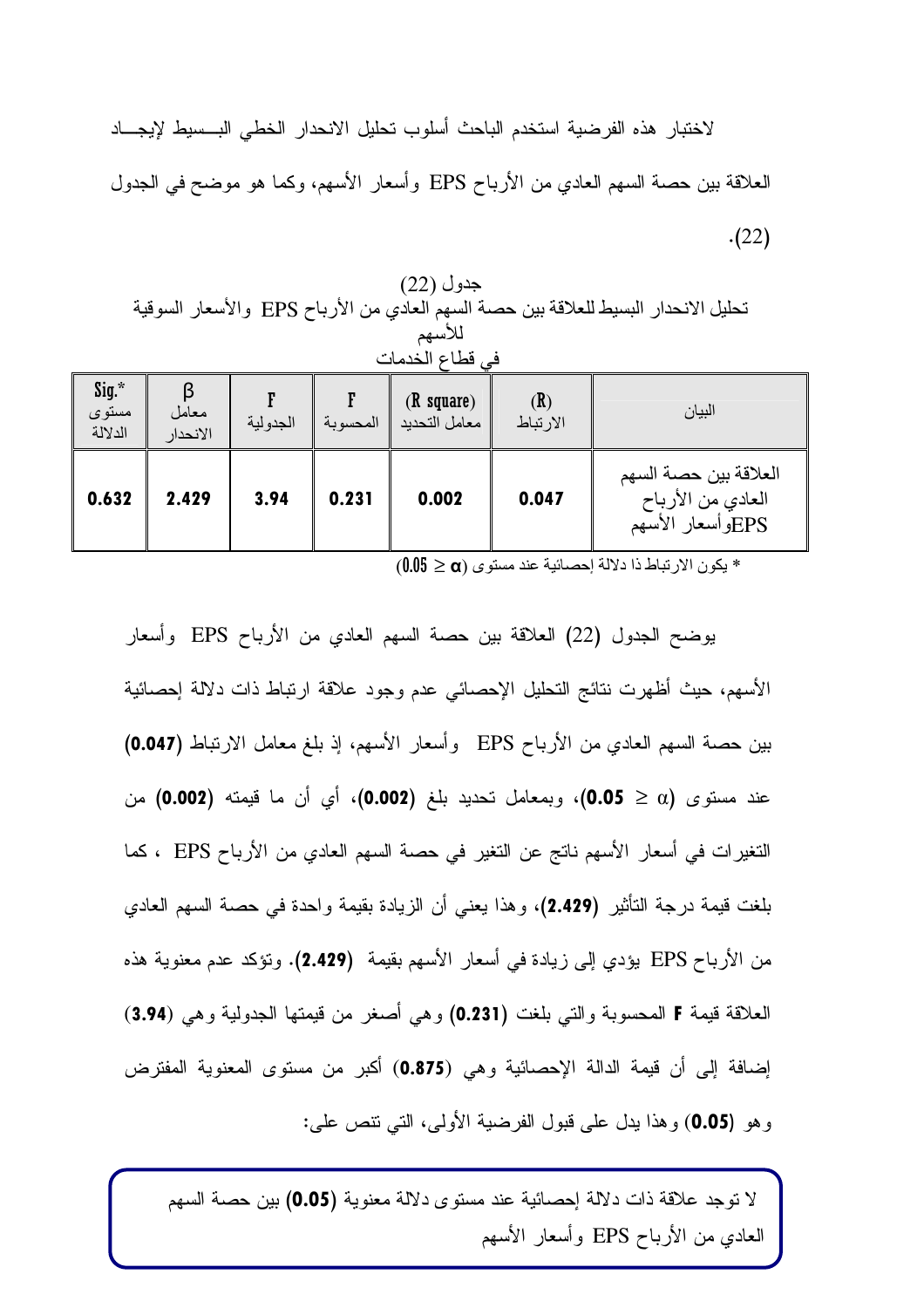الفرضية الثانية :

H0-2: لا توجد علاقة ذات دلالة إحصائية عند مستوى دلالة معنوية (0.05) بين حصة السهم العادي من توزيعات الأرباح DPS وأسعار الأسهم السوقية في قطاع الخدمات.

لاختبار هذه الفرضية استخدم الباحث أسلوب تحليل الانحدار الخطى البسبيط لإيجساد العلاقة بين حصة السهم العادي من توزيعات الأرباح DPS وأسعار الأسهم، كما هو موضح في الجدول (23).

جدول (23) تحليل الانحدار البسيط للعلاقة بين حصة السهم العادي من توزيعات الأرباحDPS والأسعار السو قية للأسهم في قطاع الخدمات

| $\int$ sig. $*$<br>مستوى<br>الدلالة | معامل<br>الانحدار | الجدولية | المحسوبة | $(R \space square)$<br>معامل التحديد | (R)<br>الارتباط | البيان                                                                  |
|-------------------------------------|-------------------|----------|----------|--------------------------------------|-----------------|-------------------------------------------------------------------------|
| 0.647                               | 3.220             | 3.94     | 0.211    | 0.002                                | 0.045           | العلاقة بين حصة السهم<br>العادي من نوزيعات الأرباح<br>DPS وأسعار الأسهم |

 $(0.05 \geq \alpha)$  يكون الارتباط ذا دلالة إحصائية عند مستوى  $\alpha$ 

يوضح الجدول (23) العلاقة بين حصة السهم العادي من توزيعات الأرباح DPS وأسعار الأسهم، حيث أظهرت نتائج التحليل الإحصائي عدم وجود علاقة ارتباط ذات دلالة إحصائية بين حصة السهم العادي من توزيعات الأرباح DPS وأسعار الأسهم، إذ بلغ معامل الارتباط (0.045) عند مستوى (0.0 ≤ 0.05)، وبمعامل تحديد بلغ (0.002)، أي أن ما قيمته (0.002) من التغير ات في أسعار الأسهم ناتج عن التغير في حصة السهم العادي من توزيعات الأرباح DPS ، كما بلغت فيمة درجة النأثير (3.220)، وهذا يعني أن الزيادة بقيمة واحدة في حصنة السهم العادي من توزيعات الأرباح DPS يؤدي إلى زيادة في أسعار الأسهم بقيمة (3.220). وتؤكد عدم معنوية هذه العلاقة قيمة F المحسوبة والتي بلغت (0.211) وهي أصغر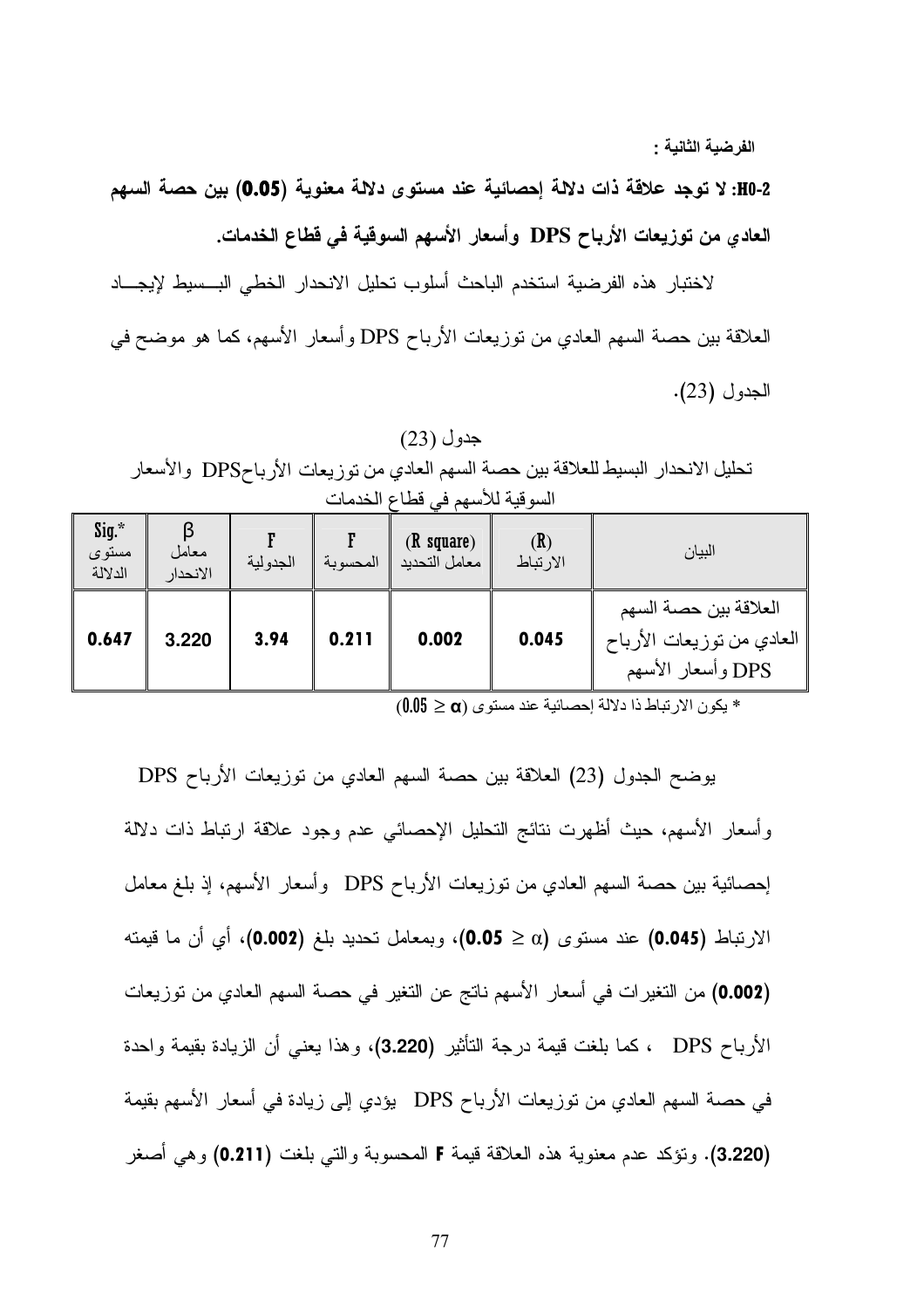من قيمتها الجدولية وهي (3.94) إضافة إلى أن قيمة الدالة الإحصائية وهي (0.875) أكبر من مستوى المعنوية المفترض وهو (0.05)، وهذا يدل على قبول الفرضية الثانية التي نتص عليے:

لا نوجد علاقة ذات دلالة إحصائية عند مستوى دلالة معنوية (0.05) بين حصة السهم العادي من نوزيعات الأرباح DPS وأسعار الأسهم

الفرضبة الثالثة :

3-H0: لا توجد علاقة ذات دلالة إحصائية عند مستوى دلالة معنوية (0.05) بسين مسضاعف السعر السوقي للسهم PER وأسعار الأسهم السوقية في قطاع الخدمات.

لاختبار هذه الفرضية استخدم الباحث أسلوب تحليل الانحدار الخطى البسيط لإيجاد العلاقة بسين مضاعف السعر السوقي للسهم PER وأسعار الأسهم، كما هو موضح في الجدول (24).

جدو ل (24) تحليل الانحدار البسيط للعلاقة بين مضاعف السعر السوقي للسهم PER والأسعار السوقية للأسهم

| $Sig.*$<br>مستوى<br>الدلالة | معامل<br>الانحدار | الجدولية | المحسوبة | $(R \space square)$<br>معامل التحديد | (R)<br>الارتباط | البيان                                                       |
|-----------------------------|-------------------|----------|----------|--------------------------------------|-----------------|--------------------------------------------------------------|
| 0.919                       | 0.001             | 3.94     | 0.013    | 0.001                                | $0.011 -$       | العلاقة بين مضاعف السعر<br>السوقي للسهم PER وأسعار<br>الأسهم |

في قطاع الخدمات

 $(0.05 \geq \alpha)$  يكون الارتباط ذا دلالة إحصائية عند مستوى  $\alpha$ 

يوضح الجدول (24) العلاقة بين مضاعف السعر السوفي للسهم PER وأسعار الأسهم، حيث أظهرت نتائج التحليل الإحصائي عدم وجود علاقة ارتباط ذات دلالة إحصائية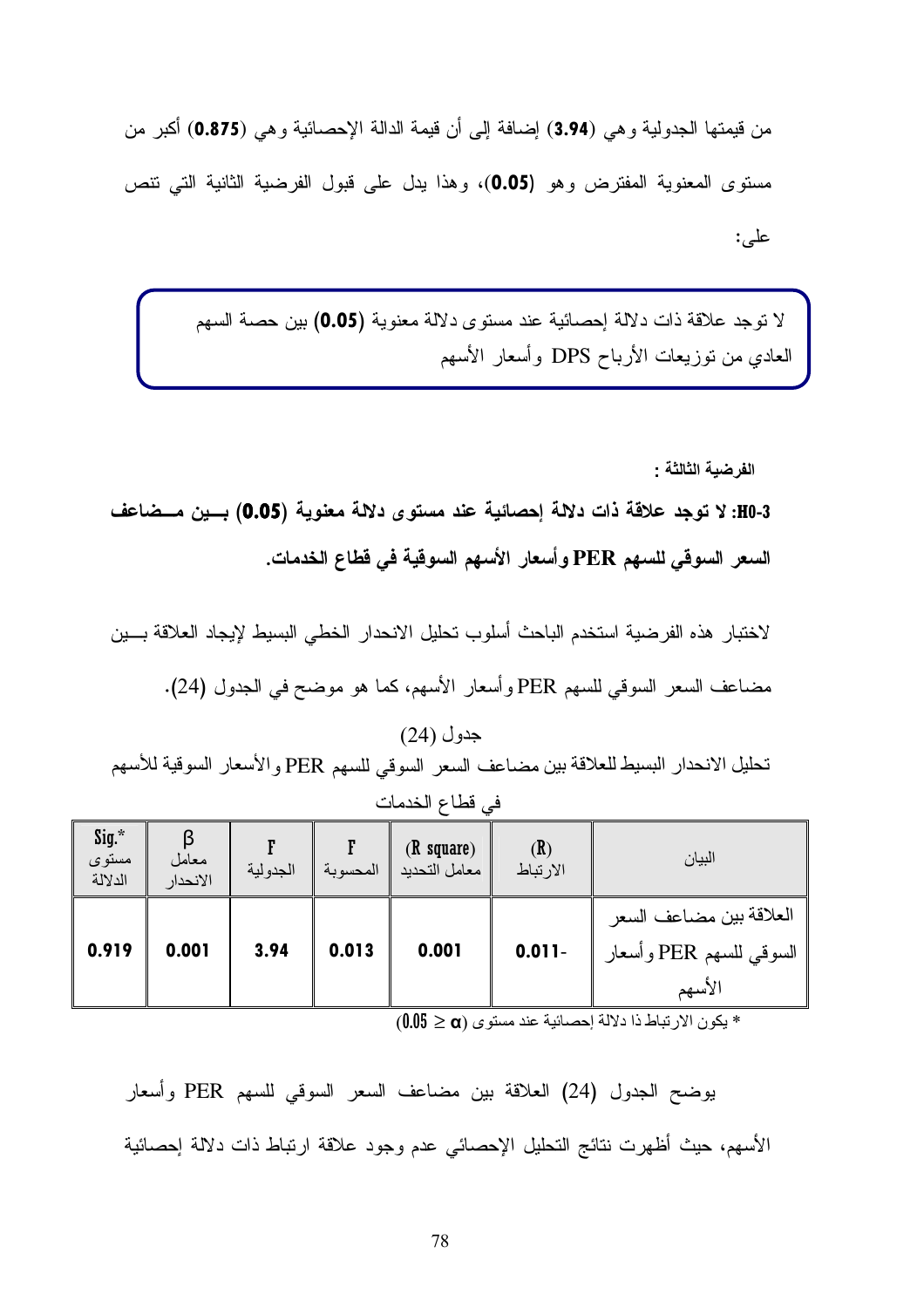بين مضاعف السعر السوقي للسهم PER وأسعار الأسهم، إذ بلغ معامل الارتباط (0.011-) عند مستوى (0.0 ≤ 0.05)، وبمعامل تحديد بلغ (0.001)، أي أن ما قيمته (0.001) من التغيرات في أسعار الأسهم ناتج عن التغير في مضاعف السعر السوفي للسهم PER ، كما بلغت قيمة درجة النأثير (0.001)، وهذا يعني أن الزيادة بقيمة واحدة في مضاعف السعر السوقي للسهم PER يؤدي إلى نقصان في أسعار الأسهم بقيمة (0.001). وتؤكد عدم معنوية هذه العلاقة قيمة F المحسوبة والتي بلغت (0.013) وهي أصغر من قيمتها الجدولية وهي (3.94) إضافة إلى أن قيمة الدالة الإحصائية وهي (0.875) أكبر من مستوى المعنوية المفترض وهو (0.05)، وهذا يدل على قبول الفرضية الثالثة التي نتص على:

لا نوجد علاقة ذات دلالة إحصائية عند مستوى دلالة معنوية (0.05) بين مضاعف السعر السوفي للسهم PER وأسعار الأسهم

الفرضية الرابعة :

H0-4: لا توجد علاقة ذات دلالة إحصائية عند مستوى دلالة معنوية (0.05) بين العائد علـــى حقوق الملكية ROE وأسعار الأسهم السوقية فى قطاع الخدمات.

لاختبار هذه الفرضية استخدم الباحث أسلوب تحليل الانحدار الخطى البسبيط لإيجـــاد العلاقة بين العائد على حقوق الملكية ROE و أسعار الأسهم، كما هو موضح في الجدول (25).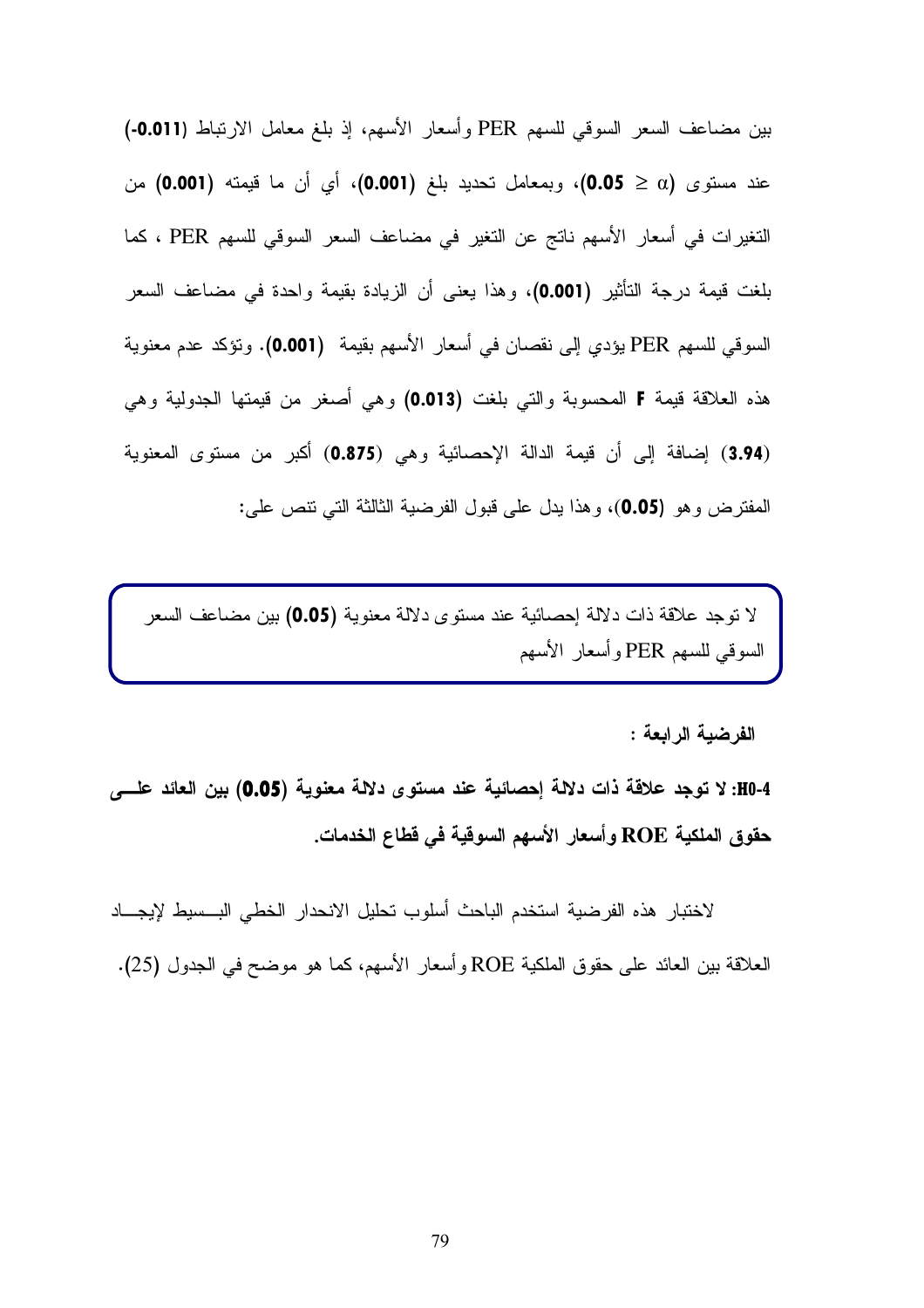جدول (25) تحليل الانحدار البسيط للعلاقة بين العائد على حقوق الملكية ROE و الأسعار السوقية للأسهم

|                             | في فطاع الخدمات   |          |          |                                      |                 |                                                              |  |  |  |
|-----------------------------|-------------------|----------|----------|--------------------------------------|-----------------|--------------------------------------------------------------|--|--|--|
| $Sig.*$<br>مستوى<br>الدلالة | معامل<br>الانحدار | الجدولية | المحسوبة | $(R \space square)$<br>معامل التحديد | (R)<br>الارتباط | البيان                                                       |  |  |  |
| 0.744                       | 0.038             | 3.94     | 0.107    | 0.001                                | 0.032           | العلاقة بين العائد على حقوق<br>الملكية ROE و أسعار<br>الأسهم |  |  |  |

 $(0.05 \geq \alpha)$  بكون الارتباط ذا دلالة إحصائية عند مستوى  $\alpha$ 

يوضح الجدول (25) العلاقة بين العائد على حقوق الملكية ROE وأسعار الأسهم، حيث أظهرت نتائج التحليل الإحصائي عدم وجود علاقة ارتباط ذات دلالة إحصائية بين العائد على حقوق الملكية ROE وأسعار الأسهم ، إذ بلغ معامل الارتباط (0.032) عند مستوى (0.05 0.05)، وبمعامل تحديد بلغ (0.001)، أي أن ما قيمته (0.001) من التغيرات في أسعار الأسهم ناتج عن التغير في العائد على حقوق الملكية ROE ، كما بلغت قيمة درجة التَأْثِيرِ (0.038)، وهذا يعني أن الزيادة بقيمة واحدة في العائد على حقوق الملكية ROE يؤدي إلى زيادة في أسعار الأسهم بقيمة (0.038). وتؤكد عدم معنوية هذه العلاقة قيمة F المحسوبة والتي بلغت (0.107) وهي أصغر من قيمتها الجدولية وهي (3.94) إضافة إلى أن قيمة الدالة الإحصائية وهي (0.875) أكبر من مستوى المعنوية المفترض وهو (0.05)، وهذا بدل على قبول الفر ضبة الر ابعة التي نتص على:

لا نوجد علاقة ذات دلالة إحصائية عند مستوى دلالة معنوية (0.05) بين العائد على حقوق الملكية ROE وأسعار الأسهم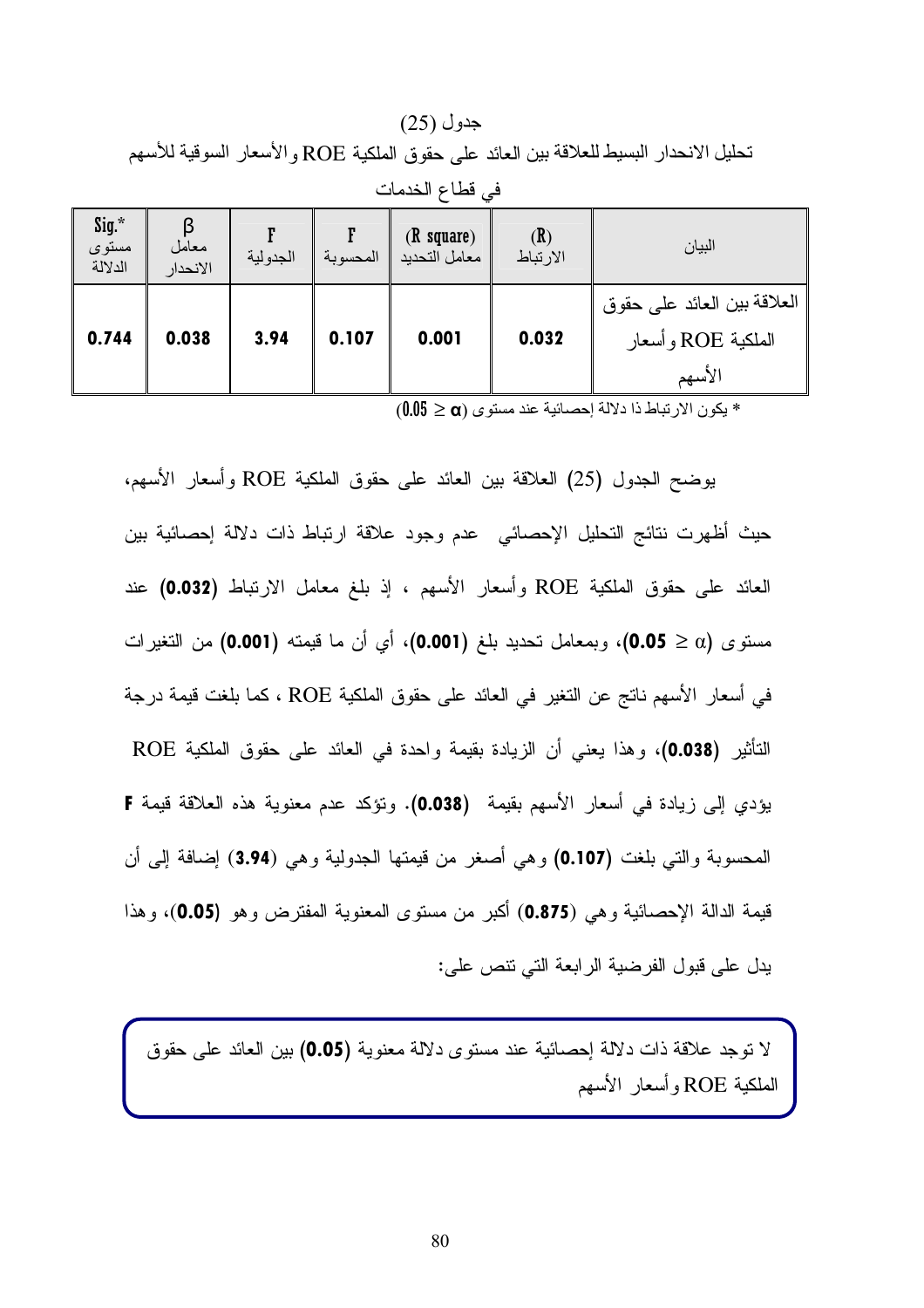الفرضية الخامسة :

H0-5: لا توجد علاقة ذات دلالة إحصائية عند مستوى دلالة معنوية (0.05) بـين القيمـــة الدفترية للسهم BVPS و أسعار الأسهم السوقية في قطاع الخدمات.

لاختبار هذه الفرضية استخدم الباحث أسلوب تحليل الانحدار الخطى البسبط لإيجساد العلاقة بين القيمة الدفترية للسهم BVPS وأسعار الأسهم، كما هو موضح في الجدول (26).

جدول (26) تحليل الانحدار البسيط للعلاقة بين القيمة الدفتر ية للسهم BVPS و الأسعار السوقية للأسهم

| $Sig.*$<br>مستوى<br>الدلالة | معامل<br>الانحدار | الجدولية | المحسوبة | $(R \space square)$<br>معامل التحديد | (R)<br>الارتباط | البيان                                                  |
|-----------------------------|-------------------|----------|----------|--------------------------------------|-----------------|---------------------------------------------------------|
| 0.668                       | $-0.746$          | 3.94     | 0.185    | 0.002                                | $-0.042$        | العلاقة بين القيمة الدفترية<br>للسهم BVPS وأسعار الأسهم |

في قطاع الخدمات

 $(0.05 \geq \alpha)$  يكون الارتباط ذا دلالة إحصائية عند مستوى  $\alpha$ 

يوضح الجدول (26) العلاقة بين القيمة الدفترية للسهم BVPS وأسعار الأسهم، حيث أظهرت نتائج التحليل الإحصائي عدم وجود علاقة ارتباط ذات دلالة إحصائية بين القيمة الدفترية للسهم BVPS وأسعار الأسهم، إذ بلغ معامل الارتباط (0.042-) عند مستوى ( 0.05 ، وبمعامل تحديد بلغ (0.002)، أي أن ما قيمته (0.002) من التغير ات في أسعار الأسهم) > </ ناتج عن التغير في القيمة الدفترية للسهم BVPS ، كما بلغت قيمة درجة التأثير (0.746-)، وهذا يعني أن الزيادة بقيمة واحدة في القيمة الدفترية للسهم BVPS يؤدي إلى نقصان في أسعار الأسهم بقيمة (0.746-). وتؤكد عدم معنوية هذه العلاقة قيمة F المحسوبة والتي بلغت (0.185) وهي أصغر من فيمتها الجدولية وهي (3.94) إضافة إلى أن فيمة الدالة الإحصائية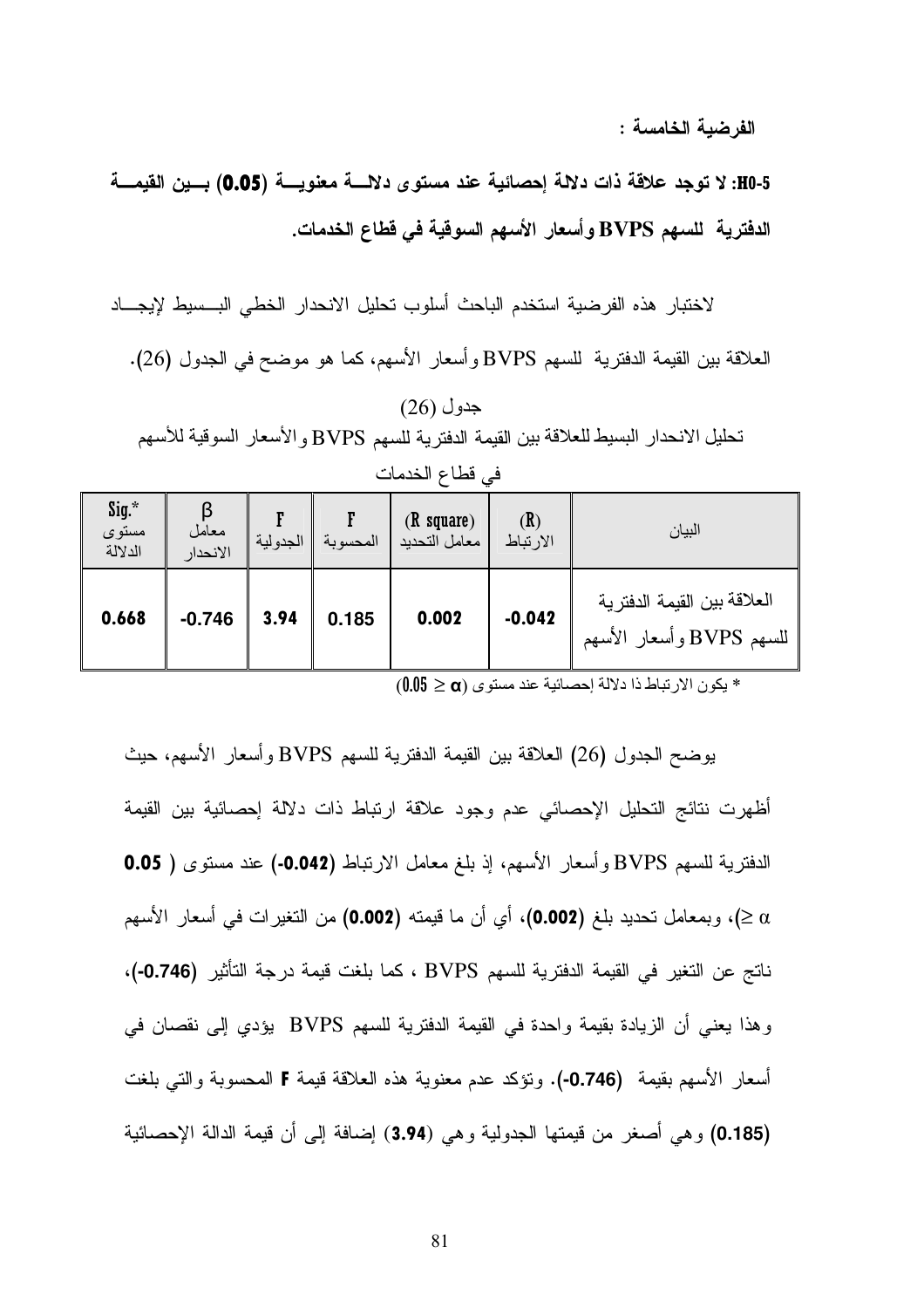وهي (0.875) أكبر من مستوى المعنوية المفترض وهو (0.05) وهذا يدل على قبول الفرضية الخامسة التي تتص على:

لا توجد علاقة ذات دلالة إحصائية عند مستوى دلالة معنوية (0.05) بين القيمة الدفترية للسهم BVPS وأسعار الأسهم

الفرضية السادسة :

H0-6: لا توجد علاقة ذات دلالة إحصائية عند مستوى دلالـــة معنويـــة (0.05) بـــين القيمـــة الاقتصادية المضافة EVA وأسعار الأسهم السوقية في قطاع الخدمات.

لاختبار هذه الفرضية استخدم الباحث أسلوب تحليل الانحدار الخطى البسيط لإيجاد العلاقة بسين

القيمة الاقتصادية المضافة EVA وأسعار الأسهم، كما هو موضح في الجدول (27).

جدول (27) تحليل الانحدار البسيط للعلاقة بين القيمة الاقتصادية المضافة EVA و الأسعار السوقية للأسهم

| $Sig.*$<br>مستوى<br>الدلالة | معامل<br>الانحدار | الجدولية | المحسوبة | $(R \space square)$<br>معامل التحديد | (R)<br>الارتباط | البيان                                                         |
|-----------------------------|-------------------|----------|----------|--------------------------------------|-----------------|----------------------------------------------------------------|
| 0.996                       | $-3.440$          | 3.94     | 0.001    | 0.001                                | 0.001           | العلاقة بين القيمة الاقتصادية<br>المضافة EVA و أسعار<br>الأسهم |

في قطاع الخدمات

 $(0.05 \geq \alpha)$  يكون الارتباط ذا دلالة إحصائية عند مستوى  $\alpha$ 

بوضح الجدول (27) العلاقة بين القيمة الاقتصادية المضافة EVA وأسعار الأسهم، حيث أظهرت نتائج التحليل الإحصائي عدم وجود علاقة ارتباط ذات دلالة إحصائية بين القيمة الاقتصادية المضافة EVA وأسعار الأسهم، إذ بلغ معامل الارتباط (0.001) عند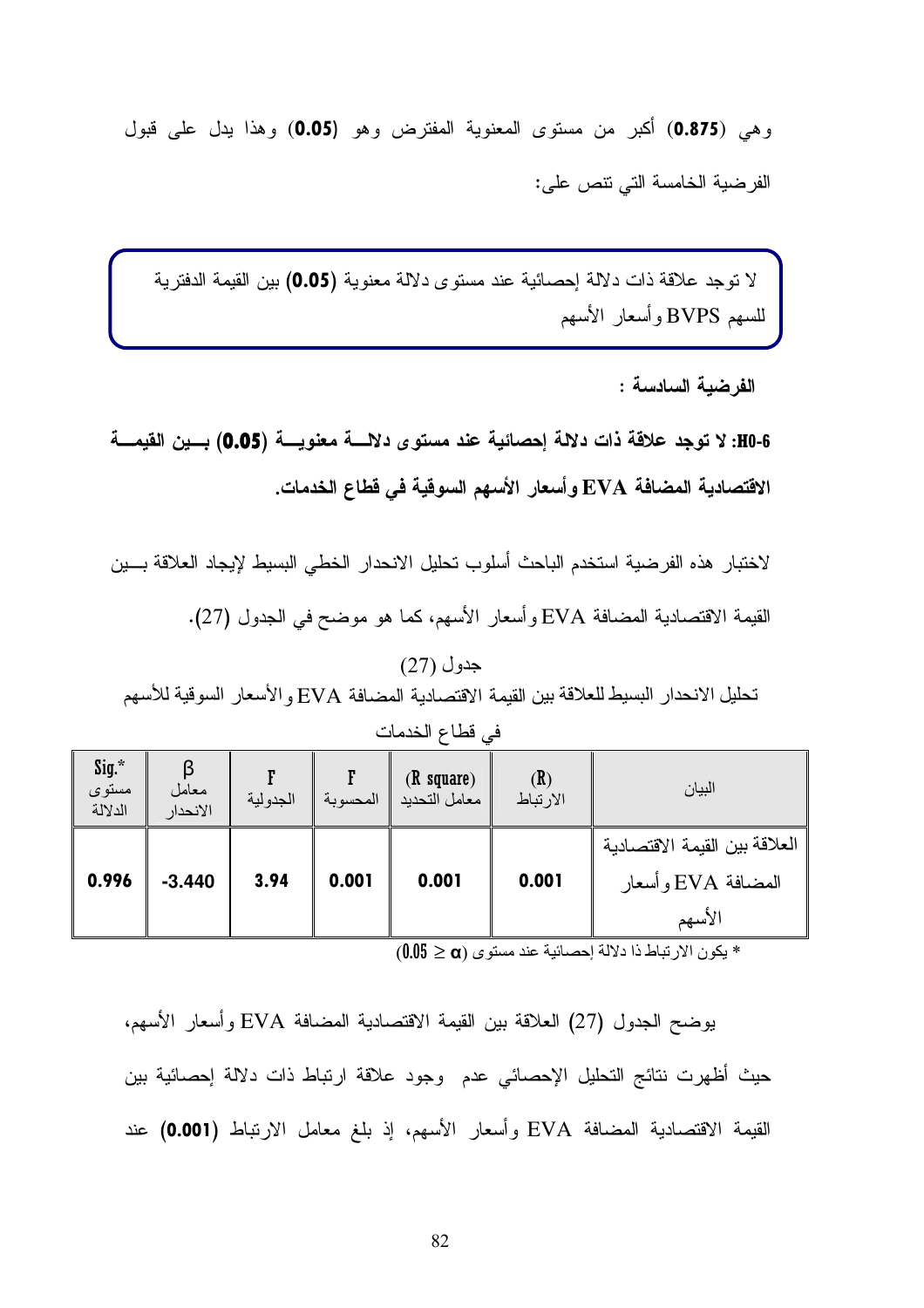مستوى (0.0 ≤ 0.05)، وبمعامل تحديد بلغ (0.001)، أي أن ما قيمته (0.001) من التغيرات في أسعار الأسهم ناتج عن التغير في القيمة الاقتصادية المضافة EVA ، كما بلغت قيمة درجة التأثير (3.440-)، وهذا يعني أن الزيادة بقيمة واحدة في القيمة الاقتصادية المضافة EVA يؤدي إلى نقصان في أسعار الأسهم بقيمة (3.440-). وتؤكد معنوية هذه العلاقة قيمة F المحسوبة والتي بلغت (0.001) وهي أصغر من قيمتها الجدولية وهي (3.94) إضافة إلى أن قيمة الدالة الإحصائية وهي (0.875) أكبر من مستوى المعنوية المفترض وهو (0.05)، وهذا يدل على قبول الفرضية السادسة التي نتص على:

لا توجد علاقة ذات دلالة إحصائية عند مستوى دلالة معنوية (0.05) بين القيمة الاقتصادية المضبافة EVA و أسعار الأسهم

كما تم استخدام الانحدار الخطي المتعدد لتحديد العلاقة بين كل المتغيرات مجتمعة و أسعار الأسهم، وكما هو موضح بالجدول (28).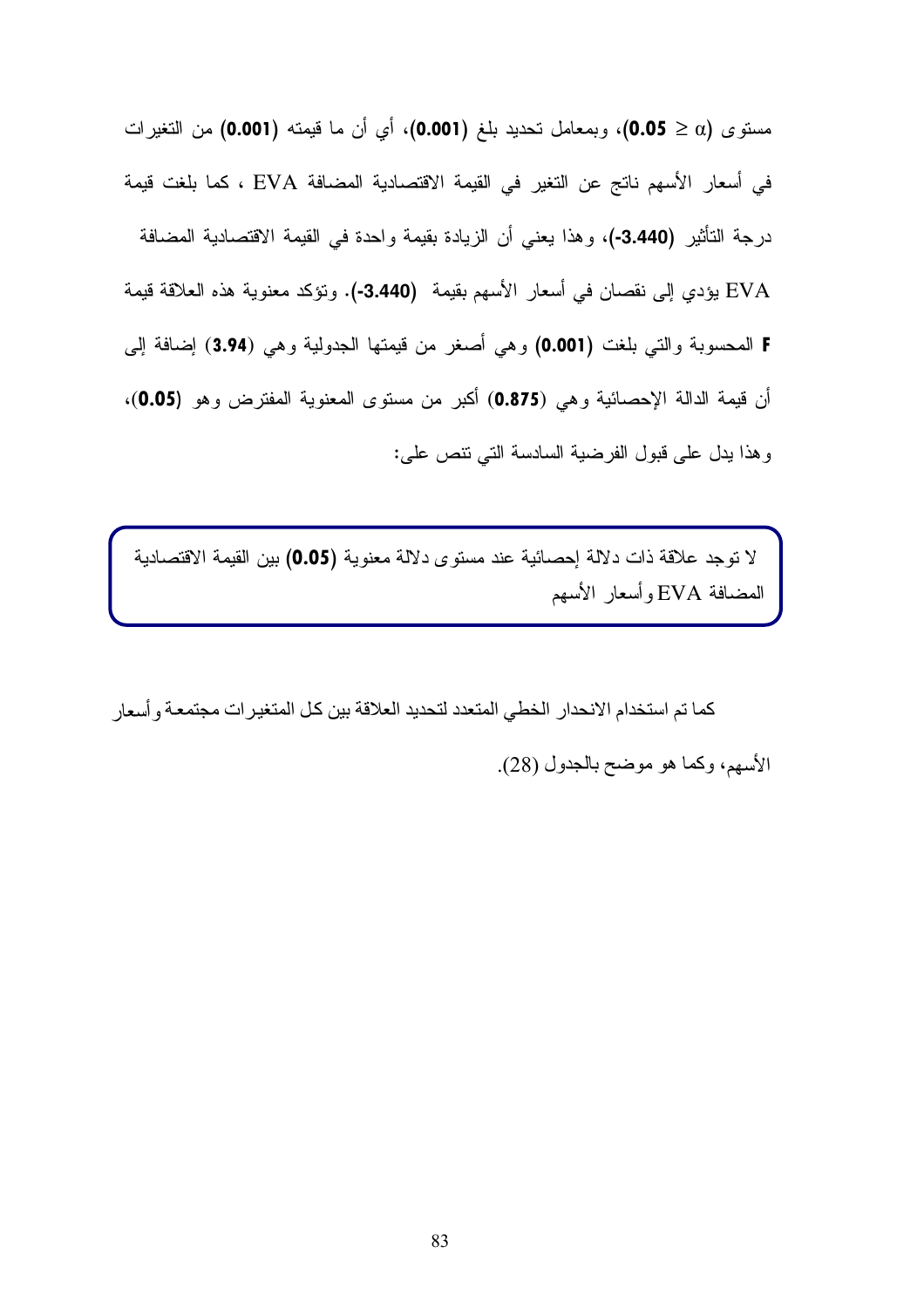جدول (28) تحليل الانحدار المتعدد للعلاقة بين كل المتغيرات مجتمعة و أسعار الأسهم في قطاع الخدمات

| Sig.*<br>مستوى<br>الدلالة | β<br>معامل<br>الانحدار | المحسوبة | (R <sup>2</sup> )<br>معامل التحديد | (R)<br>الارتباط | البيان                                     |           |                            |
|---------------------------|------------------------|----------|------------------------------------|-----------------|--------------------------------------------|-----------|----------------------------|
| 0.436                     | 18.333                 |          |                                    | 0.047           | حصنة السهم العادي من الأرباح<br><b>EPS</b> |           |                            |
| 0.932                     | $-1.406$               |          |                                    | 0.045           | حصة السهم العادي من نوزيعات<br>الأرباحDPS  |           |                            |
| 0.24                      | $-3.236$               | 0.283    |                                    | $0.042 -$       | مضاعف السعر السوقى للسهم<br><b>PER</b>     |           |                            |
| 0.548                     | $-224$                 |          | 0.017                              | 0.032           | العائد على حقوق الملكية ROE                |           |                            |
| 0.722                     | 0.001                  |          |                                    |                 |                                            | $0.011 -$ | القيمة الدفترية للسهم BVPS |
| 0.996                     | 4.638                  |          |                                    | 0.000           | القيمة الاقتصادية المضافة<br><b>EVA</b>    |           |                            |

 $(0.05 \geq \alpha)$  بكون الار تباط ذا دلالة إحصائية عند مستوى  $\alpha$ 

يتبين من خلال النتائج الموضحة في الجدول (28) عدم وجود علاقة ارتباط ذات دلالة إحصائية بين (حصة السهم العادي من الأرباح EPS ، حصة السهم العادي من توزيعات الأرباح DPS، مضاعف السعر السوفي للسهم PER ، العائد على حقوق الملكيةROE ، القيمة الدفترية للسهم BVPS ، القيمة الاقتصادية المضافة EVA ) وأسعار الأسهم، إذ بلغت (**0.000** -) (**0.011-**-) ،(**0.032** -) (**0.042-** -) (**0.045** -) (**0.047**) ! G, النوال<sub>ّ</sub>ى عند مستوى (0.05 **0.05)**، وبمعامل تحديد بلغ (0.017) ، كما بلغت قيمة درجة التأثير \$ -& (**4.638** -) (**0.001** -) (**-.224-** -) (**-3.236** -) (**1.406-** -) (**18.333**) يعني أن الزيادة بقيمة وإحدة في (حصة السهم العادي من الأرباحEPS ، حصة السهم العادي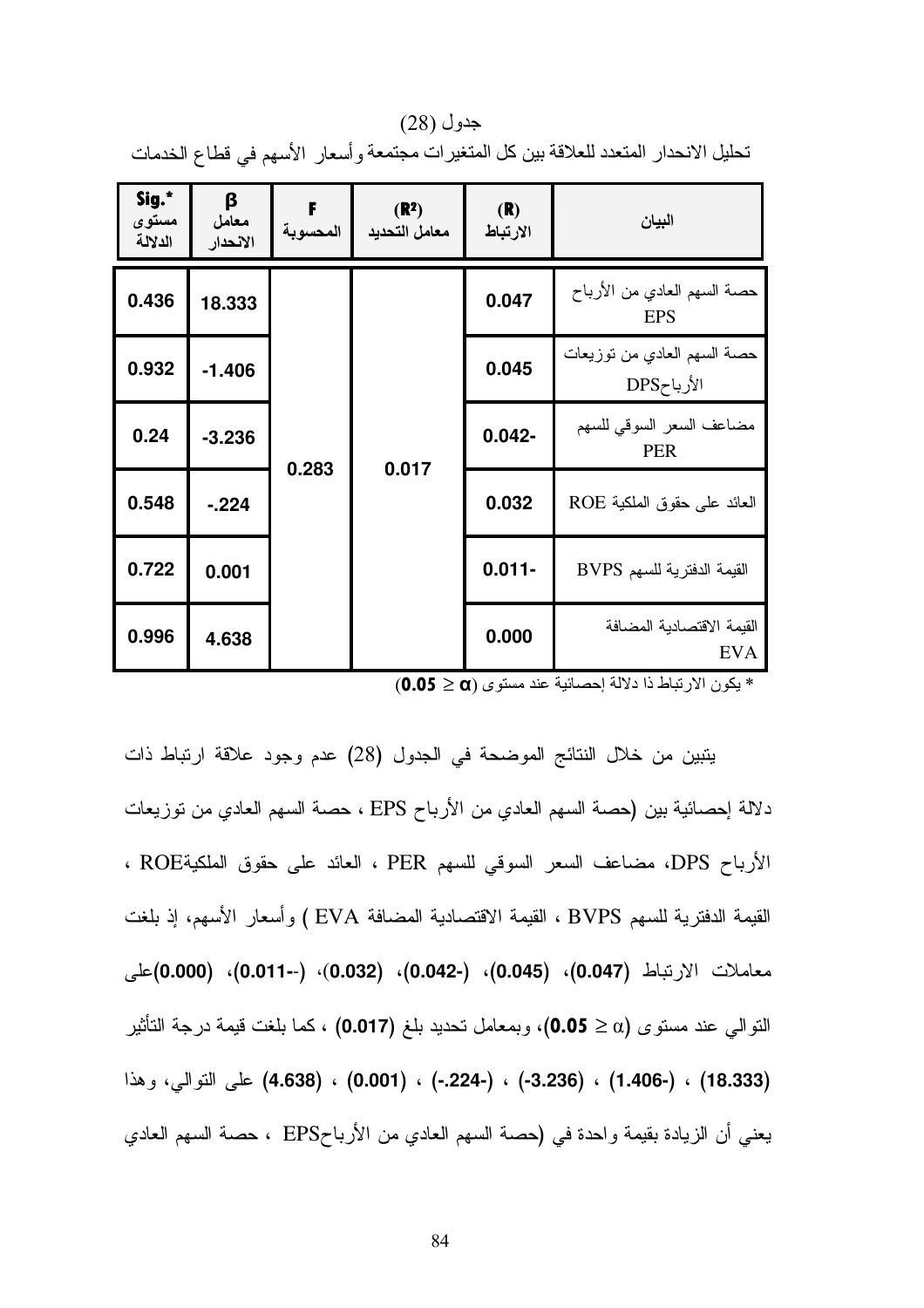من نوزيعات الأرباح DPS، مضاعف السعر السوفي للسهم PER، العائد على حقوق الملكية ROE، القيمة الدفترية للسهم BVP، القيمة الاقتصادية المضافة EVA ) يؤدي إلى زيادة في أسعار الأسهم بالقيم السابقة على النوالي ولكل متغير. وتؤكد معنوية هذه العلاقة قيمة الإحصائي (F) دالة عند مستوى الدلالة ( 0.05 ≥ a) بقيمة بلغت (0.283)، وبناءً على ما سبق لا يمكن اشتقاق نموذج رياضي للانحدار المتعدد يوضح العلاقة بين المتغيرات المستقلة جميعها كوحدة واحدة مع المتغير التابع، وذلك لعدم وجود ارتباط بين المؤشرات المالية والسعر السوقي للسهم كما بينت الدراسة.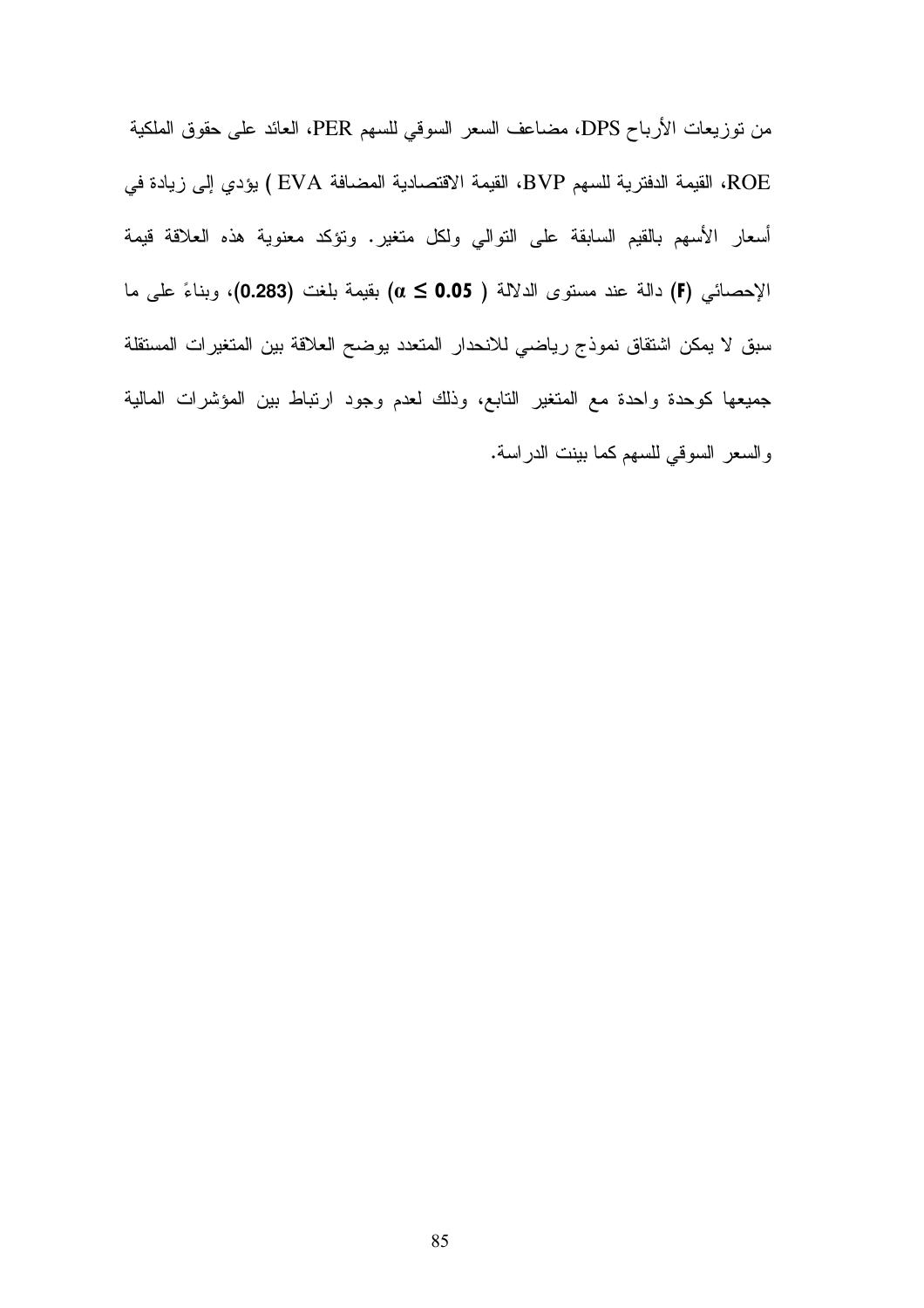### الفــصل الخامس

النتائج والتوصيات

المقدمة :  $1 - 5$ 

هدفت الدراسة الحالية إلى الكشف عن بعض العوامل المالية المحددة لأسعار أسهم الشركات المساهمة العامة المدرجة في بورصة عمان للأوراق المالية وهي: حصة السهم العادي من الأرباح EPS، وحصة السهم العادي من نوزيعات الأرباح DPS، ومضاعف السعر السوقي للسهم PER، والعائد على حقوق الملكية ROE والقيمة الدفترية للسهم BVPS والقيمة الاقتصادية المضافة EVA، وذلك في الفترة الزمنية ما بين 2003– 2008، وما تخلل هذه الفتر ة من أحداث أثر ّت علي بور صنة عمان.

وقد أثارت الدراسة جملة من التساؤلات تم تضمينها في مشكلة الدراسة، وقدمت أيضاً فرضيات تعلقت بطبيعة العلاقة بين متغيرات الدراسة، و يتناول هذا الفصل أهم نتائج هذه الدراسة، كما سيعرض الباحث في نهاية الفصل توصيات مقترحة في ضوء ما توصل اليه.

2-5 النتائج :

كشف التحليل الاحصائي لبيانات الدر اسة عن النتائج التالية:

أو لاً: .نتائج اختبار الفر ضبيات: 1. على مسنوى جميع القطاعات كوحدة واحدة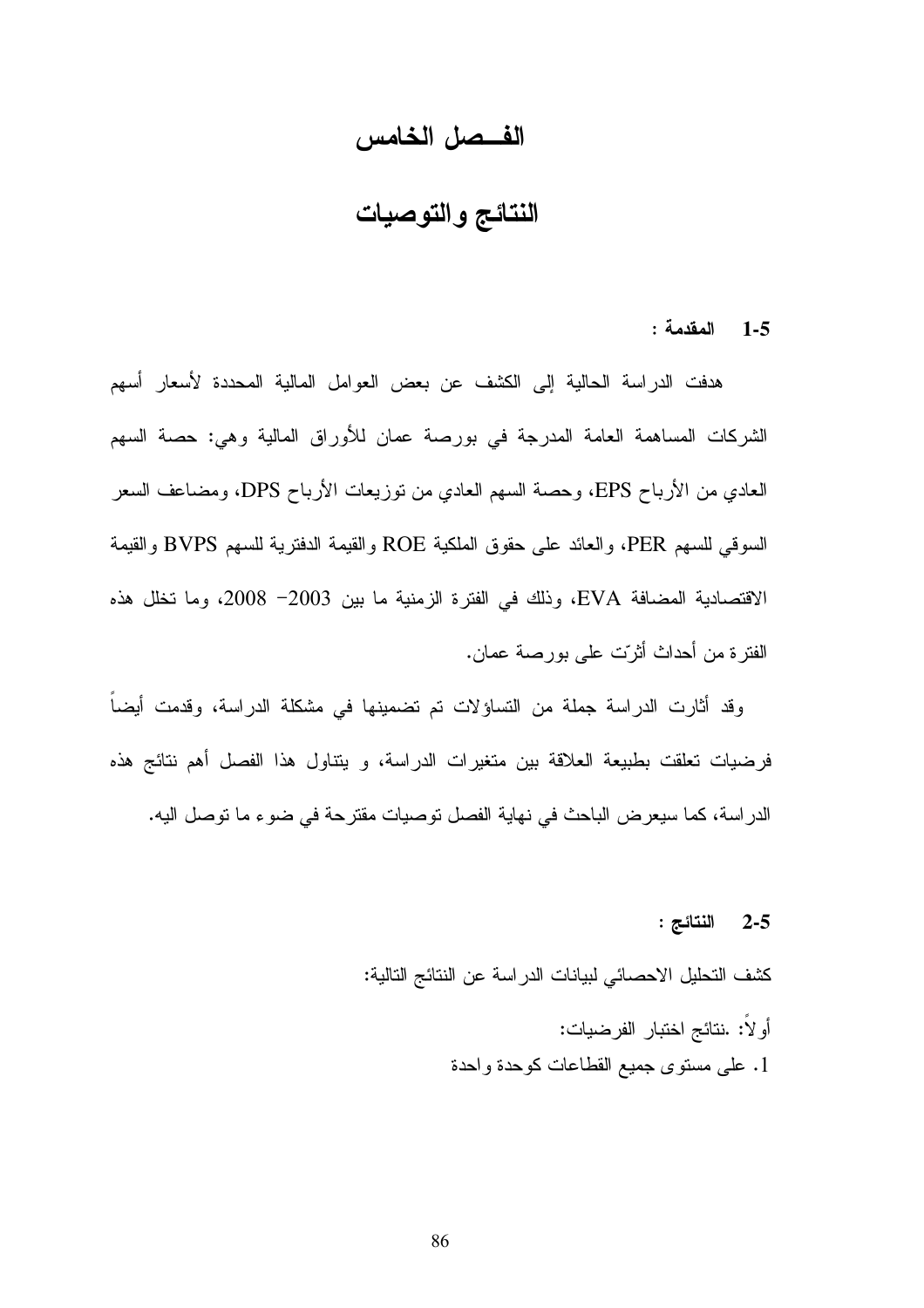جدول رقم (29)

| نتيجة الاختبار | $Sig.*$<br>مستوى<br>الدلالة | $\mathbf F$<br>الجدولية | $\mathbf F$<br>المحسوبة | المتغير ات  |
|----------------|-----------------------------|-------------------------|-------------------------|-------------|
| رفض            | 0.000                       | 3.95                    | 266.892                 | <b>EPS</b>  |
| رفض            | 0.000                       | 3.95                    | 249.118                 | <b>DPS</b>  |
| قبول           | 0.862                       | 3.95                    | 0.003                   | <b>PER</b>  |
| قبول           | 0.968                       | 3.95                    | 0.003                   | <b>ROE</b>  |
| رفض            | 0.000                       | 3.95                    | 338.763                 | <b>BVPS</b> |
| رفض            | 0.000                       | 3.95                    | 76.895                  | <b>EVA</b>  |

### 2. على مستوى القطاعات كل على حدة

2–1 على مسنوى القطاع المالي

جدول رقم (30)

| نتيجة الاختبار | $Sig.*$<br>مستوى<br>الدلالة | F<br>الجدو لية | F<br>المحسوبة | المتغير ات  |
|----------------|-----------------------------|----------------|---------------|-------------|
| رفض            | 0.000                       | 3.89           | 177.217.      | <b>EPS</b>  |
| رفض            | 0.000                       | 3.89           | 166.76        | <b>DPS</b>  |
| قبول           | 0.883                       | 3.89           | 0.022         | <b>PER</b>  |
| قبول           | 0.875                       | 3.89           | 0.025         | <b>ROE</b>  |
| رفض            | 0.000                       | 3.89           | 179.700       | <b>BVPS</b> |
| رفض            | 0.000                       | 3.89           | 35.464        | <b>EVA</b>  |

2-2. على مستوى القطاع الصناعي

جدول رقم (31)

| نتيجة الاختبار | $Sig.*$<br>مستوى<br>الدلالة | الجدولية | $\mathbf F$<br>المحسوبة | المتغير ات |
|----------------|-----------------------------|----------|-------------------------|------------|
| رفض            | 0.000                       | 3.91     | 94.425                  | <b>EPS</b> |
| رفض            | 0.000                       | 3.91     | 80.485                  | <b>DPS</b> |
| قبول           | 0.951                       | 3.91     | 0.004                   | <b>PER</b> |
| لفض            | 0.000                       | 3.91     | 27.533                  | <b>ROE</b> |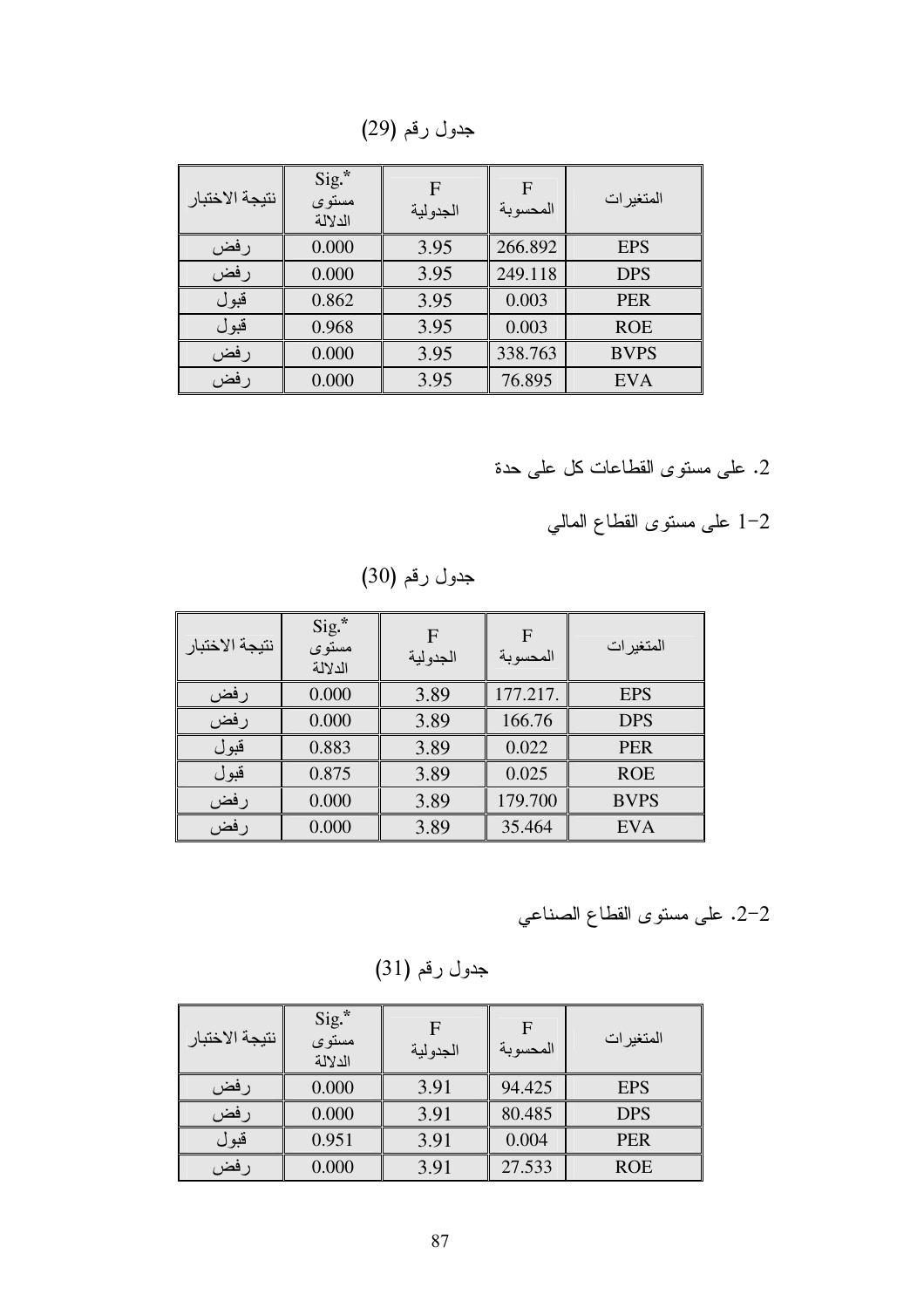| فضد | 000 | $\Omega$<br><u>J.Ji</u> | 55.564               | <b>BVPS</b> |
|-----|-----|-------------------------|----------------------|-------------|
| فضد | 000 | $\Omega$                | QQ<br><u> UJ.JJJ</u> | $\Delta$    |

3-2. على مستوى قطاع الخدمات

جدول رقم (32)

| نتيجة الاختبار | $Sig.*$<br>مستوى<br>الدلالة | $\mathbf F$<br>الجدو لية | F<br>المحسوبة | المتغير ات  |
|----------------|-----------------------------|--------------------------|---------------|-------------|
| قبول           | 0.632                       | 3.94                     | 0.231         | <b>EPS</b>  |
| قبول           | 0.647                       | 3.94                     | 0.211         | <b>DPS</b>  |
| قبول           | 0.919                       | 3.94                     | 0.013         | <b>PER</b>  |
| قبول           | 0.744                       | 3.94                     | 0.107         | <b>ROE</b>  |
| قبول           | 0.668                       | 3.94                     | 0.185         | <b>BVPS</b> |
| قبول           | 0.996                       | 3.94                     | 0.001         | <b>EVA</b>  |

ويمكن استخلاص الدلالات التالية من هذه الجداول:

1. إن القطاع الصناعي هو الأمثل من حيث ارتباط العوامل المالية وسعر السهم السوقي للشركة. فتدل البيانات على وجود علاقة معنوية ذات دلالة إحصائية بين سعر السهم السوقي للشركة وكل من EPS, DPS, BVPS, EVA, ROE وباستثناء PER.

2. إن قطاع الخدمات هو الأسوأ من حيث ارتباط العوامل المالية وسعر السهم السوفي للشركة. فقد دلت البانات على عدم وجود علاقة معنوية ذات دلالة إحصائية بين سعر السهم السوقى للشركة وأي من الععوامل المالية PER, EPS, DPS, BVPS, EVA, ROE.

3. أما على مستوى جميع القطاعات و على مستوى القطاع المالي أيضاً، فقد أوضحت البيانات وجود علاقة معنوية ذات دلالة إحصائية بين سعر السهم السوقى للشركة وكل من العوامل المالية EPS, DPS, BVPS, EVA، وعدم وجود علاقة معنوية ذات دلالة إحصائية بين كل APER, ROE

4.إن وجود علاقة معنوية ذات دلالة إحصائية بين أي من العوامل المالية EPS, DPS, ROE ,PER, BVPS, EVA يتفق مع مفهومنا للعلاقة المالية بين هذه المتغيرات وسعر السهم السوقي للشركة. أما عدم وجود علاقة معنوية ذات دلالة اِحصائية بين أي من العوامل المالية السابقة والسعر السوقي لسهم الشركة فيدعو للاستغراب، ويجرد هذه العوامل من أهميتها في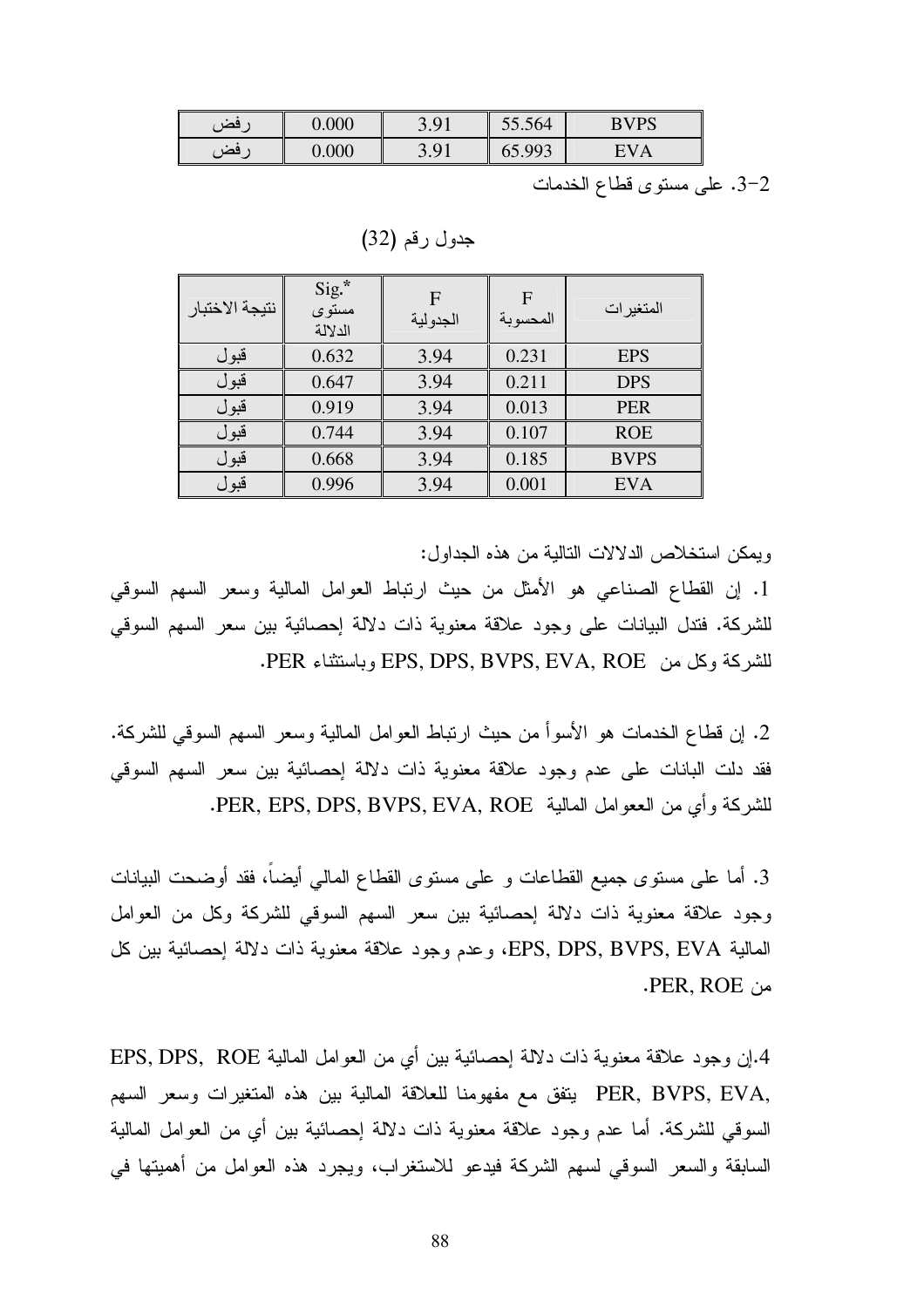تحديد أسعار أسهم الشركات المختلفة. وهنا بمكن القول بأنه توجد عوامل أخرى، غير مالية، نلعب أدوارًا أكثر معنوية في تأثيرها على أسعار الأسهم، كالإشاعات والتسريبات وغيرها. ثانياً: نتائج اختبار الانحدار المتعدد:

أ. علي مستوى جميع القطاعات:

1. يبين الجدول رقم (7) أن EPS و BVPS هما الأكثر ارتباطا بسعرالسهم السوقي للشركة بمعامل ارتباط (0.65 ) و (0.6552) على الترتيب. أما أقلها ارتباطا فهو PER بقيمة  $(-0.009)$ 

2. ويبين الجدول رقم (7) أن EPS هو أكثر العوامل المالية تأثيرا على سعر السهم السوقي للشركة بمعامل انحدار (4.232) وأقلها تأثيرا ROE بمعامل انحدار (003.-).

ب. علمي مستوى القطاع المالمي:

1. يبين الجدول رقم (14) أن EPS و DPS و PER الأكثر ارتباطا بسعرالسهم السوقي للشركة بمعامل ارتباط (0.68 ) و (0.67) و (0.69) على الترتيب. أما أقلها ارتباطا فهو ROE بقيمة (0.01) و BVPS بقيمة (0.01-). كما أظهرت EVA ارتباطاً معقولاً بقيمة  $(0.34)$ 

2. ويبين الجدول رقم (14) أن DPS هو أكثر العوامل المالية تأثيرا على سعر السهم السوقي للشركة بمعامل انحدار( 18.455-) و EPS (5.058) وأقلها تأثيرا ROE بمعامل انحدار (-.( .003

ج. على مستوى القطاع الصناعي: 1. يبين الجدول رقم (21) أن خمسة من أصل ستة من العوامل المالية لمها ارتباط بسعر السهم السوقي للشركة. فكانت معاملات الإرتباط ل EPS و PER و ROE و EVA و EVA و EVA (0.64 ) و (0.6) و (0.5) و (0.56) على النرنيب. 2. ويبين الجدول رقم (21) أن EPS هو أكثر العوامل المالية تأثيرا على سعر السهم السوقي للشركة بمعامل انحدار( 3.282) و EVA (2.823) وأقلها تأثيرا ROE بمعامل انحدار (-.( .005

د. علمي مستوى قطاع الخدمات: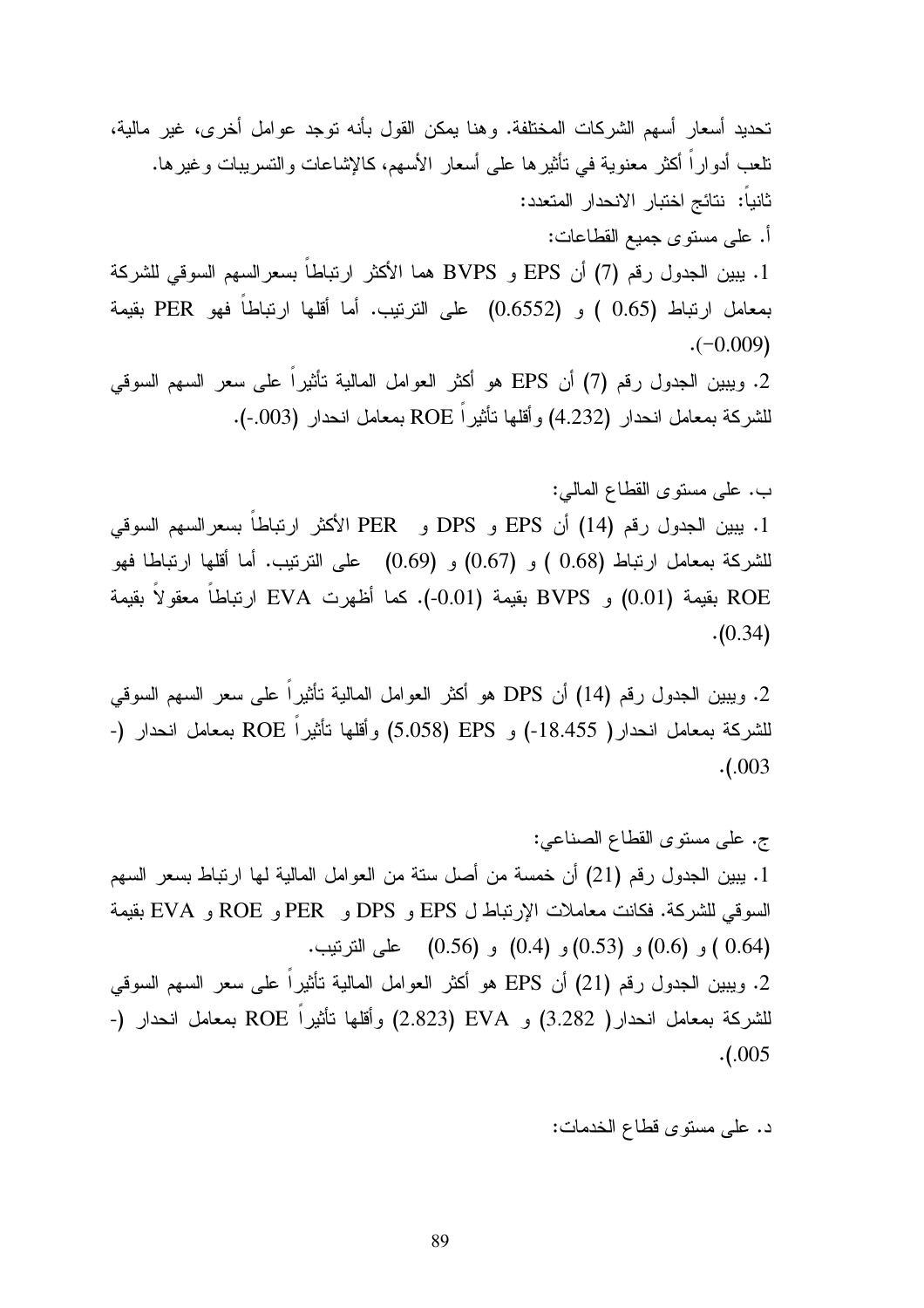1. يبين الجدول رقم (28) أن جميع العوامل المالية أظهرت ارتباطا ضعيفا بسعر السهم السوقي للشركة فكانت(0.047) BPS (0.045 و DPS (0.045 و ROE (0.032 و ROE (0.032 و  $EVA(0.00)$ , BVPS  $(-0.011)$ 

2. وبيبن الجدول رقم (28) أن EPS هو أكثر العوامل المالية تأثير اً على سعر السهم السوقي للشركة بمعامل انحدار( 18.33) وأقلها تأثيراً BVPS بمعامل انحدار (0.001).

3-5 التوصيات:

وفقًا لما نم عرضه في الإطار النظري ً من هذه الدراسة و كذلك النتائج التي نم الحصول عليها من و اقع التحليل الإحصائي للبيانات، تم الخر وج بالتوصيات التالية:

أ. تحسين كفاءة السوق المالي كي تعكس أسعار الأسهم المتداولة فيه الوضع المالي لتلك الشر كات.

ب. وضـع اَليات مناسبة لمنابعة ومراقبة ما نقوم به إدارة بعض الشركات من إجراءات لإدارة الأرباح ونوقيع الجز اءات المناسبة عليها.

ج. إيلاء عناية كافية لمؤشر EVA (القيمة الاقتصادية المضافة) كمرشد في نقييم أداء الشركات المساهمة العامة والاستعانة بها في اتخاذ قرارات الاستثمار.

د. إجراء دراسات أخرى تختبر أثر العوامل الأخرى غير المالية على أسعار أسهم الشركات المساهمة العامة المدرجة في سوق عمان المالي والتي يبدو من نتائج الدراسة أنها الأكثر تأثيرا على أسعار الأسهم من العوامل المالية. ولعل من أهم هذه العوامل غير المالية التسريبات والشائعات نتمثل بمعلومات داخلية نتعمد إدارات الشركات بتسريبها للسوق المالي وهي في معظمها وهمية غبر حقيقية.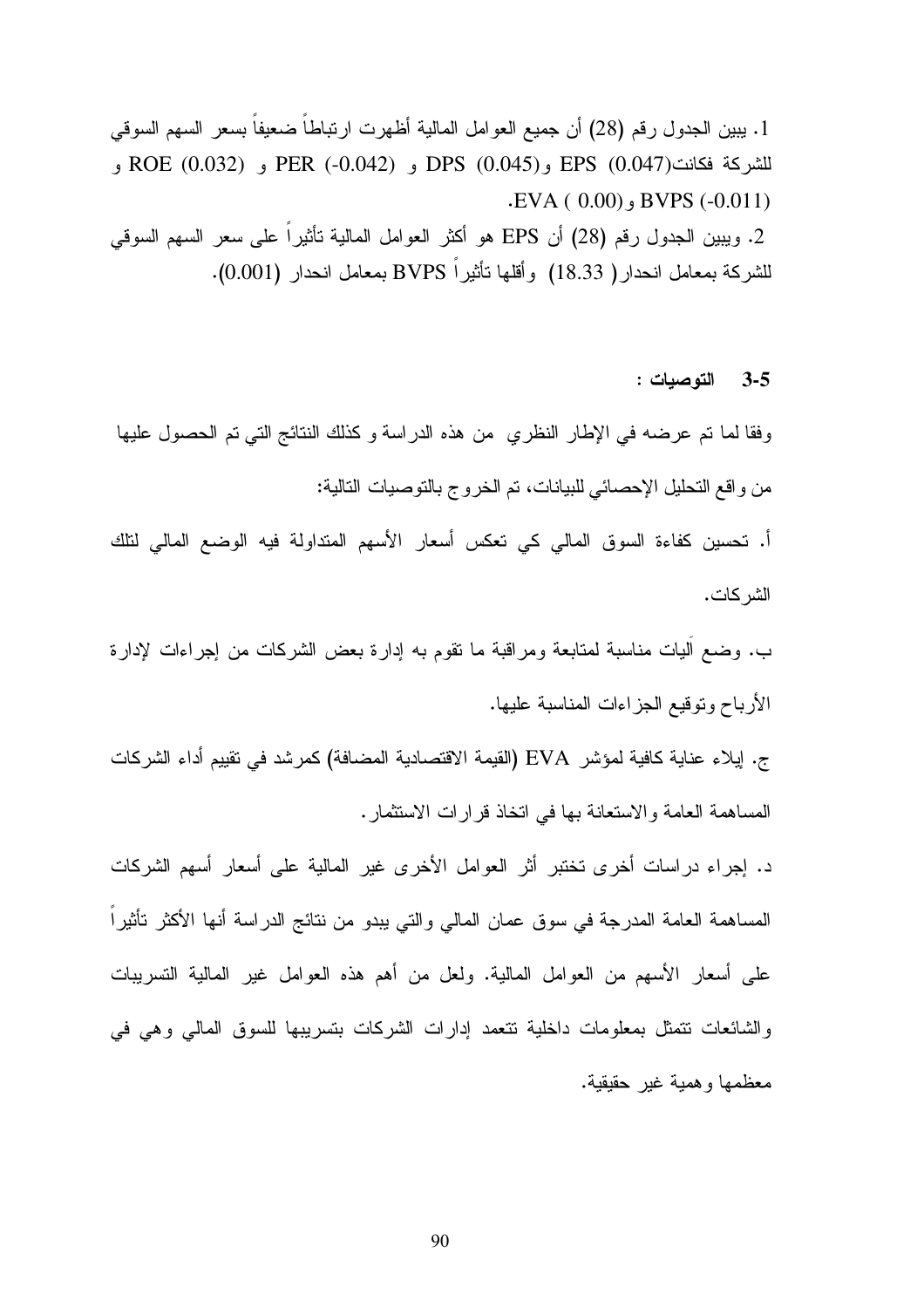قائمة المراجع و المصادر:

المراجع العربية:

- أبو العلا، خلدون طلب على، (2001)، العلاقة بين القيمة الاقتصادية المضافة والعوائد غير العادية للأسهم، دراسة تطبيقية على الشركات المساهمة العامة **الصناعية الأردنية**، رسالة ماجستير غير منشورة، الجامعة الأردنية.
- ابو الهيجاء، ايمن، (2004)، سياسات توزيع الأرباح وأثرها على القيمة السوقية للسهم : دراسة ميدانية في سوق عمان المالي، رسالة ماجستير منشورة، جامعة آل البيت، الأر دن.
- أسعد، رياض(2003). محافظ الاستثمار و **صناديق الاستثمار**، عمان: معهد الدر اسات المصر فية.
- أسعد، رياض(2003). ا**لنورصات و أسواق رأس المال**، برنامج الدبلوم المهنى المتخصص في إدارة المحافظ الاستثمارية، عمان: معهد الدراسات المصرفية.
- آل شبيب، دريد(2009). الا**ستثمار و التحليل الاستثماري**، الطبعة العربية، عمان: دار البازودي العلمية للنشر والتوزيع.
- جابر ، محمد صـالح، (1989)، الاستثمار بـالأوراق المالية ومدخل في التحليل الأساسي والفني لاستثمارات، عمان الأردن.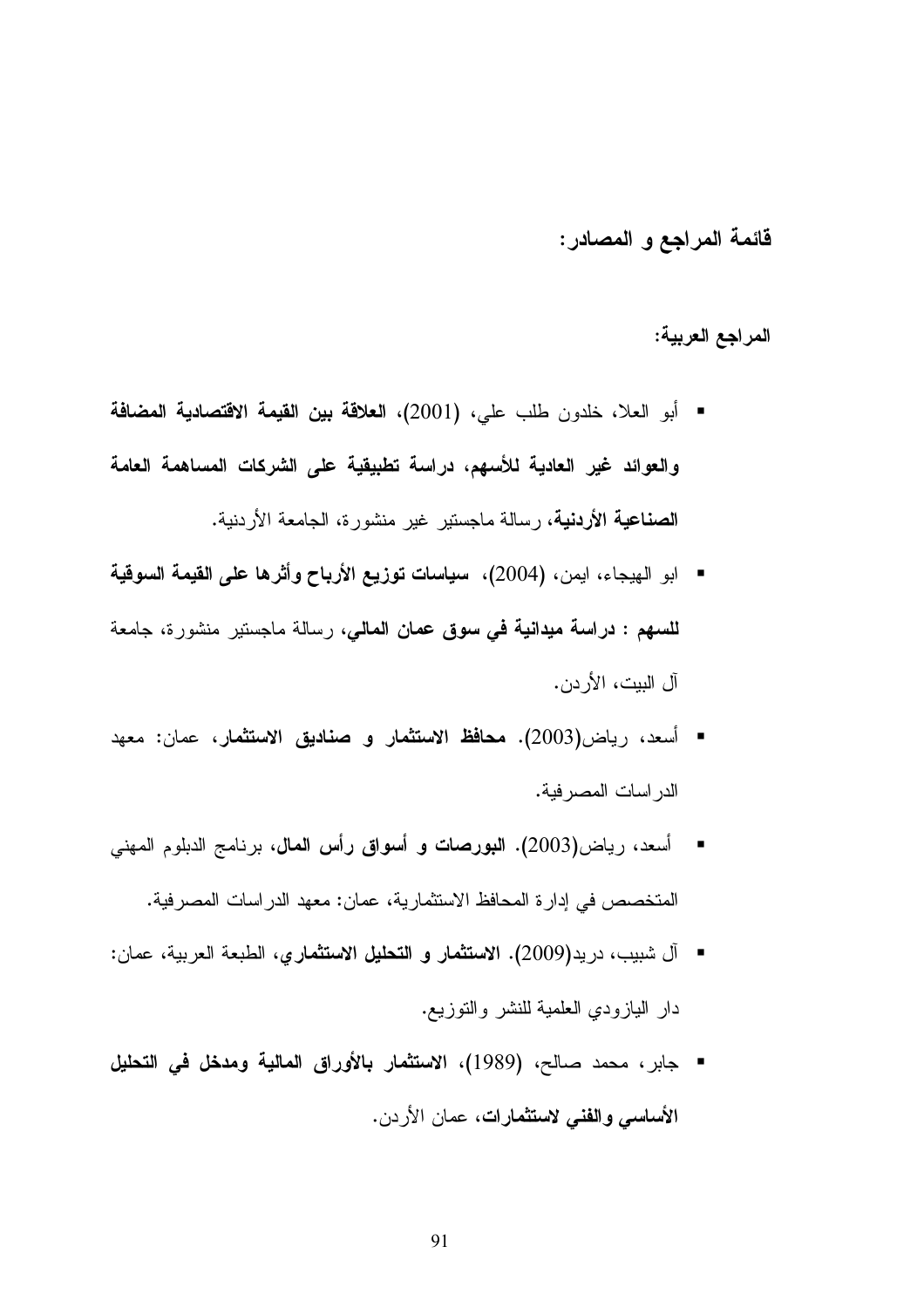- حداد، فايز، وخلدون أبو العلا، (2004)، العلاقة بين القيمة الاقتصادية المضافة والعوائد غير العادية، دراسة تطبيقية على الشركات المساهمة العامة الصناعية الأردنية، مجلة دراسات، العلوم الإدارية، المجلد 31، العدد 1، ص1 – ص 8,
- حداد، فايز، وسامر حداد، (2003)، ا**لـعلاقة بين أسعار الأسه**م والأ**رباح** المحاسبية المستقبلية، دراسة تطبيقية على الشركات الصناعية المساهمة العامة الأر**دنية**، مجلة در اسات، العلوم الإدارية، المجلد 30، العدد 2، ص 269 – ص .278
- حماد، طارق عبد العال،(2002 ) **دنيل المستثمر إلى بورصة الأوراق المالية**، الإسكندرية، الدار الجامعية..
- الخداش، حسام الدين، ومحمد عيسى العبادي، (2005)، علاقة كل من العائد المحاسبي والتدفقات النقدية إلى حقوق المساهمين بالقيمة السوقية للسهم، مجلة  $\sim 152$  در اسات، العلوم الإدارية، المجلد 32، العدد 1، ص 141 – ص
- الخلايلة، محمود عبد الحليم، (2001)، العلاقة بين مؤشرات الأداء المحاسبية ومؤشرات الأداء السوقية، مجلة در اسات، العلوم الإدارية، المجلد 28، العدد 1،  $.110 - 93$  ص
- الدبعي، مأمون، ومحمد أبو نصار، (2001)، هل ت**سبق أسعار الأسه**م الأ**رباح المحاسبية ف***ى* **عكس المعلومات الملائمة لتحديد قيمة المنشأة**، مجلة دراسات، العلوم الإدارية، المجلد 28، العدد 1، ص 54 – ص 66.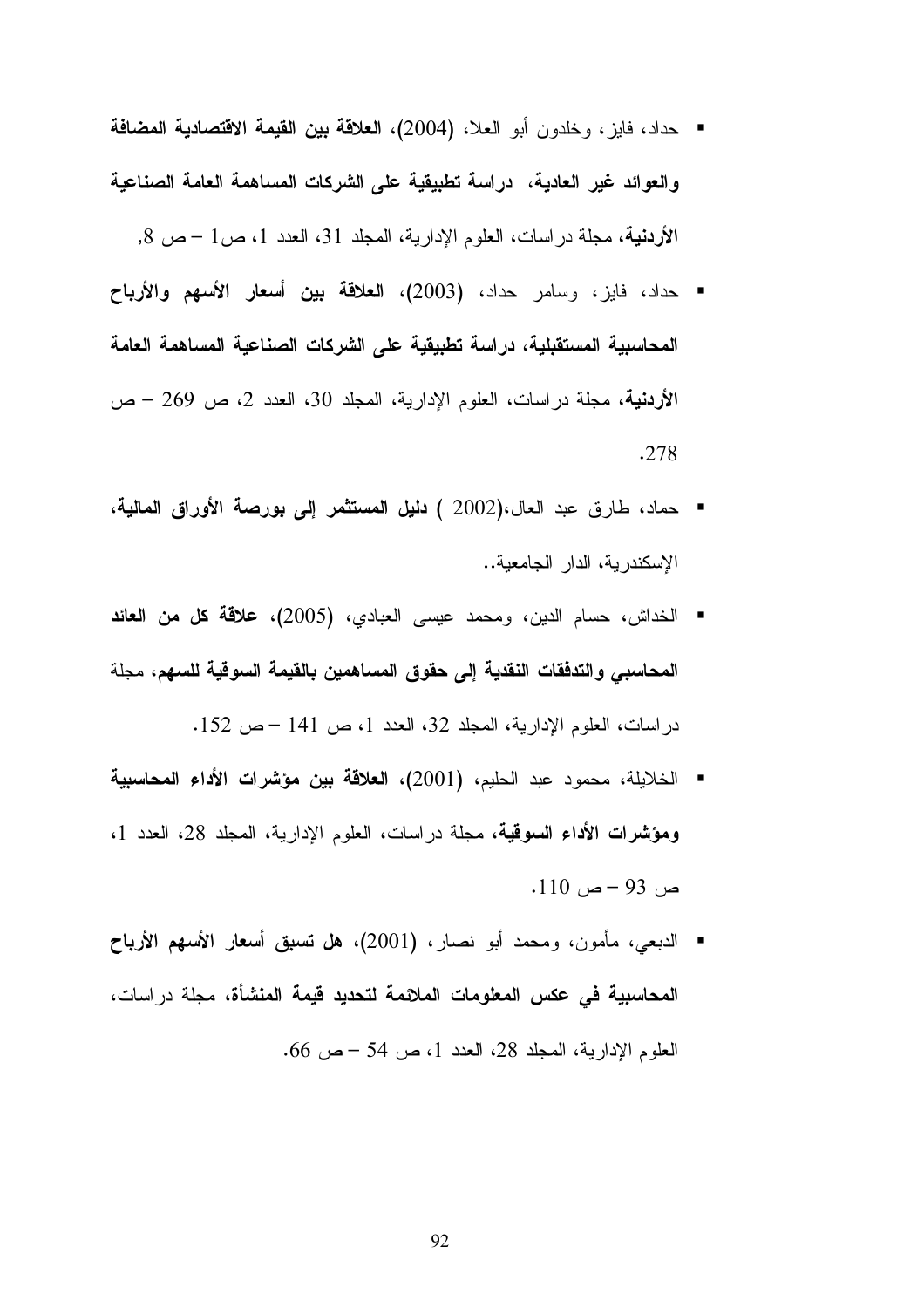- الرواشدة، سمير محمد حسين، (2006)، ا**لعلاقة بين القيمة الاقتصادية المضافة ومقاييس الأداء التقليدية بعوائد الأسهم،** رسالة ماجستير منشورة، الجامعة الأردنية.
- الشواورة، فيصل محمود،(2008 )، الاستثمار في بورصة الأوراق المالية، **الأسس النظرية والـعملية**، الطبعة الأولـى، دار وائل للنشر، الأردن..
- العابد، شفيق، (1993)، العوامل المؤثرة على حصة السهم من الأرباح المحققة ل**لشركات الصناعية المدرجة في سوق عمان المالي.** رسالة ماجستير غير منشور ة، الجامعة الأر دنبة، الأر دن.
- عبد الله، عبد القادر ، (1995)، العوامل المحددة لأسعار أسهم الشركات المساهمة **في المملكة العربية السعودية**، مجلة أبحاث اليرموك، سلسلة العلوم الإنسانية و  $\cdot 155$  الاجتماعية، المجلد 11، العدد 1، ص 135 - ص
- عبده، رامي صالح، (2001)، العلاقة بين نسبة القيمة الدفترية للقيمة السوقية للسهم ونسبة نصيب السهم من الأرباح وعائد السهم، رسالة ماجستير غير منشورة، الجامعة الأردنية.
- قندح، عدلي، (2010)، أثَّر الأزمة المالية على الاقتصاديات العربية، جريدة العرب اليوم، العدد 4593، 28 كانون الثاني 2010.
- القرع، بشار شكري حنا، (2001)، **سلوك أسعار الأسهم في الأسواق المالية** ال**ناشئة، دراسة تطبيقية على سوق فلسطين للأوراق المالية،** رسالة ماجستير غير ًمنشور ة، الجامعة الأردنية.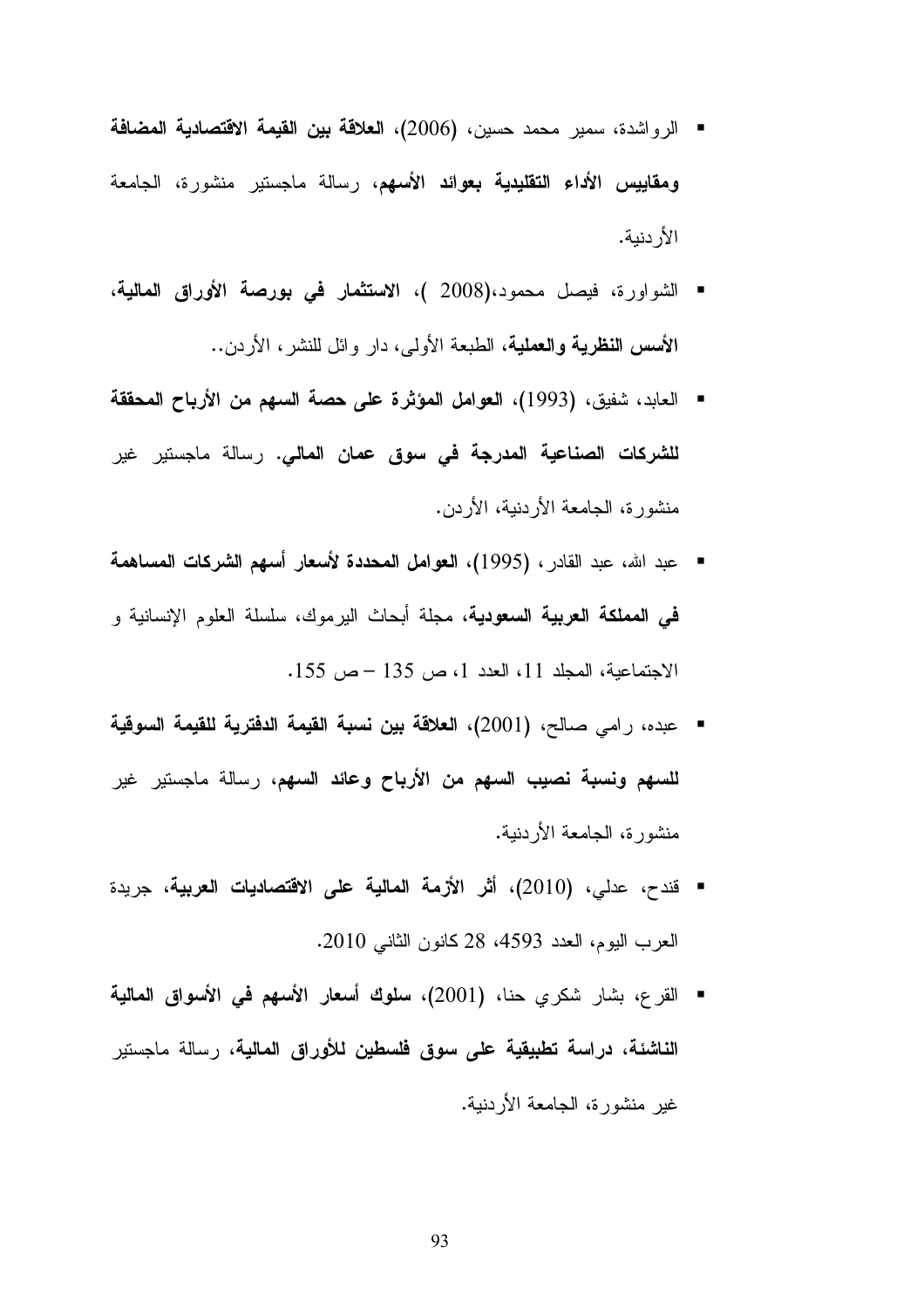- الكردي، الطاهر أحمد، (2005)، مدى مقدرة المعلومات المحاسبية المنشورة على التنبؤ بأسعار الأسهم، دراسة تطبيقية على الشركات المساهمة العامة **المدرجة في بورصة عمان**، رسالة دكتوراة غير منشورة، الأكاديمية العربية للعلوم المالية والمصر فية.
- مطر ، محمد؛ نيم، فايز ، (2005)، إ**دارة المحافظ الاستثمارية**، الطبعة الثانية، دار و ائل للنشر و النوز يـع، الأر دن.
- مطرٍ ، محمد، (2006)، الاتجاهات الحديثة في التحليل المالي والائتماني، الطبعة الثانية،دار وائل للنشر والتوزيع، الأردن.
- مطر ، محمد، (2006)، القيمة الاقتصادية المضافة (EVA) ودورها في التنبؤ بِالقيمة السوقية المضافة (MVA)، مجلة آفاق اقتصادية، المجلد 27، العدد .45 ص 17 $-17$ ص 45.
- مطر ، محمد (2006). إدارة الاستثمارات−الاطار النظرى و التطبيقات العملية، الطبعة الر ابعة، عمان: دار و ائل للنشر
- المهتدي، محمود عبد الله، ووليد زكريا صيام، (2007)، أثر الإفصاح المحاسبي في التقارير المالية السنوية المنشورة على أسعار الأسهم، دراسة تطبيقية في الشركات الصناعية المساهمة العامة الأردنية، مجلة در اسات، العلوم الإدارية، المجلد 34، العدد 2، ص 258 – ص 268.
- النعيمي، محمد و البياتي، عبد الجبار و خليفة، غازي(2009). **طرق و مناهج** ال**بحث الطمي،** الطبعة الأولى، عمان: مؤسسة الوراق للنشر و التوزيع.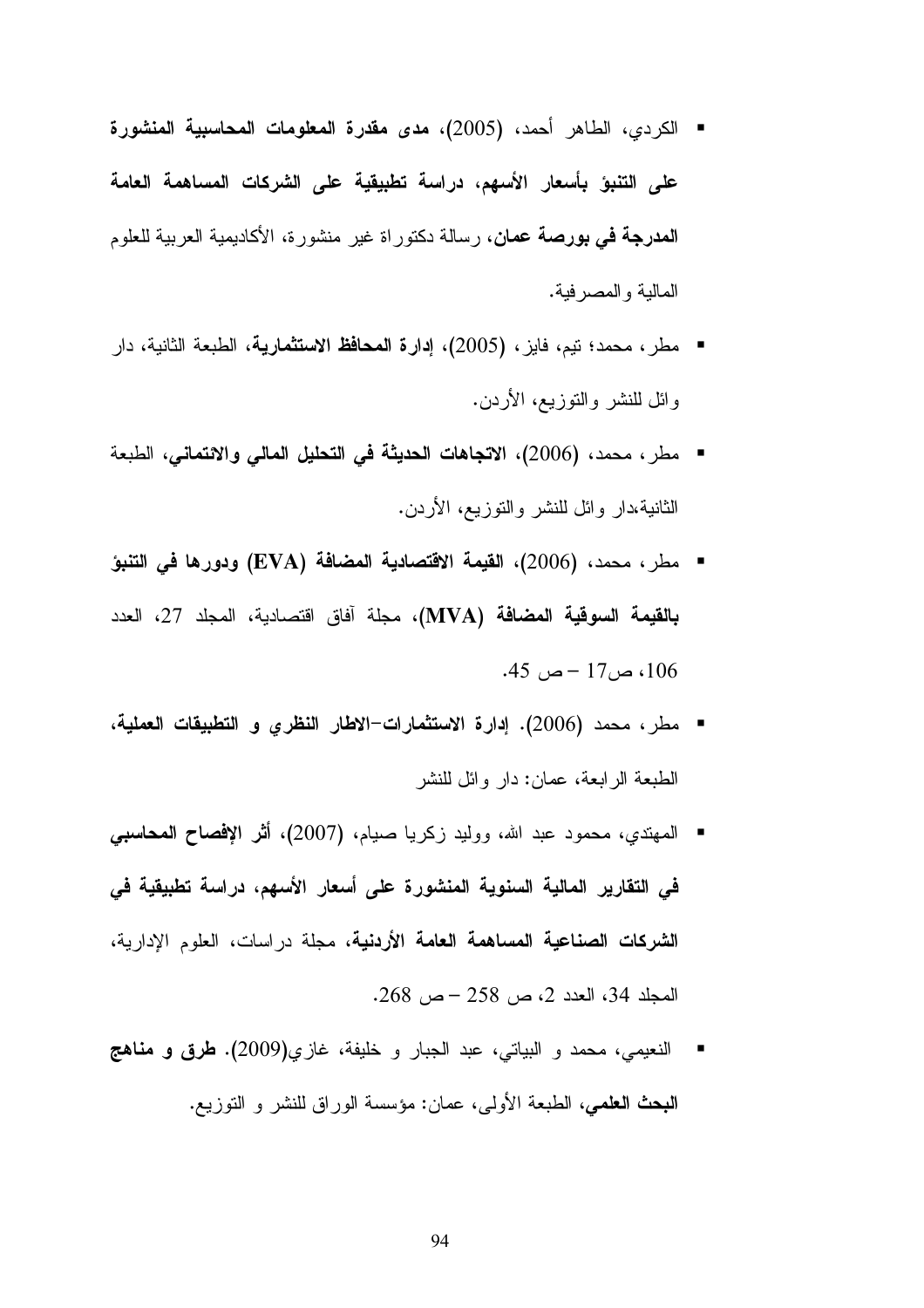- الموعد، محمود عبد الله، (2005)، العوامل المؤثرة على أسعار الأسهم بالتطبيق **على بورصة عمان للأوراق المالية**، رسالة ماجستير غير منشورة، جامعة السو دان للعلوم و النكنو لو جبا.
- نور، عبد الناصر، والسبتي، علاء الدين، (2003)، م**دى ملائمة القيمة الاقتصادية** المضافة لقياس نجاح الشركات الصناعية المساهمة الأردنية، مجلة دراسات، العلوم الإدارية، المجلد 30، العدد ، ص 335 – ص 349.

المر اجع الأجنبية:

- Al-Shiab, M. and Al-Alawneh A.., (2007), "*Common Shares Performance Evaluation for Companies Listed at Amman Stock Exchange*", Dirasat, Administrative Sciences, Vol. 34, No. 1, pp (210 – 220).
- Ball, R. and Foster, G. (1982), "*Corporate Financial Reporting: A Methodological Review of Empirical Research*", Journal of Accounting Research, Supplement (Studies on current research methodologies in accounting: a critical evaluation), pp  $(161 – 234)$ .
- Dodd L.J and Chen S., (1996), "*EVA: A New Panacea?"* , Business and Economic Review, pp (26-28).
- Gong M. C, Firth M. J. K., (2003), "*The Use of Accounting Information for the Valuation of Dual-class Shares Listed on China's Stock-market*", Accounting and Business Research, Vol. 33, No. 3, pp (123).
- Kiley, M. T., (2004), "*Stock Prices and Fundamentals: A Macroeconomic Perspective*", Journal of Business, Vol. 77, No. 4, pp (909 – 936).
- Lawrence, S., (1986), "*Does the Stock Market Rationally Reflect Fundamental Values?*", Journal of Finance, Vol. 41, No. 3, pp (591 – 602).
- Lehn K. and Makhija, K. A, (1996), "*EVA and MVA as Performance Measures and Signals for Strategic Change*", Strategy and leadership Magazine, pp (34- 38).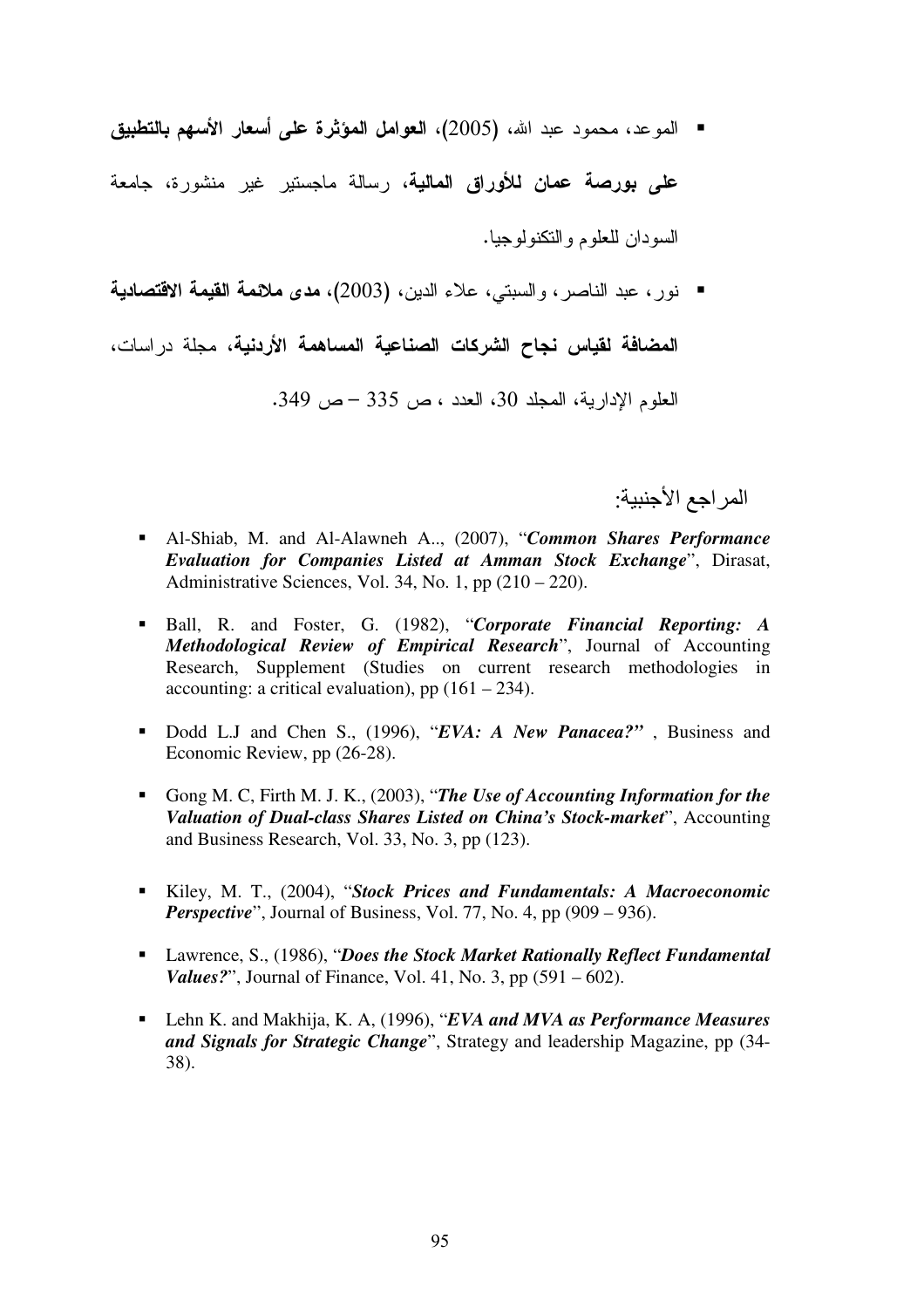## المراجع الالكترونية:

 $\underline{http://www.ase.com.jo}$  موقع بورصة عمان (

موقع مركز ايداع الأوراق المالية http://www.sdc.com.jo

 $\frac{\text{http://www.jsc.gov.jo}}{\text{http://www.jsc.gov.jo}}$ 

http://www.egyptse.com

http://www.studentals.net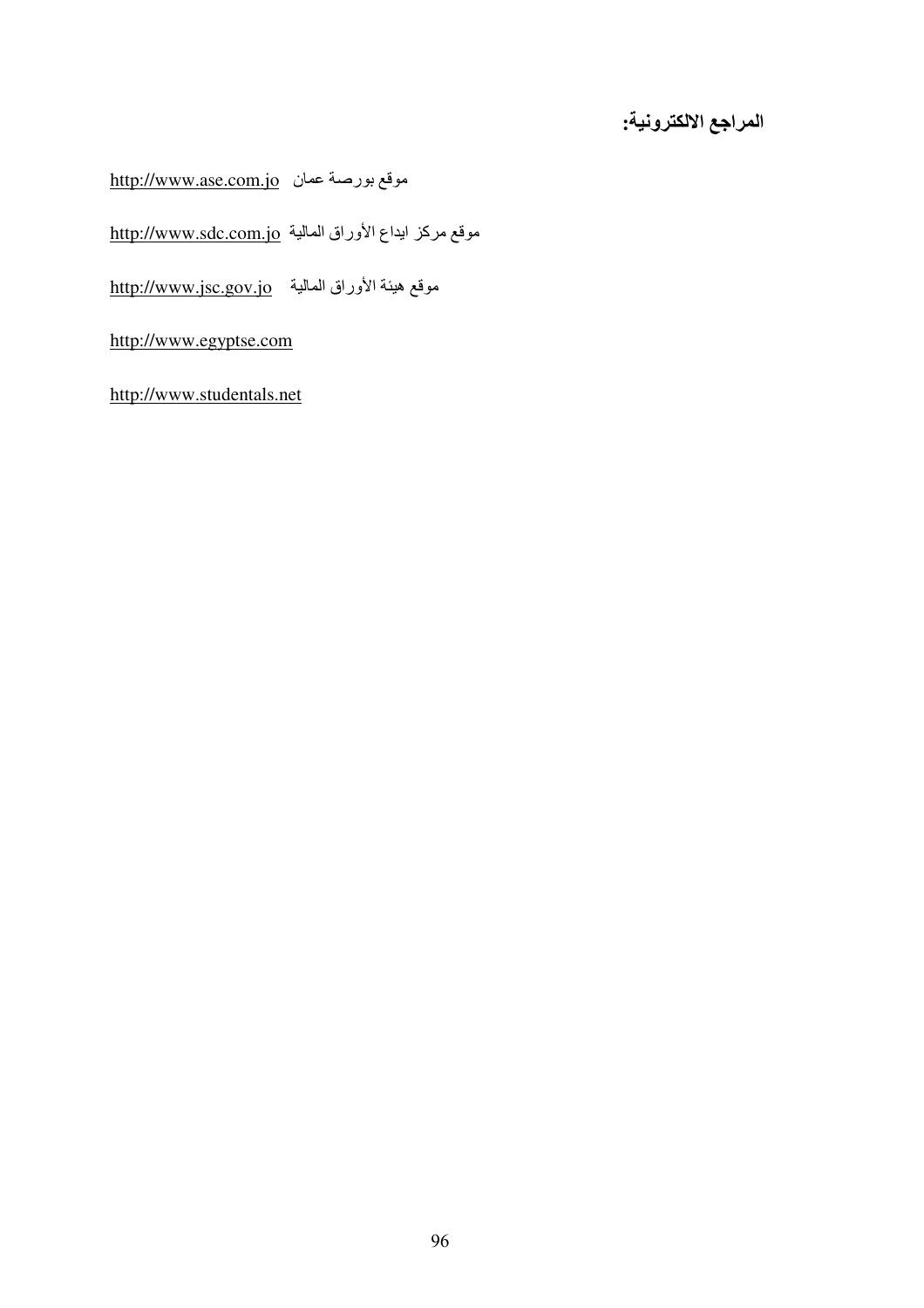## قائمة الملاحق:

## ملحق (1)

### دليل الاستثمار في بورصة عمان

ما هي مؤسسات سوق ر أس المال الأردني؟

i هيئــة الأوراق الماليــة: مؤسسة حكوميـة رقابيـة هـدفها تنظـيم و تطـوير سـوق رأس المبال بمبا يكفي العدالية و الشفافية و حمايية السوق مين المخياطر و حمايية حقبوق المستثمر ين في الأور اق المالية.

#### تهدف الهبئة الى:

- حماية المستثمر بن في الأور اق المالية ِ
- تنظيم سوق رأس المال و تطويره بما يكفل تحقيق العدالة و الكفاءة والشفافية.
	- حماية سو ق ر أس المال من المخاطر التي قد يتعر ض لها ِ
- ii. بورصنة عمان: مؤسسة مستقلة ادارياً و مالياً تدار من القطاع الخاص و لا تهدف الـي تحقيق الربح أوكل اليها القيام بالدور التنفيذي كسوق منظم لتداول الأوراق الماليـة فـي المملكة الأردنية الهاشمية تخضع لرقابة و اشراف هيئة الأوراق المالية.

و تهدف الي:

- توفير المناخ المناسب لضمان تفاعل قوى العرض و الطلب على الأوراق المالية المتداولة.
	- ترسيخ الأسس لضمان تداول سليم و عادل.
- وضع و تطبيق اجراءات و أساليب العمل الكفيلة بضمان تداول كفؤ و شفاف.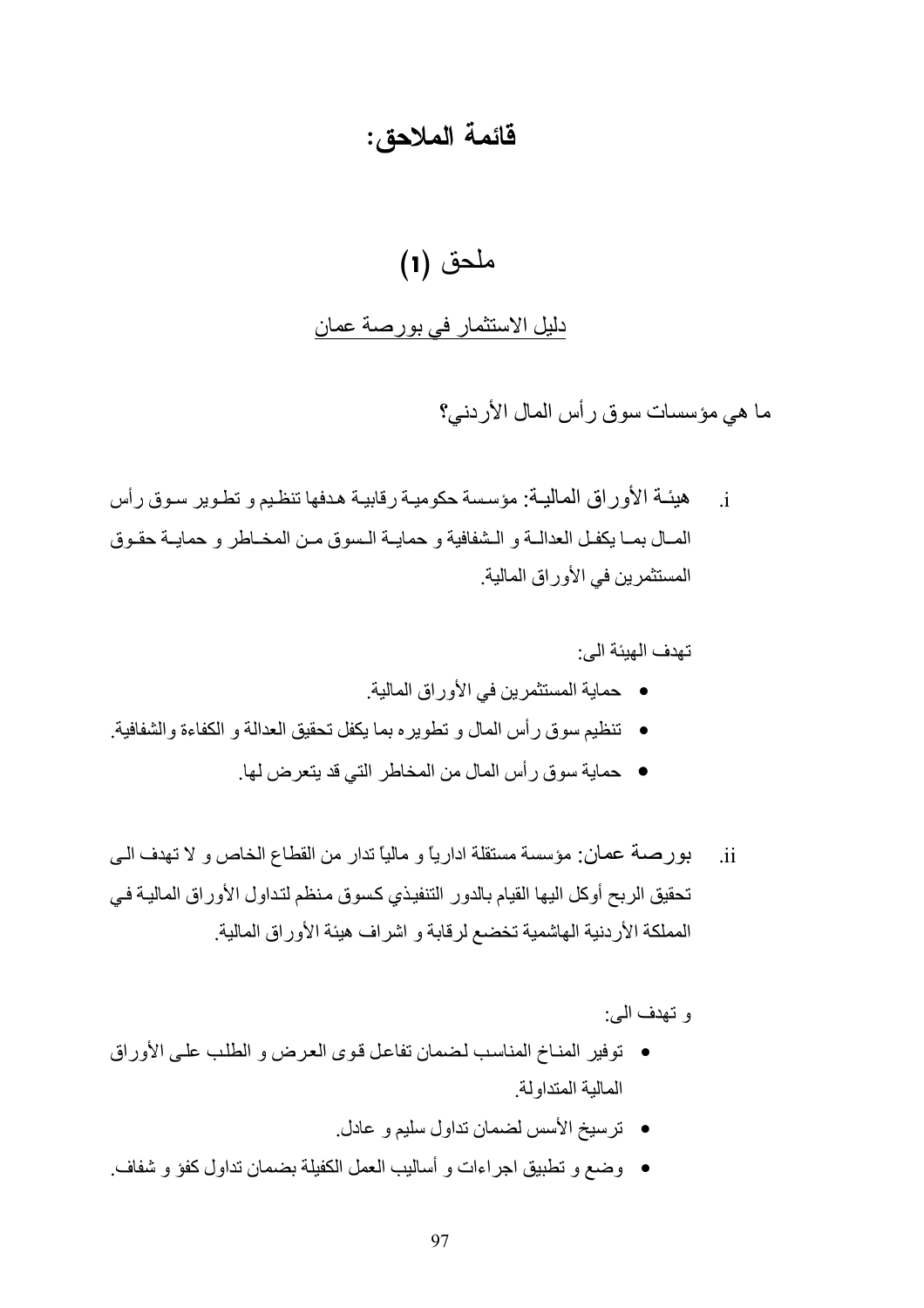- توفير أنظمة الكترونية و وسائل ربط و قاعات مجهزة بـالأدوات و الوسـائل التقنية الحديثة.
- مراقبة عمليات التداول في السوق و التنسيق مـع هيئـة الأوراق الماليـة بهذا الخصوص.
- iii. مركز إيداع الأوراق المالية: مؤسسة ذات نفع عام لا تهدف الي تحقيق الربح مستقلة اداريـًا و ماليـًا تدار من قبل القطـاع الخاصـن و هو الجهـة الوحيدة فـي المملكـة الأر دنية الماشمية المصرح لمها تسجيل و ايداع الأوراق المالية و حفظ و نقل ملكيتها وإجراءات عمل النقاص و التسوية و يخضع لرقابة و اشراف هيئة الأوراق المالية

و بهدف الي:

- بناء سجل مركزي لحفظ ملكية الأوراق المالية<sub>.</sub>
- الحد من المخاطر المتعلقة بنسوية عمليات النداول في البور صنة.
- تعزيز ثقة المستثمرين بـالأوراق الماليـة و تمكينهم من متابعـة استثماراتهم بسهولة و بسر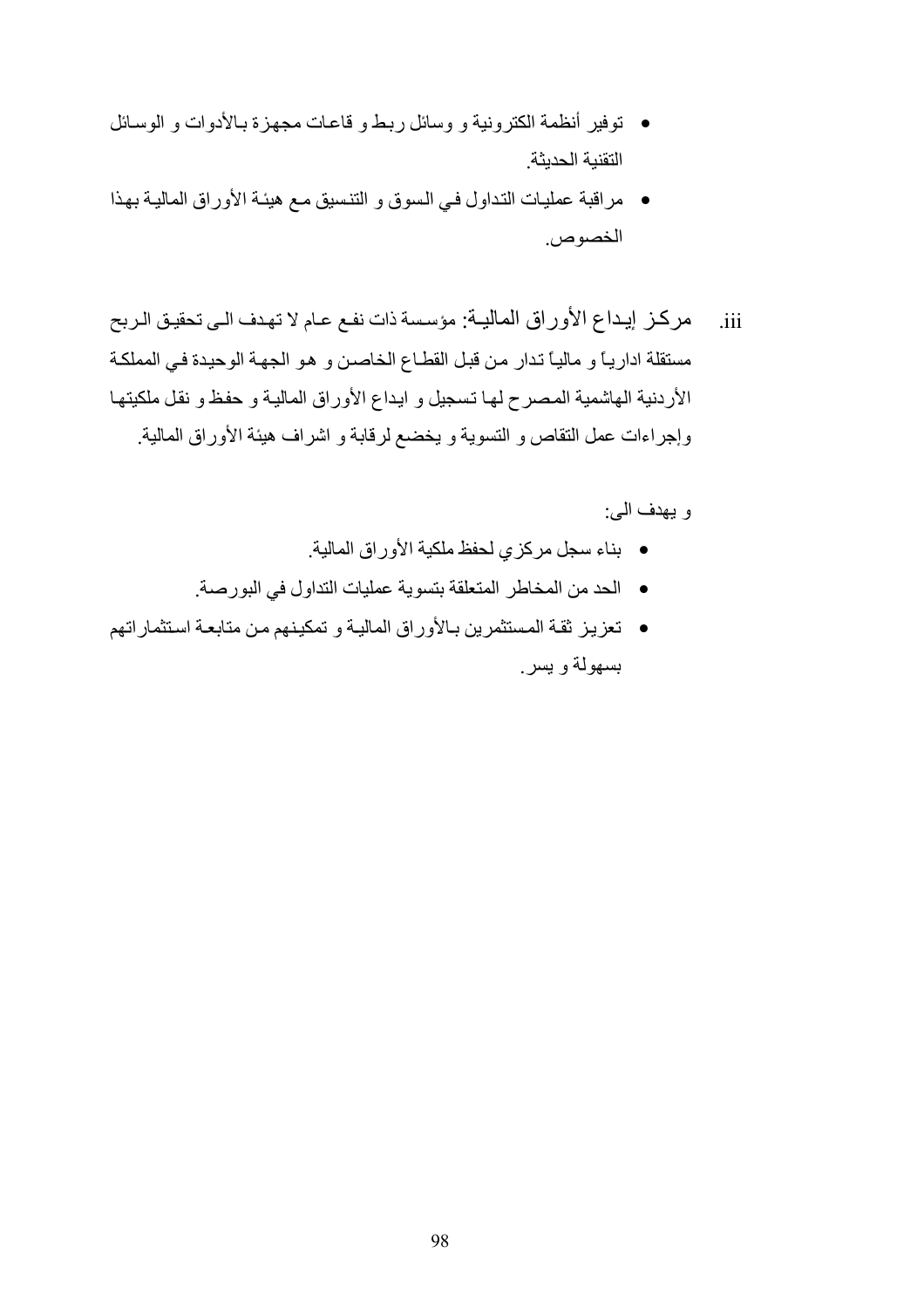# ملحق (2)

# بيانات الشركات (مال، خدمات، صناعة) التي شملتها الدراسة 2003-2008

|              | <b>COMPANY</b>               | <b>YEAR</b> | <b>EPS</b> | <b>DPS</b> | <b>BVPS</b> | <b>ROE</b>     | <b>PER</b> | <b>EVA</b>   | closing<br>price |
|--------------|------------------------------|-------------|------------|------------|-------------|----------------|------------|--------------|------------------|
| $\mathbf{1}$ | القطاع الم                   |             |            |            |             |                |            |              |                  |
|              | Arab bank                    | 2003        | 13.660     | 4.00       | 162.90      | 8.38           | 22.33      | 120,200,000  | 305.00           |
|              |                              | 2004        | 8.190      | 2.00       | 90.93       | 9.01           | 29.02      | 144,200,000  | 237.80           |
|              |                              | 2005        | 1.140      | 0.30       | 10.57       | 10.76          | 55.68      | 200,092,000  | 63.30            |
|              |                              | 2006        | 0.790      | 0.25       | 8.69        | 8.51           | 28.88      | 263,277,000  | 21.36            |
|              |                              | 2007        | 0.940      | 0.30       | 9.97        | 9.43           | 31.21      | 334,656,000  | 29.34            |
|              |                              | 2008        | 0.670      | 0.25       | 6.70        | 10.06          | 22.48      | 360,172,000  | 15.16            |
| 2            | jordan islamic               |             |            |            |             |                |            |              |                  |
|              | bank for<br>finance and      | 2003        | 13.660     | 4.00       | 162.90      | 8.38           | 24.96      | 3,204,541    | 2.00             |
|              | inv.                         | 2004        | 8.190      | 2.00       | 90.93       | 9.01           | 31.66      | 3,310,355    | 2.62             |
|              |                              | 2005        | 0.330      | 0.00       | 1.74        | 18.86          | 3.16       | 13,086,679   | 5.49             |
|              |                              | 2006        | 0.240      | 0.10       | 1.80        | 13.42          | 16.06      | 15,472,506   | 4.02             |
|              |                              | 2007        | 0.350      | 0.12       | 2.05        | 17.22          | 20.32      | 22,988,321   | 5.75             |
|              |                              | 2008        | 0.540      | 0.15       | 2.48        | 21.83          | 6.84       | 35,141,000   | 3.70             |
| 3            | jordan                       |             |            |            |             |                |            |              |                  |
|              | commercial                   |             |            |            |             |                |            |              |                  |
|              | bank                         | 2003        | $-0.030$   | 0.00       | $-0.92$     | 3.22           | $-10.85$   | $-1,179,495$ | 0.32             |
|              |                              | 2004        | 0.090      | 0.00       | 1.13        | 8.35           | 25.87      | 3,772,224    | 2.44             |
|              |                              | 2005        | 0.260      | 0.00       | 1.34        | 19.47          | 13.75      | 13,015,074   | 3.58             |
|              |                              | 2006        | 0.190      | 0.10       | 1.31        | 14.15          | 11.30      | 10,682,700   | 2.10             |
|              |                              | 2007        | 0.200      | 0.05       | 1.28        | 15.29          | 13.65      | 12,420,154   | 2.68             |
|              |                              | 2008        | 0.130      | 0.05       | 1.26        | 10.66          | 16.91      | 9,338,000    | 2.27             |
| 4            | Jordan Kuwait<br><b>Bank</b> | 2003        | 0.550      | 0.20       | 2.72        | 20.37          | 15.46      | 13,828,543   | 8.55             |
|              |                              | 2004        | 0.580      | 0.20       | 0.57        |                | 20.47      | 18,010,674   | 11.80            |
|              |                              | 2005        | 0.640      | 0.00       | 2.57        | 22.38<br>20.86 | 16.62      | 25,511,825   | 10.60            |
|              |                              | 2006        |            | 0.20       | 2.50        |                |            |              |                  |
|              |                              |             | 0.522      |            |             | 20.85          | 12.51      | 39,135,000   | 6.53             |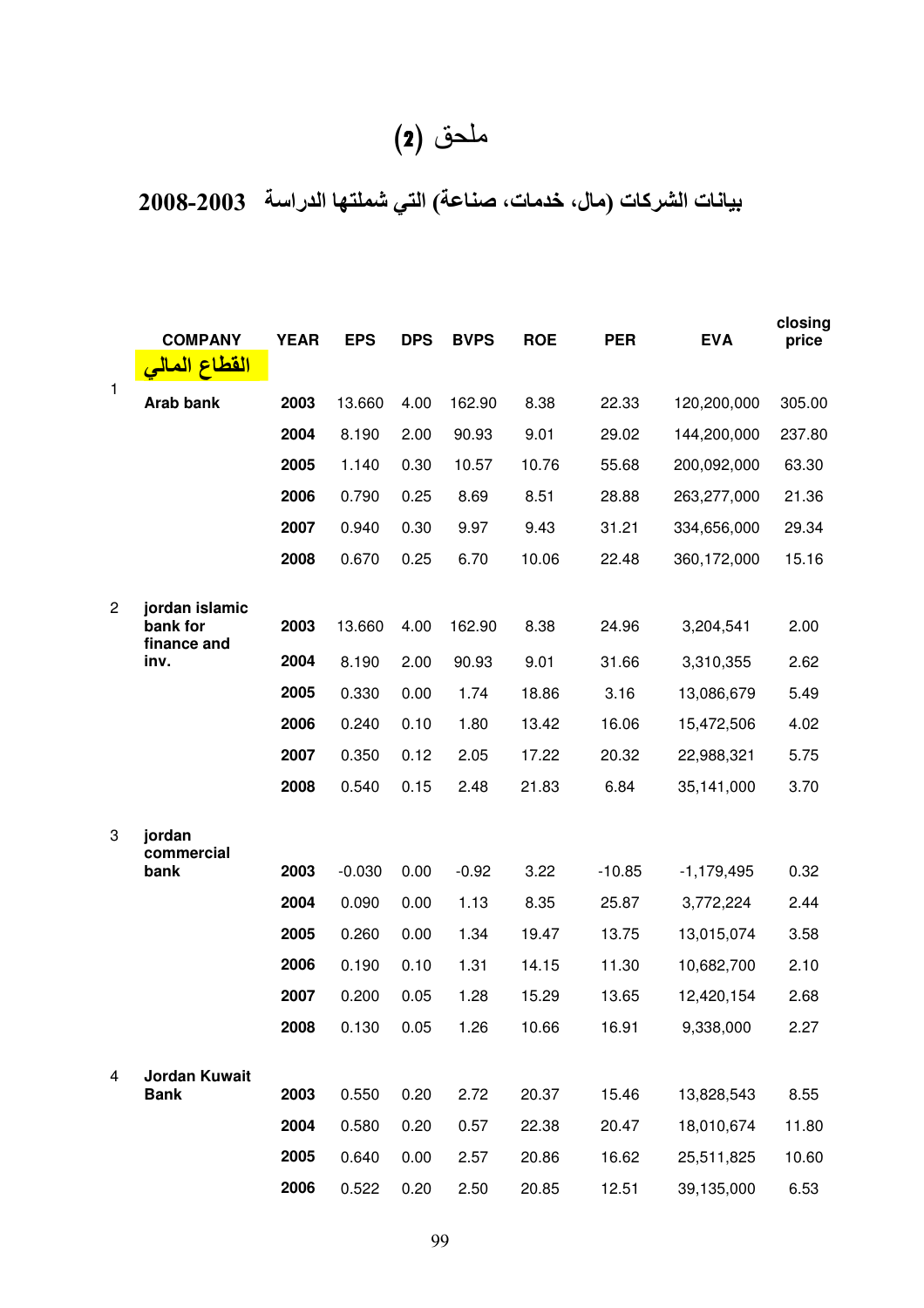|   |                                                        | 2007 | 0.592    | 0.00 | 2.89 | 20.46    | 13.94      | 44,379,000   | 8.25  |
|---|--------------------------------------------------------|------|----------|------|------|----------|------------|--------------|-------|
|   |                                                        | 2008 | 0.464    | 0.10 | 2.39 | 19.40    | 10.10      | 46,440,000   | 4.69  |
|   |                                                        |      |          |      |      |          |            |              |       |
| 5 | <b>SOCIETE</b><br><b>GENERALE DE</b><br><b>BANQUE-</b> | 2003 | 0.050    | 0.00 | 0.53 | 8.66     | 26.18      | 736,967      | 1.21  |
|   | <b>JORDAN</b>                                          | 2004 | 0.080    | 0.00 | 0.62 | 13.48    | 23.50      | 1,863,534    | 1.95  |
|   |                                                        | 2005 | 0.090    | 0.00 | 0.81 | 10.51    | 29.19      | 2,309,916    | 2.50  |
|   |                                                        | 2006 | 0.120    | 0.00 | 0.93 | 12.99    | 30.72      | 3,275,083    | 3.37  |
|   |                                                        | 2007 | 0.080    | 0.00 | 1.01 | 8.08     | 51.21      | 2,206,612    | 4.19  |
|   |                                                        | 2008 | 0.100    | 0.00 | 1.20 | 8.27     | 25.24      | 4,006,000    | 2.50  |
|   |                                                        |      |          |      |      |          |            |              |       |
| 6 | arab east<br>investment                                | 2003 | 0.260    | 0.30 | 2.93 | 8.79     | 9.24       | 1,166,463    | 2.38  |
|   |                                                        | 2004 | 0.020    | 0.00 | 2.96 | 6.63     | 21.26      | 889,765      | 4.25  |
|   |                                                        | 2005 | 3.060    | 0.30 | 3.98 | 76.99    | 6.26       | 32,333,176   | 19.19 |
|   |                                                        | 2006 | 0.910    | 0.23 | 1.95 | 46.61    | 6.40       | 19,877,217   | 5.82  |
|   |                                                        | 2007 | 0.480    | 0.15 | 1.72 | 27.97    | 7.85       | 18,976,992   | 3.78  |
|   |                                                        | 2008 | 0.200    | 0.00 | 2.07 | 9.45     | 9.18       | 9,212,000    | 1.80  |
| 7 | <b>Beit al-mal</b><br>saving &<br>investment for       |      |          |      |      |          |            |              |       |
|   | housing                                                | 2003 | 0.360    | 0.06 | 1.76 | 20.24    | 10.56      | 2,141,792    | 3.77  |
|   |                                                        | 2004 | 0.700    | 0.05 | 1.77 | 39.62    | 5.17       | 6,717,375    | 3.62  |
|   |                                                        | 2005 | 1.430    | 0.04 | 2.40 | 59.79    | 4.33       | 21,496,616   | 6.20  |
|   |                                                        | 2006 | 0.521    | 0.04 | 2.59 | 20.10    | 3.70       | 10,424,000   | 1.93  |
|   |                                                        | 2007 | 0.052    | 0.00 | 1.19 | 4.41     | 42.20      | 1,498,000    | 2.21  |
|   |                                                        | 2008 | $-0.221$ | 0.00 | 0.97 | $-22.81$ | $-3.03$    | $-6,308,000$ | 0.67  |
| 8 | <b>Resources for</b><br>development &                  |      |          |      |      |          |            |              |       |
|   | Investment                                             | 2003 | 0.000    | 0.00 | 1.01 | $-0.02$  | $-8082.60$ | $-1,695$     | 1.37  |
|   |                                                        | 2004 | $-0.010$ | 0.00 | 1.02 | $-0.69$  | $-76.88$   | $-77,265$    | 0.54  |
|   |                                                        | 2005 | $-0.010$ | 0.00 | 1.01 | $-1.33$  | $-44.82$   | $-147,244$   | 0.60  |
|   |                                                        | 2006 | $-0.004$ | 0.00 | 1.01 | $-0.40$  | $-187.50$  | $-44,000$    | 0.75  |
|   |                                                        | 2007 | $-0.002$ | 0.00 | 1.00 | $-0.21$  | $-590.00$  | $-23,000$    | 1.18  |
|   |                                                        | 2008 | 0.131    | 0.00 | 1.13 | 11.58    | 5.71       | 1,444,000    | 0.75  |
| 9 | <b>Specialized</b><br>Investment                       | 2003 | 0.340    | 0.00 | 1.37 | 25.11    | 10.38      | 3,149,599    | 3.57  |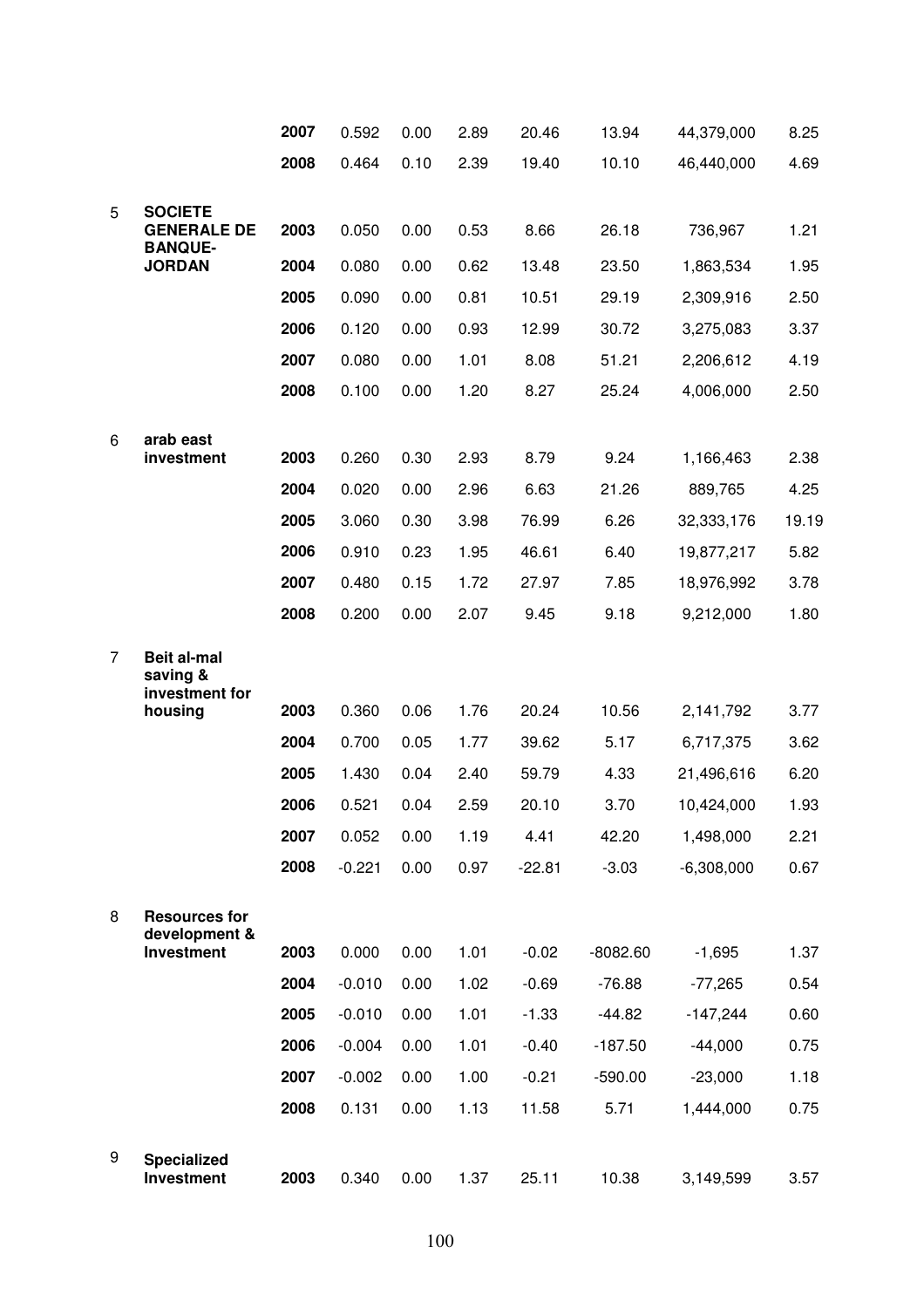#### **Compounds**

|    |                                           | 2004 | 0.200    | 0.00 | 1.25 | 16.20    | 15.79   | 2,424,300    | 3.19  |
|----|-------------------------------------------|------|----------|------|------|----------|---------|--------------|-------|
|    |                                           | 2005 | 0.170    | 0.00 | 1.23 | 14.07    | 12.06   | 3,070,328    | 2.08  |
|    |                                           | 2006 | 0.152    | 0.00 | 1.23 | 12.30    | 33.72   | 3,107,000    | 5.11  |
|    |                                           | 2007 | 0.128    | 0.00 | 1.31 | 9.76     | 37.93   | 2,941,000    | 4.85  |
|    |                                           | 2008 | 0.003    | 0.00 | 1.05 | 0.24     | 1582.59 | 65,000       | 4.00  |
| 10 | <b>United</b><br>financial<br>investments | 2003 | 0.440    | 0.20 | 1.60 | 27.36    | 5.40    | 874,068      | 2.36  |
|    |                                           | 2004 | 0.510    | 0.25 | 1.89 | 26.90    | 7.86    | 1,018,322    | 4.00  |
|    |                                           | 2005 | 1.960    | 0.00 | 3.54 | 55.25    | 7.38    | 3,910,201    | 14.43 |
|    |                                           | 2006 | 0.222    | 0.15 | 1.51 | 14.72    | 13.21   | 1,109,000    | 2.93  |
|    |                                           | 2007 | 0.209    | 0.16 | 1.81 | 11.51    | 12.85   | 1,043,000    | 2.68  |
|    |                                           | 2008 | 0.763    | 0.20 | 2.27 | 33.63    | 4.83    | 3,817,000    | 3.69  |
|    |                                           |      |          |      |      |          |         |              |       |
| 11 | Al-Amin for<br>investments                | 2003 | 0.370    | 0.12 | 1.50 | 24.76    | 5.13    | 2,773,490    | 1.91  |
|    |                                           | 2004 | 0.540    | 0.20 | 1.92 | 28.29    | 5.69    | 4,044,849    | 3.09  |
|    |                                           | 2005 | 0.270    | 0.00 | 1.99 | 13.55    | 18.45   | 2,006,903    | 4.97  |
|    |                                           | 2006 | $-0.218$ | 0.10 | 1.44 | $-15.18$ | $-6.65$ | $-1,953,000$ | 1.45  |
|    |                                           | 2007 | 0.366    | 0.10 | 1.70 | 21.45    | 5.91    | 3,268,000    | 2.16  |
|    |                                           | 2008 | 0.532    | 0.25 | 1.97 | 27.08    | 3.91    | 5,325,000    | 2.08  |
| 12 | <b>Housing Bank</b><br>for trade &        |      |          |      |      |          |         |              |       |
|    | finance                                   | 2003 | 0.230    | 0.15 | 2.79 | 8.09     | 19.18   | 22,574,849   | 4.33  |
|    |                                           | 2004 | 0.320    | 0.20 | 2.98 | 10.64    | 25.18   | 31,765,872   | 8.00  |
|    |                                           | 2005 | 0.720    | 0.25 | 3.74 | 19.21    | 27.85   | 71,789,280   | 19.99 |
|    |                                           | 2006 | 0.369    | 0.26 | 3.23 | 11.42    | 17.73   | 92,364,000   | 6.55  |
|    |                                           | 2007 | 0.431    | 0.30 | 3.40 | 12.67    | 16.73   | 107,772,000  | 7.21  |
|    |                                           | 2008 | 0.384    | 0.25 | 3.48 | 11.05    | 21.70   | 95,951,000   | 8.33  |
| 13 | <b>Bank of Jordan</b>                     | 2003 | 0.210    | 0.10 | 1.77 | 11.78    | 20.25   | 7,607,424    | 4.22  |
|    |                                           | 2004 | 0.310    | 0.10 | 1.71 | 18.33    | 17.82   | 14,076,150   | 5.60  |
|    |                                           | 2005 | 0.350    | 0.00 | 1.84 | 19.09    | 17.95   | 23,207,357   | 6.31  |
|    |                                           | 2006 | 0.256    | 0.08 | 1.40 | 18.22    | 11.80   | 25,583,000   | 3.02  |
|    |                                           | 2007 | 0.244    | 0.15 | 1.61 | 15.13    | 12.10   | 24,384,000   | 2.95  |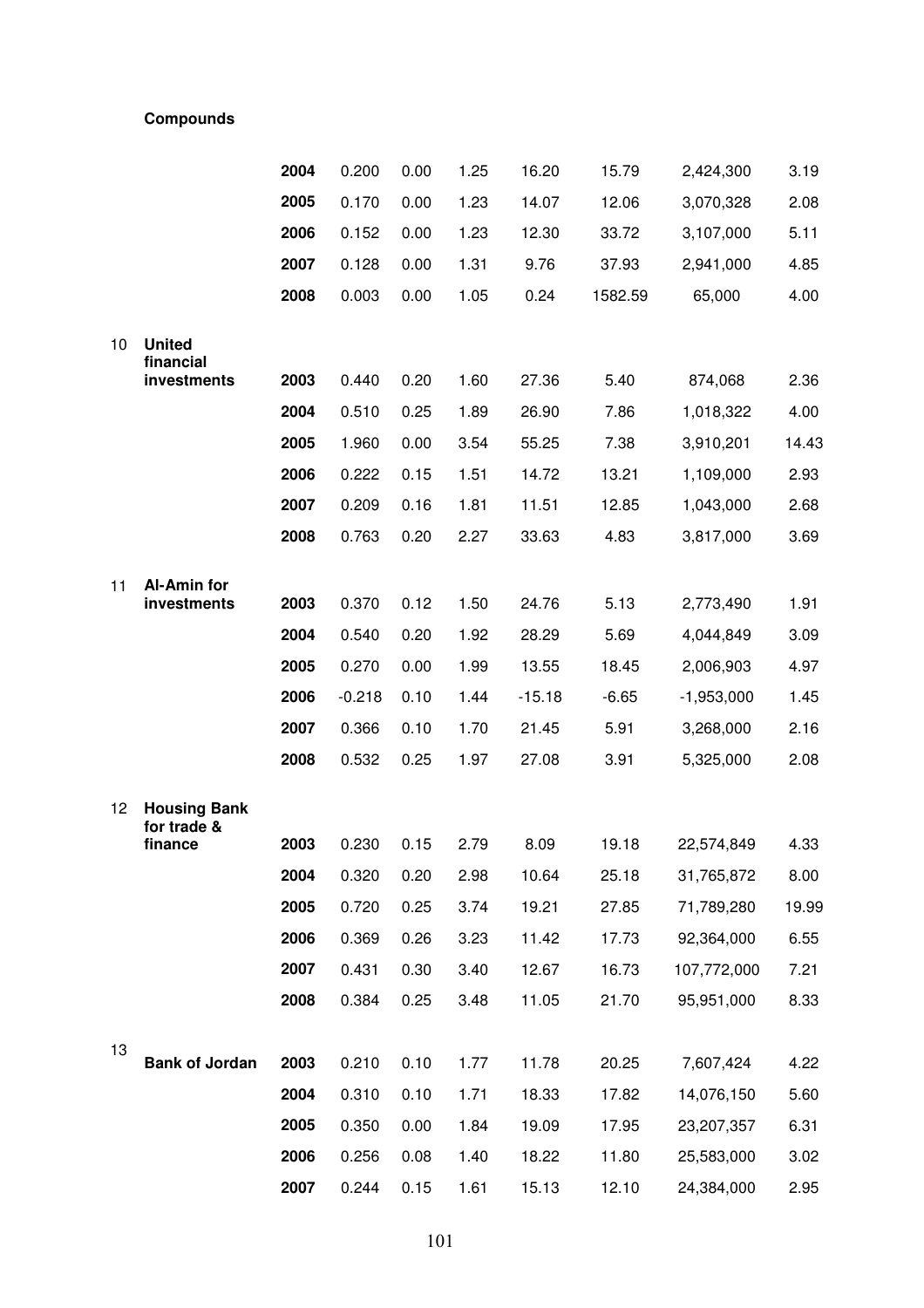|    |                                        | 2008 | 0.328    | 0.15 | 1.80 | 18.29    | 6.70      | 32,849,000   | 2.20  |
|----|----------------------------------------|------|----------|------|------|----------|-----------|--------------|-------|
| 14 | Jordan                                 |      |          |      |      |          |           |              |       |
|    | <b>Insurance</b>                       | 2003 | 0.260    | 0.18 | 1.85 | 13.80    | 16.63     | 2,555,299    | 4.25  |
|    |                                        | 2004 | 0.940    | 0.06 | 2.44 | 38.55    | 8.44      | 9,419,142    | 7.95  |
|    |                                        | 2005 | 0.950    | 0.13 | 2.17 | 43.83    | 9.46      | 19,021,695   | 9.00  |
|    |                                        | 2006 | 0.049    | 0.06 | 0.95 | 5.15     | 52.11     | 1,468,000    | 2.55  |
|    |                                        | 2007 | $-0.180$ | 0.00 | 1.19 | $-15.11$ | $-17.22$  | $-5,392,000$ | 3.10  |
|    |                                        | 2008 | 0.282    | 0.13 | 1.35 | 20.82    | 10.57     | 8,460,000    | 2.98  |
| 15 | <b>Al-Nisr Al-</b><br><b>Arabi</b>     |      |          |      |      |          |           |              |       |
|    | <b>Insurance</b>                       | 2003 | 0.250    | 0.06 | 1.47 | 16.68    | 11.19     | 491,416      | 2.75  |
|    |                                        | 2004 | 0.340    | 0.00 | 1.81 | 18.80    | 10.14     | 680,549      | 3.45  |
|    |                                        | 2005 | 0.550    | 0.30 | 2.08 | 26.27    | 14.63     | 1,367,345    | 8.00  |
|    |                                        | 2006 | 0.401    | 0.30 | 3.24 | 12.40    | 21.43     | 2,007,000    | 8.60  |
|    |                                        | 2007 | 0.206    | 0.15 | 1.78 | 11.61    | 30.38     | 2,064,000    | 6.27  |
|    |                                        | 2008 | 0.213    | 0.10 | 1.74 | 12.23    | 20.23     | 2,126,000    | 4.30  |
| 16 | Arab life &<br>accident                |      |          |      |      |          |           |              |       |
|    | insurance                              | 2003 | 0.170    | 0.00 | 1.45 | 11.78    | 17.57     | 608,480      | 3.00  |
|    |                                        | 2004 | 0.380    | 0.00 | 1.64 | 23.14    | 7.36      | 1,521,399    | 2.80  |
|    |                                        | 2005 | 0.570    | 0.00 | 1.87 | 30.31    | 12.18     | 2,832,052    | 6.90  |
|    |                                        | 2006 | 0.005    | 0.00 | 1.17 | 0.40     | 600.89    | 38,000       | 2.85  |
|    |                                        | 2007 | 0.111    | 0.08 | 1.28 | 8.67     | 20.65     | 891,000      | 2.30  |
|    |                                        | 2008 | $-0.026$ | 0.00 | 1.18 | $-2.22$  | $-105.80$ | $-210,000$   | 2.75  |
| 17 | national<br>portfolio                  |      |          |      |      |          |           |              |       |
|    | securities                             | 2003 | 0.610    | 0.20 | 2.10 | 29.23    | 3.98      | 1,537,139    | 2.45  |
|    |                                        | 2004 | 1.160    | 0.20 | 2.70 | 43.02    | 3.87      | 3,489,875    | 4.50  |
|    |                                        | 2005 | 1.890    | 0.50 | 3.94 | 47.88    | 5.83      | 8,762,930    | 11.00 |
|    |                                        | 2006 | $-0.950$ | 0.00 | 1.35 | $-70.81$ | $-2.17$   | 14,313,533   | 2.07  |
|    |                                        | 2007 | 0.170    | 0.00 | 1.35 | 12.84    | 12.60     | 2,595,840    | 2.18  |
|    |                                        | 2008 | $-0.271$ | 0.00 | 1.07 | $-25.20$ | $-5.37$   | $-4,060,000$ | 1.45  |
| 18 | jordan loan<br>guarntee<br>corporation | 2003 | 0.130    | 0.07 | 1.43 | 8.82     | 8.33      | 1,260,709    | 1.05  |
|    |                                        |      |          |      |      |          |           |              |       |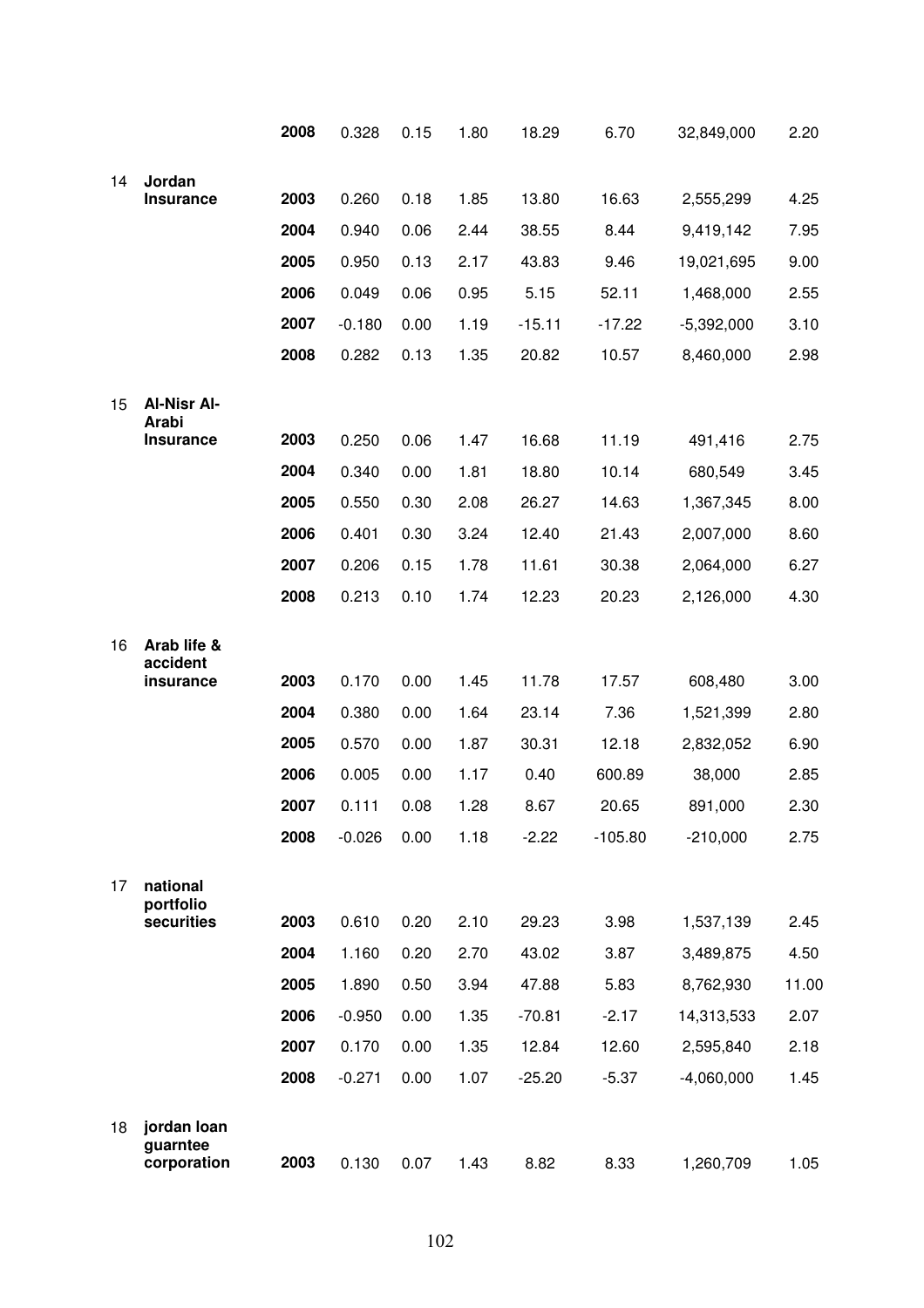|    |                                                               | 2004 | 0.120    | 0.06 | 1.50 | 7.81           | 8.96         | 1,171,355               | 1.05         |
|----|---------------------------------------------------------------|------|----------|------|------|----------------|--------------|-------------------------|--------------|
|    |                                                               | 2005 | 0.270    | 0.07 | 1.75 | 15.68          | 5.75         | 2,748,278               | 1.58         |
|    |                                                               | 2006 | 0.020    | 0.05 | 1.67 | 1.30           | 54.74        | 217,394                 | 1.19         |
|    |                                                               | 2007 | 0.070    | 0.06 | 1.70 | 4.23           | 17.24        | 719,443                 | 1.24         |
|    |                                                               | 2008 | $-0.105$ | 0.05 | 1.51 | $-6.92$        | $-5.50$      | $-1047000$              | 0.61         |
| 19 | union<br>investment                                           | 2003 | 0.510    | 0.00 | 1.70 |                |              | 5,663,760               |              |
|    | corpotation                                                   | 2004 | 0.550    | 0.10 | 2.13 | 30.33<br>25.71 | 3.55<br>6.92 |                         | 1.83         |
|    |                                                               | 2005 | 0.750    | 0.25 | 1.93 | 38.75          | 8.61         | 9,018,276<br>37,438,181 | 3.78<br>6.45 |
|    |                                                               | 2006 | $-0.410$ | 0.00 | 1.24 | $-33.14$       | $-6.35$      | 20,470,619              | 2.60         |
|    |                                                               | 2007 | 0.130    | 0.00 | 1.34 | 9.42           | 12.24        | 6,332,339               | 1.55         |
|    |                                                               | 2008 | $-0.043$ | 0.00 | 1.22 | $-3.48$        | $-16.25$     | $-2,128,000$            | 0.65         |
|    |                                                               |      |          |      |      |                |              |                         |              |
| 20 | falcon for<br>investment &<br>financial                       | 2003 | $-0.010$ | 0.00 | 1.00 | $-0.89$        | $-87.29$     | $-12,129$               | 0.77         |
|    | services                                                      | 2004 | 0.110    | 0.00 | 1.09 | 10.19          | 17.11        | 152,668                 | 1.90         |
|    |                                                               | 2005 | 0.320    | 0.00 | 2.65 | 12.08          | 14.07        | 439,888                 | 4.50         |
|    |                                                               | 2006 | $-0.330$ | 0.00 | 2.24 | $-14.90$       | $-7.15$      | 582,658                 | 2.39         |
|    |                                                               | 2007 | $-0.180$ | 0.00 | 0.91 | $-19.50$       | $-9.04$      | 271,920                 | 1.60         |
|    |                                                               | 2008 | $-0.064$ | 0.00 | 1.19 | $-5.40$        | $-11.67$     | $-265,000$              | 0.70         |
| 21 | <b>SALAM</b><br><b>INTERNATIONL</b><br><b>TRANSPORT &amp;</b> |      |          |      |      |                |              |                         |              |
|    | <b>TRADING</b>                                                | 2003 | 0.200    | 0.00 | 1.28 | 15.81          | 4.92         | 789,379                 | 1.00         |
|    |                                                               | 2004 | 0.120    | 0.00 | 1.32 | 8.93           | 8.47         | 590,480                 | 1.00         |
|    |                                                               | 2005 | 1.020    | 0.00 | 3.24 | 31.49          | 6.02         | 7,146,964               | 6.15         |
|    |                                                               | 2006 | 0.110    | 0.10 | 1.55 | 7.08           | 18.23        | 1,448,336               | 2.00         |
|    |                                                               | 2007 | 0.130    | 0.10 | 1.56 | 8.01           | 20.41        | 1,655,255               | 2.56         |
|    |                                                               | 2008 | 0.250    | 0.10 | 1.38 | 18.19          | 8.79         | 3,021,000               | 2.20         |
| 22 | middle east<br>insurance                                      | 2003 | 0.130    | 0.00 | 1.53 | 844.00         | 24.76        | 904,852                 | 3.20         |
|    |                                                               | 2004 | 0.490    | 0.00 | 2.40 | 20.24          | 11.08        | 3,403,802               | 5.39         |
|    |                                                               | 2005 | 1.630    | 0.10 | 4.72 | 34.53          | 5.15         | 16,299,365              | 8.40         |
|    |                                                               | 2006 | 0.270    | 0.10 | 2.49 | 10.77          | 11.36        | 4,026,157               | 3.05         |
|    |                                                               | 2007 | 0.210    | 0.12 | 2.20 | 9.33           | 13.64        | 3,695,663               | 2.80         |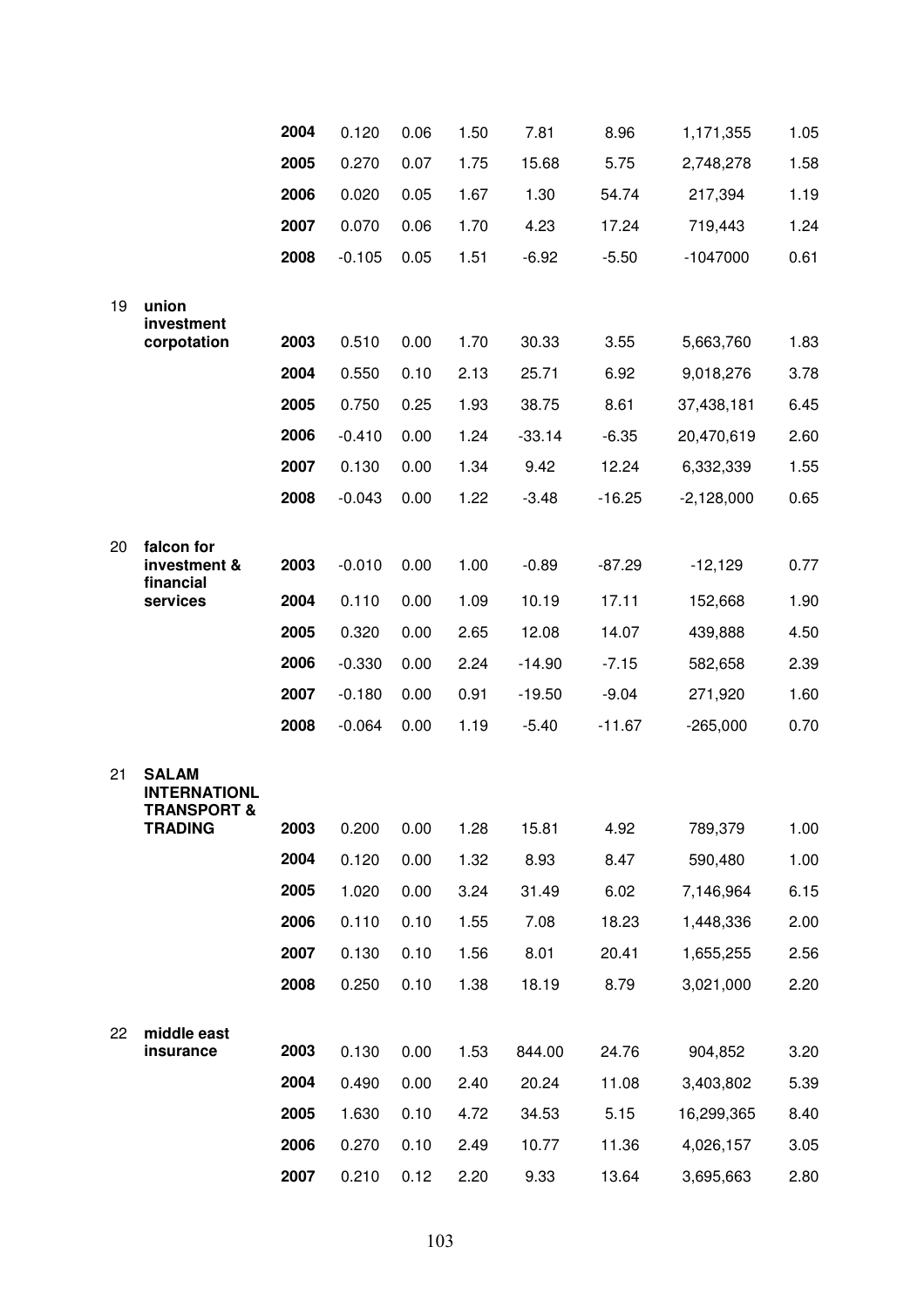| 23 |                             | 2008 | 0.026          | 0.13 | 1.82 | 1.43     | 93.70     | 469,000           | 2.44         |
|----|-----------------------------|------|----------------|------|------|----------|-----------|-------------------|--------------|
|    | jerusalem                   |      |                |      |      |          |           |                   |              |
|    | insurance                   | 2003 | 0.220          | 0.11 | 1.69 | 13.03    | 10.02     | 658,660           | 2.20         |
|    |                             | 2004 | 0.310          | 0.10 | 1.87 | 16.68    | 9.64      | 936,826           | 3.01         |
|    |                             | 2005 | 0.300          | 0.06 | 1.57 | 19.30    | 11.06     | 1,272,136         | 3.35         |
|    |                             | 2006 | 0.250          | 0.00 | 1.41 | 17.74    | 16.32     | 1,345,973         | 4.01         |
|    |                             | 2007 | 0.280          | 0.00 | 1.69 | 16.68    | 15.66     | 1,537,881         | 4.41         |
|    |                             | 2008 | 0.117          | 0.07 | 1.31 | 8.96     | 20.95     | 936,000           | 2.45         |
|    |                             |      |                |      |      |          |           |                   |              |
| 24 | jordan french<br>insurances | 2003 | 0.190          | 0.00 | 1.51 | 12.49    | 12.14     | 726,253           | 2.29         |
|    |                             | 2004 | 0.280          | 0.00 | 1.73 | 16.28    | 9.60      | 1,124,808         | 2.70         |
|    |                             | 2005 | 0.400          | 0.00 | 1.86 | 21.49    | 7.83      | 3,399,141         | 2.95         |
|    |                             | 2006 | $-0.880$       | 0.00 | 0.99 | $-88.65$ | $-2.05$   | 5,715,164         | 1.80         |
|    |                             | 2007 | $-0.400$       | 0.00 | 0.53 | $-75.50$ | $-3.20$   | 2,607,609         | 1.28         |
|    |                             | 2008 | $-0.003$       | 0.00 | 0.77 | $-0.39$  | $-28.70$  | $-27,000$         | 0.86         |
|    |                             |      |                |      |      |          |           |                   |              |
| 25 | gerasa<br>insurance         | 2003 | 0.110          | 0.00 | 1.01 | 10.54    | 12.10     | 213,220           | 1.29         |
|    |                             | 2004 | 0.160          | 0.08 | 1.12 | 14.33    | 8.49      | 320,305           | 1.36         |
|    |                             | 2005 | 0.470          | 0.00 | 1.63 | 28.48    | 7.22      | 930,713           | 3.36         |
|    |                             | 2006 | $-0.120$       | 0.00 | 0.75 | $-16.28$ | $-20.51$  | 339,981           | 2.49         |
|    |                             | 2007 | $-0.230$       | 0.00 | 0.64 | $-35.76$ | $-5.83$   | 644,068           | 1.34         |
|    |                             | 2008 | $-0.016$       | 0.00 | 0.57 | $-2.80$  | $-110.63$ | $-63,000$         | 1.77         |
| 26 | arab orient                 |      |                |      |      |          |           |                   |              |
|    | insurance<br>company        | 2003 | 0.170          | 0.00 | 1.72 | 9.88     | 8.35      | 340,002           | 1.42         |
|    |                             | 2004 | 0.490          | 0.00 | 1.86 | 26.45    | 6.51      | 1,228,047         | 3.20         |
|    |                             | 2005 | 0.380          | 0.00 | 1.53 | 24.94    | 15.59     | 1,428,983         | 5.94         |
|    |                             | 2006 | 0.140          | 0.10 | 1.21 | 11.33    | 23.62     | 1,367,324         | 3.23         |
|    |                             | 2007 | 0.150          | 0.10 | 1.25 | 11.68    | 19.97     | 1,462,523         | 2.92         |
|    |                             |      |                |      |      | 13.85    | 14.30     | 2,001,000         |              |
|    |                             | 2008 | 0.182          | 0.00 | 1.31 |          |           |                   | 2.60         |
|    |                             |      |                |      |      |          |           |                   |              |
| 27 | national<br>incurance       | 2003 |                | 0.10 | 1.36 | 8.67     | 10.03     |                   |              |
|    |                             | 2004 | 0.120<br>0.020 | 0.00 | 1.28 | 1.87     | 58.31     | 235,328<br>48,021 | 1.18<br>1.14 |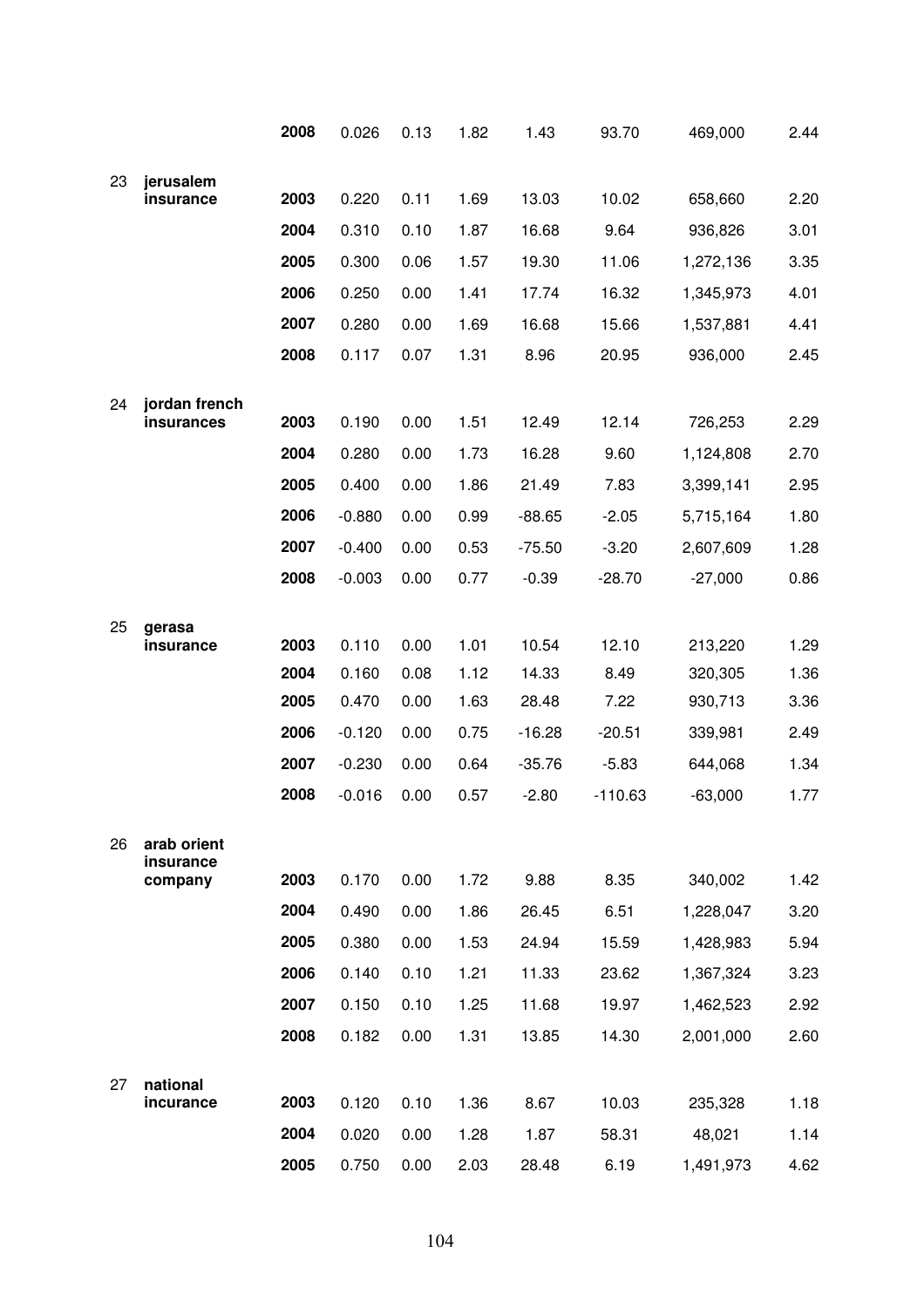|    |                                               | 2006 | $-0.160$ | 0.00 | 1.42 | $-42.70$  | $-4.29$     | 1,213,110    | 2.60 |
|----|-----------------------------------------------|------|----------|------|------|-----------|-------------|--------------|------|
|    |                                               | 2007 | 0.080    | 0.00 | 1.32 | 5.76      | 20.44       | 265,465      | 1.55 |
|    |                                               | 2008 | 0.040    | 0.00 | 0.92 | 4.33      | 36.53       | 318,000      | 1.45 |
| 28 | arab jordanian<br>insurance                   |      |          |      |      |           |             |              |      |
|    | group                                         | 2003 | 0.140    | 0.00 | 1.03 | 13.20     | 6.59        | 683,177      | 0.90 |
|    |                                               | 2004 | 0.160    | 0.10 | 1.18 | 13.24     | 12.45       | 782,966      | 1.95 |
|    |                                               | 2005 | 0.390    | 0.00 | 1.45 | 26.89     | 7.41        | 2,542,639    | 2.90 |
|    |                                               | 2006 | $-0.070$ | 0.00 | 1.01 | $-6.57$   | $-27.70$    | 582,961      | 1.84 |
|    |                                               | 2007 | 0.220    | 0.00 | 1.23 | 17.67     | 8.30        | 1,903,514    | 1.80 |
|    |                                               | 2008 | $-0.045$ | 0.00 | 1.03 | $-4.34$   | $-40.22$    | $-446,000$   | 1.81 |
| 29 | ad-dulayl<br>industrial park<br>& real estate |      |          |      |      |           |             |              |      |
|    | company                                       | 2003 | $-0.460$ | 0.00 | 0.09 | $-519.72$ | $-2.17$     | $-519,722$   | 1.00 |
|    |                                               | 2004 | 0.110    | 0.00 | 0.12 | 10.09     | 13.16       | 1,245,812    | 1.49 |
|    |                                               | 2005 | 0.070    | 0.00 | 1.02 | 7.07      | 15.79       | 1,010,904    | 1.14 |
|    |                                               | 2006 | 0.030    | 0.00 | 1.05 | 2.95      | 43.74       | 435,303      | 1.36 |
|    |                                               | 2007 | $-0.020$ | 0.07 | 2.75 | $-0.75$   | $-66.21$    | 431,349      | 1.36 |
|    |                                               | 2008 | 0.025    | 0.00 | 2.59 | 0.97      | 25.09       | 527,000      | 0.63 |
| 30 | <b>Union Land</b><br><b>Development</b>       |      |          |      |      |           |             |              |      |
|    | Co.                                           | 2003 | 0.070    | 0.06 | 1.09 | 6.54      | 17.89       | 357,819      | 1.28 |
|    |                                               | 2004 | 0.030    | 0.00 | 1.26 | 2.37      | 70.58       | 207,200      | 2.10 |
|    |                                               | 2005 | 0.030    | 0.00 | 1.14 | 2.61      | 116.15      | 1,310,996    | 3.45 |
|    |                                               | 2006 | 0.000    | 0.00 | 1.16 | 0.00      | 388554.22   | 249          | 2.15 |
|    |                                               | 2007 | 0.090    | 0.07 | 1.25 | 7.14      | 22.12       | 4,007,473    | 1.97 |
|    |                                               | 2008 | 0.071    | 0.00 | 1.24 | 5.73      | 10.42       | 3,195,000    | 0.74 |
| 31 | real estate<br>development                    | 2003 | 0.500    | 0.40 | 1.46 | 34.46     | 2.81        | 2,006,148    | 1.41 |
|    |                                               | 2004 | 0.020    | 0.00 | 1.06 | 2.32      | 48.13       | 171,630      | 1.18 |
|    |                                               | 2005 | 0.160    | 0.00 | 1.16 | 13.47     | 17.58       | 7,820,982    | 2.75 |
|    |                                               | 2006 | 0.000    | 0.00 | 0.96 | $-0.01$   | $-27541.31$ | 3,994        | 2.20 |
|    |                                               | 2007 | $-0.030$ | 0.00 | 0.94 | $-2.77$   | $-64.69$    | 1,298,405    | 1.68 |
|    |                                               | 2008 | $-0.099$ | 0.00 | 1.36 | $-6.67$   | $-5.76$     | $-8,274,000$ | 0.57 |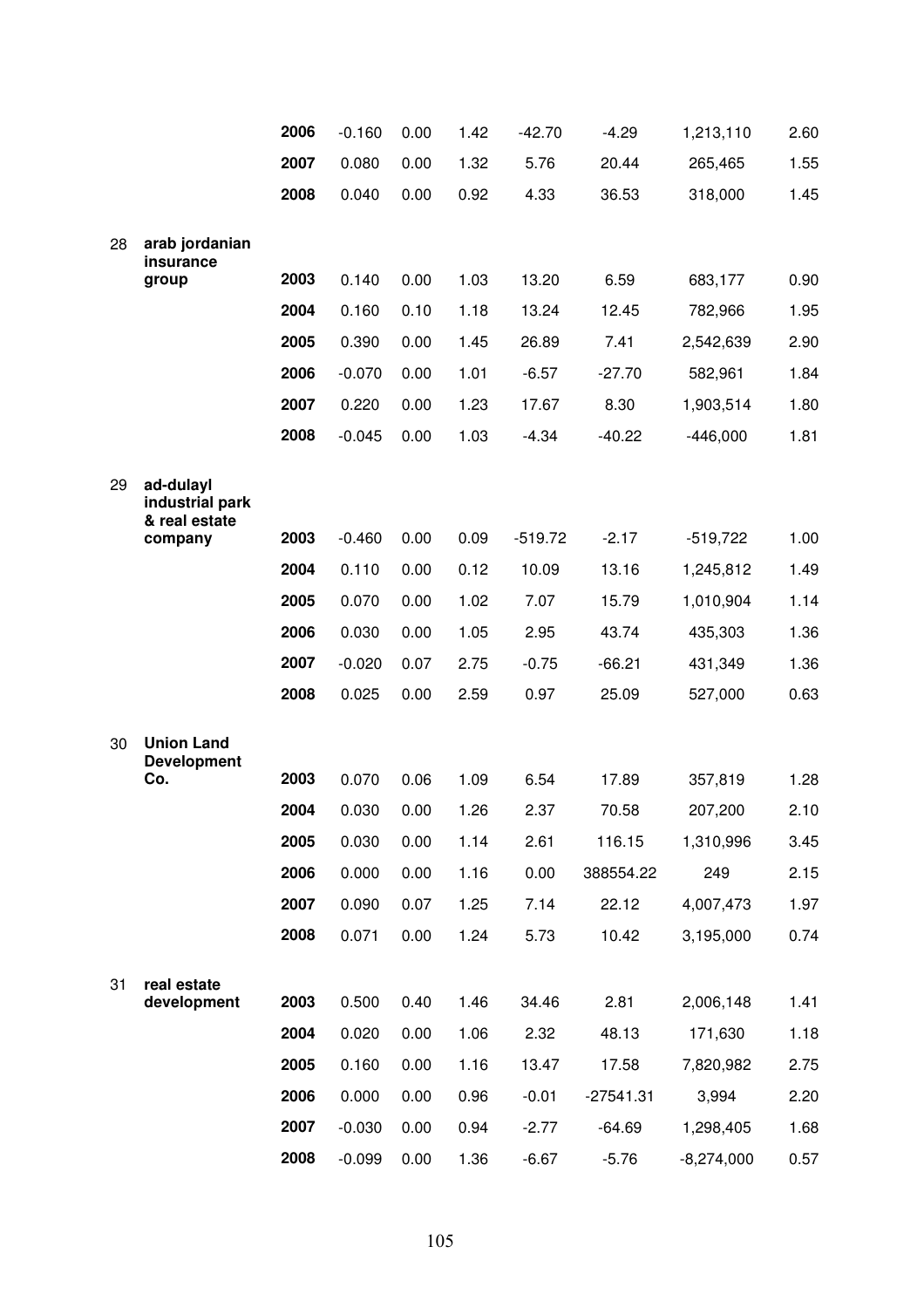| 32 | The Investors<br>and Eastern<br><b>Arab For</b><br><b>Industrial and</b><br><b>Real Estate</b> |      |          |      |      |          |           |              |       |
|----|------------------------------------------------------------------------------------------------|------|----------|------|------|----------|-----------|--------------|-------|
|    | <b>Investments</b>                                                                             | 2003 | 0.000    | 0.00 | 0.99 | $-0.22$  | $-904.81$ | $-28,017$    | 1.95  |
|    |                                                                                                | 2004 | 0.000    | 0.00 | 0.98 | $-0.42$  | $-513.96$ | $-53,623$    | 2.12  |
|    |                                                                                                | 2005 | $-0.010$ | 0.00 | 1.12 | $-0.93$  | $-389.65$ | 310,451      | 4.04  |
|    |                                                                                                | 2006 | $-0.100$ | 0.00 | 1.01 | $-10.37$ | $-29.56$  | 3,141,166    | 3.10  |
|    |                                                                                                | 2007 | 0.030    | 0.00 | 1.05 | 3.31     | 86.69     | 1,041,679    | 3.01  |
|    |                                                                                                | 2008 | 0.257    | 0.00 | 1.31 | 19.69    | 13.65     | 7,712,000    | 3.51  |
| 33 | <b>ARAB</b><br><b>FINANCIAL</b>                                                                |      |          |      |      |          |           |              |       |
|    | <b>INVESTMENT</b>                                                                              | 2003 | 0.350    | 0.25 | 1.35 | 26.03    | 6.19      | 876,119      | 2.17  |
|    |                                                                                                | 2004 | 0.450    | 0.30 | 1.53 | 29.16    | 9.78      | 1,117,570    | 4.37  |
|    |                                                                                                | 2005 | 2.070    | 0.00 | 3.31 | 62.71    | 6.96      | 5,185,249    | 14.43 |
|    |                                                                                                | 2006 | 1.010    | 0.00 | 4.32 | 23.37    | 14.31     | 2,521,798    | 14.43 |
|    |                                                                                                | 2007 | 0.350    | 0.00 | 1.43 | 24.33    | 10.41     | 3,468,580    | 3.61  |
|    |                                                                                                | 2008 | 0.365    | 0.25 | 2.15 | 16.98    | 9.04      | 5,473,000    | 3.30  |
| 34 | Jordan<br>investment                                                                           |      |          |      |      |          |           |              |       |
|    | trust                                                                                          | 2003 | 0.150    | 0.09 | 1.22 | 12.26    | 11.34     | 2,288,929    | 1.69  |
|    |                                                                                                | 2004 | 0.200    | 0.10 | 1.32 | 15.03    | 11.59     | 3,048,340    | 2.30  |
|    |                                                                                                | 2005 | 0.150    | 0.08 | 1.69 | 8.69     | 20.02     | 4,333,575    | 6.98  |
|    |                                                                                                | 2006 | 0.039    | 0.10 | 1.62 | 2.39     | 77.54     | 1,145,000    | 3.01  |
|    |                                                                                                | 2007 | 0.147    | 0.08 | 1.69 | 8.69     | 20.02     | 4,334,000    | 2.94  |
|    |                                                                                                | 2008 | -0.195   | 0.00 | 1.35 | $-14.45$ | $-7.69$   | $-5,743,000$ | 1.50  |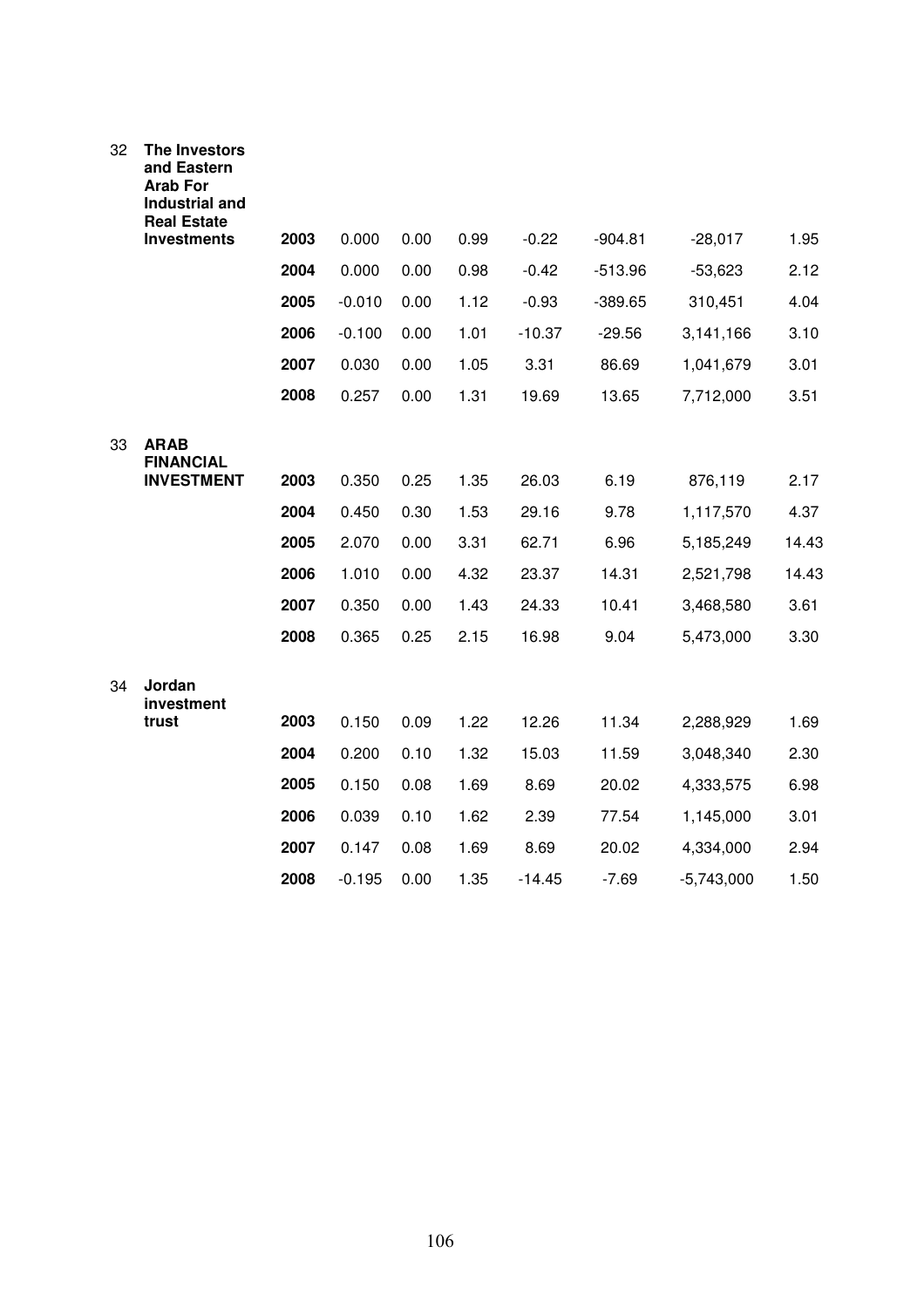| <mark>قطاع الصناعة</mark> |  |
|---------------------------|--|
|                           |  |

| $\mathbf{1}$ | <b>JORDAN</b><br><b>CHEMICAL</b>                 |      |          |      |      |          |           |              |      |
|--------------|--------------------------------------------------|------|----------|------|------|----------|-----------|--------------|------|
|              | <b>INDUSTRIES</b>                                | 2003 | 0.390    | 0.25 | 2.51 | 15.64    | 10.39     | 535,304      | 4.08 |
|              |                                                  | 2004 | 0.300    | 0.30 | 2.14 | 14.09    | 13.31     | 494,041      | 4.02 |
|              |                                                  | 2005 | 0.360    | 0.25 | 2.27 | 15.80    | 12.98     | 586,047      | 4.65 |
|              |                                                  | 2006 | 0.320    | 0.30 | 2.01 | 15.84    | 11.27     | 573,048      | 3.59 |
|              |                                                  | 2007 | 0.280    | 0.25 | 1.90 | 14.50    | 13.55     | 496,796      | 3.74 |
|              |                                                  | 2008 | 0.255    | 0.20 | 1.75 | 14.60    | 12.23     | 459,000      | 3.12 |
| 2            | <b>JORDAN</b><br><b>SULPHO-</b>                  |      |          |      |      |          |           |              |      |
|              | <b>CHEMICALS</b>                                 | 2003 | $-0.100$ | 0.00 | 0.49 | $-20.02$ | $-3.74$   | -445,997     | 0.37 |
|              |                                                  | 2004 | $-0.070$ | 0.00 | 1.43 | $-4.85$  | $-4.17$   | $-103, 115$  | 0.29 |
|              |                                                  | 2005 | 0.050    | 0.05 | 1.25 | 4.32     | 18.55     | 159,977      | 1.00 |
|              |                                                  | 2006 | $-0.200$ | 0.00 | 1.05 | $-18.65$ | $-9.03$   | 581,745      | 1.77 |
|              |                                                  | 2007 | $-0.200$ | 0.00 | 1.12 | $-1.74$  | $-220.68$ | 77,942       | 4.30 |
|              |                                                  | 2008 | $-0.018$ | 0.00 | 1.14 | $-1.56$  | $-299.00$ | $-89,000$    | 5.38 |
| 3            | <b>COMPREHENSIVE</b><br><b>MULTIPLE</b>          |      |          |      |      |          |           |              |      |
|              | <b>PROJECT</b>                                   | 2003 | $-0.010$ | 0.00 | 0.90 | $-1.61$  | $-59.03$  | $-19,436$    | 0.85 |
|              |                                                  | 2004 | 0.320    | 0.10 | 1.22 | 26.61    | 4.06      | 438,681      | 1.32 |
|              |                                                  | 2005 | 0.120    | 0.00 | 1.24 | 10.01    | 11.26     | 528,331      | 1.40 |
|              |                                                  | 2006 | 0.000    | 0.00 | 1.25 | 0.27     | 786.21    | 14,325       | 2.65 |
|              |                                                  | 2007 | 0.170    | 0.10 | 1.41 | 11.88    | 8.76      | 713,345      | 1.47 |
|              |                                                  | 2008 | $-0.026$ | 0.00 | 1.29 | $-2.01$  | $-51.10$  | $-110,000$   | 1.33 |
| 4            | <b>THE INDUSTRIAL</b><br><b>COMMERCIAL &amp;</b> |      |          |      |      |          |           |              |      |
|              | <b>AGRICULTURAL</b>                              | 2003 | $-0.130$ | 0.00 | 0.81 | $-15.51$ | $-7.82$   | $-1,127,588$ | 0.98 |
|              |                                                  | 2004 | $-0.220$ | 0.00 | 0.58 | $-38.41$ | $-5.26$   | $-2,017,498$ | 1.18 |
|              |                                                  | 2005 | $-0.130$ | 0.00 | 1.01 | 12.66    | $-8.74$   | 1,498,609    | 1.12 |
|              |                                                  | 2006 | $-0.120$ | 0.00 | 0.34 | $-49.03$ | $-3.26$   | 3,001,747    | 0.68 |
|              |                                                  | 2007 | 0.070    | 0.00 | 0.50 | 14.64    | 11.93     | 1,049,800    | 0.87 |
|              |                                                  | 2008 | $-0.270$ | 0.00 | 1.17 | $-23.15$ | $-2.30$   | $-1,349,000$ | 0.62 |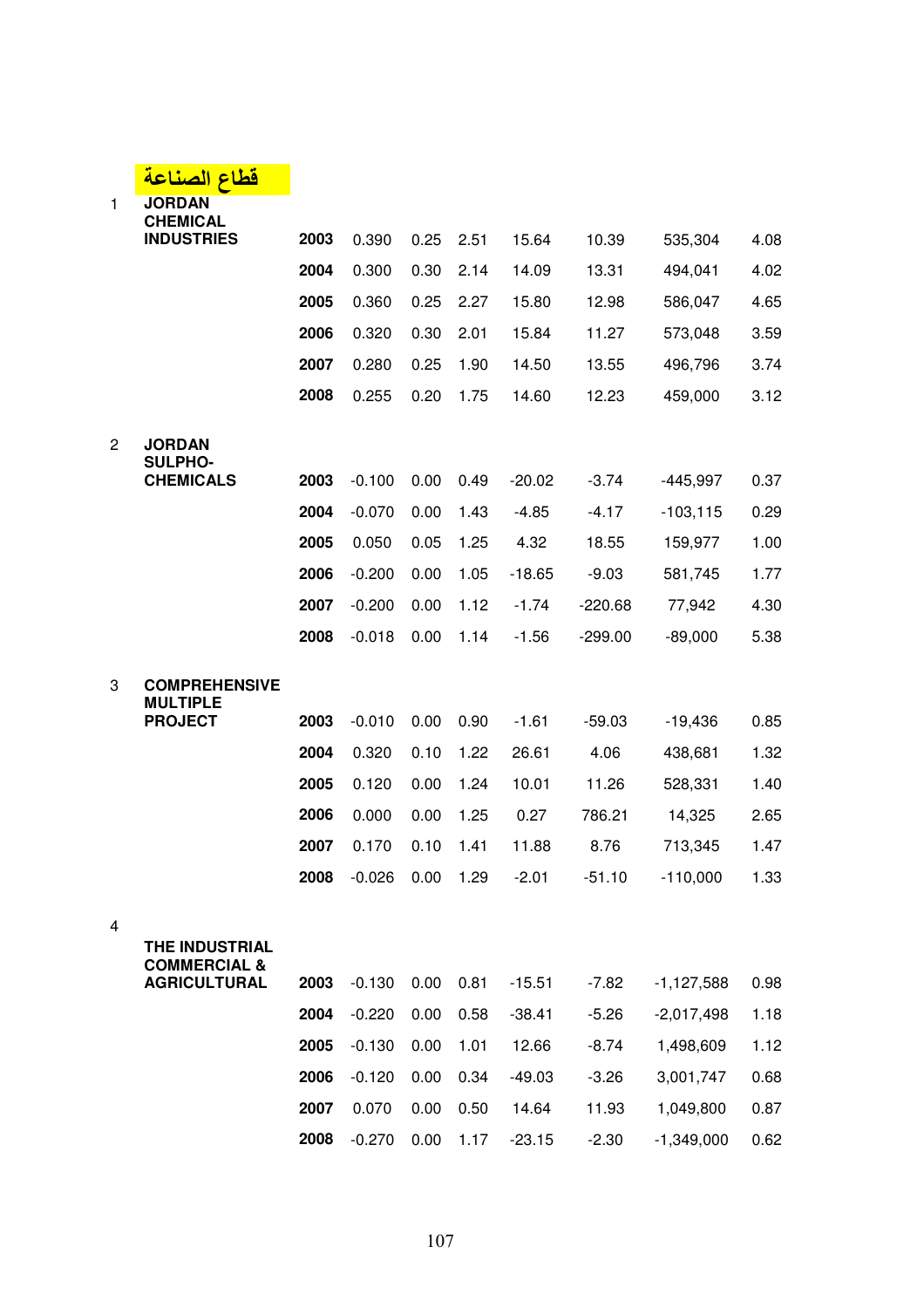| 5 | <b>NATIONAL CABLE</b><br>& WIRE                            |      |          |      |      |          |          |              |      |
|---|------------------------------------------------------------|------|----------|------|------|----------|----------|--------------|------|
|   | <b>MANUFACTURING</b>                                       | 2003 | $-0.020$ | 0.00 | 1.40 | $-1.45$  | $-61.20$ | $-153,198$   | 1.25 |
|   |                                                            | 2004 | 0.150    | 0.05 | 1.55 | 9.95     | 18.46    | 1,157,813    | 2.85 |
|   |                                                            | 2005 | 0.130    | 0.00 | 1.56 | 8.55     | 18.07    | 1,333,934    | 2.41 |
|   |                                                            | 2006 | 0.160    | 0.12 | 1.60 | 9.82     | 14.24    | 1,936,750    | 2.24 |
|   |                                                            | 2007 | 0.160    | 0.15 | 1.63 | 9.56     | 14.59    | 1,945,043    | 2.27 |
|   |                                                            | 2008 | $-0.180$ | 0.15 | 1.22 | $-14.79$ | $-4.89$  | $-3,474,000$ | 0.88 |
| 6 | <b>ARABIAN STEEL</b>                                       |      |          |      |      |          |          |              |      |
|   | <b>PIPES</b>                                               |      |          |      |      |          |          |              |      |
|   | <b>MANUFACTURING</b>                                       | 2003 | 0.150    | 0.12 | 2.06 | 7.17     | 16.30    | 886,931      | 2.41 |
|   |                                                            | 2004 | 0.300    | 0.10 | 2.29 | 12.91    | 13.31    | 1,771,459    | 3.93 |
|   |                                                            | 2005 | 0.250    | 0.10 | 2.05 | 12.01    | 12.07    | 1,870,756    | 2.97 |
|   |                                                            | 2006 | 0.080    | 0.10 | 1.59 | 4.71     | 21.06    | 682,733      | 1.58 |
|   |                                                            | 2007 | 0.130    | 0.15 | 1.69 | 7.47     | 14.81    | 1,152,882    | 1.87 |
|   |                                                            | 2008 | 0.240    | 0.25 | 1.72 | 14.01    | 10.57    | 2,163,000    | 2.54 |
| 7 | <b>THE JORDAN</b><br><b>PIPES</b>                          |      |          |      |      |          |          |              |      |
|   | <b>MANUFACTURING</b>                                       | 2003 | 0.170    | 0.11 | 2.20 | 7.72     | 13.95    | 552,156      | 2.37 |
|   |                                                            | 2004 | 0.320    | 0.10 | 2.39 | 13.44    | 13.21    | 1,045,837    | 4.25 |
|   |                                                            | 2005 | $-0.040$ | 0.00 | 2.04 | $-2.10$  | $-52.50$ | 153,269      | 2.10 |
|   |                                                            | 2006 | 0.070    | 0.10 | 2.12 | 3.45     | 29.32    | 260,908      | 2.14 |
|   |                                                            | 2007 | 0.020    | 0.00 | 2.04 | 1.02     | 124.75   | 74,508       | 2.60 |
|   |                                                            | 2008 | $-0.489$ | 0.00 | 1.55 | $-31.59$ | $-2.17$  | $-1,748,000$ | 1.06 |
| 8 | <b>JORDAN</b><br><b>POULTRY</b><br><b>PROCESSING &amp;</b> |      |          |      |      |          |          |              |      |
|   | <b>MARKETING</b>                                           | 2003 | 0.010    | 0.00 | 1.01 | 0.72     | 0.72     | 43,400       | 0.58 |
|   |                                                            | 2004 | $-0.040$ | 0.00 | 0.97 | $-4.29$  | $-20.93$ | 249,429      | 0.87 |
|   |                                                            | 2005 | 0.010    | 0.00 | 0.79 | 0.70     | 126.11   | 55,506       | 0.70 |
|   |                                                            | 2006 | $-0.140$ | 0.00 | 0.55 | $-25.35$ | $-3.93$  | 1,777,469    | 0.55 |
|   |                                                            | 2007 | $-0.220$ | 0.00 | 0.35 | $-61.98$ | $-2.85$  | 2,998,106    | 0.62 |
|   |                                                            | 2008 | $-0.601$ | 0.00 | 0.41 | -145.04  | $-0.85$  | $-3,845,000$ | 0.51 |
| 9 | <b>ARAB</b>                                                |      |          |      |      |          |          |              |      |
|   | <b>ENGINEERING</b><br><b>INDUSTRIES</b>                    | 2003 | $-0.110$ | 0.00 | 0.46 | $-24.65$ | $-15.78$ | $-1,616,567$ | 1.80 |
|   |                                                            | 2004 | $-0.800$ | 0.00 | 0.38 | $-20.99$ | $-22.42$ | $-1,137,892$ | 1.80 |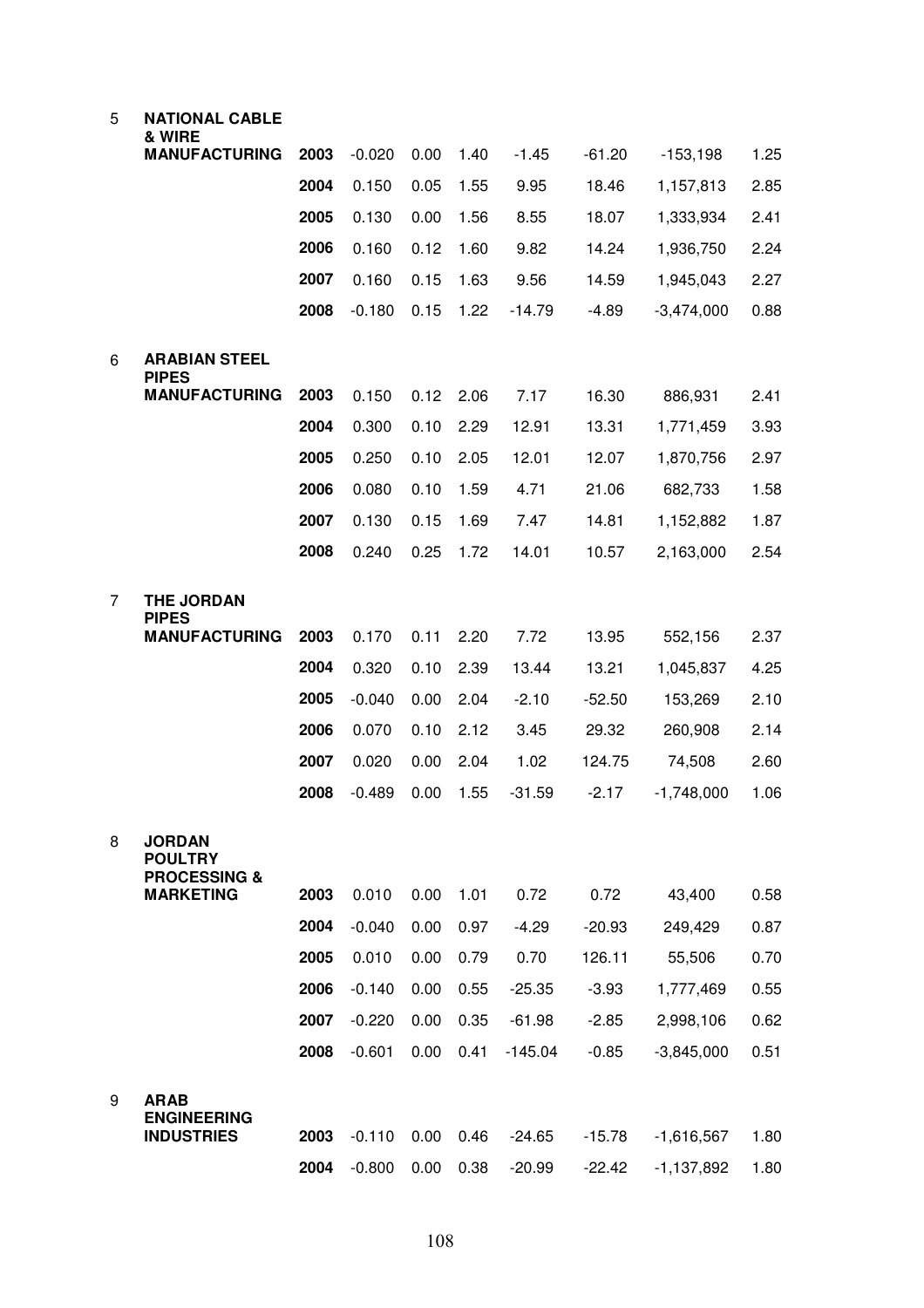|    |                                       | 2005 | $-0.100$ | 0.00 | 0.29 | $-33.82$  | $-18.62$ | 1,370,115    | 1.80 |
|----|---------------------------------------|------|----------|------|------|-----------|----------|--------------|------|
|    |                                       | 2006 | $-0.240$ | 0.00 | 0.33 | $-72.85$  | $-7.05$  | $-1,707,000$ | 1.80 |
|    |                                       | 2007 | $-0.180$ | 0.00 | 0.15 | $-119.64$ | $-10.04$ | $-1,277,000$ | 1.80 |
|    |                                       | 2008 | 0.179    | 0.00 | 1.18 | 15.23     | 10.10    | 325,000      | 1.80 |
|    |                                       |      |          |      |      |           |          |              |      |
| 10 | <b>NATIONAL</b><br><b>POULTRY</b>     | 2003 | 0.080    | 0.00 | 1.01 | 7.61      | 22.03    | 2,314,905    | 1.70 |
|    |                                       | 2004 | 0.090    | 0.00 | 1.10 | 8.19      | 16.15    | 2,711,365    | 1.46 |
|    |                                       | 2005 | 0.210    | 0.00 | 1.32 | 16.14     | 8.52     | 6,347,307    | 1.81 |
|    |                                       | 2006 | 0.240    | 0.00 | 1.56 | 15.38     | 6.90     | 7,177,264    | 1.65 |
|    |                                       | 2007 | 0.210    | 0.00 | 1.77 | 12.02     | 9.46     | 6,374,930    | 2.01 |
|    |                                       | 2008 | 0.154    | 0.00 | 1.92 | 7.99      | 13.03    | 4,606,000    | 2.00 |
|    |                                       |      |          |      |      |           |          |              |      |
| 11 | <b>JORDAN</b><br><b>VEGETABLE OIL</b> |      |          |      |      |           |          |              |      |
|    | <b>INDUSTRIES</b>                     | 2003 | 0.080    | 0.06 | 1.66 | 4.99      | 14.01    | 248,323      | 1.16 |
|    |                                       | 2004 | 0.070    | 0.08 | 1.66 | 4.26      | 31.74    | 212,642      | 2.25 |
|    |                                       | 2005 | 0.090    | 0.08 | 1.68 | 5.61      | 32.40    | 282,443      | 3.05 |
|    |                                       | 2006 | 0.020    | 0.00 | 1.60 | 1.32      | 58.51    | 63,061       | 1.23 |
|    |                                       | 2007 | 0.110    | 0.10 | 1.73 | 6.54      | 11.92    | 339,632      | 1.35 |
|    |                                       | 2008 | $-0.037$ | 0.00 | 1.63 | $-2.25$   | $-76.80$ | $-110,000$   | 2.84 |
| 12 | <b>JORDAN</b>                         |      |          |      |      |           |          |              |      |
|    | <b>CERAMIC</b><br><b>INDUSTRIES</b>   | 2003 | 0.190    | 0.10 | 2.66 | 7.32      | 12.84    | 973,349      | 2.50 |
|    |                                       | 2004 | 0.080    | 0.10 | 1.78 | 4.34      | 28.34    | 579,610      | 2.19 |
|    |                                       | 2005 | 0.000    | 0.00 | 1.69 | 0.24      | 355.21   | 30,616       | 1.45 |
|    |                                       | 2006 | $-0.190$ | 0.00 | 1.50 | $-12.81$  | $-3.59$  | 1,442,854    | 0.69 |
|    |                                       | 2007 | $-0.120$ | 0.00 | 1.37 | $-9.10$   | $-5.44$  | 937,448      | 0.68 |
|    |                                       | 2008 | $-0.129$ | 0.00 | 1.23 | $-10.52$  | $-2.95$  | $-971,000$   | 0.38 |
|    |                                       |      |          |      |      |           |          |              |      |
| 13 | <b>INTERNATIONAL</b><br><b>SILICA</b> |      |          |      |      |           |          |              |      |
|    | <b>INDUSTRIAL</b>                     | 2003 | 0.020    | 0.00 | 0.81 | 2.40      | 56.74    | 45,888       | 1.10 |
|    |                                       | 2004 | 0.030    | 0.00 | 0.84 | 3.80      | 44.06    | 75,203       | 1.40 |
|    |                                       | 2005 | 0.110    | 0.00 | 0.95 | 11.91     | 11.93    | 267,743      | 1.35 |
|    |                                       | 2006 | 0.010    | 0.00 | 0.96 | 0.83      | 173.81   | 18,928       | 1.39 |
|    |                                       | 2007 | 0.050    | 0.00 | 1.01 | 5.22      | 49.19    | 124,610      | 2.59 |
|    |                                       | 2008 | 0.038    | 0.00 | 1.05 | 3.63      | 134.94   | 90,000       | 5.13 |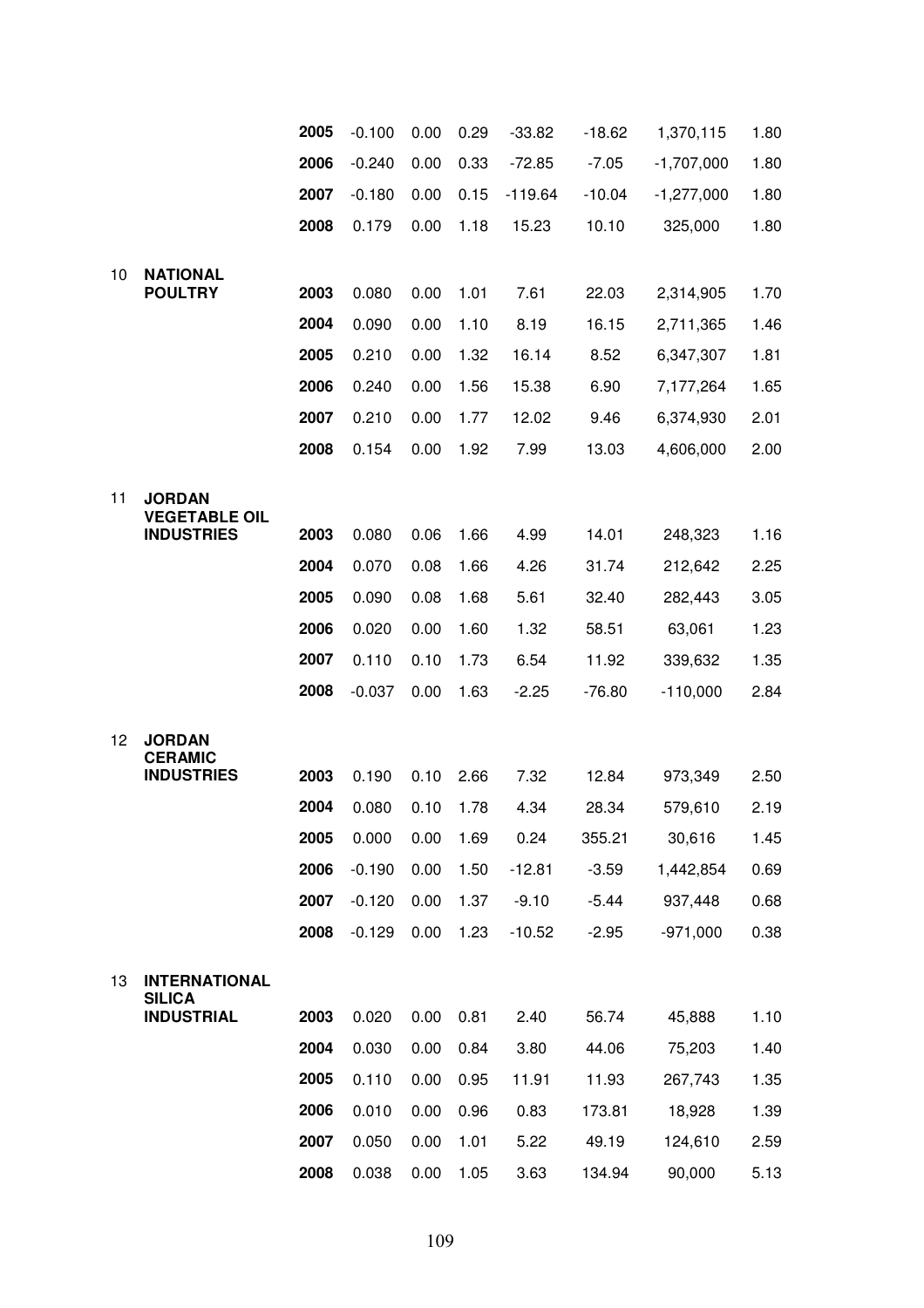| 14 | THE PUBLIC                                    |      |          |      |      |          |         |              |       |
|----|-----------------------------------------------|------|----------|------|------|----------|---------|--------------|-------|
|    | <b>MINING</b>                                 | 2003 | 0.320    | 0.10 | 2.08 | 15.33    | 15.33   | 319,605      | 6.00  |
|    |                                               | 2004 | 0.350    | 0.25 | 1.67 | 21.01    | 16.39   | 526,169      | 5.75  |
|    |                                               | 2005 | 0.350    | 0.25 | 1.75 | 20.30    | 25.25   | 531,639      | 8.95  |
|    |                                               | 2006 | 0.070    | 0.10 | 1.53 | 4.90     | 133.59  | 112,288      | 10.00 |
|    |                                               | 2007 | 0.200    | 0.10 | 1.63 | 12.50    | 41.49   | 306,219      | 8.47  |
|    |                                               | 2008 | 0.099    | 0.07 | 1.62 | 5.55     | 77.56   | 135,000      | 6.99  |
| 15 | <b>THE JORDAN</b><br><b>CEMENT</b>            |      |          |      |      |          |         |              |       |
|    | <b>FACTORIES</b>                              | 2003 | 0.450    | 0.20 | 2.21 | 20.16    | 12.11   | 26,953,895   | 5.40  |
|    |                                               | 2004 | 0.860    | 0.65 | 2.87 | 30.11    | 14.24   | 52,150,161   | 1.22  |
|    |                                               | 2005 | 1.110    | 1.50 | 3.23 | 33.37    | 10.13   | 67,072,106   | 11.24 |
|    |                                               | 2006 | 0.910    | 0.65 | 2.74 | 33.33    | 14.07   | 55,166,762   | 12.84 |
|    |                                               | 2007 | 0.800    | 0.65 | 2.87 | 27.81    | 13.73   | 48,200,765   | 10.95 |
|    |                                               | 2008 | 0.815    | 0.65 | 3.03 | 26.90    | 7.91    | 49,290,000   | 6.45  |
| 16 |                                               |      |          |      |      |          |         |              |       |
|    | <b>JORDAN STEEL</b>                           | 2003 | 0.270    | 0.22 | 1.52 | 17.48    | 13.36   | 3,986,578    | 3.55  |
|    |                                               | 2004 | 0.340    | 0.25 | 1.64 | 20.71    | 15.20   | 5,081,921    | 5.15  |
|    |                                               | 2005 | 0.190    | 0.25 | 1.57 | 11.98    | 30.65   | 2,828,456    | 5.78  |
|    |                                               | 2006 | 0.160    | 0.17 | 1.97 | 8.09     | 20.43   | 3,679,573    | 3.26  |
|    |                                               | 2007 | 0.240    | 0.22 | 2.04 | 11.64    | 16.20   | 5,482,107    | 3.85  |
|    |                                               | 2008 | $-0.281$ | 0.07 | 1.28 | $-22.01$ | $-5.30$ | $-9,818,000$ | 1.49  |
| 17 |                                               |      |          |      |      |          |         |              |       |
|    | JORDAN PAPER<br>& CARDBOARD                   |      |          |      |      |          |         |              |       |
|    | <b>FACTORIES</b>                              | 2003 | 0.070    | 0.06 | 1.21 | 5.67     | 21.74   | 5,14,071     | 1.49  |
|    |                                               | 2004 | 0.130    | 0.06 | 1.27 | 10.07    | 20.00   | 960,179      | 2.56  |
|    |                                               | 2005 | 0.150    | 0.06 | 1.38 | 10.07    | 20.32   | 1,107,550    | 3.00  |
|    |                                               | 2006 | 0.090    | 0.06 | 1.41 | 6.14     | 35.92   | 647,279      | 3.10  |
|    |                                               | 2007 | 0.060    | 0.00 | 1.40 | 4.11     | 46.77   | 432,946      | 3.70  |
|    |                                               | 2008 | 0.001    | 0.00 | 1.41 | 0.06     | 3198.00 | 6,000        | 2.48  |
| 18 | DAR AL DAWA                                   |      |          |      |      |          |         |              |       |
|    | <b>DEVELOPMENT &amp;</b><br><b>INVESTMENT</b> | 2003 | 0.330    | 0.20 | 2.12 | 15.40    | 16.51   | 6,516,715    | 5.38  |
|    |                                               | 2004 | 0.360    | 0.22 | 2.28 | 15.91    | 17.26   | 7,240,164    | 6.25  |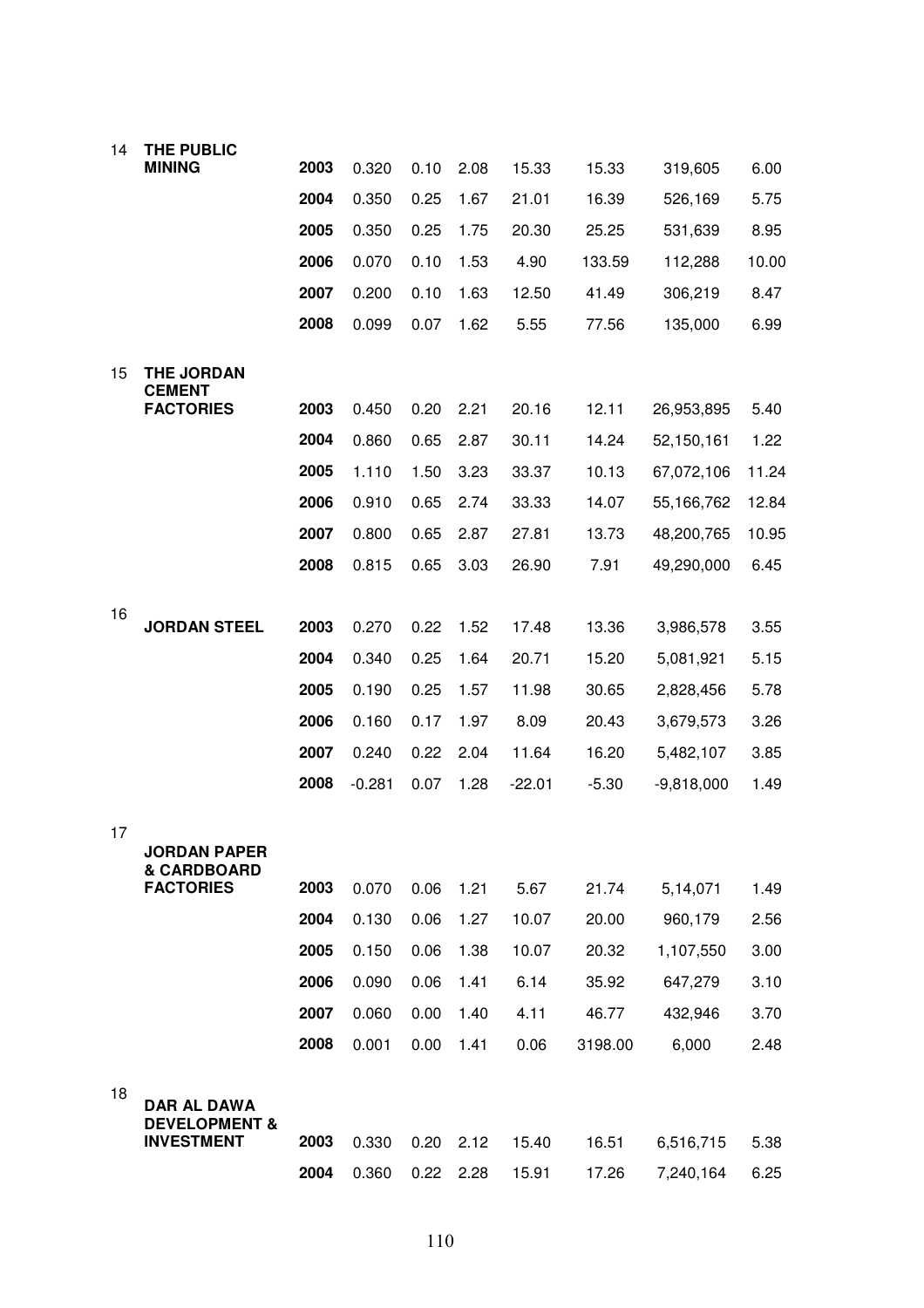|    |                                                                                                     | 2005         | 0.390             | 0.20         | 2.44         | 15.80           | 16.47             | 7,712,610          | 6.35         |
|----|-----------------------------------------------------------------------------------------------------|--------------|-------------------|--------------|--------------|-----------------|-------------------|--------------------|--------------|
|    |                                                                                                     | 2006         | 0.360             | 0.20         | 2.61         | 13.99           | 13.58             | 7,289,986          | 4.95         |
|    |                                                                                                     | 2007         | 0.180             | 0.20         | 2.60         | 6.79            | 26.26             | 3,516,551          | 4.64         |
|    |                                                                                                     | 2008         | 0.186             | 0.15         | 2.56         | 7.24            | 20.24             | 3,715,000          | 3.76         |
| 19 | <b>MIDDLE EAST</b><br>PHARMA. &<br><b>CHMICAL IND. &amp;</b><br><b>MEDICAL</b><br><b>APPLIANCES</b> | 2003         | 0.020             | 0.00         | 0.77         | 2.62            | 68.00             | 191,086            | 1.36         |
|    |                                                                                                     | 2004         | $-0.080$          | 0.00         | 0.68         | $-12.22$        | $-21.75$          | $-794,787$         | 1.74         |
|    |                                                                                                     | 2005         | $-0.030$          | 0.00         | 1.18         | $-2.30$         | $-85.63$          | 268,539            | 2.33         |
|    |                                                                                                     | 2006         | 0.090             | 0.00         | 1.28         | 7.36            | 34.05             | 927,475            | 3.20         |
|    |                                                                                                     | 2007         | 0.030             | 0.05         | 1.30         | 1.98            | 128.04            | 254,380            | 3.30         |
|    |                                                                                                     | 2008         | $-0.015$          | 0.00         | 1.24         | $-1.24$         | -124.70           | $-151,000$         | 1.87         |
| 20 | <b>AL-EKBAL</b><br><b>PRINTING AND</b><br><b>PACKAGING</b>                                          | 2003         | 0.080             | 0.08         | 1.17         | 7.05            | 16.86             | 659,718            | 1.39         |
|    |                                                                                                     | 2004         | 0.070             | 0.06         | 1.17         | 6.38            | 23.52             | 595,142            | 1.75         |
|    |                                                                                                     | 2005         | 0.020             | 0.00         | 1.13         | 1.85            | 54.96             | 167,387            | 1.15         |
|    |                                                                                                     | 2006         | 0.050             | 0.07         | 1.24         | 3.82            | 26.56             | 237,168            | 1.26         |
|    |                                                                                                     | 2007         | 0.050             | 0.00         | 1.23         | 3.90            | 36.73             | 239,616            | 1.76         |
|    |                                                                                                     | 2008         | 0.038             | 0.00         | 1.26         | 3.06            | 24.18             | 192,000            | 0.93         |
| 21 | <b>EL-ZAY READY</b><br><b>WEAR</b>                                                                  |              |                   |              |              |                 |                   |                    |              |
|    | <b>MANUFACTURING</b>                                                                                | 2003         | $-0.010$          | 0.00         | 1.28         | $-1.04$         | $-62.43$          | 1,981,426          | 0.83         |
|    |                                                                                                     | 2004<br>2005 | $-0.260$          | 0.00         | 1.03         | $-25.62$        | $-3.90$           | 99,709             | 1.03         |
|    |                                                                                                     | 2006         | 0.050<br>$-0.020$ | 0.00<br>0.00 | 1.07<br>1.04 | 4.60<br>$-1.67$ | 22.28<br>$-41.04$ | 567,872<br>198,936 | 1.10<br>0.71 |
|    |                                                                                                     | 2007         | $-0.120$          | 0.00         | 0.90         | $-13.76$        | $-6.46$           | 1,424,423          | 0.80         |
|    |                                                                                                     | 2008         | $-0.153$          | 0.00         | 0.76         | $-20.26$        | $-2.09$           | $-1,916,000$       | 0.32         |
|    |                                                                                                     |              |                   |              |              |                 |                   |                    |              |
| 22 | <b>JORDAN</b><br><b>CENTRAL</b>                                                                     | 2003         | 0.020             | 0.00         | 1.00         | 2.36            | 38.04             | 94,635             | 0.90         |
|    |                                                                                                     | 2004         | 0.060             | 0.00         | 1.07         | 5.92            | 17.87             | 252,900            | 1.13         |
|    |                                                                                                     | 2005         | 0.020             | 0.00         | 1.03         | 2.21            | 98.68             | 102,827            | 2.26         |
|    |                                                                                                     | 2006         | 0.090             | 0.00         | 1.13         | 8.05            | 15.38             | 409,607            | 1.40         |
|    |                                                                                                     | 2007         | 0.000             | 0.00         | 1.13         | $-0.14$         | $-1994.53$        | 6,949              | 3.08         |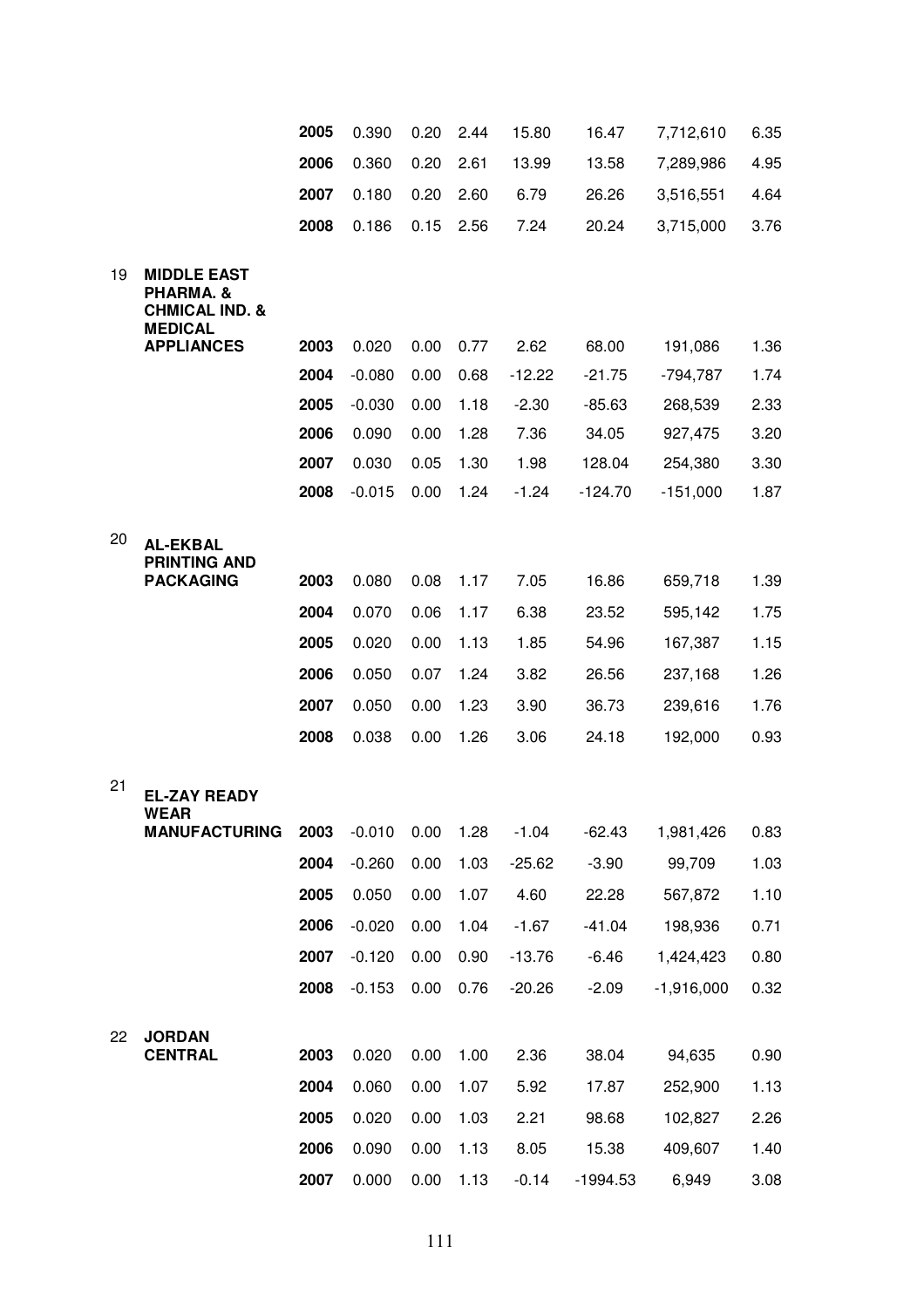|    |                                      | 2008 | 0.139    | 0.07 | 1.27 | 10.92    | 22.79    | 626,000    | 3.17 |
|----|--------------------------------------|------|----------|------|------|----------|----------|------------|------|
| 23 | <b>JORDAN</b>                        |      |          |      |      |          |          |            |      |
|    | <b>TANNING</b>                       | 2003 | $-0.040$ | 0.20 | 4.81 | $-0.80$  | 0.00     | 38,666     | 3.50 |
|    |                                      | 2004 | 0.150    | 1.15 | 4.77 | 3.18     | 21.42    | 151,693    | 3.25 |
|    |                                      | 2005 | $-0.360$ | 0.00 | 2.12 | $-13.88$ | $-9.66$  | 442,528    | 2.85 |
|    |                                      | 2006 | $-0.500$ | 0.00 | 1.58 | $-31.40$ | $-3.32$  | 746,488    | 1.65 |
|    |                                      | 2007 | $-0.300$ | 0.00 | 1.30 | $-22.61$ | $-6.03$  | 442,601    | 1.78 |
|    |                                      | 2008 | $-0.247$ | 0.00 | 1.04 | $-23.81$ | $-13.60$ | $-370,000$ | 3.37 |
| 24 | <b>AL-EQBAL</b><br><b>INVESTMENT</b> |      |          |      |      |          |          |            |      |
|    | <b>COMPANY LTD</b>                   | 2003 | 0.080    | 0.08 | 1.17 | 7.05     | 16.86    | 659,718    | 1.39 |
|    |                                      | 2004 | 0.070    | 0.06 | 1.17 | 6.38     | 23.52    | 595,142    | 1.75 |
|    |                                      | 2005 | 0.190    | 0.25 | 2.67 | 7.11     | 24.73    | 3,136,494  | 4.70 |
|    |                                      | 2006 | 0.010    | 0.00 | 1.79 | 0.66     | 196.90   | 349,457    | 2.33 |
|    |                                      | 2007 | 0.260    | 0.50 | 1.97 | 13.11    | 12.99    | 5,156,669  | 3.35 |
|    |                                      | 2008 | 0.375    | 0.30 | 1.77 | 21.17    | 6.51     | 7,496,000  | 2.44 |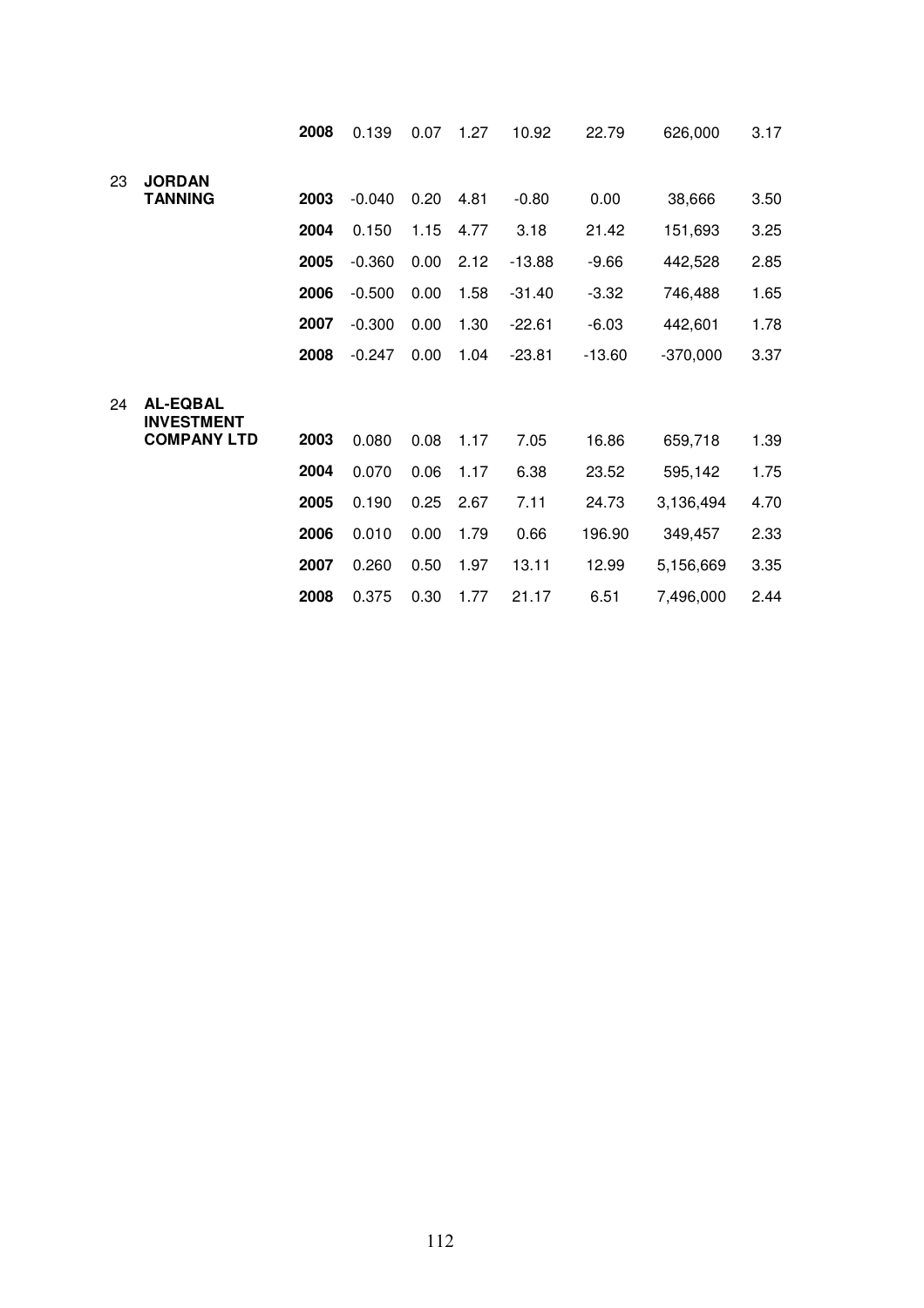|                | قطاع<br>الخدم                                        |      |          |      |      |         |          |                        |      |
|----------------|------------------------------------------------------|------|----------|------|------|---------|----------|------------------------|------|
| $\mathbf{1}$   | <b>JORDANIAN</b><br><b>DUTY FREE</b><br><b>SHOPS</b> | 2003 | 0.320    | 0.28 | 1.64 | 19.27   | 18.97    | 1,581,857              | 6.00 |
|                |                                                      | 2004 | 0.510    | 0.40 | 1.87 | 27.54   | 12.15    | 2,571,404              | 6.25 |
|                |                                                      | 2005 | 0.840    | 0.50 | 2.30 | 36.31   | 7.77     |                        | 6.50 |
|                |                                                      | 2006 | 1.050    | 0.60 | 2.85 |         |          | 4,182,209              |      |
|                |                                                      | 2007 |          |      |      | 36.77   | 9.14     | 5,244,183<br>4,152,027 | 9.59 |
|                |                                                      |      | 0.830    | 0.70 | 3.08 | 26.94   | 11.56    |                        | 9.60 |
|                |                                                      | 2008 | 1.138    | 1.00 | 3.51 | 32.41   | 7.28     | 5,691,000              | 8.29 |
| $\overline{2}$ | <b>ITTIHAD</b><br><b>SCHOOLS</b>                     | 2003 | 0.010    | 0.00 | 0.88 | 1.24    | 103.25   | 132,806                | 1.13 |
|                |                                                      | 2004 | 0.030    | 0.00 | 1.04 | 3.08    | 24.37    | 339,804                | 0.78 |
|                |                                                      | 2005 | 0.010    | 0.00 | 1.04 | 0.60    | 125.19   | 66,154                 | 0.78 |
|                |                                                      | 2006 | $-0.030$ | 0.00 | 1.02 | $-2.64$ | $-54.45$ | $-284,676$             | 1.46 |
|                |                                                      | 2007 | 0.010    | 0.00 | 1.02 | 0.49    | 295.93   | 74,501                 | 1.49 |
|                |                                                      | 2008 | $-0.031$ | 0.00 | 0.99 | $-3.11$ | $-41.00$ | $-460,000$             | 1.27 |
|                |                                                      |      |          |      |      |         |          |                        |      |
| 3              |                                                      |      |          |      |      |         |          |                        |      |
|                | <b>AL-ZARQA</b><br><b>EDUCATIONAL &amp;</b>          |      |          |      |      |         |          |                        |      |
|                | <b>INVESTMENT</b>                                    | 2003 | 0.050    | 0.00 | 1.24 | 4.07    | 74.52    | 426,461                | 3.75 |
|                |                                                      | 2004 | 0.050    | 0.00 | 1.28 | 4.14    | 57.31    | 451,005                | 3.05 |
|                |                                                      | 2005 | 0.010    | 0.00 | 1.30 | 0.87    | 330.52   | 95,131                 | 3.71 |
|                |                                                      | 2006 | 0.120    | 0.05 | 1.33 | 9.06    | 21.12    | 1,019,176              | 2.54 |
|                |                                                      | 2007 | 0.160    | 0.08 | 1.44 | 11.10   | 19.36    | 1,352,658              | 3.09 |
|                |                                                      | 2008 | 0.250    | 0.00 | 1.60 | 15.63   | 15.02    | 2,122,000              | 3.76 |
| 4              |                                                      |      |          |      |      |         |          |                        |      |
|                | <b>JORDAN HOTELS</b>                                 |      |          |      |      |         |          |                        |      |
|                | <b>&amp; TOURISM</b>                                 | 2003 | $-0.080$ | 0.00 | 1.68 | $-4.52$ | $-42.03$ | $-761,412$             | 3.20 |
|                |                                                      | 2004 | 0.000    | 0.00 | 1.69 | 0.28    | 657.20   | 47,170                 | 3.10 |
|                |                                                      | 2005 | 0.150    | 0.10 | 1.84 | 8.05    | 33.84    | 1,477,555              | 5.00 |
|                |                                                      | 2006 | 0.140    | 0.10 | 1.88 | 7.46    | 35.74    | 1,399,169              | 5.00 |
|                |                                                      | 2007 | 0.300    | 0.15 | 2.07 | 14.29   | 17.74    | 2,959,077              | 5.25 |
|                |                                                      | 2008 | 0.453    | 0.15 | 2.37 | 19.08   | 17.82    | 4,529,000              | 8.07 |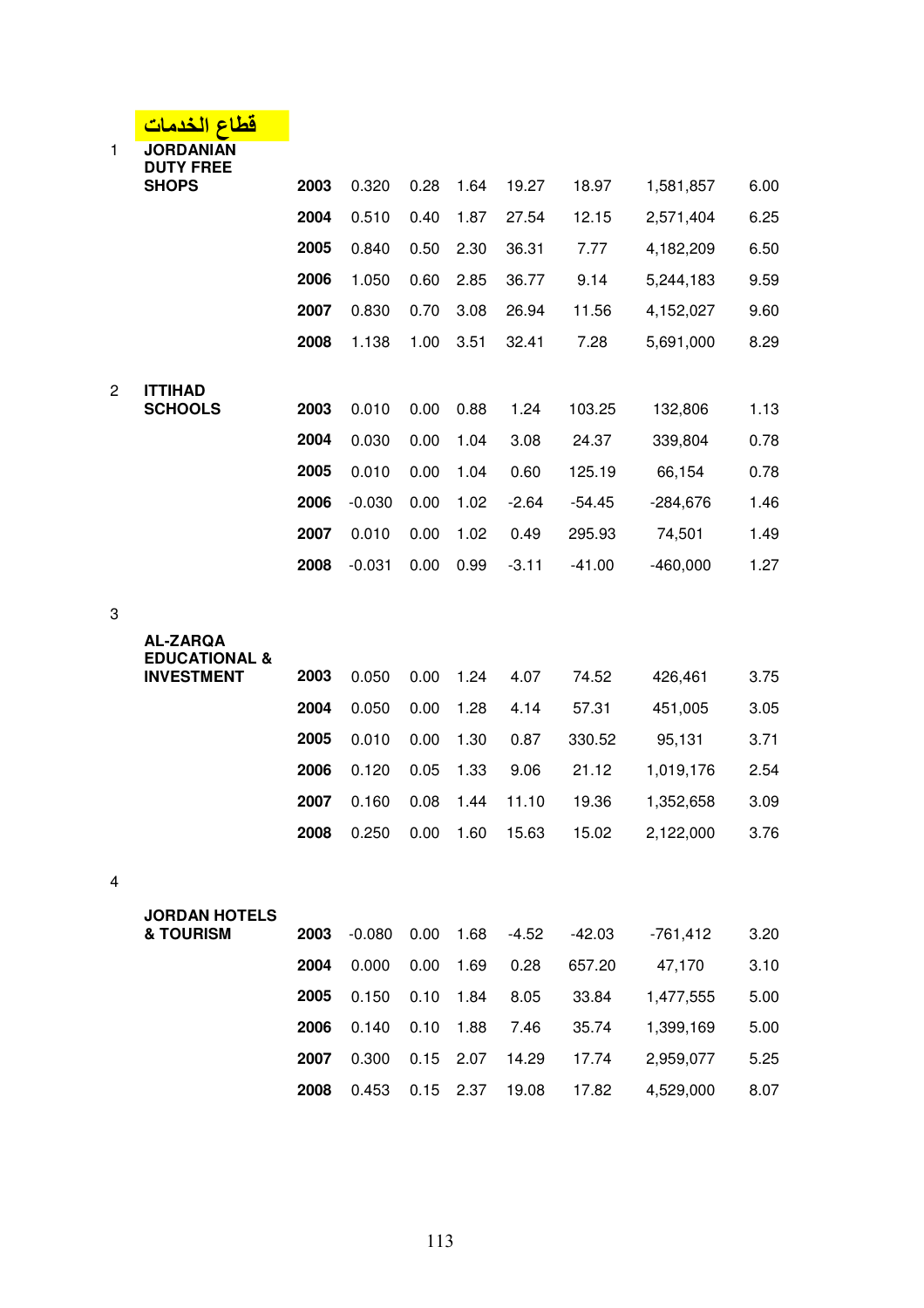#### **MEDITERRANEAN**

|   | TOURISM                                   |      |       |      |      |         |          |             |      |
|---|-------------------------------------------|------|-------|------|------|---------|----------|-------------|------|
|   | <b>INVESTMENT</b>                         | 2003 | 0.030 | 0.00 | 0.95 | $-3.45$ | $-30.42$ | 1,479,495   | 1.00 |
|   |                                           | 2004 | 0.020 | 0.00 | 0.98 | 2.11    | 58.91    | 924,367     | 1.21 |
|   |                                           | 2005 | 0.040 | 0.00 | 1.03 | 4.01    | 60.81    | 1,846,957   | 2.50 |
|   |                                           | 2006 | 0.050 | 0.05 | 1.07 | 4.88    | 44.35    | 2,354,125   | 2.32 |
|   |                                           | 2007 | 0.070 | 0.06 | 1.09 | 6.24    | 32.13    | 3,067,152   | 2.19 |
|   |                                           | 2008 | 0.070 | 0.06 | 1.11 | 6.31    | 31.67    | 3,140,000   | 2.21 |
| 6 | <b>JORDAN PRESS</b><br>&                  |      |       |      |      |         |          |             |      |
|   | <b>PUBLISHING/(AD-</b><br><b>DUSTOUR)</b> | 2003 | 0.420 | 0.30 | 2.76 | 15.02   | 15.58    | 1,038,024   | 6.47 |
|   |                                           | 2004 | 0.180 | 0.15 | 3.25 | 5.68    | 29.54    | 608,840     | 5.45 |
|   |                                           | 2005 | 0.000 | 0.00 | 3.10 | 0.03    | 4399.21  | 2,783       | 3.71 |
|   |                                           | 2006 | 0.250 | 0.15 | 2.84 | 8.83    | 12.57    | 1,000,102   | 3.15 |
|   |                                           | 2007 | 0.320 | 0.10 | 2.92 | 11.11   | 13.40    | 1,298,806   | 4.35 |
|   |                                           | 2008 | 0.111 | 0.05 | 2.57 | 4.31    | 20.65    | 499,000     | 2.29 |
| 7 | <b>JORDAN</b>                             |      |       |      |      |         |          |             |      |
|   | <b>TELECOM</b>                            | 2003 | 0.140 | 0.18 | 1.44 | 9.64    | 16.03    | 34,627,805  | 2.22 |
|   |                                           | 2004 | 0.180 | 0.18 | 1.44 | 12.80   | 19.72    | 46,145,972  | 3.64 |
|   |                                           | 2005 | 0.350 | 0.34 | 1.60 | 21.61   | 15.92    | 86,361,691  | 5.50 |
|   |                                           | 2006 | 0.350 | 0.34 | 1.61 | 21.65   | 11.84    | 86,986,350  | 4.12 |
|   |                                           | 2007 | 0.380 | 0.38 | 1.64 | 22.98   | 14.87    | 94,500,000  | 5.62 |
|   |                                           | 2008 | 0.401 | 0.40 | 1.67 | 24.08   | 12.01    | 100,298,000 | 4.82 |
| 8 | <b>JORDAN</b><br><b>NATIONAL</b>          |      |       |      |      |         |          |             |      |
|   | <b>SHIPPING LINES</b>                     | 2003 | 0.700 | 0.20 | 3.43 | 20.31   | 4.22     | 836,350     | 2.94 |
|   |                                           | 2004 | 0.180 | 0.00 | 1.54 | 11.98   | 18.99    | 1,059,785   | 3.50 |
|   |                                           | 2005 | 0.720 | 0.00 | 1.88 | 38.46   | 7.62     | 5,905,713   | 5.50 |

 -0.230 0.00 1.01 -23.12 -7.51 -2,818,003 1.76 0.260 0.10 1.24 21.18 9.26 3,167,068 2.44

0.250 0.10 1.38 18.19 8.79 3,021,000 2.20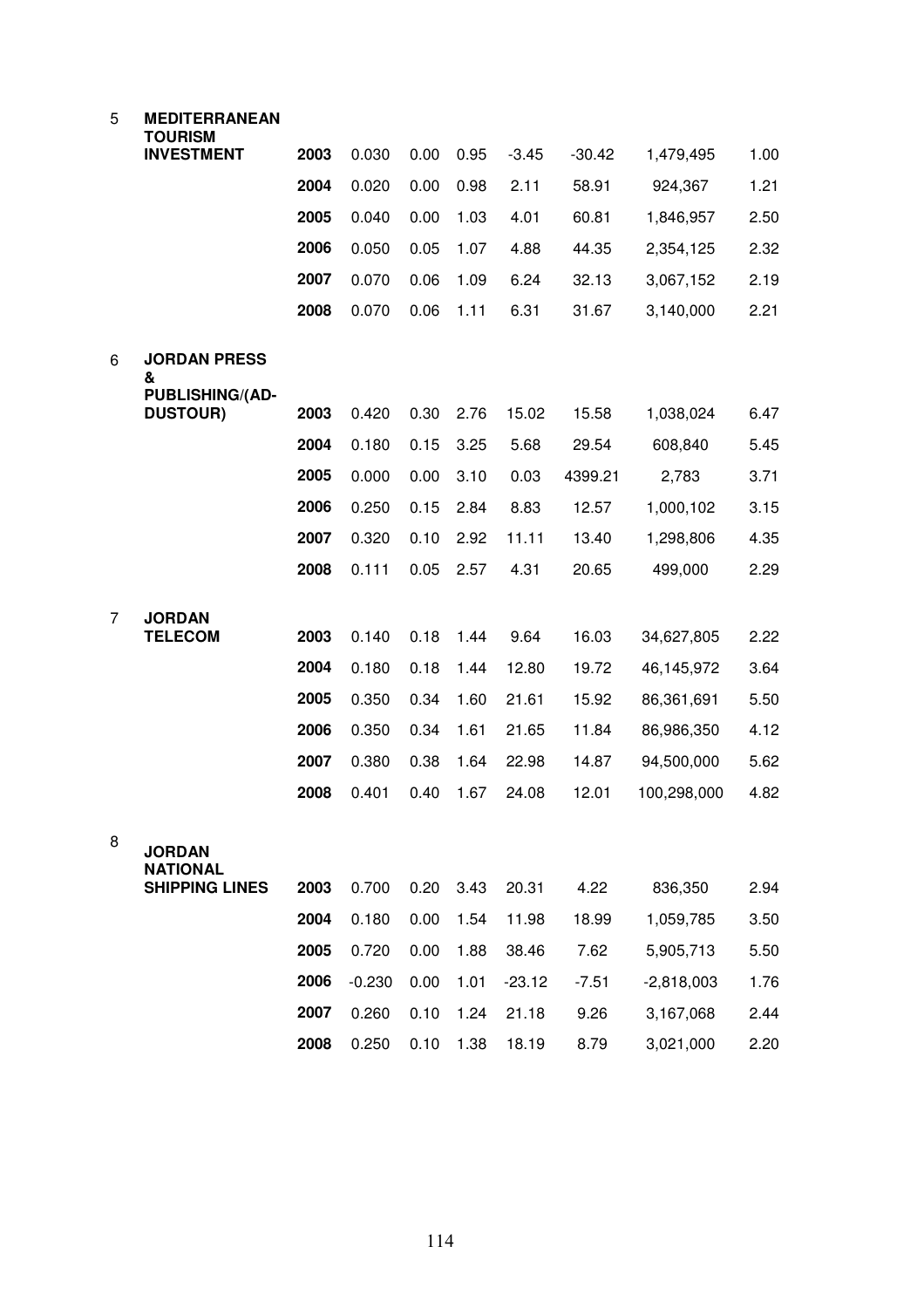| 9  | <b>JORDAN</b><br><b>EXPRESS</b><br><b>TOURIST</b> |      |          |      |      |         |           |             |        |
|----|---------------------------------------------------|------|----------|------|------|---------|-----------|-------------|--------|
|    | <b>TRANSPORT</b>                                  | 2003 | $-0.010$ | 0.00 | 1.14 | $-0.89$ | $-75.93$  | $-109,520$  | 0.77   |
|    |                                                   | 2004 | 0.140    | 0.10 | 1.28 | 11.16   | 12.33     | 1,541,344   | 1.76   |
|    |                                                   | 2005 | 0.520    | 0.15 | 1.76 | 29.30   | 6.87      | 5,594,317   | 3.55   |
|    |                                                   | 2006 | $-0.040$ | 0.12 | 1.57 | $-2.53$ | $-43.96$  | $-413,409$  | 1.75   |
|    |                                                   | 2007 | 0.160    | 0.15 | 1.62 | 9.77    | 14.14     | 1,729,764   | 2.24   |
|    |                                                   | 2008 | 0.144    | 0.10 | 1.72 | 8.39    | 14.09     | 1,556,000   | 2.03   |
| 10 | <b>JORDAN</b><br><b>ELECTRIC</b>                  |      |          |      |      |         |           |             |        |
|    | <b>POWER</b>                                      | 2003 | 0.210    | 0.12 | 1.54 | 13.58   | 14.74     | 8,356,612   | 3.08   |
|    |                                                   | 2004 | 0.210    | 0.12 | 1.56 | 13.48   | 20.53     | 9,446,339   | 4.31   |
|    |                                                   | 2005 | 0.210    | 0.12 | 1.65 | 12.76   | 21.73     | 10,514,525  | 4.75   |
|    |                                                   | 2006 | 0.260    | 0.12 | 1.52 | 16.92   | 11.10     | 15,406,499  | 2.85   |
|    |                                                   | 2007 | 0.170    | 0.12 | 1.45 | 11.59   | 25.65     | 11,114,701  | 4.32   |
|    |                                                   | 2008 | 0.232    | 0.10 | 1.44 | 16.20   | 13.12     | 16,270,000  | 3.05   |
| 11 | <b>INTERNATIONAL</b><br><b>FOR MEDICAL</b>        |      |          |      |      |         |           |             |        |
|    | <b>INVESTMENT</b>                                 | 2003 | 0.000    | 0.00 | 0.66 | 0.64    | 0.54      | 25,378      | 127.67 |
|    |                                                   | 2004 | 0.120    | 0.00 | 1.00 | 11.79   | 1.03      | 530,497     | 8.74   |
|    |                                                   | 2005 | 0.050    | 0.06 | 1.15 | 4.09    | 23.10     | 212,347     | 1.09   |
|    |                                                   | 2006 | $-0.090$ | 0.00 | 0.06 | $-8.69$ | $-16.72$  | $-392,901$  | 1.46   |
|    |                                                   | 2007 | 0.000    | 0.00 | 1.15 | $-0.43$ | $-623.02$ | $-19,285$   | 2.67   |
|    |                                                   | 2008 | $-0.043$ | 0.00 | 0.96 | $-4.54$ | $-34.90$  | $-196,000$  | 1.50   |
| 12 | <b>AL AHLIA</b><br><b>ENTERPRISES</b>             | 2003 | 0.080    | 0.05 | 1.18 | 6.97    | 13.89     | 318,421     | 1.14   |
|    |                                                   | 2004 | 0.020    | 0.00 | 1.15 | 2.13    | 37.99     | 94,959      | 0.93   |
|    |                                                   | 2005 | $-0.090$ | 0.00 | 1.06 | $-8.38$ | $-11.80$  | $-345,258$  | 1.05   |
|    |                                                   | 2006 | $-0.080$ | 0.00 | 0.98 | $-8.02$ | $-10.77$  | $-306, 144$ | 0.85   |
|    |                                                   | 2007 | $-0.050$ | 0.00 | 0.94 | $-5.71$ | $-23.40$  | $-320,530$  | 1.25   |
|    |                                                   | 2008 | $-0.016$ | 0.00 | 0.96 | $-1.63$ | $-86.25$  | $-582,000$  | 1.38   |
|    |                                                   |      |          |      |      |         |           |             |        |
| 13 | <b>JORDAN</b><br><b>PETROLEUM</b>                 |      |          |      |      |         |           |             |        |
|    | <b>REFINERY</b>                                   | 2003 | 0.140    | 0.12 | 1.72 | 8.15    | 26.83     | 4,497,242   | 3.77   |
|    |                                                   | 2004 | 0.140    | 0.12 | 1.78 | 7.90    | 38.53     | 4,493,137   | 5.41   |
|    |                                                   | 2005 | 0.210    | 0.16 | 2.01 | 10.49   | 26.11     | 6,741,876   | 5.50   |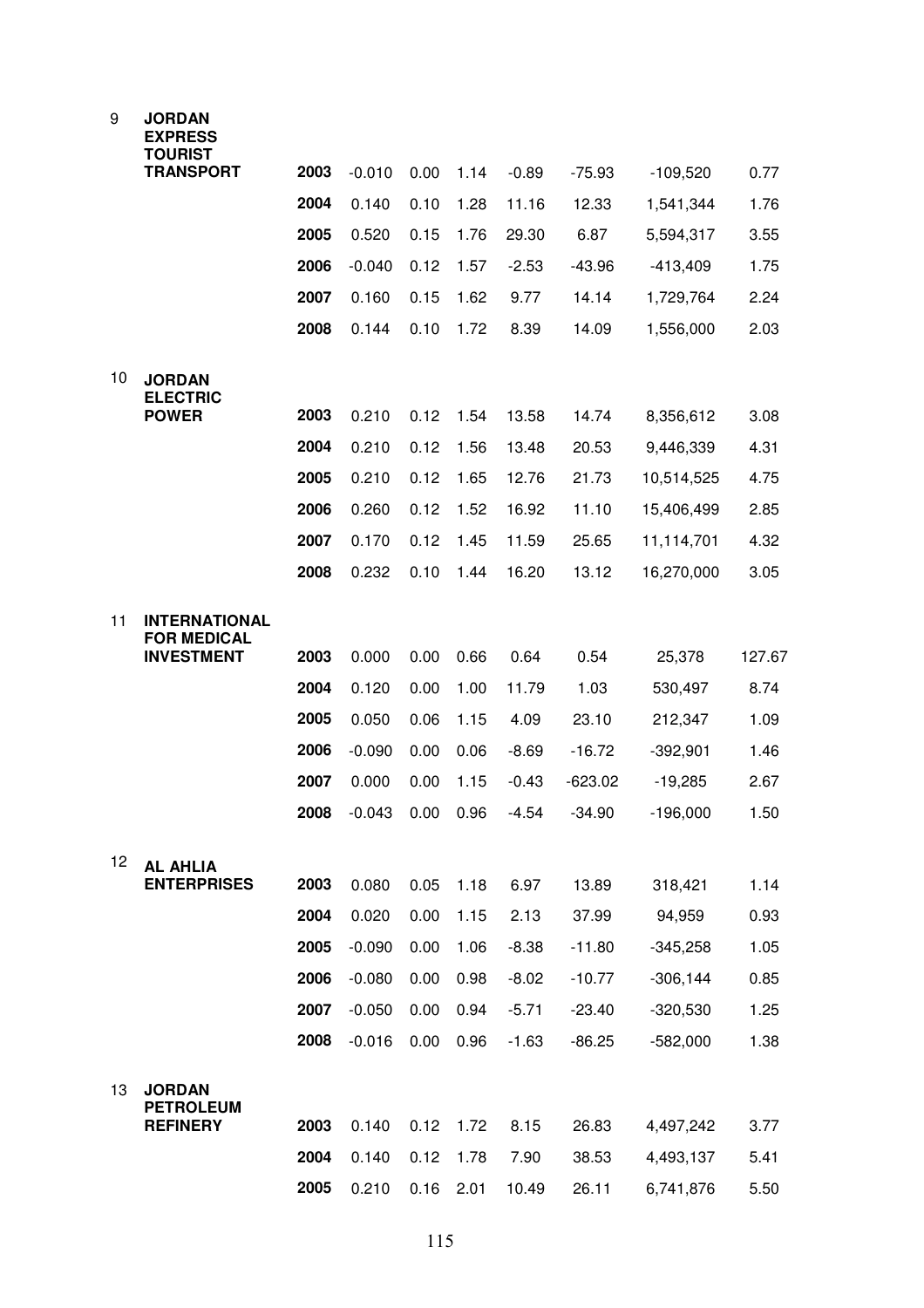|    |                                              | 2006 | 0.140 | 0.12 | 1.85 | 7.75  | 34.79 | 4,598,881 | 5.00 |
|----|----------------------------------------------|------|-------|------|------|-------|-------|-----------|------|
|    |                                              | 2007 | 0.140 | 0.12 | 1.93 | 7.11  | 53.92 | 4,397,811 | 7.41 |
|    |                                              | 2008 | 0.241 | 0.20 | 2.04 | 11.82 | 28.42 | 7,724,000 | 6.86 |
|    |                                              |      |       |      |      |       |       |           |      |
| 14 | <b>Arab international</b><br>hotels          | 2003 | 0.070 | 0.00 | 2.68 | 2.68  | 24.22 | 1,149,425 | 1.74 |
|    |                                              | 2004 | 0.130 | 0.08 | 2.75 | 4.88  | 23.28 | 2,680,323 | 3.12 |
|    |                                              | 2005 | 0.280 | 0.12 | 3.24 | 8.66  | 13.04 | 5,615,553 | 3.66 |
|    |                                              | 2006 | 0.138 | 0.10 | 2.44 | 5.66  | 18.94 | 3,458,000 | 2.62 |
|    |                                              | 2007 | 0.141 | 0.12 | 2.51 | 5.60  | 19.04 | 3,519,000 | 2.68 |
|    |                                              | 2008 | 0.128 | 0.12 | 2.36 | 5.44  | 19.51 | 3,203,000 | 2.50 |
|    |                                              |      |       |      |      |       |       |           |      |
| 15 | <b>Irbid disteict</b><br>electricity         | 2003 | 0.130 | 0.10 | 1.54 | 8.22  | 29.31 | 506,324   | 3.71 |
|    |                                              | 2004 | 0.130 | 0.10 | 1.56 | 8.22  | 41.37 | 512,388   | 5.30 |
|    |                                              | 2005 | 0.120 | 0.10 | 1.57 | 7.36  | 49.19 | 463,481   | 5.70 |
|    |                                              | 2006 | 0.229 | 0.12 | 1.57 | 14.59 | 13.77 | 915,000   | 3.15 |
|    |                                              | 2007 | 0.409 | 0.12 | 1.94 | 21.09 | 14.26 | 1,635,000 | 5.83 |
|    |                                              | 2008 | 0.959 | 0.83 | 2.72 | 35.28 | 7.29  | 3,835,000 | 6.99 |
|    |                                              |      |       |      |      |       |       |           |      |
| 16 | <b>Arab international</b><br>for education & |      |       |      |      |       |       |           |      |
|    | <b>Investments</b>                           | 2003 | 0.240 | 0.20 | 1.75 | 13.77 | 15.52 | 4,879,633 | 3.74 |
|    |                                              | 2004 | 0.220 | 0.20 | 1.76 | 12.33 | 17.03 | 4,399,016 | 3.70 |
|    |                                              | 2005 | 0.300 | 0.00 | 2.02 | 14.97 | 25.30 | 6,131,893 | 7.66 |
|    |                                              | 2006 | 0.082 | 0.05 | 1.17 | 6.96  | 36.14 | 3,305,000 | 2.95 |
|    |                                              | 2007 | 0.116 | 0.08 | 1.36 | 8.57  | 38.30 | 4,705,000 | 4.45 |
|    |                                              | 2008 | 0.117 | 0.08 | 1.38 | 8.50  | 37.33 | 4,741,000 | 4.37 |
| 17 | Jordan trade                                 |      |       |      |      |       |       |           |      |
|    | facilities                                   | 2003 | 0.060 | 0.00 | 0.99 | 6.20  | 11.10 | 257,365   | 0.68 |
|    |                                              | 2004 | 0.130 | 0.10 | 1.16 | 10.84 | 14.37 | 626,135   | 1.80 |
|    |                                              | 2005 | 0.130 | 0.11 | 1.16 | 10.80 | 20.31 | 941,457   | 2.55 |
|    |                                              | 2006 | 0.061 | 0.06 | 1.10 | 5.51  | 32.56 | 912,000   | 1.98 |
|    |                                              | 2007 | 0.116 | 0.00 | 1.20 | 9.70  | 20.23 | 1,743,000 | 2.35 |
|    |                                              | 2008 | 0.074 | 0.07 | 1.14 | 6.47  | 27.82 | 1,216,000 | 2.05 |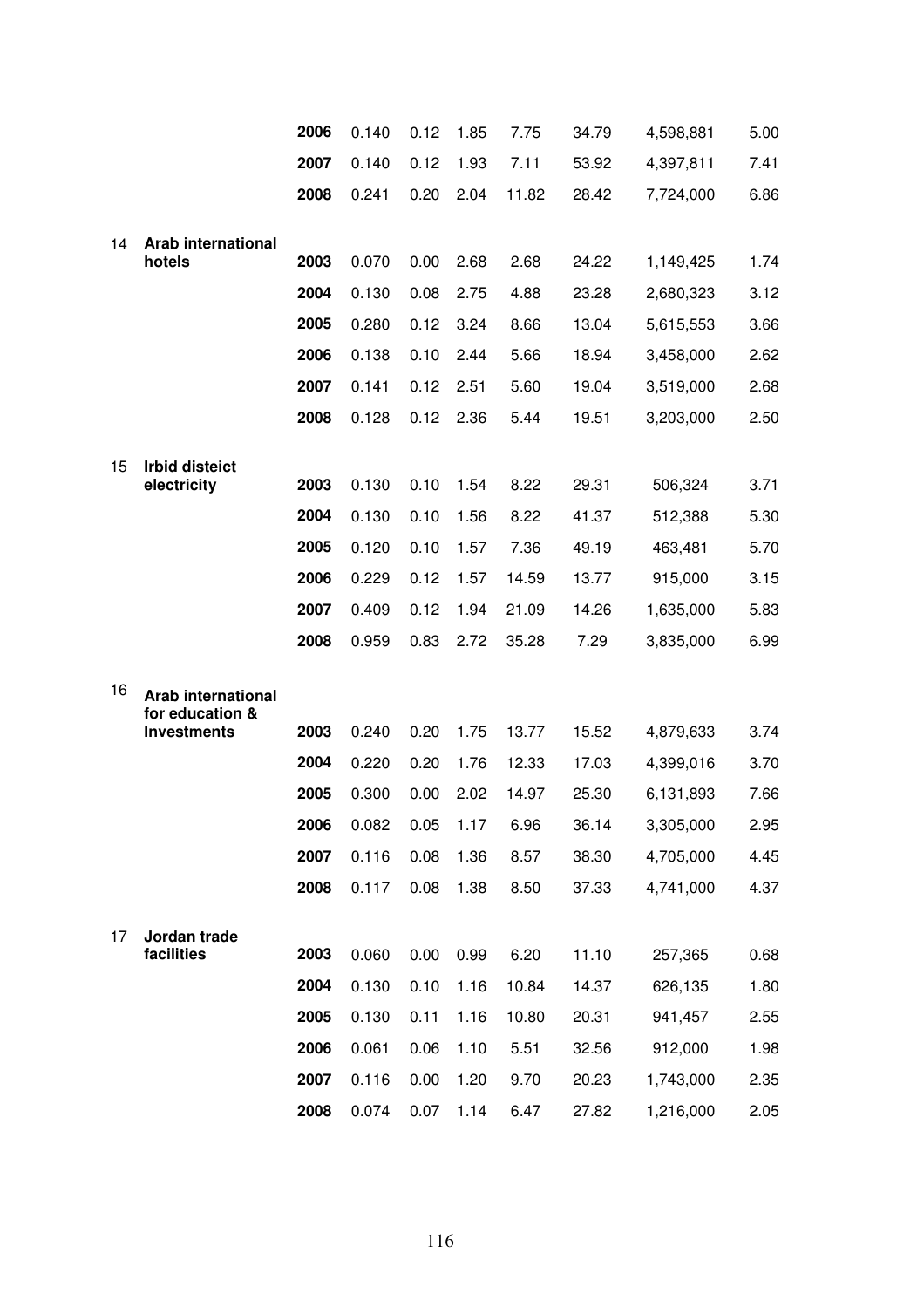| Al-bilad medical |      |       |      |      |       |       |           |      |
|------------------|------|-------|------|------|-------|-------|-----------|------|
| services         | 2003 | 0.120 | 0.00 | 1.03 | 11.37 | 9.57  | 1,170,871 | 1.12 |
|                  | 2004 | 0.210 | 0.00 | 1.27 | 16.47 | 15.30 | 2,501,535 | 3.19 |
|                  | 2005 | 0.070 | 0.09 | 1.25 | 5.62  | 38.51 | 1.051.579 | 2.70 |
|                  | 2006 | 0.071 | 0.07 | 1.25 | 5.69  | 27.51 | 1.063.000 | 1.95 |
|                  | 2007 | 0.018 | 0.00 | 1.19 | 1.52  | 72.36 | 272,000   | 1.31 |
|                  | 2008 | 0.046 | 0.00 | 1.13 | 4.04  | 23.51 | 751.000   | 1.07 |
|                  |      |       |      |      |       |       |           |      |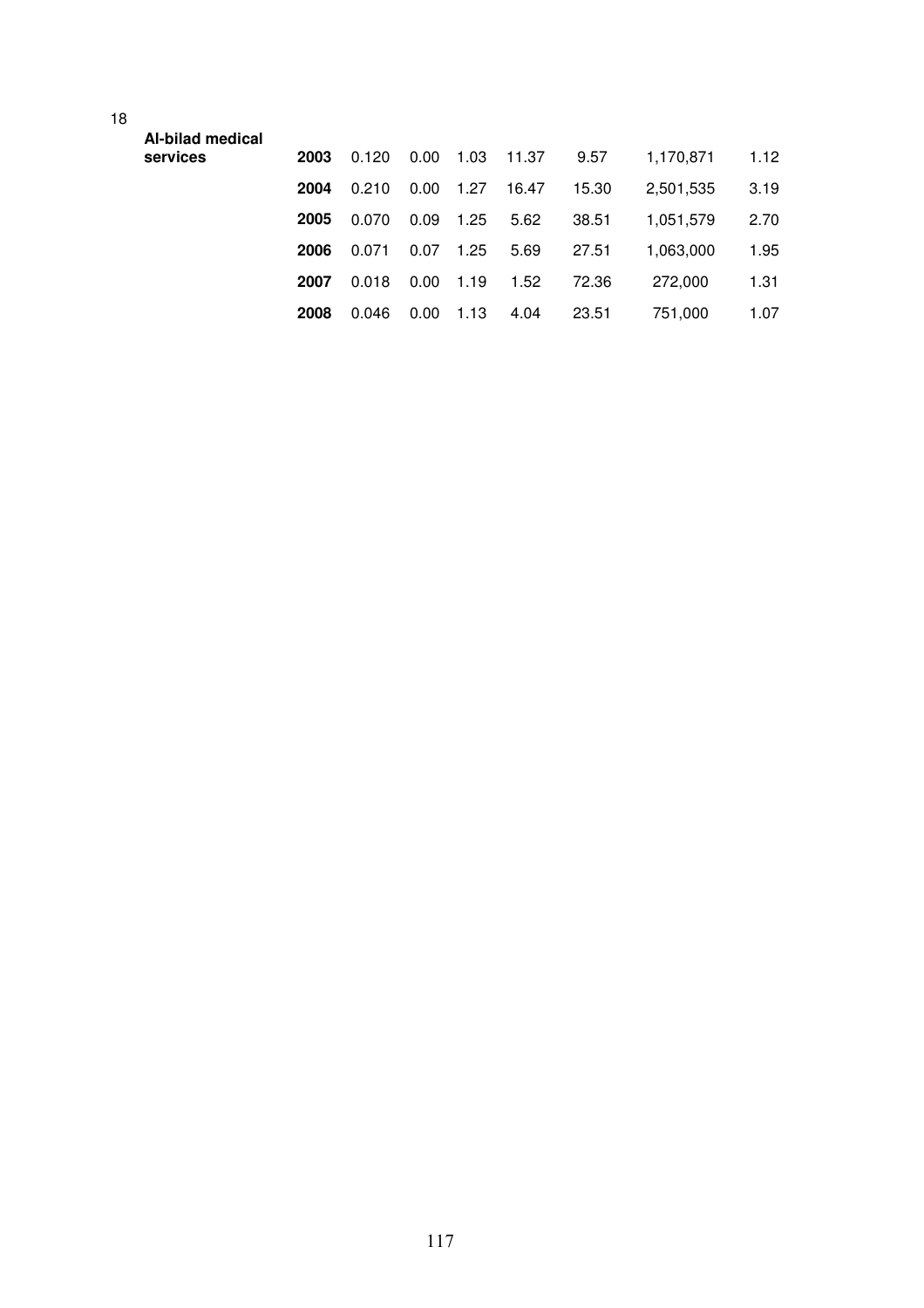## ملحق (3)

## عملية التحليل الاحصا*ئي*

## مخرجات و نتائج تحليل البيانات المتعلقة بالفرضيات

#### **NPar Tests**

| <b>Descriptive Statistics</b> |     |           |                |         |           |  |  |  |  |
|-------------------------------|-----|-----------|----------------|---------|-----------|--|--|--|--|
|                               | N   | Mean      | Std. Deviation | Minimum | Maximum   |  |  |  |  |
| <b>EPS</b>                    | 367 | .3885     | 1.19044        | .00     | 13.66     |  |  |  |  |
| <b>DPS</b>                    | 456 | .1161     | .32573         | .00     | 4.00      |  |  |  |  |
| <b>BVPS</b>                   | 455 | 2.7629    | 12.22405       | .06     | 162.90    |  |  |  |  |
| <b>ROE</b>                    | 362 | 15.7901   | 44.92187       | .00     | 844.00    |  |  |  |  |
| PER                           | 361 | 1132.9445 | 20449.48026    | .00     | 388554.22 |  |  |  |  |
| closing price                 | 456 | 4.9216    | 19.21782       | .29     | 305.00    |  |  |  |  |

#### **One-Sample Kolmogorov-Smirnov Test**

|                                   |                   | <b>EPS</b> | <b>DPS</b> | <b>BVPS</b> | <b>ROE</b> | PER               | closing<br>price |
|-----------------------------------|-------------------|------------|------------|-------------|------------|-------------------|------------------|
| N                                 |                   | 367        | 456        | 455         | 362        | 361               | 456              |
| Normal Parameters <sup>a,,b</sup> | Mean              | .3885      | .1161      | 2.7629      |            | 15.7901 1132.9445 | 4.9216           |
|                                   | Std.<br>Deviation | 1.19044    | .32573     | 12.22405    | 44.92187   | 20449.480<br>26   | 19.21782         |
| <b>Most Extreme Differences</b>   | Absolute          | .372       | .361       | .442        | .363       | .496              | .405             |
|                                   | Positive          | .332       | .272       | .442        | .310       | .496              | .374             |
|                                   | Negative          | $-372-$    | $-0.361 -$ | $-413-$     | $-0.363-$  | $-478-$           | $-405-$          |
| Kolmogorov-Smirnov Z              |                   | 7.128      | 7.704      | 9.422       | 6.899      | 9.420             | 8.644            |
| Asymp. Sig. (2-tailed)            |                   | .000       | .000       | .000        | .000       | .000              | .000             |

a. Test distribution is Normal.

b. Calculated from data.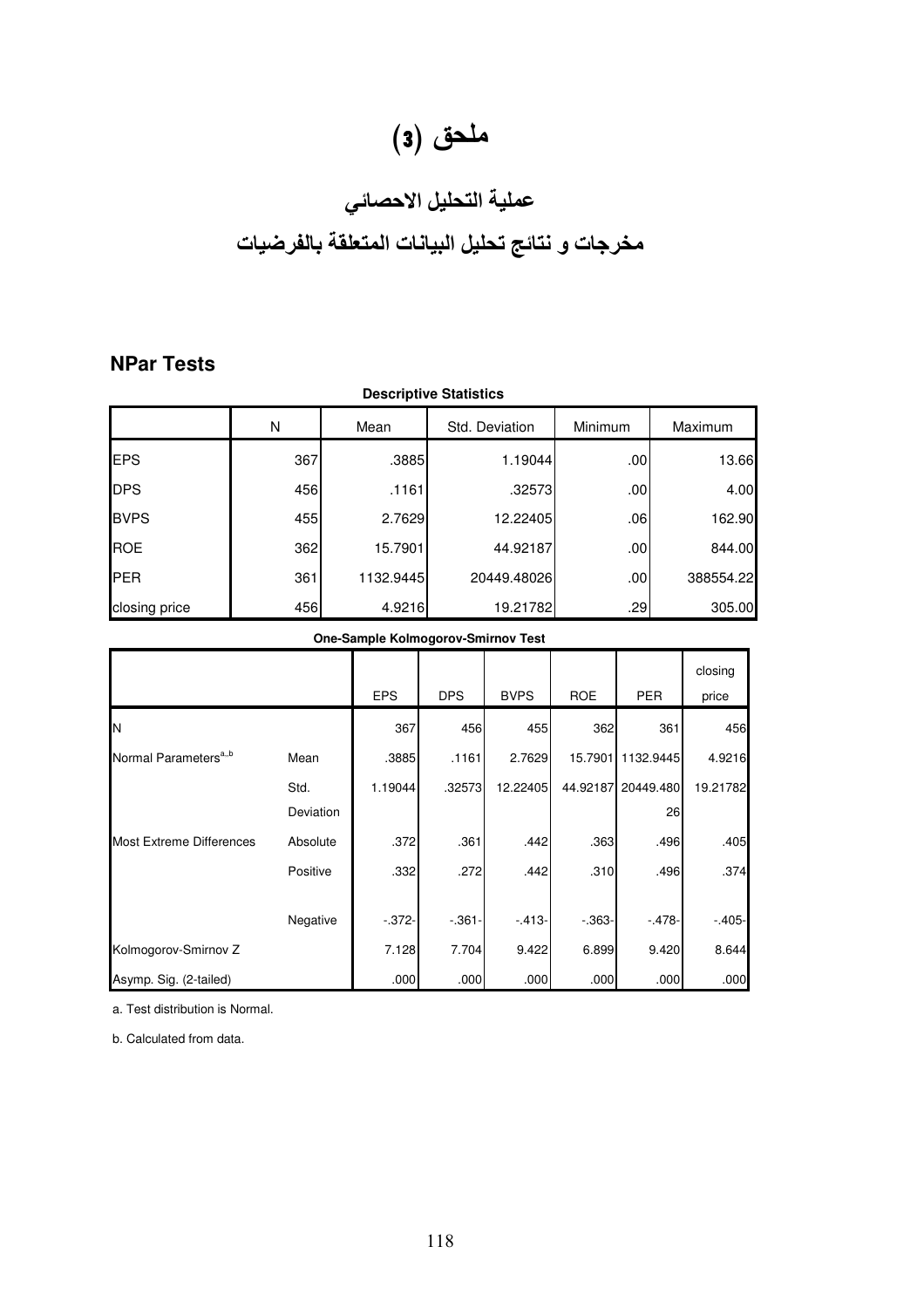## **Regression**

| <b>Descriptive Statistics</b> |        |          |     |  |  |  |  |  |  |
|-------------------------------|--------|----------|-----|--|--|--|--|--|--|
| Std. Deviation<br>Mean        |        |          |     |  |  |  |  |  |  |
| closing price                 | 5.7459 | 21.34055 | 367 |  |  |  |  |  |  |
| <b>IEPS</b>                   | .3885  | 1.19044  | 367 |  |  |  |  |  |  |

|                            | <b>Correlations</b> |               |            |
|----------------------------|---------------------|---------------|------------|
|                            |                     | closing price | <b>EPS</b> |
| <b>Pearson Correlation</b> | closing price       | 1.000         | .650       |
|                            | <b>EPS</b>          | .650          | 1.000      |
| Sig. (1-tailed)            | closing price       |               | .000       |
|                            | <b>EPS</b>          | .000          |            |
| IN                         | closing price       | 367           | 367        |
|                            | <b>EPS</b>          | 367           | 367        |

#### **Variables Entered/Removed<sup>b</sup>**

| Model |                      | Variables Entered   Variables Removed | Method        |
|-------|----------------------|---------------------------------------|---------------|
|       | $I$ FPS <sup>a</sup> |                                       | <b>IEnter</b> |

a. All requested variables entered.

b. Dependent Variable: closing price

**Model Summary<sup>b</sup>**

|       |                 |          |                          | Std. Error of the |               |
|-------|-----------------|----------|--------------------------|-------------------|---------------|
| Model |                 | R Square | <b>Adjusted R Square</b> | Estimate          | Durbin-Watson |
|       | .650 $^{\circ}$ | .4221    | .421                     | 16.24145          | .873          |

a. Predictors: (Constant), EPS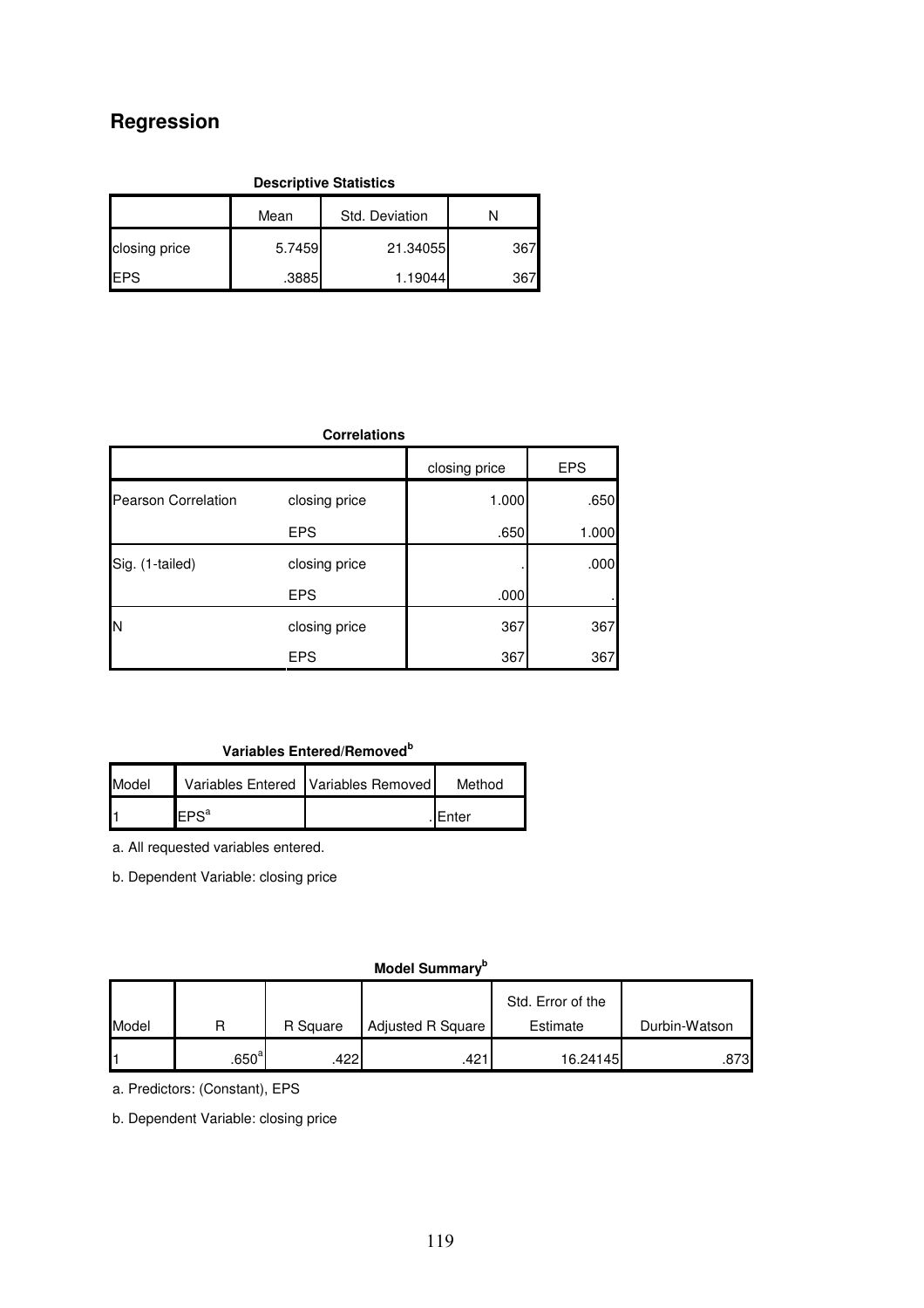#### **ANOVA<sup>b</sup>**

| Model |            | Sum of Squares | df  | Mean Square |         | Sig.              |
|-------|------------|----------------|-----|-------------|---------|-------------------|
|       | Regression | 70401.992      |     | 70401.992   | 266.892 | .000 <sup>a</sup> |
|       | Residual   | 96281.396      | 365 | 263.785     |         |                   |
|       | Total      | 166683.388     | 366 |             |         |                   |

a. Predictors: (Constant), EPS

b. Dependent Variable: closing price

#### **Coefficients<sup>a</sup>**

|       |            | <b>Unstandardized Coefficients</b> |            | Standardized<br>Coefficients |        |      |
|-------|------------|------------------------------------|------------|------------------------------|--------|------|
| Model |            | B                                  | Std. Error | Beta                         |        | Sig. |
| 1     | (Constant) | 1.219                              | .892       |                              | 1.367  | .172 |
|       | <b>EPS</b> | 11.650                             | .713       | .650                         | 16.337 | .000 |

a. Dependent Variable: closing price

## **Regression**

| <b>Descriptive Statistics</b> |        |                |     |  |  |  |
|-------------------------------|--------|----------------|-----|--|--|--|
|                               | Mean   | Std. Deviation |     |  |  |  |
| closing price                 | 4.9216 | 19.21782       | 456 |  |  |  |
| <b>IDPS</b>                   | .1161  | .32573         | 456 |  |  |  |

#### **Correlations**

|                            |               | closing price | <b>DPS</b> |
|----------------------------|---------------|---------------|------------|
| <b>Pearson Correlation</b> | closing price | 1.000         | .595       |
|                            | <b>DPS</b>    | .595          | 1.000      |
| Sig. (1-tailed)            | closing price |               | .000       |
|                            | <b>DPS</b>    | .000          |            |
| N                          | closing price | 456           | 456        |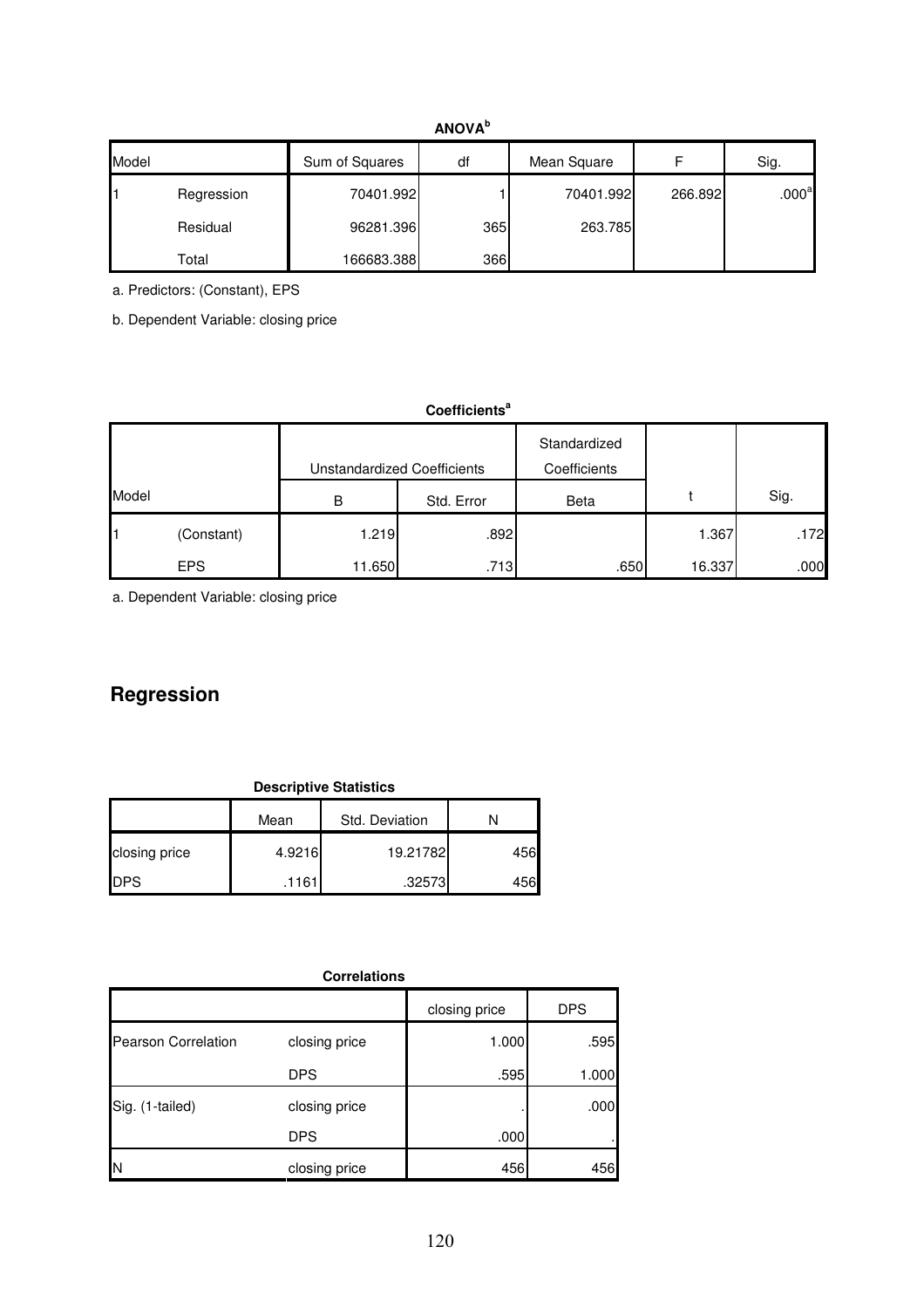| <b>Correlations</b>        |               |               |            |  |  |  |
|----------------------------|---------------|---------------|------------|--|--|--|
|                            |               | closing price | <b>DPS</b> |  |  |  |
| <b>Pearson Correlation</b> | closing price | 1.000         | .595       |  |  |  |
|                            | <b>DPS</b>    | .595          | 1.000      |  |  |  |
| Sig. (1-tailed)            | closing price |               | .000       |  |  |  |
|                            | <b>DPS</b>    | .000          |            |  |  |  |
|                            | closing price | 456           | 456        |  |  |  |
|                            | <b>DPS</b>    | 456           | 456        |  |  |  |

#### **Variables Entered/Removed<sup>b</sup>**

| Model |                  | Variables Entered   Variables Removed | Method        |
|-------|------------------|---------------------------------------|---------------|
| ŀ     | $\mathsf{IPS}^a$ |                                       | <b>IEnter</b> |

a. All requested variables entered.

b. Dependent Variable: closing price

#### **Model Summary<sup>b</sup>**

|       |                     |          |                          | Std. Error of the |               |
|-------|---------------------|----------|--------------------------|-------------------|---------------|
| Model |                     | R Square | <b>Adjusted R Square</b> | Estimate          | Durbin-Watson |
|       | $.595$ <sup>a</sup> | .354     | .353                     | 15.45950          | .823∎         |

a. Predictors: (Constant), DPS

b. Dependent Variable: closing price

**ANOVA<sup>b</sup>**

| Model |            | Sum of Squares | df  | Mean Square |         | Sig.              |
|-------|------------|----------------|-----|-------------|---------|-------------------|
|       | Regression | 59538.329      |     | 59538.329   | 249.118 | .000 <sup>a</sup> |
|       | Residual   | 108504.286     | 454 | 238.996     |         |                   |
|       | Total      | 168042.615     | 455 |             |         |                   |

a. Predictors: (Constant), DPS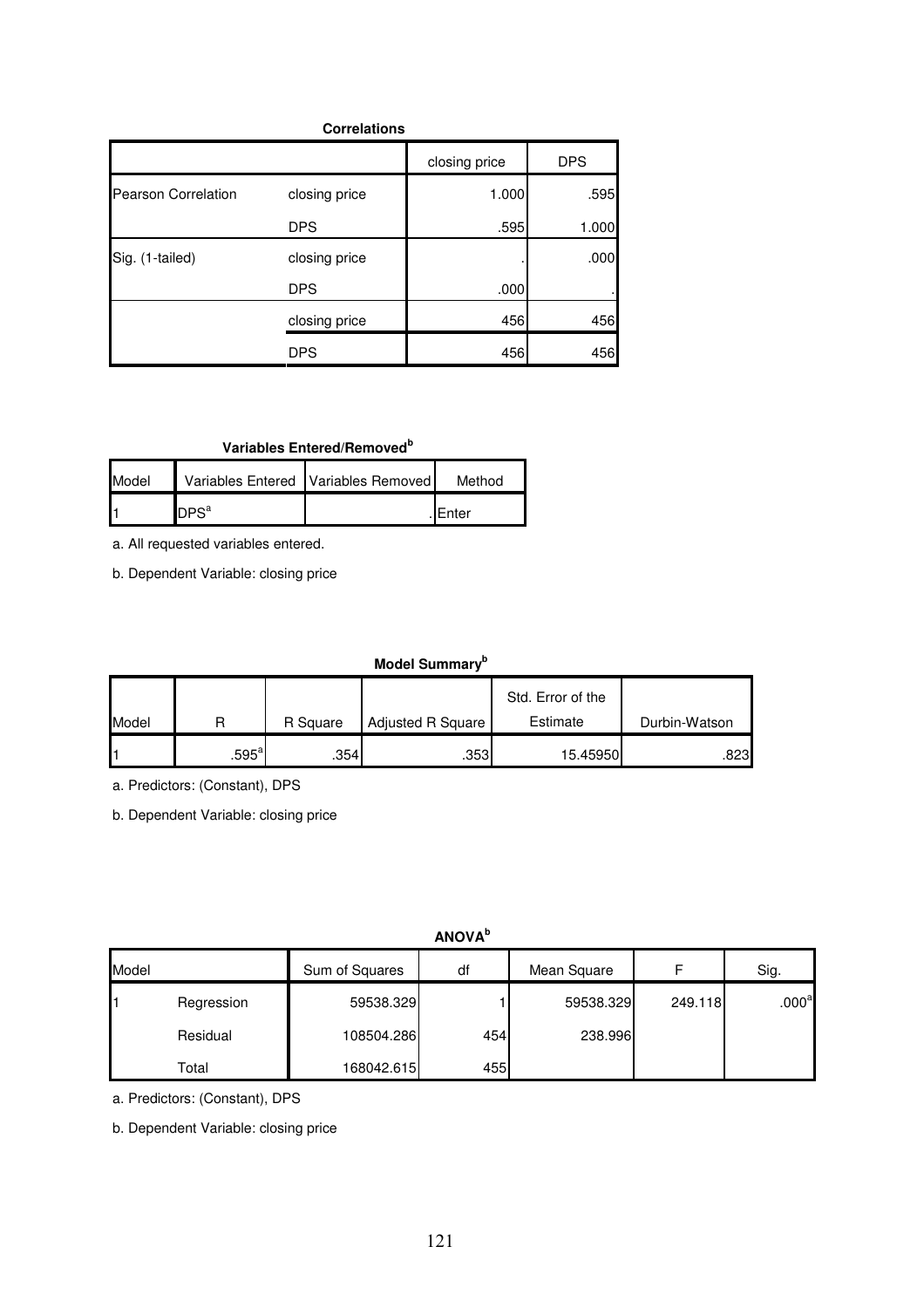#### **Coefficients<sup>a</sup>**

|       | <b>Unstandardized Coefficients</b> |        | Standardized<br>Coefficients |      |        |      |
|-------|------------------------------------|--------|------------------------------|------|--------|------|
| Model |                                    | B      | Std. Error                   | Beta |        | Sig. |
|       | (Constant)                         | .845   | .769                         |      | 1.100  | .272 |
|       | <b>DPS</b>                         | 35.119 | 2.225                        | .595 | 15.783 | .000 |

a. Dependent Variable: closing price

**Residuals Statistics<sup>a</sup>**

|                        | <b>Minimum</b> | Maximum   | Mean   | Std. Deviation | N   |
|------------------------|----------------|-----------|--------|----------------|-----|
| <b>Predicted Value</b> | .8452          | 141.3204  | 4.9216 | 11.43912       | 456 |
| Residual               | -139.32039-    | 166.71719 | .00000 | 15.44250       | 456 |
| Std. Predicted Value   | $-0.356 -$     | 11.924    | .000   | 1.000          | 456 |
| Std. Residual          | $-9.012-$      | 10.784    | .000   | .999           | 456 |

a. Dependent Variable: closing price

## **Regression**

| <b>Descriptive Statistics</b> |           |                |      |  |  |
|-------------------------------|-----------|----------------|------|--|--|
|                               | Mean      | Std. Deviation |      |  |  |
| closing price                 | 5.8112    | 21.51153       | 361I |  |  |
| <b>I</b> PER                  | 1132.9445 | 20449.48026    | 3611 |  |  |

#### **Correlations**

|                            |               | closing price | <b>PER</b> |
|----------------------------|---------------|---------------|------------|
| <b>Pearson Correlation</b> | closing price | 1.000         | $-0.009 -$ |
|                            | <b>PER</b>    | $-0.09 -$     | 1.000      |
| Sig. (1-tailed)            | closing price |               | .431       |
|                            | <b>PER</b>    | .431          |            |
| N                          | closing price | 361           | 361        |
|                            | <b>PER</b>    | 361           | 361        |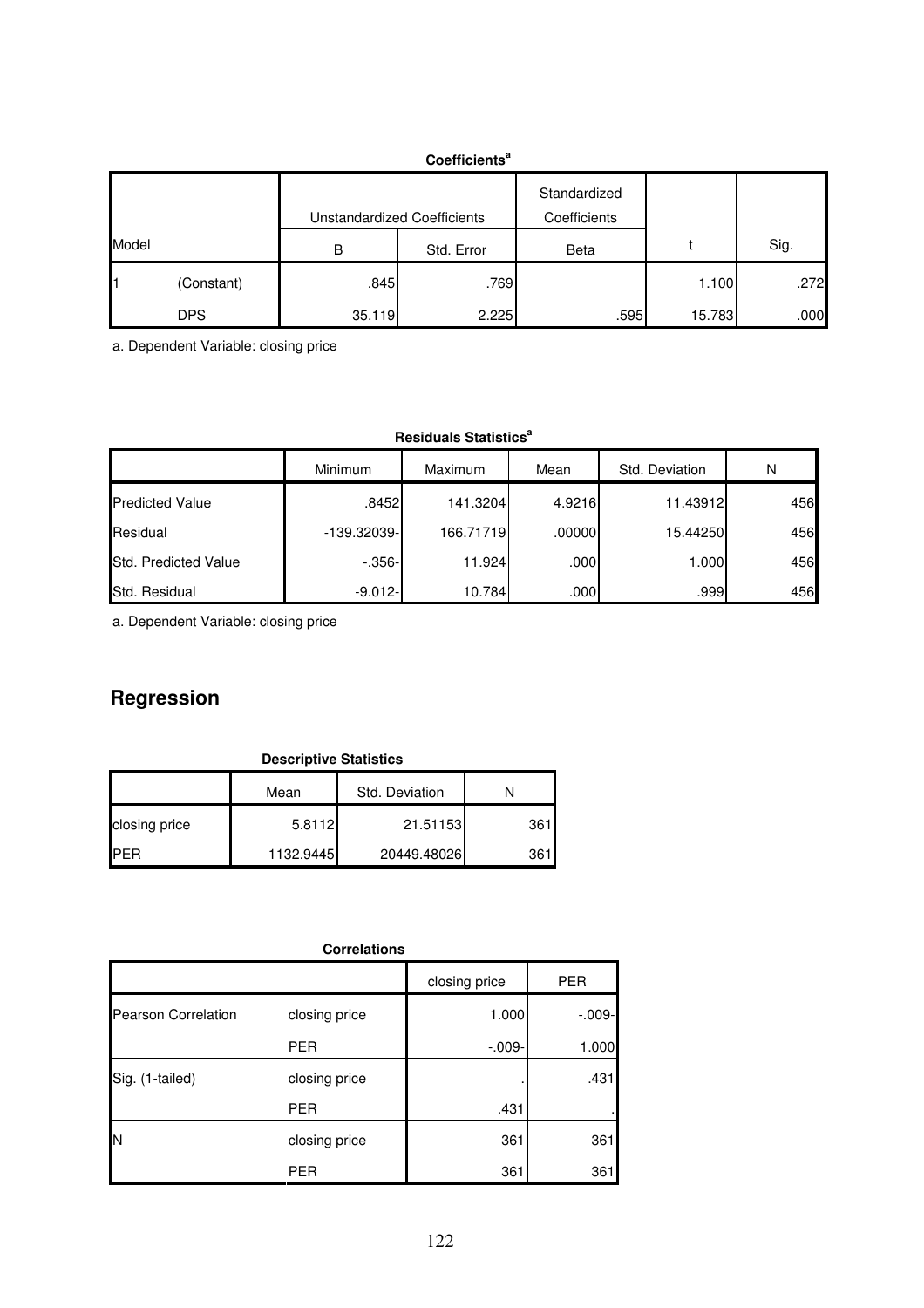#### **Variables Entered/Removed<sup>b</sup>**

| Model | Variables Entered Variables Removed | Method  |
|-------|-------------------------------------|---------|
| ŀ     | PFR <sup>a</sup>                    | . Enter |

a. All requested variables entered.

b. Dependent Variable: closing price

#### **Model Summary<sup>b</sup>**

|       |                   |          |                   | Std. Error of the |               |
|-------|-------------------|----------|-------------------|-------------------|---------------|
| Model |                   | R Square | Adjusted R Square | Estimate          | Durbin-Watson |
|       | .009 <sup>a</sup> | 000      | $-.003-$          | 21.54056          | .417          |

a. Predictors: (Constant), PER

b. Dependent Variable: closing price

#### **ANOVA<sup>b</sup>**

| Model |            | Sum of Squares | df  | Mean Square | ►    | Sig.              |
|-------|------------|----------------|-----|-------------|------|-------------------|
|       | Regression | 14.082         |     | 14.082      | .030 | .862 <sup>a</sup> |
|       | Residual   | 166574.439     | 359 | 463.996     |      |                   |
|       | Total      | 166588.521     | 360 |             |      |                   |

a. Predictors: (Constant), PER

b. Dependent Variable: closing price

#### **Coefficients<sup>a</sup>**

|       |            | <b>Unstandardized Coefficients</b> |            | Standardized<br>Coefficients |         |      |
|-------|------------|------------------------------------|------------|------------------------------|---------|------|
| Model |            | В                                  | Std. Error | Beta                         |         | Sig. |
| l1    | (Constant) | 5.822                              | 1.135      |                              | 5.128   | .000 |
|       | <b>PER</b> | $-9.672E - 6$                      | .000       | $-.009-$                     | $-174-$ | .862 |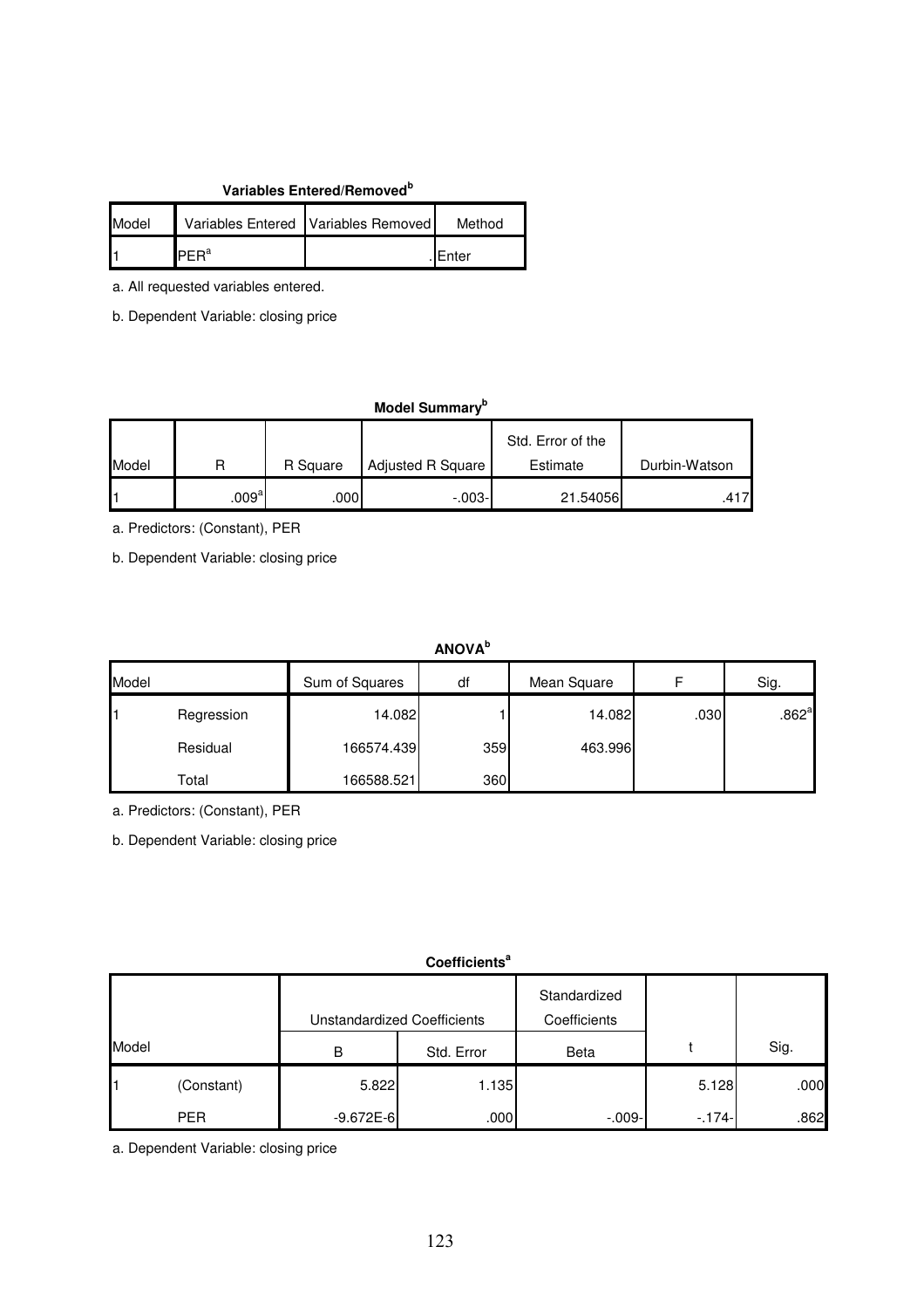|                        | <b>Minimum</b> | Maximum   | Mean              | Std. Deviation | N   |
|------------------------|----------------|-----------|-------------------|----------------|-----|
| <b>Predicted Value</b> | 2.0642         | 5.8222    | 5.8112            | .19778         | 361 |
| Residual               | $-5.24220-$    | 299.17801 | .00000            | 21.51062       | 361 |
| Std. Predicted Value   | $-18.945-$     | .055      | .000 <sub>1</sub> | 1.000          | 361 |
| Std. Residual          | $-243-$        | 13.889    | .000              | .999           | 361 |

**Residuals Statistics<sup>a</sup>**

a. Dependent Variable: closing price

## **Regression**

| <b>Descriptive Statistics</b> |         |          |     |  |  |  |
|-------------------------------|---------|----------|-----|--|--|--|
| Std. Deviation<br>Mean        |         |          |     |  |  |  |
| closing price                 | 5.7895  | 21.48472 | 362 |  |  |  |
| <b>IROE</b>                   | 15.7901 | 44.92187 | 362 |  |  |  |

#### **Correlations**

|                            |               | closing price | <b>ROE</b> |
|----------------------------|---------------|---------------|------------|
| <b>Pearson Correlation</b> | closing price | 1.000         | $-0.002 -$ |
|                            | <b>ROE</b>    | $-0.002 -$    | 1.000      |
| Sig. (1-tailed)            | closing price |               | .484       |
|                            | <b>ROE</b>    | .484          |            |
| N                          | closing price | 362           | 362        |
|                            | <b>ROE</b>    | 362           | 362        |

#### **Variables Entered/Removed<sup>b</sup>**

| Model |       | Variables Entered   Variables Removed | Method  |
|-------|-------|---------------------------------------|---------|
|       | IR∩Fª |                                       | .IEnter |

a. All requested variables entered.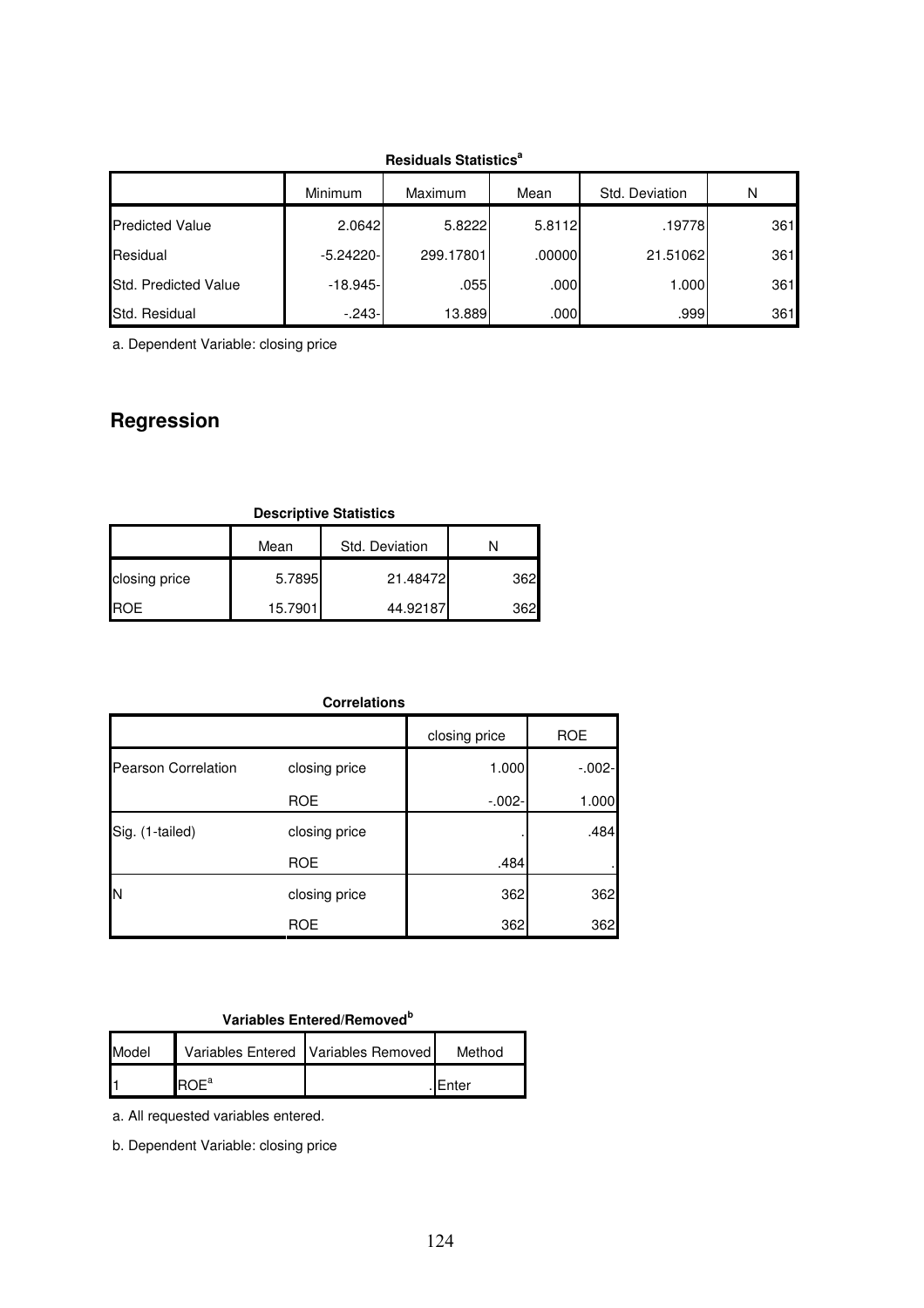#### **Model Summary<sup>b</sup>**

|       |                   |          |                          | Std. Error of the |               |
|-------|-------------------|----------|--------------------------|-------------------|---------------|
| Model |                   | R Square | <b>Adjusted R Square</b> | Estimate          | Durbin-Watson |
|       | .002 <sup>a</sup> | .000.    | $-0.003 -$               | 21.51449          | .417          |

a. Predictors: (Constant), ROE

b. Dependent Variable: closing price

#### **ANOVA<sup>b</sup>**

| Model |            | Sum of Squares | df  | Mean Square |      | Sig.              |
|-------|------------|----------------|-----|-------------|------|-------------------|
|       | Regression | .767           |     | .767        | .002 | .968 <sup>a</sup> |
|       | Residual   | 166634.403     | 360 | 462.873     |      |                   |
|       | Total      | 166635.170     | 361 |             |      |                   |

a. Predictors: (Constant), ROE

b. Dependent Variable: closing price

#### **Coefficients<sup>a</sup>**

|                |            |           | <b>Unstandardized Coefficients</b> | Standardized<br>Coefficients |          |      |
|----------------|------------|-----------|------------------------------------|------------------------------|----------|------|
| Model          |            | B         | Std. Error                         | Beta                         |          | Sig. |
| $\blacksquare$ | (Constant) | 5.806     | 1.199                              |                              | 4.843    | .000 |
|                | <b>ROE</b> | $-0.01 -$ | .025                               | $-0.002 -$                   | $-041 -$ | .968 |

a. Dependent Variable: closing price

#### **Residuals Statistics<sup>a</sup>**

|                        | Minimum     | Maximum   | Mean   | Std. Deviation | N   |
|------------------------|-------------|-----------|--------|----------------|-----|
| <b>Predicted Value</b> | 4.9397      | 5.8057    | 5.7895 | .04609         | 362 |
| Residual               | $-5.48240-$ | 299.20288 | .00000 | 21.48467       | 362 |
| Std. Predicted Value   | $-18.437-$  | .352      | .000   | 1.000          | 362 |
| Std. Residual          | $-255-$     | 13.907    | .000   | .999           | 362 |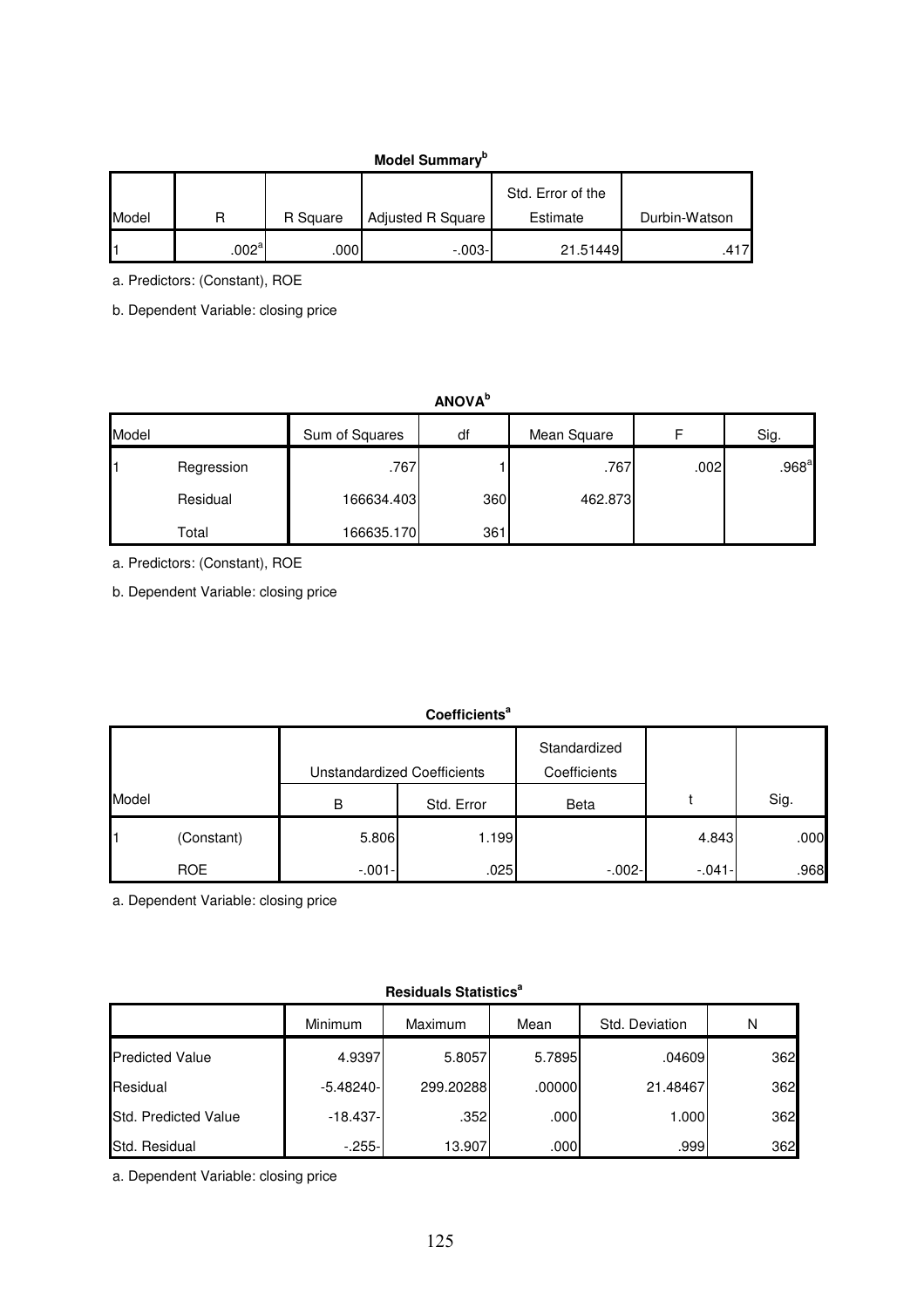## **Regression**

| <b>Descriptive Statistics</b> |        |                |      |  |  |
|-------------------------------|--------|----------------|------|--|--|
|                               | Mean   | Std. Deviation |      |  |  |
| closing price                 | 4.9317 | 19.23775       | 455  |  |  |
| <b>BVPS</b>                   | 2.7629 | 12.22405       | 4551 |  |  |

#### **Correlations**

|                            |               | closing price | <b>BVPS</b> |
|----------------------------|---------------|---------------|-------------|
| <b>Pearson Correlation</b> | closing price | 1.000         | .654        |
|                            | <b>BVPS</b>   | .654          | 1.000       |
| Sig. (1-tailed)            | closing price |               | .000        |
|                            | <b>BVPS</b>   | .000          |             |
| IN                         | closing price | 455           | 455         |
|                            | <b>BVPS</b>   | 455           | 455         |

### **Variables Entered/Removed<sup>b</sup>**

| Model |                         | Variables Entered   Variables Removed | Method  |
|-------|-------------------------|---------------------------------------|---------|
| ŀ     | <b>BVPS<sup>a</sup></b> |                                       | .IEnter |

a. All requested variables entered.

b. Dependent Variable: closing price

#### **Model Summary<sup>b</sup>**

|       |                   |          |                          | Std. Error of the |               |
|-------|-------------------|----------|--------------------------|-------------------|---------------|
| Model |                   | R Square | <b>Adjusted R Square</b> | Estimate          | Durbin-Watson |
|       | .654 <sup>a</sup> | .4281    | .427                     | 14.56749          | .906          |

a. Predictors: (Constant), BVPS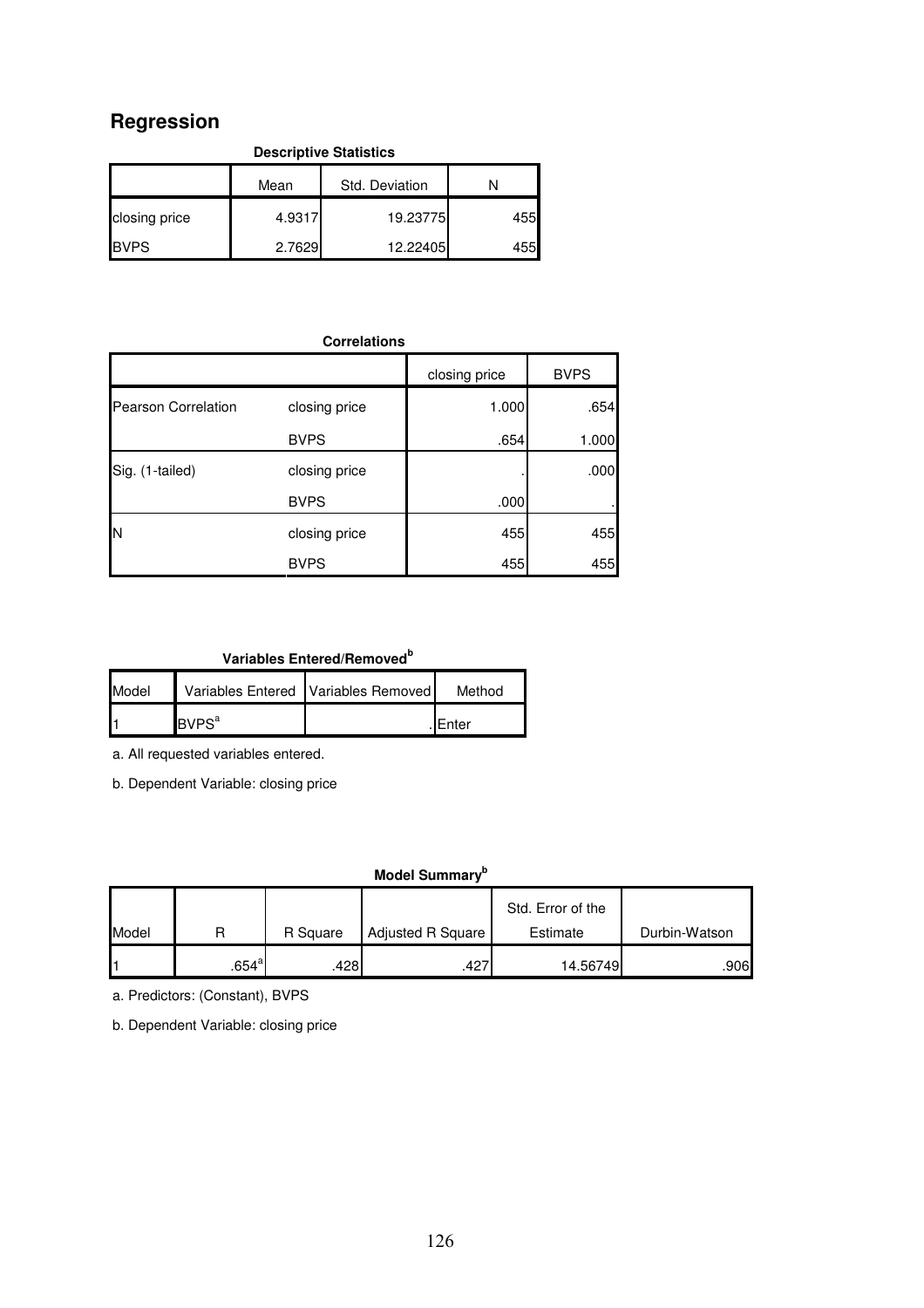#### **ANOVA<sup>b</sup>**

| Model |            | Sum of Squares | df  | Mean Square |         | Sig.              |
|-------|------------|----------------|-----|-------------|---------|-------------------|
|       | Regression | 71889.463      |     | 71889.463   | 338.763 | .000 <sup>a</sup> |
|       | Residual   | 96131.931      | 453 | 212.212     |         |                   |
|       | Total      | 168021.394     | 454 |             |         |                   |

a. Predictors: (Constant), BVPS

b. Dependent Variable: closing price

#### **Coefficients<sup>a</sup>**

|       |             |       | Unstandardized Coefficients | Standardized<br>Coefficients |        |      |
|-------|-------------|-------|-----------------------------|------------------------------|--------|------|
| Model |             | B     | Std. Error                  | Beta                         |        | Sig. |
| l1    | (Constant)  | 2.088 | .700                        |                              | 2.981  | .003 |
|       | <b>BVPS</b> | .029  | .056                        | .654                         | 18.406 | .000 |

a. Dependent Variable: closing price

#### **Residuals Statistics<sup>a</sup>**

|                        | <b>Minimum</b> | <b>Maximum</b> | Mean   | Std. Deviation | N   |
|------------------------|----------------|----------------|--------|----------------|-----|
| <b>Predicted Value</b> | 2.1493         | 169.7788       | 4.9317 | 12.58359       | 455 |
| Residual               | $-167.77881 -$ | 142.10800      | .00000 | 14.55144       | 455 |
| Std. Predicted Value   | $-221-$        | 13.100         | .000   | 1.000          | 455 |
| Std. Residual          | $-11.517-$     | 9.755          | .000   | .9991          | 455 |

a. Dependent Variable: closing price

### **Regression**

#### **Descriptive Statistics**

|                 | Mean         | Std. Deviation |      |
|-----------------|--------------|----------------|------|
| closing price   | 4.9216       | 19.21782       | 456  |
| EVA(net income) | 8,548,511.81 | 3.192E7        | 4561 |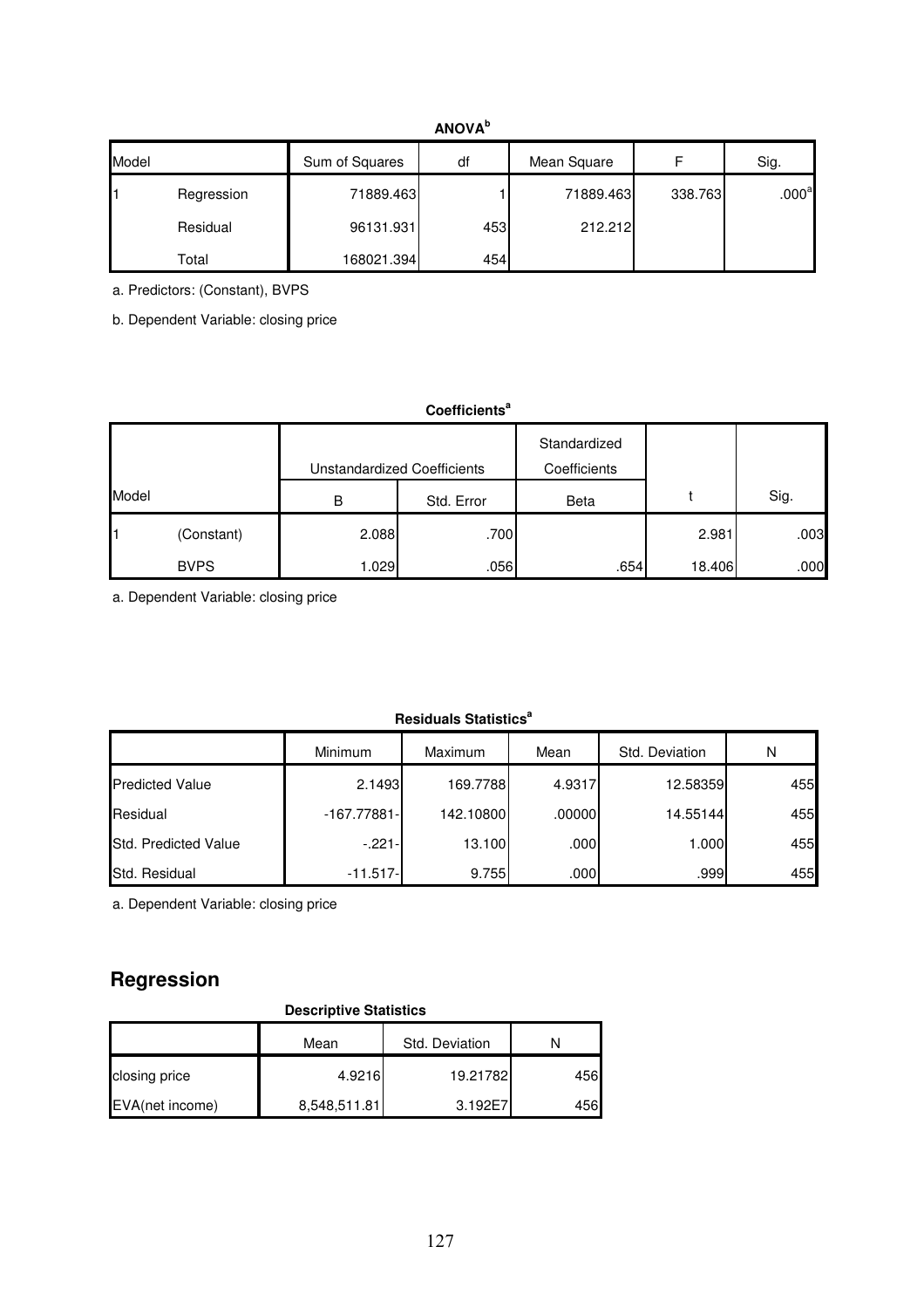| <b>Correlations</b>        |                 |               |                 |  |  |
|----------------------------|-----------------|---------------|-----------------|--|--|
|                            |                 | closing price | EVA(net income) |  |  |
| <b>Pearson Correlation</b> | closing price   | 1.000         | .361            |  |  |
|                            | EVA(net income) | .361          | 1.000           |  |  |
| Sig. (1-tailed)            | closing price   |               | .000            |  |  |
|                            | EVA(net income) | .000          |                 |  |  |
| N                          | closing price   | 456           | 456             |  |  |
|                            | EVA(net income) | 456           | 456             |  |  |

#### **Variables Entered/Removed<sup>b</sup>**

| Model |                                 | Variables Entered   Variables Removed | Method        |
|-------|---------------------------------|---------------------------------------|---------------|
| ŀ     | $EVA$ (net income) <sup>a</sup> |                                       | <b>IEnter</b> |

a. All requested variables entered.

b. Dependent Variable: closing price

#### **Model Summary<sup>b</sup>**

|       |          |          |                   | Std. Error of the |               |
|-------|----------|----------|-------------------|-------------------|---------------|
| Model |          | R Square | Adjusted R Square | Estimate          | Durbin-Watson |
|       | $.361^a$ | .130 .   | 128               | 17.94396          | .558          |

a. Predictors: (Constant), EVA(net income)

b. Dependent Variable: closing price

|       | <b>ANOVA</b> <sup>b</sup> |                |     |             |        |                   |  |  |
|-------|---------------------------|----------------|-----|-------------|--------|-------------------|--|--|
| Model |                           | Sum of Squares | df  | Mean Square | F      | Sig.              |  |  |
| l1    | Regression                | 21861.141      |     | 21861.141   | 67.895 | .000 <sup>a</sup> |  |  |
|       | Residual                  | 146181.474     | 454 | 321.986     |        |                   |  |  |
|       | Total                     | 168042.615     | 455 |             |        |                   |  |  |

a. Predictors: (Constant), EVA(net income)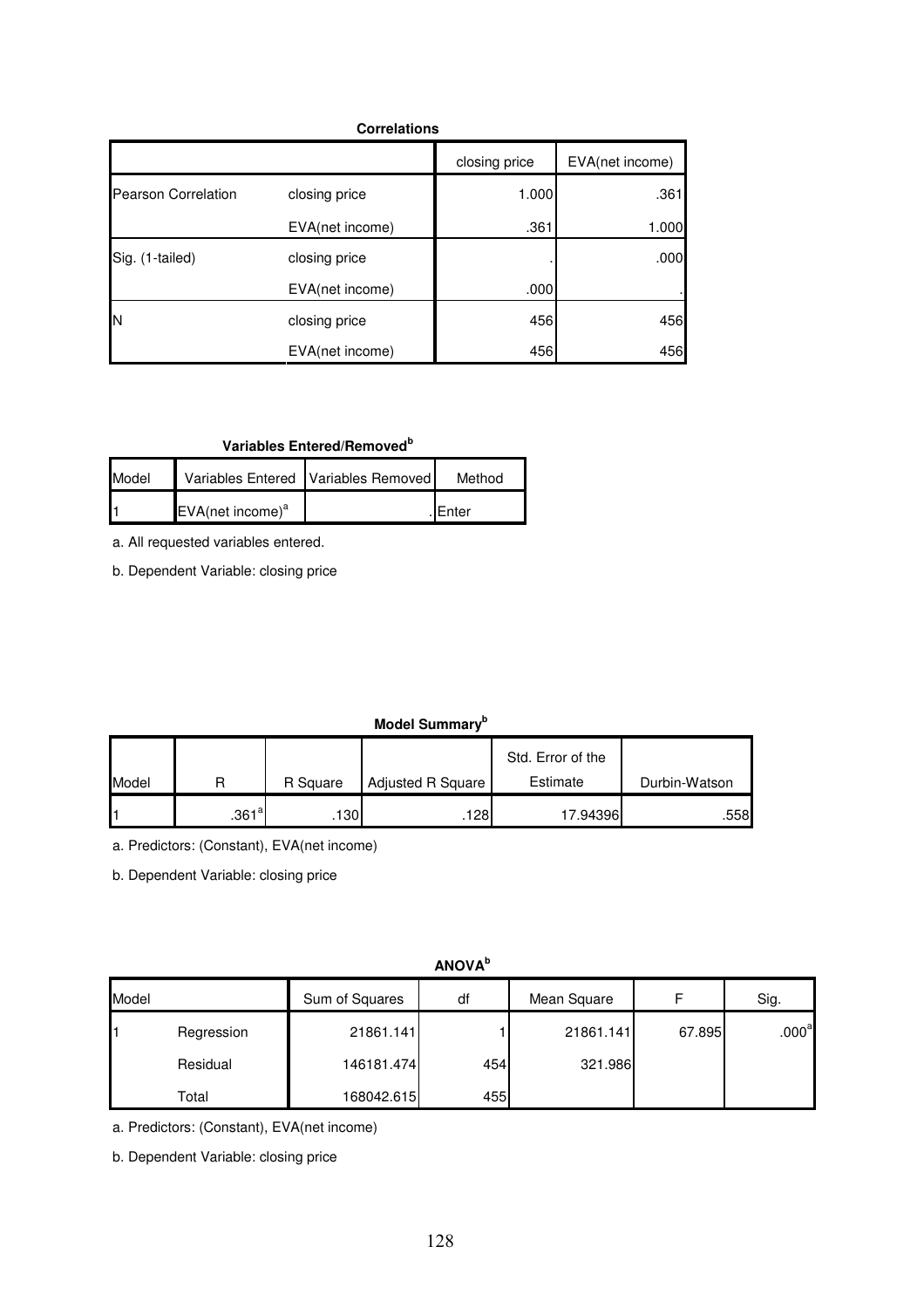#### **ANOVA<sup>b</sup>**

| Model |            | Sum of Squares | df  | Mean Square |        | Sig.              |
|-------|------------|----------------|-----|-------------|--------|-------------------|
|       | Regression | 21861.141      |     | 21861.141   | 67.895 | .000 <sup>a</sup> |
|       | Residual   | 146181.474     | 454 | 321.986     |        |                   |
|       | Total      | 168042.615     | 455 |             |        |                   |

a. Predictors: (Constant), EVA(net income)

#### **Coefficients<sup>a</sup>**

|       |                 | <b>Unstandardized Coefficients</b> |            | Standardized<br>Coefficients |       |      |
|-------|-----------------|------------------------------------|------------|------------------------------|-------|------|
| Model |                 | B                                  | Std. Error | <b>Beta</b>                  |       | Sig. |
| 11    | (Constant)      | 3.066                              | .870       |                              | 3.524 | .000 |
|       | EVA(net income) | 2.171E-7                           | .000       | .361                         | 8.240 | .000 |

a. Dependent Variable: closing price

#### **Residuals Statistics<sup>a</sup>**

|                        | Minimum       | Maximum   | Mean   | Std. Deviation | N   |
|------------------------|---------------|-----------|--------|----------------|-----|
| <b>Predicted Value</b> | .9338         | 81.2686   | 4.9216 | 6.93156        | 456 |
| Residual               | $-66.10862 -$ | 275.83582 | .00000 | 17.92423       | 456 |
| Std. Predicted Value   | $-575-$       | 11.014    | .000   | 1.000          | 456 |
| Std. Residual          | $-3.684-$     | 15.3721   | .000   | .999           | 456 |

a. Dependent Variable: closing price

## **Regression**

| <b>Descriptive Statistics</b> |           |                |     |  |  |  |  |
|-------------------------------|-----------|----------------|-----|--|--|--|--|
|                               | Mean      | Std. Deviation | N   |  |  |  |  |
| closing price                 | 5.8177    | 21.54112       | 360 |  |  |  |  |
| <b>EPS</b>                    | .3960     | 1.20077        | 360 |  |  |  |  |
| <b>DPS</b>                    | .1449     | .36090         | 360 |  |  |  |  |
| PER                           | 1136.0916 | 20477.85408    | 360 |  |  |  |  |
| <b>ROE</b>                    | 15.8337   | 45.04162       | 360 |  |  |  |  |
| <b>BVPS</b>                   | 3.2037    | 13.70941       | 360 |  |  |  |  |
| EVA(net income)               | 1.08E7    | 3.555E7        | 360 |  |  |  |  |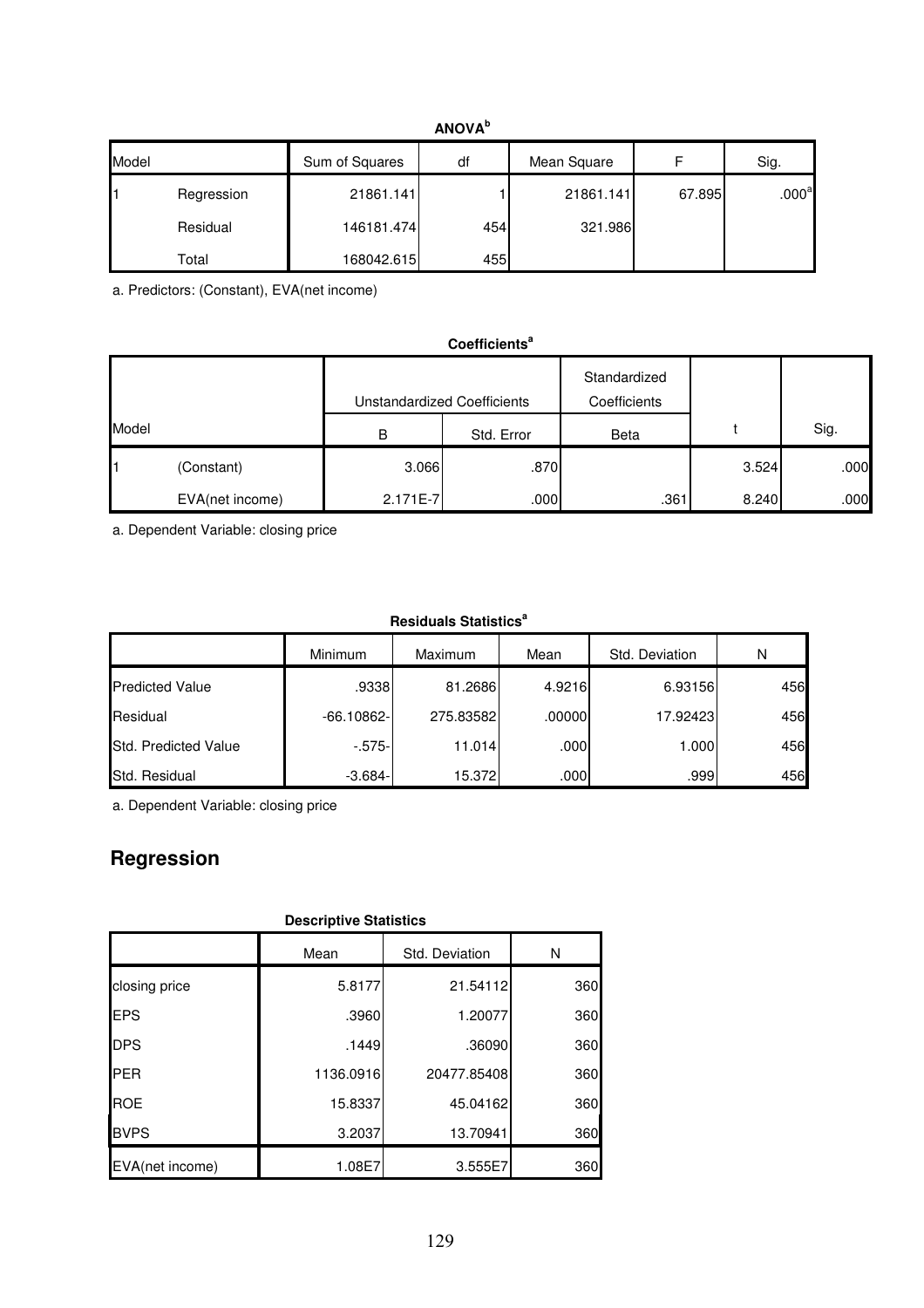|                     |                 | <b>Correlations</b> |            |            |            |            |  |  |
|---------------------|-----------------|---------------------|------------|------------|------------|------------|--|--|
|                     |                 | closing price       | <b>EPS</b> | <b>DPS</b> | PER        | <b>ROE</b> |  |  |
| Pearson Correlation | closing price   | 1.000               | .650       | .592       | $-0.09 -$  | $-0.002 -$ |  |  |
|                     | <b>EPS</b>      | .650                | 1.000      | .907       | $-0.018 -$ | .035       |  |  |
|                     | <b>DPS</b>      | .592                | .907       | 1.000      | $-0.022 -$ | .010       |  |  |
|                     | <b>PER</b>      | $-0.009 -$          | $-0.018 -$ | $-0.022 -$ | 1.000      | $-0.019 -$ |  |  |
|                     | <b>ROE</b>      | $-0.002 -$          | .035       | .010       | $-0.019 -$ | 1.000      |  |  |
|                     | <b>BVPS</b>     | .652                | .970       | .900       | $-0.008 -$ | $-0.013-$  |  |  |
|                     | EVA(net income) | .353                | .234       | .260       | $-0.017$   | .007       |  |  |
| Sig. (1-tailed)     | closing price   |                     | .000       | .000       | .431       | .482       |  |  |
|                     | <b>EPS</b>      | .000                |            | .000       | .366       | .254       |  |  |
|                     | <b>DPS</b>      | .000                | .000       |            | .339       | .427       |  |  |
|                     | PER             | .431                | .366       | .339       |            | .358       |  |  |
|                     | <b>ROE</b>      | .482                | .254       | .427       | .358       |            |  |  |
|                     | <b>BVPS</b>     | .000                | .000       | .000       | .440       | .405       |  |  |
|                     | EVA(net income) | .000                | .000       | .000       | .376       | .446       |  |  |
| N                   | closing price   | 360                 | 360        | 360        | 360        | 360        |  |  |
|                     | <b>EPS</b>      | 360                 | 360        | 360        | 360        | 360        |  |  |
|                     | <b>DPS</b>      | 360                 | 360        | 360        | 360        | 360        |  |  |
|                     | <b>PER</b>      | 360                 | 360        | 360        | 360        | 360        |  |  |
|                     | <b>ROE</b>      | 360                 | 360        | 360        | 360        | 360        |  |  |
|                     | <b>BVPS</b>     | 360                 | 360        | 360        | 360        | 360        |  |  |
|                     | EVA(net income) | 360                 | 360        | 360        | 360        | 360        |  |  |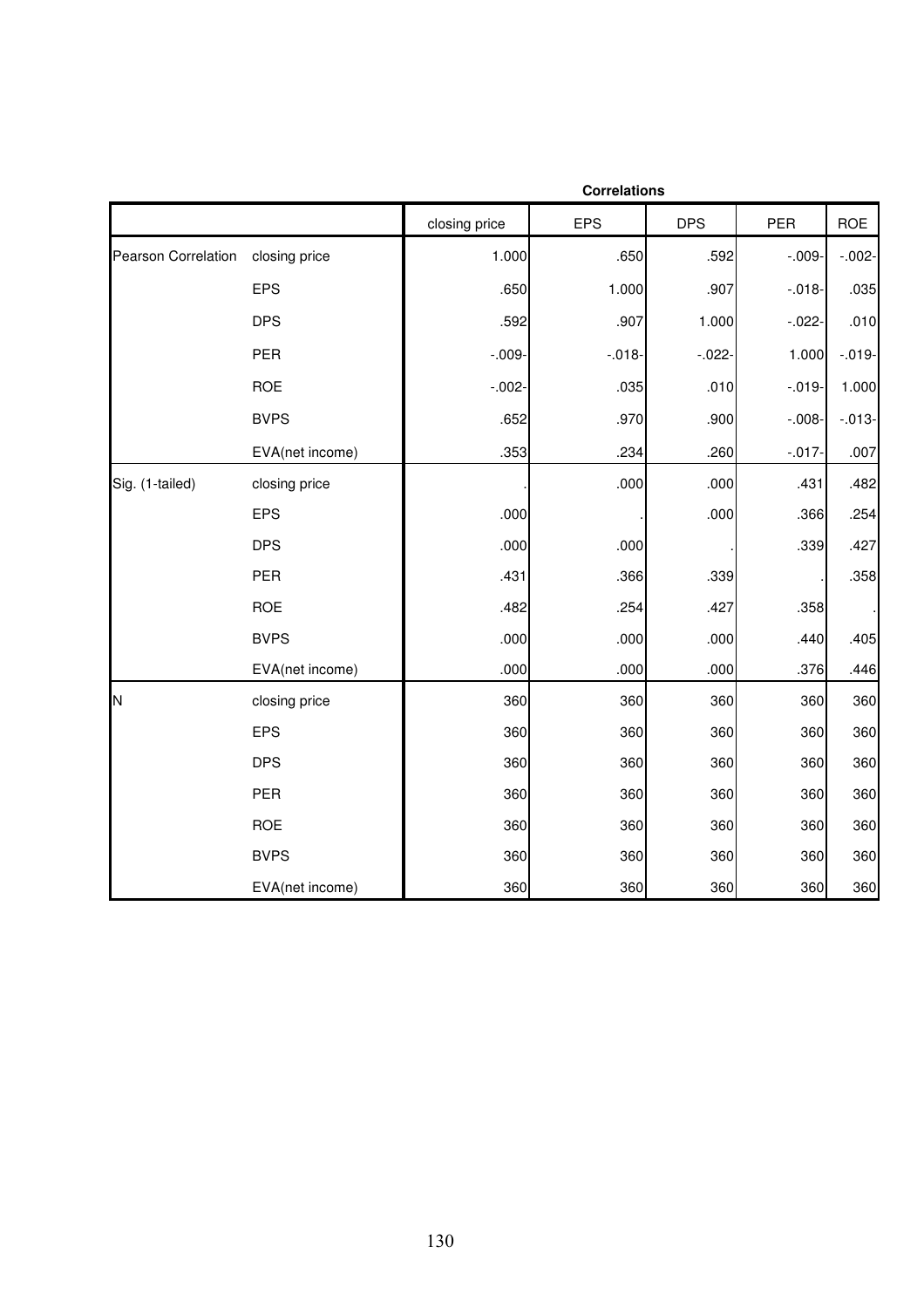#### **Model Summary<sup>d</sup>**

|       |                   |          |                   | Std. Error of the |               |
|-------|-------------------|----------|-------------------|-------------------|---------------|
| Model | R                 | R Square | Adjusted R Square | Estimate          | Durbin-Watson |
| Ι1    | .650 <sup>a</sup> | .422     | .420              | 16.39876          |               |
| l2    | .656 <sup>b</sup> | .430     | .427              | 16.30460          |               |
| 3     | .690 <sup>c</sup> | .476     | .472              | 15.65814          | .812          |

a. Predictors: (Constant), EPS

b. Predictors: (Constant), EPS, BVPS

c. Predictors: (Constant), EPS, BVPS, EVA(net income)

d. Dependent Variable: closing price

|       | <b>ANOVA</b> <sup>d</sup> |                |     |             |         |                   |  |  |
|-------|---------------------------|----------------|-----|-------------|---------|-------------------|--|--|
| Model |                           | Sum of Squares | df  | Mean Square | F       | Sig.              |  |  |
|       | Regression                | 70310.080      |     | 70310.080   | 261.454 | .000 <sup>a</sup> |  |  |
|       | Residual                  | 96273.084      | 358 | 268.919     |         |                   |  |  |
|       | Total                     | 166583.164     | 359 |             |         |                   |  |  |
| I2    | Regression                | 71678.299      | 2   | 35839.149   | 134.815 | .000 <sup>b</sup> |  |  |
|       | Residual                  | 94904.866      | 357 | 265.840     |         |                   |  |  |
|       | Total                     | 166583.164     | 359 |             |         |                   |  |  |
| 13    | Regression                | 79299.986      | 3   | 26433.329   | 107.813 | .000 <sup>c</sup> |  |  |
|       | Residual                  | 87283.178      | 356 | 245.177     |         |                   |  |  |
|       | Total                     | 166583.164     | 359 |             |         |                   |  |  |

a. Predictors: (Constant), EPS

b. Predictors: (Constant), EPS, BVPS

c. Predictors: (Constant), EPS, BVPS, EVA(net income)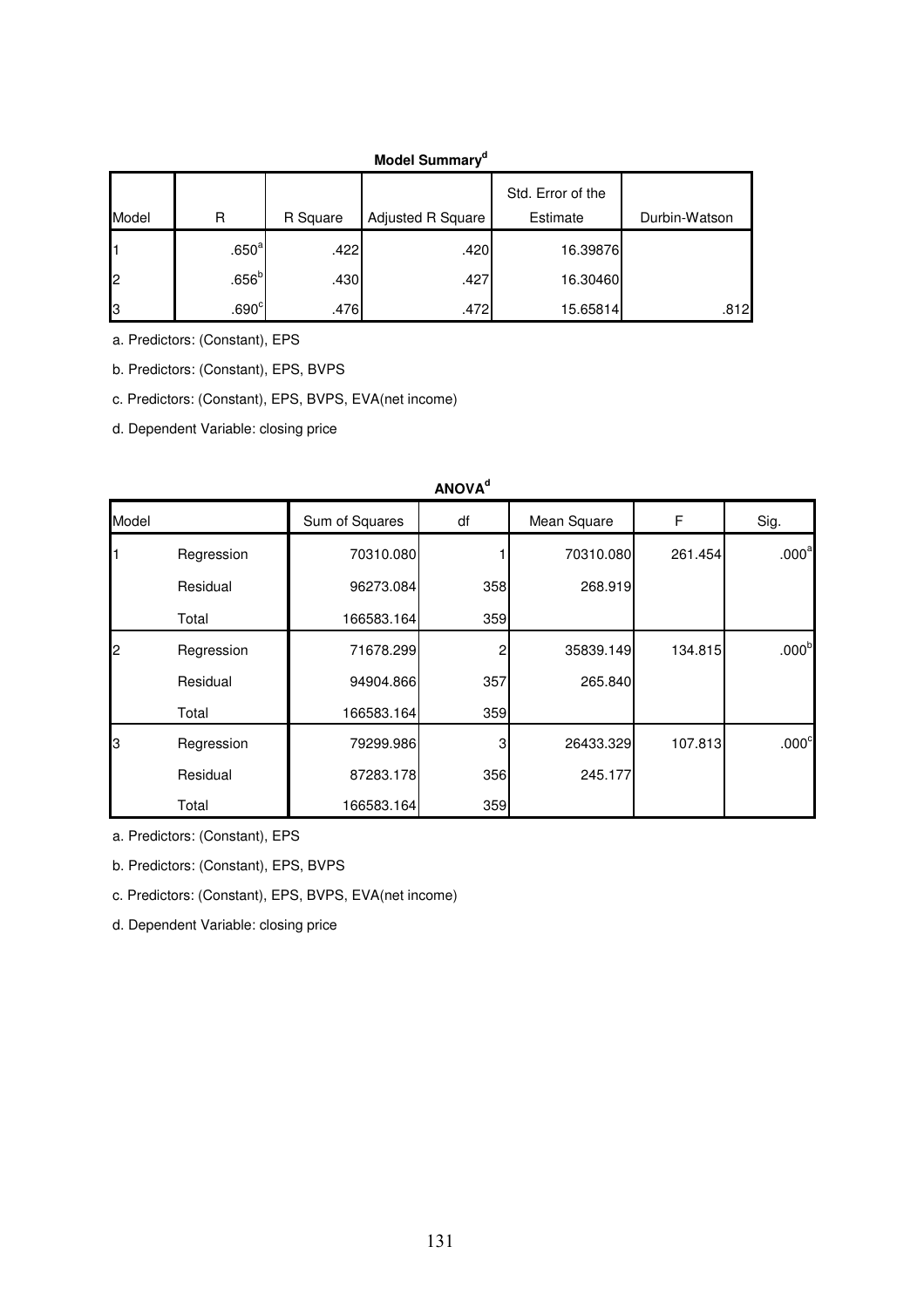|       |                 | <b>Unstandardized Coefficients</b> |            | Standardized<br>Coefficients |        |      |
|-------|-----------------|------------------------------------|------------|------------------------------|--------|------|
| Model |                 | B                                  | Std. Error | Beta                         | t      | Sig. |
| l1    | (Constant)      | 1.202                              | .910       |                              | 1.321  | .187 |
|       | <b>EPS</b>      | 11.655                             | .721       | .650                         | 16.170 | .000 |
| 2     | (Constant)      | 1.895                              | .955       |                              | 1.984  | .048 |
|       | <b>EPS</b>      | 5.164                              | 2.949      | .288                         | 1.751  | .081 |
|       | <b>BVPS</b>     | .586                               | .258       | .373                         | 2.269  | .024 |
| 3     | (Constant)      | .929                               | .933       |                              | .995   | .320 |
|       | <b>EPS</b>      | 3.145                              | 2.856      | .175                         | 1.101  | .271 |
|       | <b>BVPS</b>     | .685                               | .249       | .436                         | 2.753  | .006 |
|       | EVA(net income) | 1.337E-7                           | .000       | .221                         | 5.576  | .000 |

**Coefficients<sup>a</sup>**

a. Dependent Variable: closing price

|       | <b>Excluded Variablesd</b> |                         |            |      |                            |                                   |  |
|-------|----------------------------|-------------------------|------------|------|----------------------------|-----------------------------------|--|
|       |                            |                         |            |      |                            | Collinearity<br><b>Statistics</b> |  |
| Model |                            | Beta In                 | t          | Sig. | <b>Partial Correlation</b> | Tolerance                         |  |
|       | <b>DPS</b>                 | .012 <sup>a</sup>       | .125       | .900 | .007                       | .177                              |  |
|       | <b>PER</b>                 | .003 <sup>a</sup>       | .063       | .950 | .003                       | 1.000                             |  |
|       | <b>ROE</b>                 | $-.025-a$               | $-0.626 -$ | .532 | $-0.033 -$                 | .999                              |  |
|       | <b>BVPS</b>                | .373 <sup>a</sup>       | 2.269      | .024 | .119                       | .059                              |  |
|       | EVA(net income)            | .213 <sup>a</sup>       | 5.344      | .000 | .272                       | .945                              |  |
| 2     | <b>DPS</b>                 | $-.031 - ^{b}$          | $-324-$    | .746 | $-0.017 -$                 | .170                              |  |
|       | <b>PER</b>                 | $-.001 - ^{b}$          | $-0.026 -$ | .980 | $-0.01 -$                  | .998                              |  |
|       | <b>ROE</b>                 | $-.008 - ^{b}$          | $-198-$    | .843 | $-0.010 -$                 | .962                              |  |
|       | EVA(net income)            | .221 <sup>b</sup>       | 5.576      | .000 | .283                       | .940                              |  |
| 3     | <b>DPS</b>                 | $-0.102 -$ <sup>c</sup> | $-1.090 -$ | .277 | $-0.058 -$                 | .167                              |  |
|       | <b>PER</b>                 | $.001^{\circ}$          | .029       | .977 | .002                       | .998                              |  |
|       | <b>ROE</b>                 | $-.005 - ^c$            | $-122-$    | .903 | $-0.006 -$                 | .962                              |  |

a. Predictors in the Model: (Constant), EPS

b. Predictors in the Model: (Constant), EPS, BVPS

c. Predictors in the Model: (Constant), EPS, BVPS, EVA(net income)